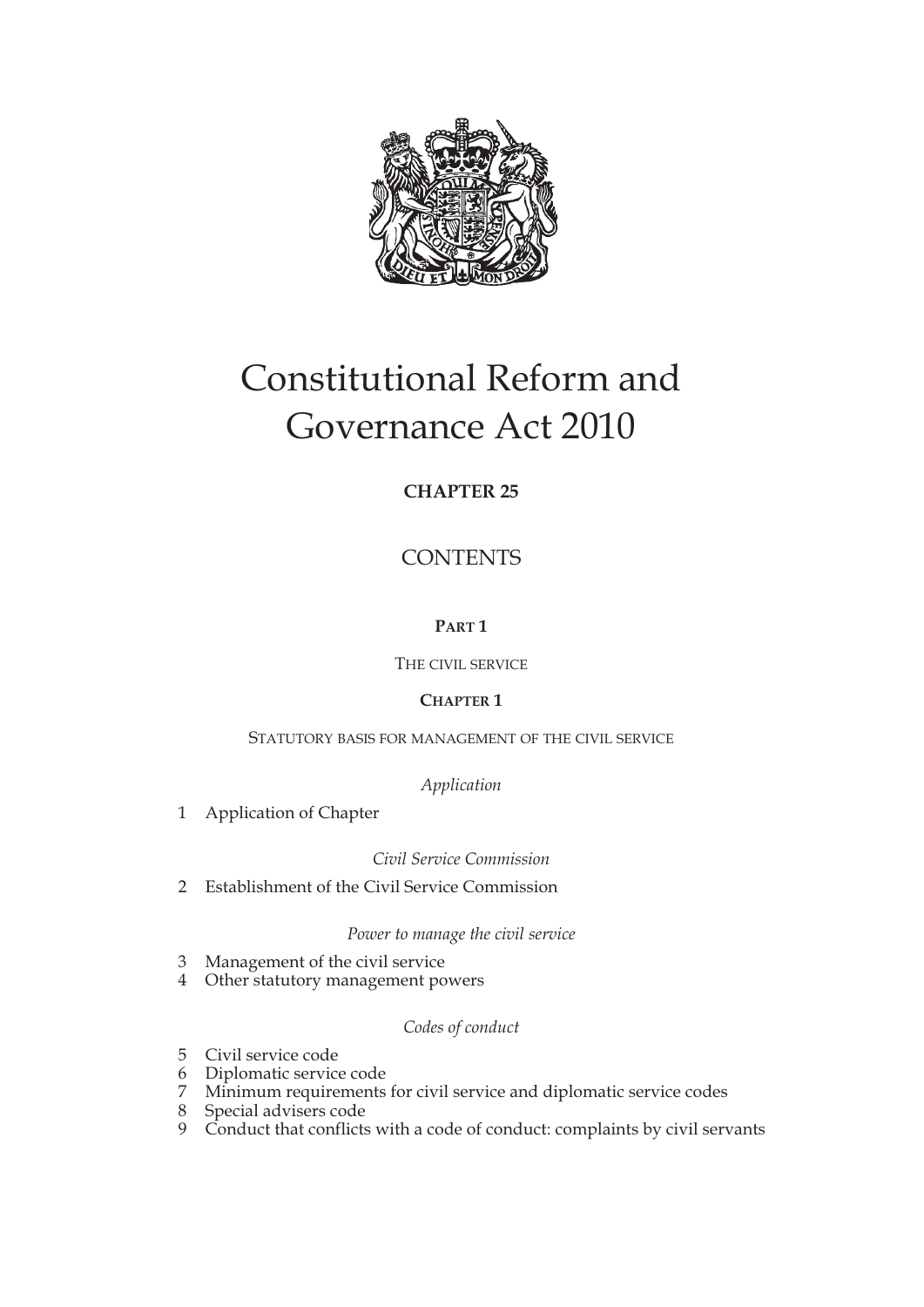#### *Appointment*

- 10 Selections for appointments to the civil service
- 11 Recruitment principles
- 12 Approvals for selections and exceptions
- 13 Complaints about competitions
- 14 Monitoring by the Commission

#### *Special advisers*

- 15 Definition of "special adviser"<br>16 Annual reports about special a
- 16 Annual reports about special advisers

## *Additional functions of the Commission*

17 Agreements for the Commission to carry out additional functions

#### *Final provisions*

18 Definitions etc

## **CHAPTER 2**

#### CONSEQUENTIAL AND TRANSITIONAL PROVISION

19 Consequential amendments and transitional provision

#### **PART 2**

#### RATIFICATION OF TREATIES

- 20 Treaties to be laid before Parliament before ratification
- 21 Extension of 21 sitting day period
- 22 Section 20 not to apply in exceptional cases
- 23 Section 20 not to apply to certain descriptions of treaties<br>24 Explanatory memoranda
- Explanatory memoranda
- 25 Meaning of "treaty" and "ratification"

#### **PART 3**

## PARLIAMENTARY STANDARDS ETC

#### *Amendments of the Parliamentary Standards Act 2009*

- 26 Compliance Officer<br>27 Membership of Spea
- 27 Membership of Speaker's Committee
- 28 Transparency etc
- 29 MPs' salaries
- 30 MPs' allowances scheme
- 31 Allowances claims
- 32 MPs' code of conduct relating to financial interests
- 33 Investigations
- 34 Enforcement
- 35 Relationships with other bodies etc
- 36 Further functions of the IPSA and Commissioner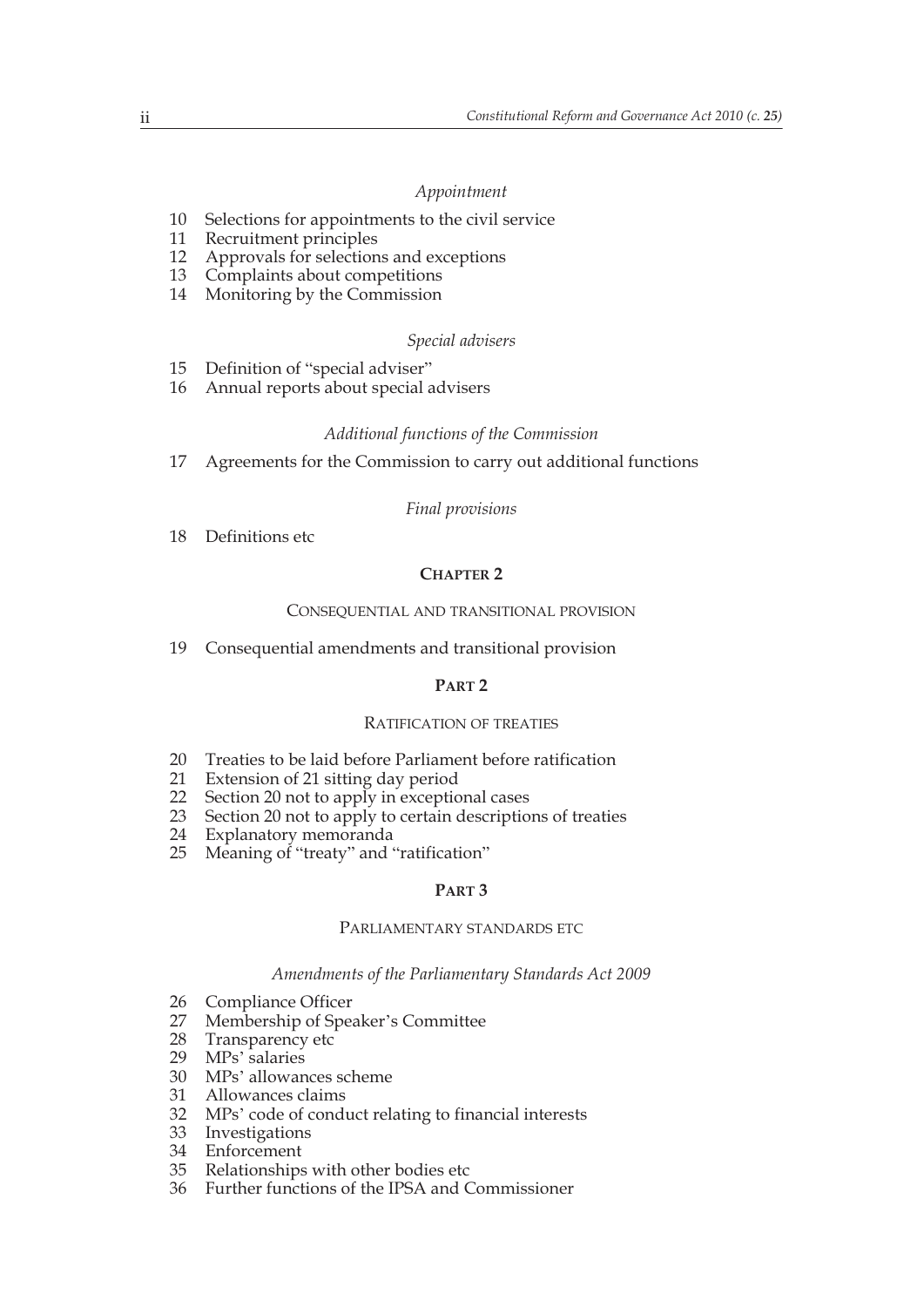- 37 Expiry of provisions of the Parliamentary Standards Act 2009
- 38 Consequential amendments

#### *Other provision*

- 39 Resettlement grants for MEPs
- 40 Parliamentary and other pensions

#### **PART 4**

#### TAX STATUS OF MPS AND MEMBERS OF THE HOUSE OF LORDS

- 41 Tax status of MPs and members of the House of Lords
- 42 Tax status of members of the House of Lords: transitional provision

#### **PART 5**

TRANSPARENCY OF GOVERNMENT FINANCIAL REPORTING TO PARLIAMENT

- 43 Inclusion in departmental estimates of resources used by designated bodies
- 44 Corresponding provision in relation to Wales

## **PART 6**

#### PUBLIC RECORDS AND FREEDOM OF INFORMATION

- 45 Transfer of records to Public Record Office
- 46 Freedom of information

#### **PART 7**

#### MISCELLANEOUS AND FINAL PROVISIONS

- 47 Section 3 of the Act of Settlement
- 48 Parliamentary elections: counting of votes
- 49 Meaning of "Minister of the Crown"
- 50 Financial provision
- 51 Power to make consequential provision
- 52 Extent, commencement, transitional provision and short title

Schedule 1 — The Civil Service Commission

- Part 1 The Commissioners
- Part 2 The Commission
- Schedule 2 Consequential amendments and transitional provision relating to Part 1
	- Part 1 Consequential amendments to Acts of Parliament
	- Part 2 Consequential amendments to other legislation
	- Part 3 Transitional provision relating to the Civil Service Commission
	- Part 4 Other transitional provision

Schedule 3 — Parliamentary Standards Act 2009: substituted Schedule 2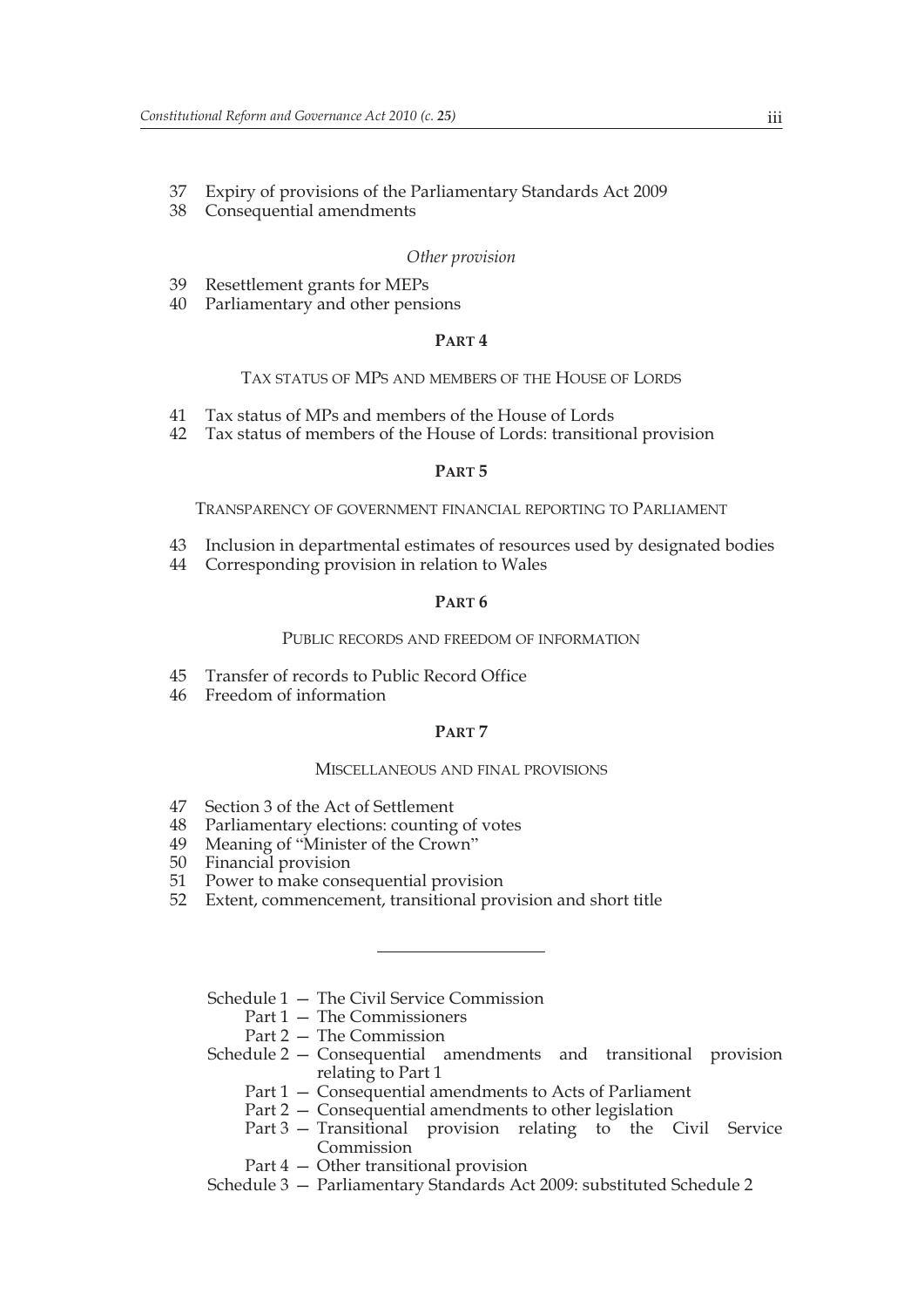Schedule 4 — Parliamentary Standards Act 2009: new Schedule 4

- Schedule 5 Parliamentary standards: consequential amendments
	- Part 1 Amendments of the Parliamentary Standards Act 2009
	- Part 2 Amendments of other Acts
- Schedule 6 Parliamentary and other pensions
	- Part 1 Parliamentary and other pensions
	- Part 2 Provision which may be included in schemes
	- Part 3 Amendments, transitional provision etc
- Schedule 7 Amendments of Freedom of Information Act 2000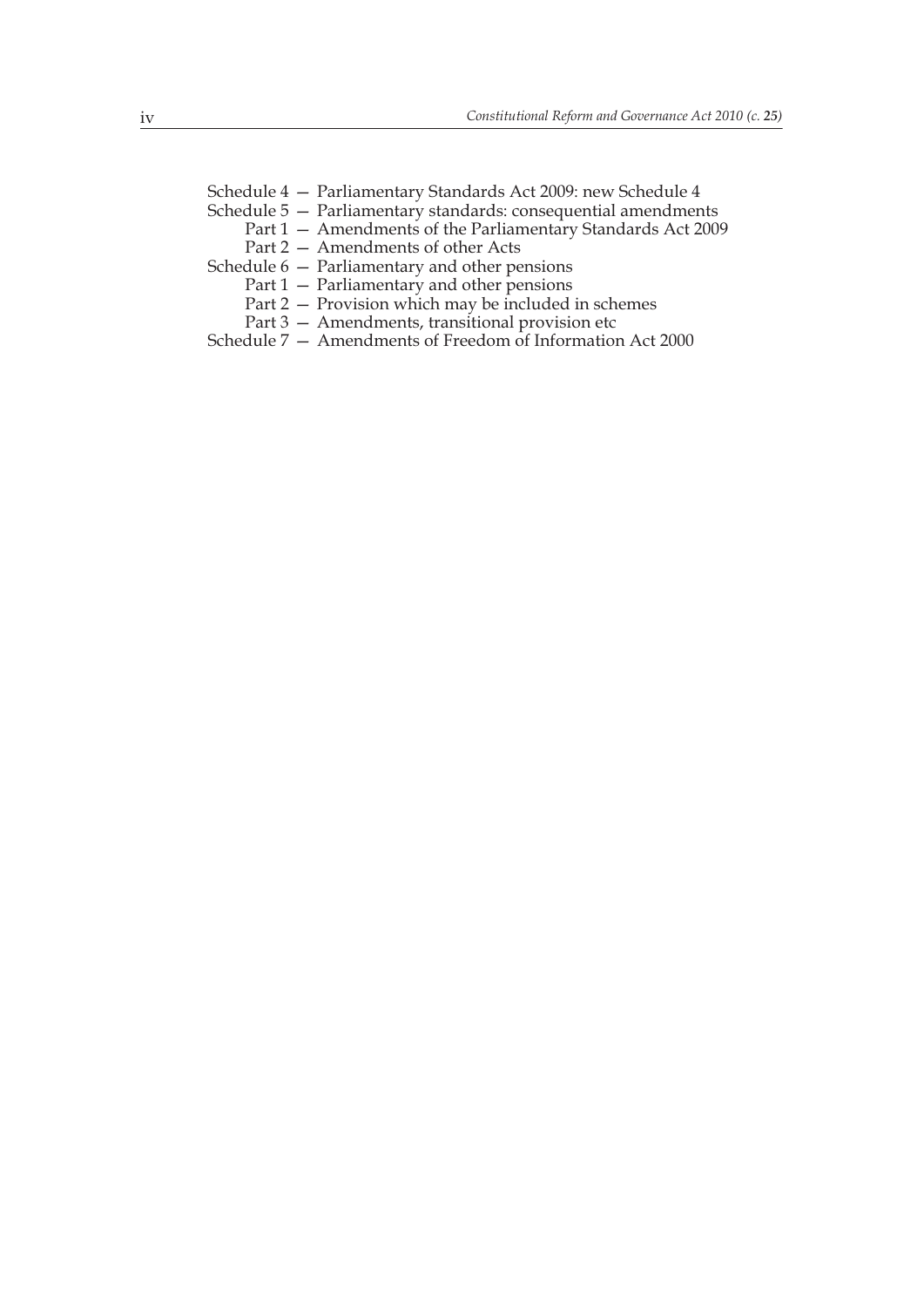

# Constitutional Reform and Governance Act 2010

## **2010 CHAPTER 25**

An Act to make provision relating to the civil service of the State; to make provision in relation to section 3 of the Act of Settlement; to make provision relating to the ratification of treaties; to make provision relating to the counting of votes in parliamentary elections; to amend the Parliamentary Standards Act 2009 and the European Parliament (Pay and Pensions) Act 1979 and to make provision relating to pensions for members of the House of Commons, Ministers and other office holders; to make provision for treating members of the House of Commons and members of the House of Lords as resident, ordinarily resident and domiciled in the United Kingdom for taxation purposes; to amend the Government Resources and Accounts Act 2000 and to make corresponding provision in relation to Wales; to amend the Public Records Act 1958 and the Freedom of Information Act 2000. [8th April 2010]

E IT ENACTED by the Queen's most Excellent Majesty, by and with the advice and consent of the Lords Spiritual and Temporal, and Commons, in this present **B** E IT ENACTED by the Queen's most Excellent Majesty, by and with consent of the Lords Spiritual and Temporal, and Commons, Parliament assembled, and by the authority of the same, as follows:  $-$ 

#### **PART 1**

THE CIVIL SERVICE

#### **CHAPTER 1**

STATUTORY BASIS FOR MANAGEMENT OF THE CIVIL SERVICE

*Application*

## **1 Application of Chapter**

(1) Subject to subsections (2) and (3), this Chapter applies to the civil service of the State.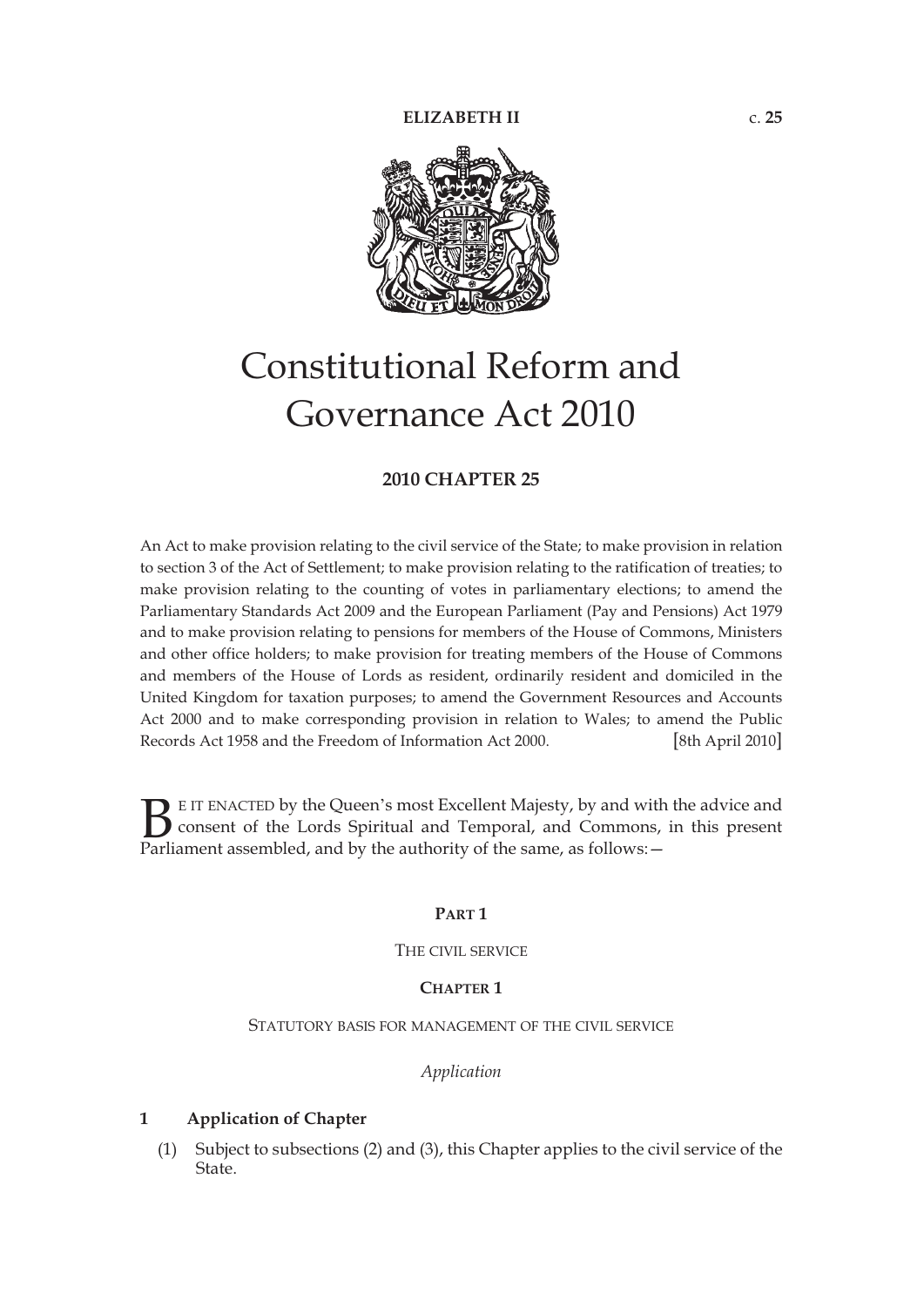- (2) This Chapter does not apply to the following parts of the civil service of the State—
	- (a) the Secret Intelligence Service;
	- (b) the Security Service;
	- (c) the Government Communications Headquarters;
	- (d) the Northern Ireland Civil Service;
	- (e) the Northern Ireland Court Service.
- (3) Further, this Chapter—
	- (a) does not apply in relation to the making, outside the United Kingdom, of selections of persons who are not members of the civil service of the State for appointment to that service for the purpose only of duties to be carried out wholly outside the United Kingdom;
	- (b) does not apply in relation to the appointment of a person to the civil service of the State who was selected for the appointment as mentioned in paragraph (a);
	- (c) does not apply to the civil service of the State so far as it consists of persons—
		- (i) who were appointed to the civil service of the State as mentioned in paragraph (b), and
		- (ii) all of whose duties are carried out wholly outside the United Kingdom.
- (4) In this Chapter references to the civil service—
	- (a) are to the civil service of the State excluding the parts mentioned in subsections  $(2)$  and  $(3)(c)$ ;
	- (b) are to be read subject to subsection  $(3)(a)$  and  $(b)$ ;

and references to civil servants are to be read accordingly.

## *Civil Service Commission*

## **2 Establishment of the Civil Service Commission**

- (1) There is to be a body corporate called the Civil Service Commission ("the Commission").
- (2) Schedule 1 (which is about the Commission) has effect.
- (3) The Commission has the role in relation to selections for appointments to the civil service set out in sections 11 to 14.
- (4) See also—
	- (a) section 9 (which sets out the Commission's role in dealing with conduct that conflicts with civil service codes of conduct);
	- (b) section 17 (under which the Commission may be given additional functions).

## *Power to manage the civil service*

## **3 Management of the civil service**

(1) The Minister for the Civil Service has the power to manage the civil service (excluding the diplomatic service).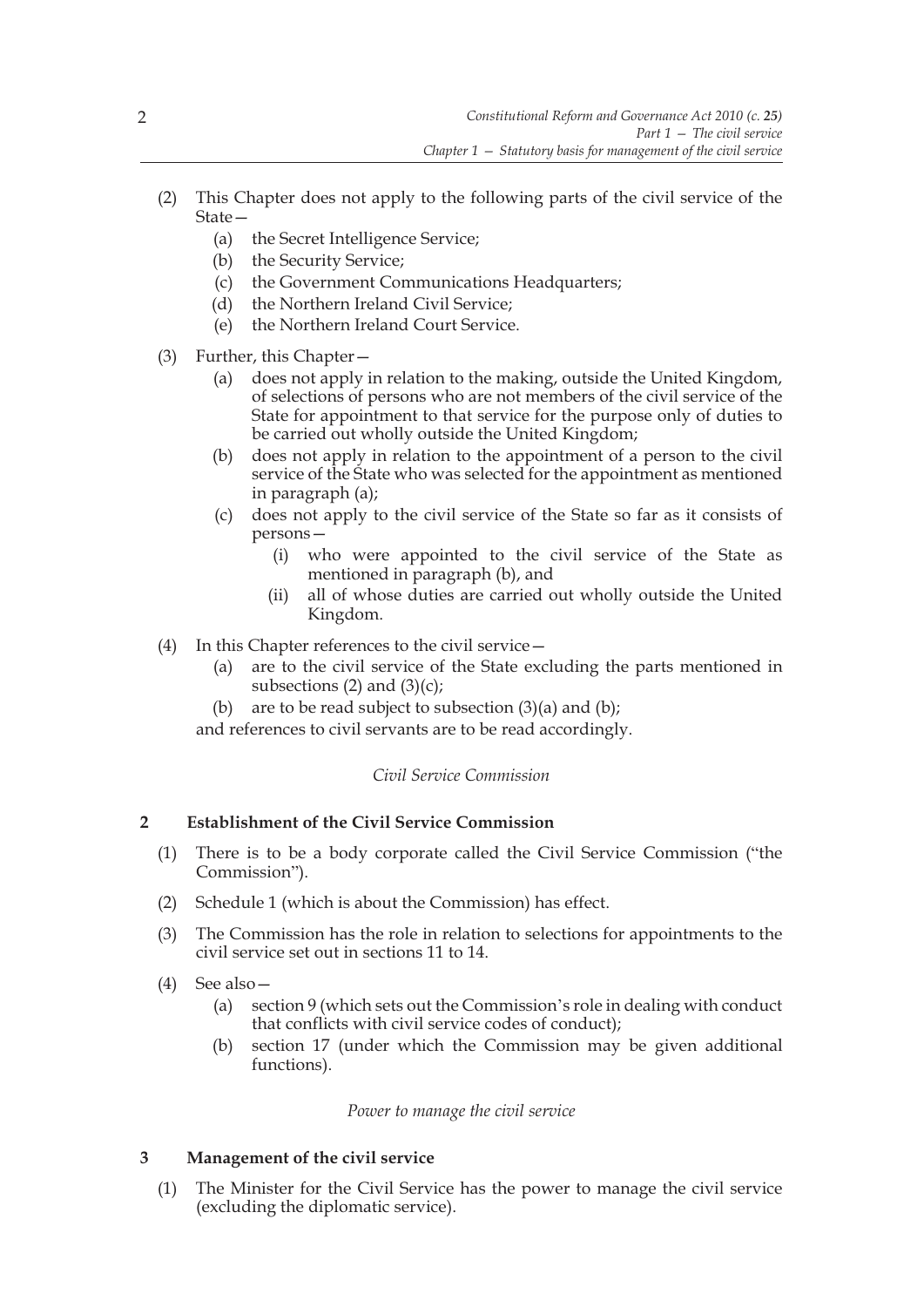- (2) The Secretary of State has the power to manage the diplomatic service.
- (3) The powers in subsections (1) and (2) include (among other things) power to make appointments.
- (4) But they do not cover national security vetting (and, accordingly, subsections (1) and (2) do not affect any power relating to national security vetting).
- (5) The agreement of the Minister for the Civil Service is required for any exercise of the power in subsection  $(2)$  in relation to  $-$ 
	- (a) remuneration of civil servants (including compensation payable on leaving the civil service), or
	- (b) the conditions on which a civil servant may retire.
- (6) In exercising his power to manage the civil service, the Minister for the Civil Service shall have regard to the need to ensure that civil servants who advise Ministers are aware of the constitutional significance of Parliament and of the conventions governing the relationship between Parliament and Her Majesty's Government.

#### **4 Other statutory management powers**

- (1) All statutory management powers in effect when section 3 comes into force continue to have effect.
- (2) But those and all other statutory management powers are exercisable subject to section 3.
- (3) "Statutory management power" means a power in relation to the management of any part of the civil service conferred by an Act (whenever passed) or an instrument under an Act (whenever made).
- (4) "Act" includes—
	- (a) an Act of the Scottish Parliament;
	- (b) an Act or Measure of the National Assembly for Wales;

but excludes this Part of this Act.

(5) Subsection (2) does not apply to a statutory management power conferred by the Superannuation Act 1965 or the Superannuation Act 1972 or an instrument under any of those Acts.

#### *Codes of conduct*

## **5 Civil service code**

- (1) The Minister for the Civil Service must publish a code of conduct for the civil service (excluding the diplomatic service).
- (2) For this purpose, the Minister may publish separate codes of conduct covering civil servants who serve the Scottish Executive or the Welsh Assembly Government.
- (3) Before publishing a code (or any revision of a code) under subsection (2), the Minister must consult the First Minister for Scotland or the First Minister for Wales (as the case may be).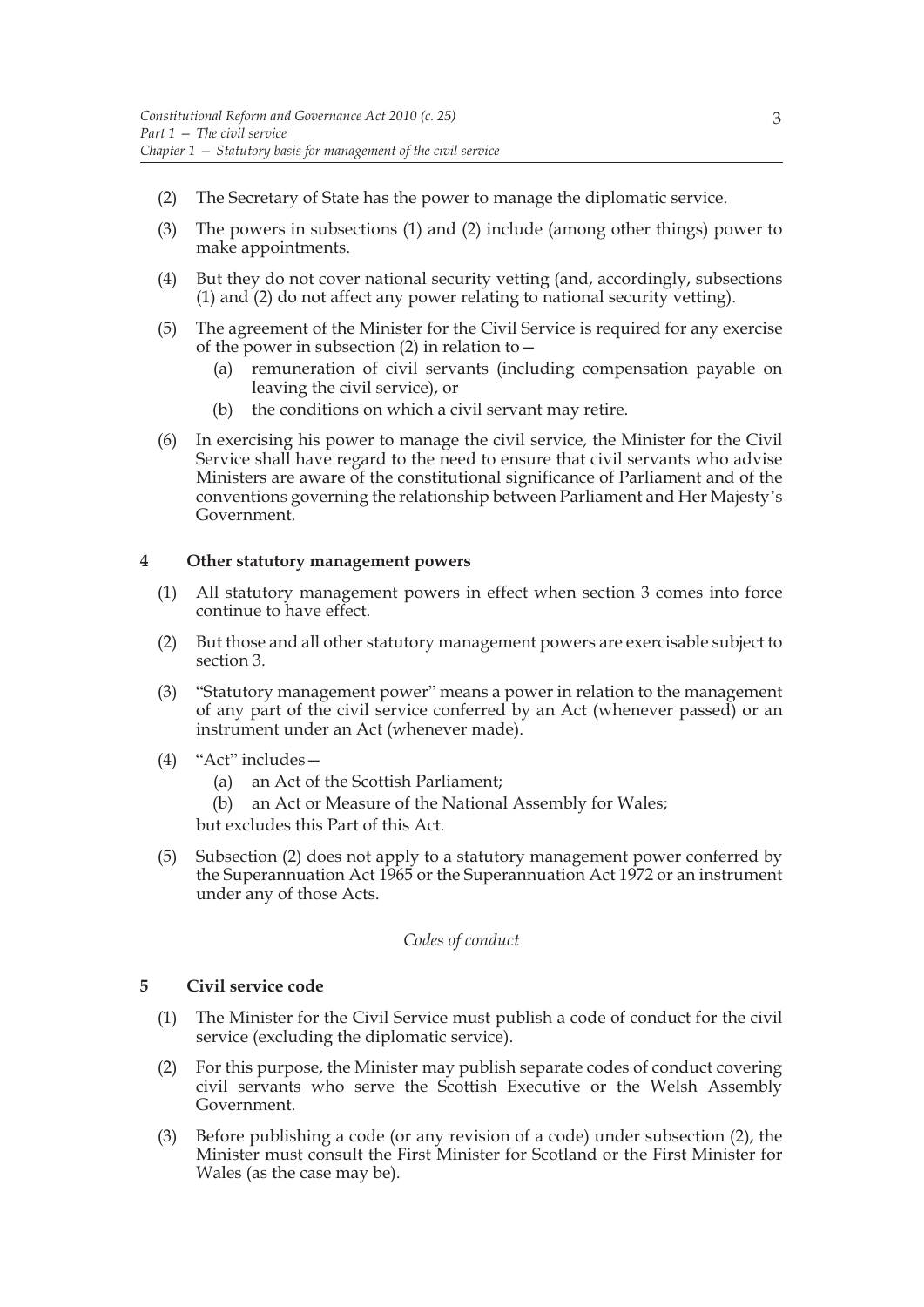- (4) In this Chapter "civil service code" means a code of conduct published under this section as it is in force for the time being.
- (5) The Minister for the Civil Service must lay any civil service code before Parliament.
- (6) The First Minister for Scotland must lay before the Scottish Parliament any civil service code under subsection (2) that covers civil servants who serve the Scottish Executive.
- (7) The First Minister for Wales must lay before the National Assembly for Wales any civil service code under subsection (2) that covers civil servants who serve the Welsh Assembly Government.
- (8) A civil service code forms part of the terms and conditions of service of any civil servant covered by the code.

## **6 Diplomatic service code**

- (1) The Secretary of State must publish a code of conduct for the diplomatic service.
- (2) In this Chapter "diplomatic service code" means the code of conduct published under this section as it is in force for the time being.
- (3) The Secretary of State must lay the diplomatic service code before Parliament.
- (4) The diplomatic service code forms part of the terms and conditions of service of any civil servant covered by the code.

#### **7 Minimum requirements for civil service and diplomatic service codes**

(1) This section sets out the provision that must be included in a civil service code or the diplomatic service code in relation to the civil servants covered by the code.

(The code may include other provision as well.)

- (2) The code must require civil servants who serve an administration mentioned in subsection (3) to carry out their duties for the assistance of the administration as it is duly constituted for the time being, whatever its political complexion.
- (3) The administrations are—
	- (a) Her Majesty's Government in the United Kingdom;
	- (b) the Scottish Executive;
	- (c) the Welsh Assembly Government.
- (4) The code must require civil servants to carry out their duties—
	- (a) with integrity and honesty, and
	- (b) with objectivity and impartiality.
- (5) But the code need not require special advisers (see section 15) to carry out their duties with objectivity or impartiality.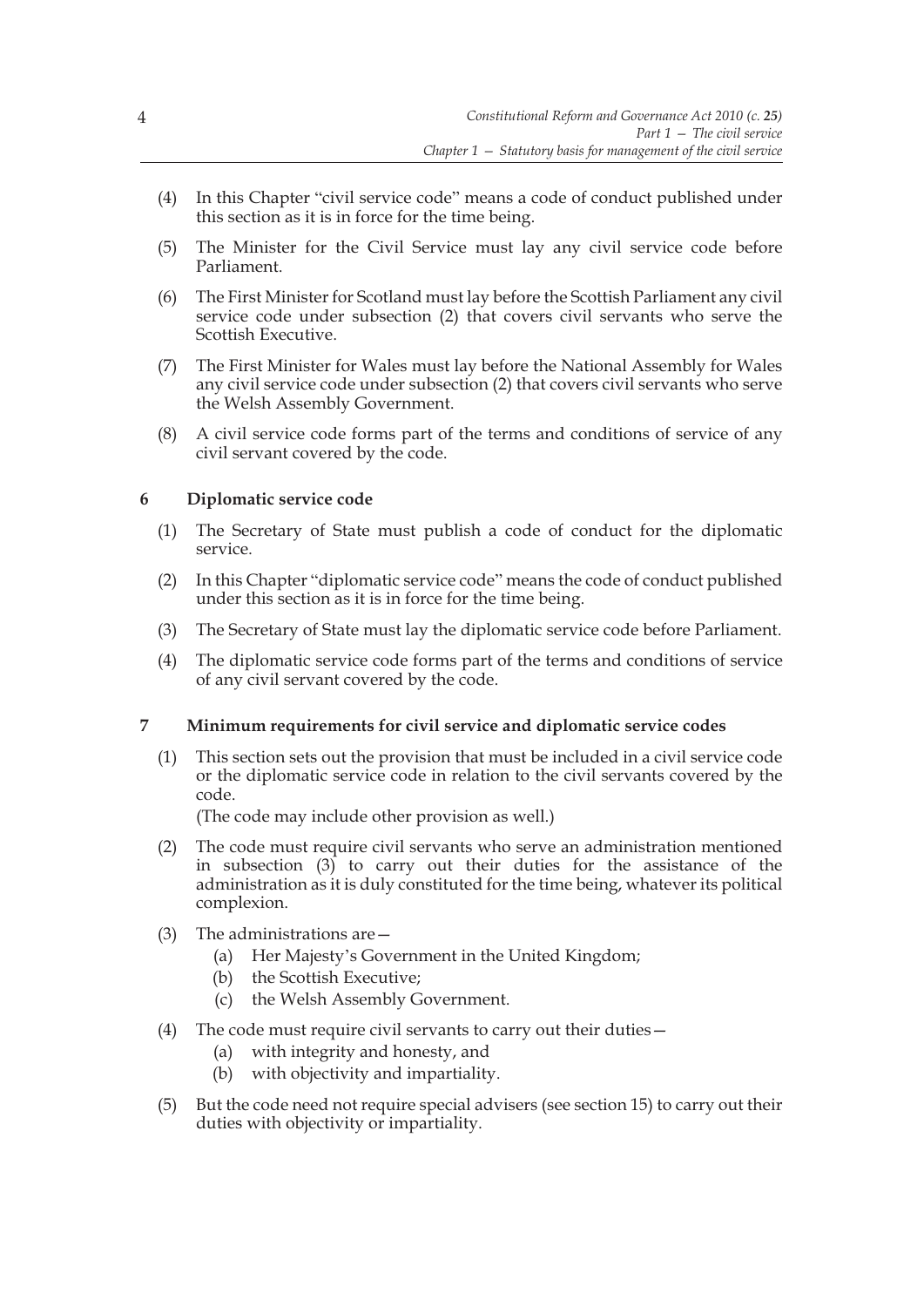### **8 Special advisers code**

- (1) The Minister for the Civil Service must publish a code of conduct for special advisers (see section 15).
- (2) For this purpose, the Minister may publish separate codes of conduct covering special advisers who serve the Scottish Executive or the Welsh Assembly Government.
- (3) Before publishing a code (or any revision of a code) under subsection (2), the Minister must consult the First Minister for Scotland or the First Minister for Wales (as the case may be).
- (4) In this Chapter "special advisers code" means a code of conduct published under this section as it is in force for the time being.
- (5) Subject to subsection (6), a special advisers code must provide that a special adviser may not—
	- (a) authorise the expenditure of public funds;
	- (b) exercise any power in relation to the management of any part of the civil service of the State;
	- (c) otherwise exercise any power conferred by or under this or any other Act or any power under Her Majesty's prerogative.
- (6) A special advisers code may permit a special adviser to exercise any power within subsection (5)(b) in relation to another special adviser.
- (7) In subsection  $(5)(c)$  "Act" includes -
	- (a) an Act of the Scottish Parliament;
	- (b) an Act or Measure of the National Assembly for Wales;
	- (c) Northern Ireland legislation.
- (8) The Minister for the Civil Service must lay any special advisers code before Parliament.
- (9) The First Minister for Scotland must lay before the Scottish Parliament any special advisers code under subsection (2) that covers special advisers who serve the Scottish Executive.
- (10) The First Minister for Wales must lay before the National Assembly for Wales any special advisers code under subsection (2) that covers special advisers who serve the Welsh Assembly Government.
- (11) A special advisers code forms part of the terms and conditions of service of any special adviser covered by the code.

#### **9 Conduct that conflicts with a code of conduct: complaints by civil servants**

- (1) This section applies in relation to any civil service code and the diplomatic service code; and "code" is to be read accordingly.
- (2) Subsection (3) applies if a civil servant ("P") covered by a code has reason to believe—
	- (a) that P is being, or has been, required to act in a way that conflicts with the code, or
	- (b) that another civil servant covered by the code is acting, or has acted, in a way that conflicts with the code.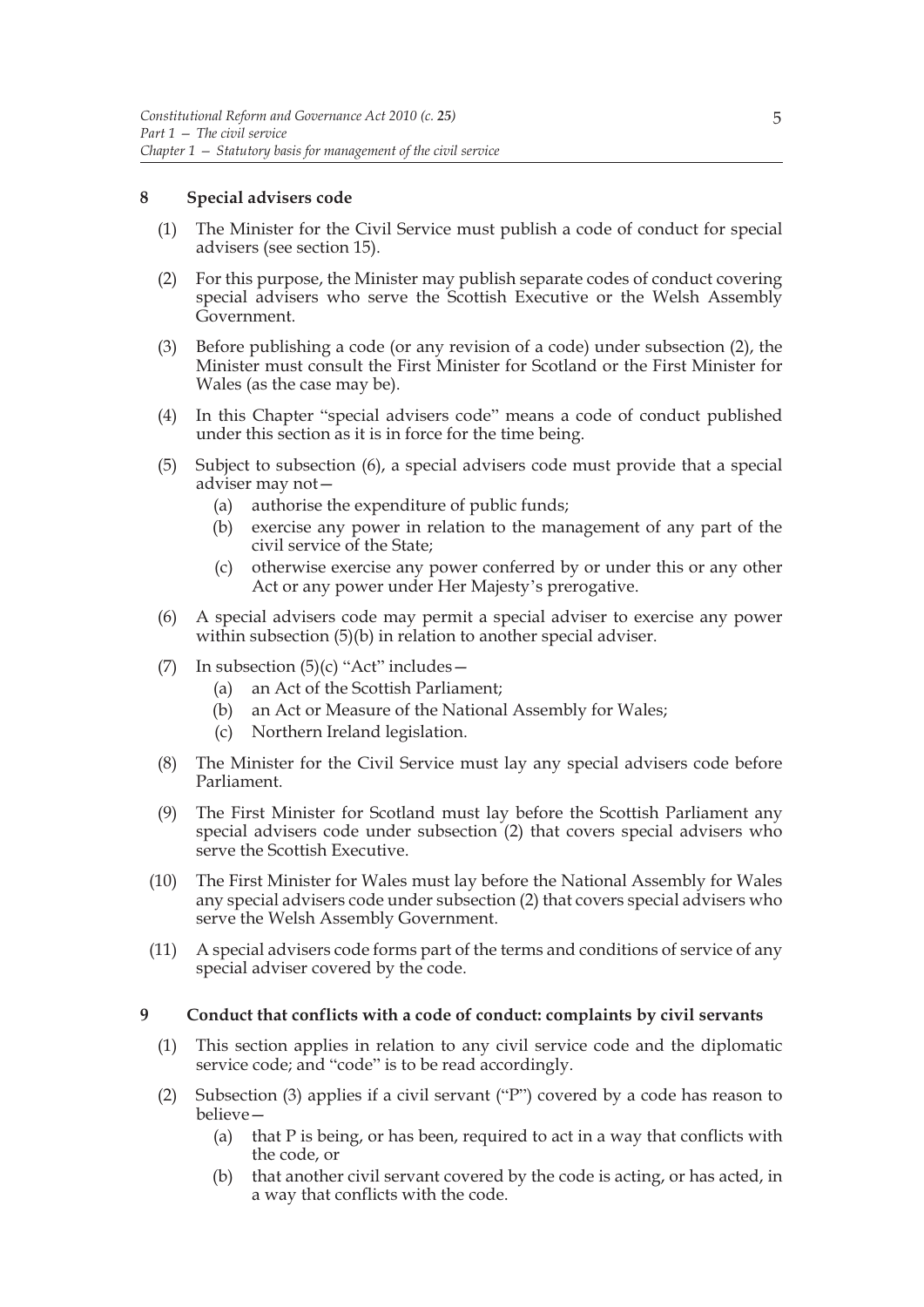- (3) P may complain to the Commission about the matter.
- (4) A code may include provision about the steps that must be taken by a civil servant before making a complaint (and P must take the steps accordingly).
- (5) The Commission—
	- (a) must determine procedures for the making of complaints and for the investigation and consideration of complaints by the Commission;
	- (b) after considering a complaint, may make recommendations about how the matter should be resolved.
- (6) For the purposes of the investigation or consideration of a complaint, the following must provide the Commission with any information it reasonably requires—
	- (a) civil service management authorities;
	- (b) the complainant;
	- (c) any civil servant whose conduct is covered by the complaint.
- (7) The revision of a code does not affect the application of this section in relation to anything occurring before the revision.

### *Appointment*

#### **10 Selections for appointments to the civil service**

- (1) This section applies to the selection of persons who are not civil servants for appointment to the civil service.
- (2) A person's selection must be on merit on the basis of fair and open competition.
- (3) The following selections are excepted from this requirement—
	- (a) a person's selection for an appointment to the diplomatic service either as head of mission or in connection with the person's appointment (or selection for appointment) as Governor of an overseas territory;
	- (b) selection for an appointment as special adviser (see section 15);
	- (c) a selection excepted by the recruitment principles (see sections 11 and  $12(1)(b)$ ).
- (4) In determining for the purposes of subsection (1) whether or not a person is a civil servant, ignore any appointment for which the person was selected in reliance on subsection (3).
- (5) But, in relation to persons selected in reliance on subsection  $(3)(c)$ , the recruitment principles may disapply subsection (4) in specified cases.

#### **11 Recruitment principles**

- (1) The Commission must publish a set of principles to be applied for the purposes of the requirement in section 10(2).
- (2) Before publishing the set of principles (or any revision of it), the Commission must consult the Minister for the Civil Service.
- (3) In this Chapter "recruitment principles" means the set of principles published under this section as it is in force for the time being.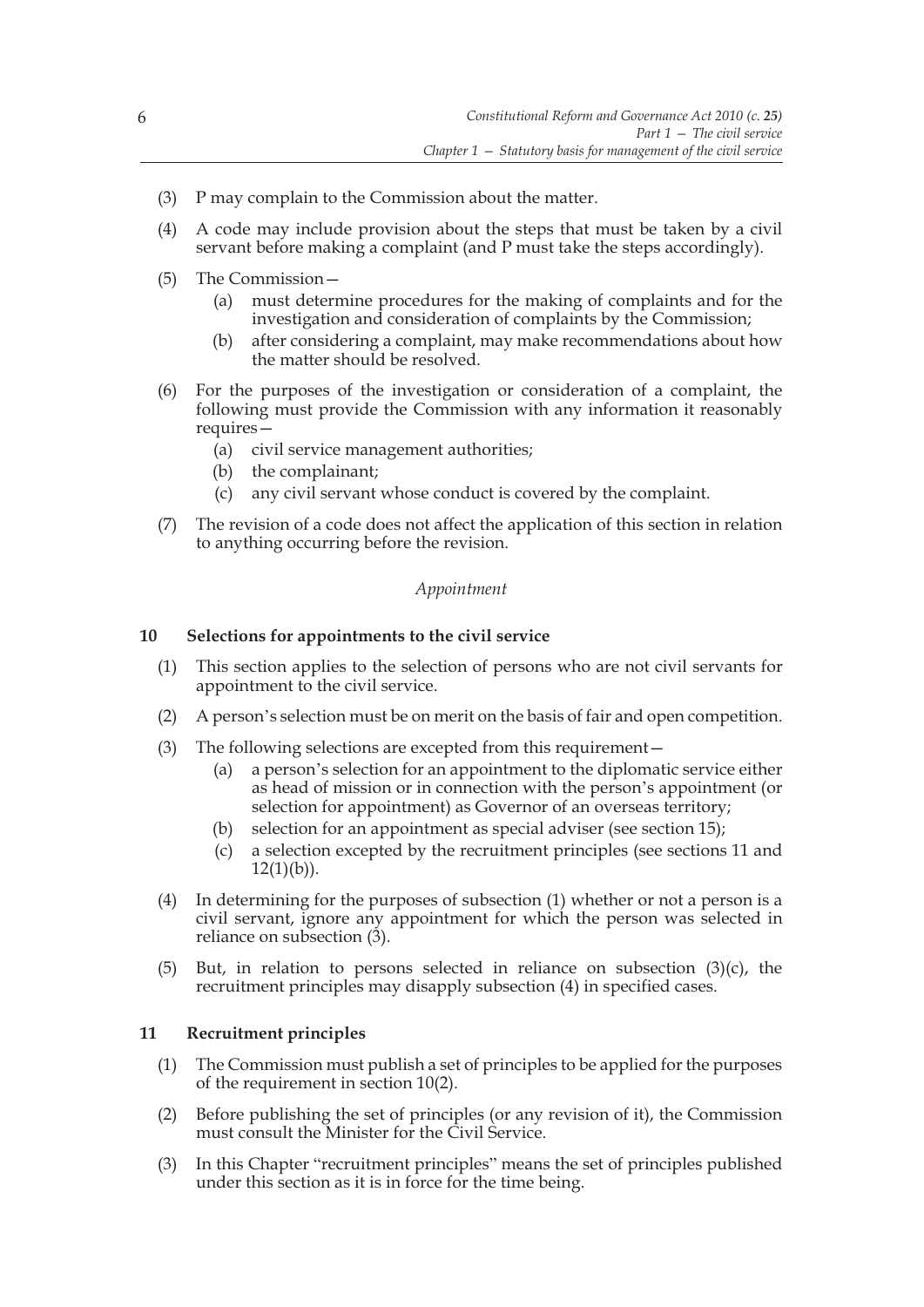(4) Civil service management authorities must comply with the recruitment principles.

## **12 Approvals for selections and exceptions**

- (1) The recruitment principles may include provision—
	- (a) requiring the Commission's approval to be obtained for a selection which is subject to the requirement in section 10(2);
	- (b) excepting a selection from that requirement for the purposes of section  $10(3)(c)$ .
- (2) The Commission may participate in the process for a selection for which its approval is required by provision within subsection (1)(a).
- (3) It is up to the Commission to decide how it will participate.
- (4) Provision within subsection  $(1)(b)$  may be included only if the Commission is satisfied—
	- (a) that the provision is justified by the needs of the civil service, or
	- (b) that the provision is needed to enable the civil service to participate in a government employment initiative that major employers in the United Kingdom (or a part of the United Kingdom) have been asked to participate in.
- (5) Provision within subsection (1)(a) or (b) may be made in any way, including (for example) by reference to—
	- (a) particular appointments or descriptions of appointments;
	- (b) the circumstances in which a selection is made;
	- (c) the circumstances of the person to be selected;
	- (d) the purpose of the requirement to obtain approval or the purpose of the exception.
- (6) Provision within subsection  $(1)(b)$  may also (for example)
	- (a) deal with the way in which selections made in reliance on section 10(3)(c) are to be made;
	- (b) specify terms and conditions that must be included in the terms and conditions of an appointment resulting from a selection made in reliance on section  $10(3)(c)$ .
- (7) Provision within subsection  $(1)(a)$  or (b) may confer discretions on the Commission or civil service management authorities.

## **13 Complaints about competitions**

- (1) Subsection (2) applies if a person has reason to believe that a selection for an appointment has been made in contravention of the requirement in section 10(2).
- (2) The person may complain to the Commission about the matter.
- (3) The Commission—
	- (a) may determine steps that must be taken by a person before making a complaint (and those steps must be taken accordingly);
	- (b) must determine procedures for the making of complaints and for the investigation and consideration of complaints by the Commission;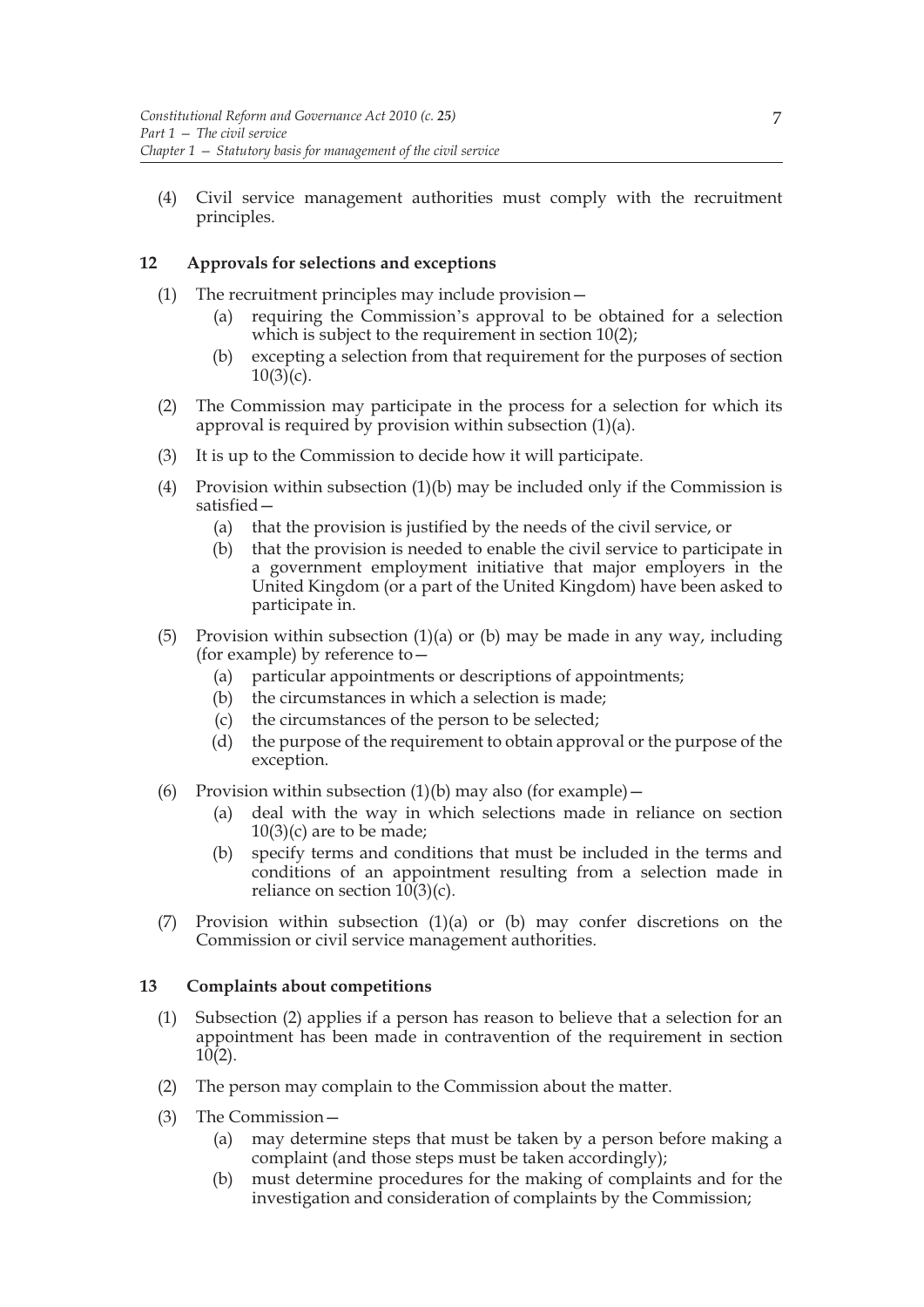- (c) after considering a complaint, may make recommendations about how the matter should be resolved.
- (4) For the purposes of the investigation or consideration of a complaint, the following must provide the Commission with any information it reasonably requires—
	- (a) civil service management authorities;
	- (b) the complainant.

## **14 Monitoring by the Commission**

- (1) The Commission must carry out whatever reviews of recruitment policies and practices it thinks are necessary to establish—
	- (a) that the principle of selection on merit on the basis of fair and open competition is being upheld in accordance with the requirement in section 10(2) and the recruitment principles, and
	- (b) that the requirement in section 10(2) and the recruitment principles are not being undermined in any way (apart from non-compliance).
- (2) For this purpose, civil service management authorities must provide the Commission with any information it reasonably requires.

## *Special advisers*

## **15 Definition of "special adviser"**

(1) In this Chapter "special adviser" means a person ("P") who holds a position in the civil service serving an administration mentioned below and whose appointment to that position meets the applicable requirements set out below.

## *Her Majesty's Government in the United Kingdom*

The requirements are—

- (a) P is appointed to assist a Minister of the Crown after being selected for the appointment by that Minister personally;
- (b) the appointment is approved by the Prime Minister;
- (c) the terms and conditions of the appointment (apart from those by virtue of section 8(11)) are approved by the Minister for the Civil Service;
- (d) those terms and conditions provide for the appointment to end not later than—
	- (i) when the person who selected P ceases to hold the ministerial office in relation to which P was appointed to assist that person, or
	- (ii) if earlier, the end of the day after the day of the poll at the first parliamentary general election following the appointment.

## *Scottish Executive*

The requirements are—

(a) P is appointed to assist the Scottish Ministers (or one or more of the ministers mentioned in section 44(1)(a) and (b) of the Scotland Act 1998) after being selected for the appointment by the First Minister for Scotland personally;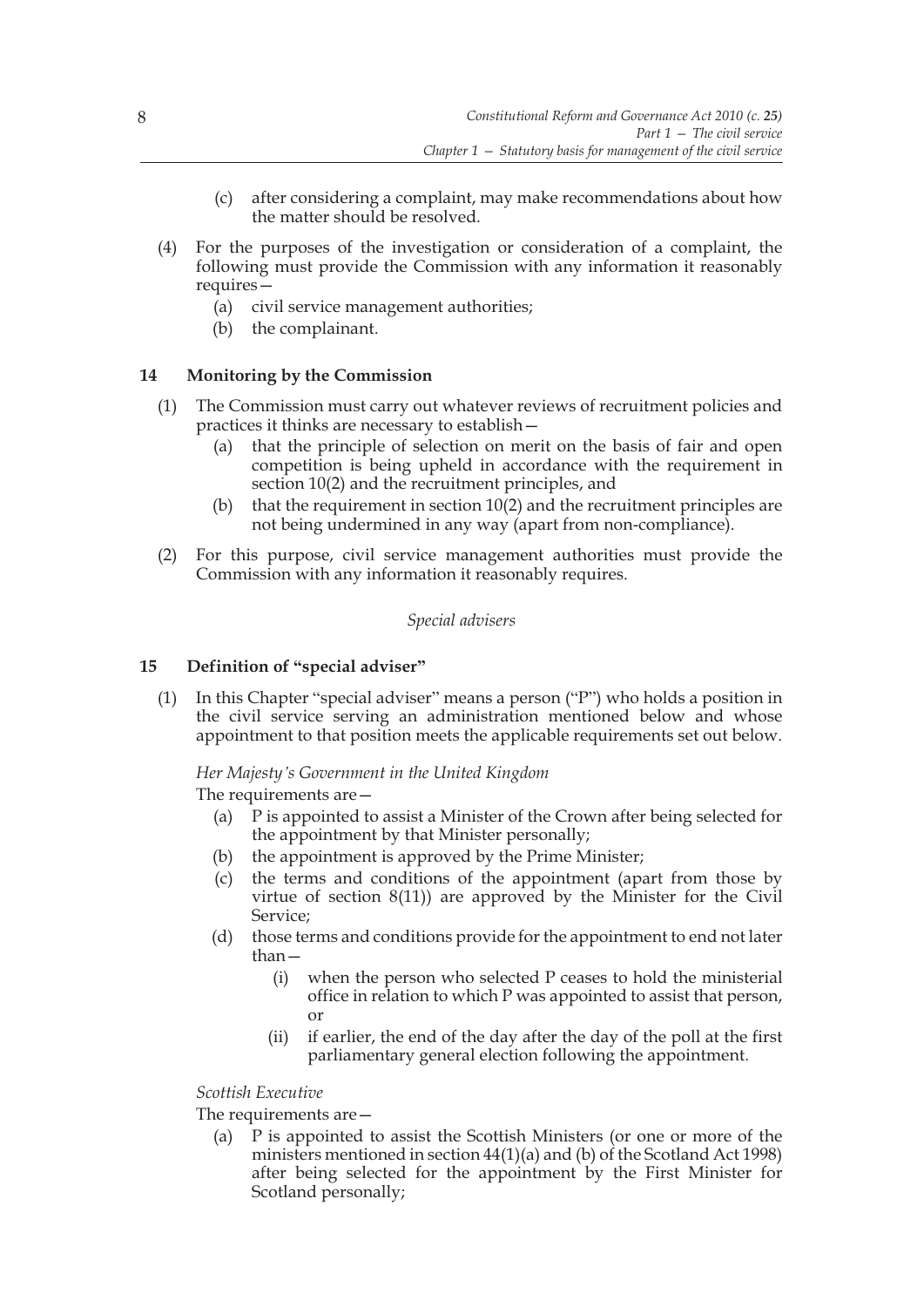- (b) the terms and conditions of the appointment (apart from those by virtue of section 8(11)) are approved by the Minister for the Civil Service;
- (c) those terms and conditions provide for the appointment to end not later than when the person who selected P ceases to hold office as First Minister.

The reference above to the Scottish Ministers excludes the Lord Advocate and the Solicitor General for Scotland.

### *Welsh Assembly Government*

The requirements are—

- (a) P is appointed to assist the Welsh Ministers (or one or more of the ministers mentioned in section 45(1)(a) and (b) of the Government of Wales Act 2006) after being selected for the appointment by the First Minister for Wales personally;
- (b) the terms and conditions of the appointment (apart from those by virtue of section 8(11)) are approved by the Minister for the Civil Service;
- (c) those terms and conditions provide for the appointment to end not later than when the person who selected P ceases to hold office as First **Minister**
- (2) In subsection (1), in relation to an appointment for which the selection is made personally by a person designated under section 45(4) of the Scotland Act 1998 or section 46(5) of the Government of Wales Act 2006, the reference to the person who selected P ceasing to hold office as First Minister for Scotland or Wales (as the case may be) is to be read as a reference to the designated person ceasing to be able to exercise the functions of the First Minister by virtue of the designation.

## **16 Annual reports about special advisers**

- (1) The Minister for the Civil Service must—
	- (a) prepare an annual report about special advisers serving Her Majesty's Government in the United Kingdom, and
	- (b) lay the report before Parliament.
- (2) The First Minister for Scotland must—
	- (a) prepare an annual report about special advisers serving the Scottish Executive, and
	- (b) lay the report before the Scottish Parliament.
- (3) The First Minister for Wales must—
	- (a) prepare an annual report about special advisers serving the Welsh Assembly Government, and
	- (b) lay the report before the National Assembly for Wales.
- (4) A report under this section must contain information about the number and cost of the special advisers.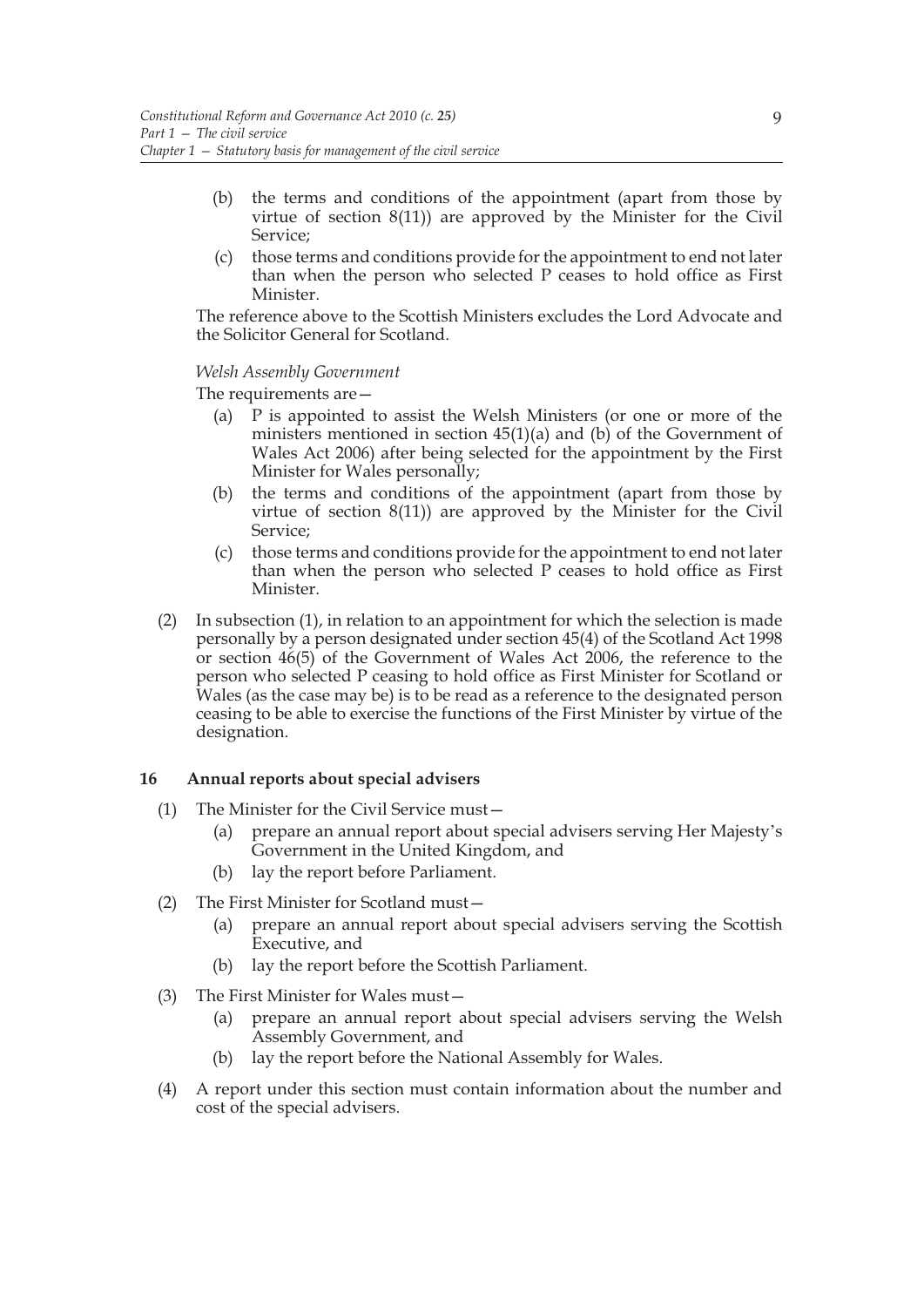*Additional functions of the Commission*

## **17 Agreements for the Commission to carry out additional functions**

- (1) The Minister for the Civil Service and the Commission may agree that the Commission is to carry out functions in relation to the civil service in addition to those given to it under the other provisions of this Chapter.
- (2) The Commission is to carry out those additional functions accordingly.
- (3) For the purposes of any additional function, civil service management authorities must provide the Commission with any information it reasonably requires.

*Final provisions*

## **18 Definitions etc**

(1) In this Chapter—

"civil servant" is read as stated in section 1(4); "civil service" is read as stated in section 1(4); "civil service code" is defined in section 5(4); "civil service management authority" means any person involved in the management of any part of the civil service; "the Commission" is defined in section 2(1); "diplomatic service" means Her Majesty's diplomatic service; "diplomatic service code" is defined in section 6(2); "function" includes power or duty; "information" means information recorded in any form; "recruitment principles" is defined in section 11(3); "special adviser" is defined in section 15; "special advisers code" is defined in section 8(4).

- (2) Subsection (3) applies for the purposes of sections 9(6), 13(4), 14(2) and 17(3).
- (3) No person may be required to provide information which the person could not be compelled to provide in civil proceedings before the High Court or the Court of Session.

## **CHAPTER 2**

## CONSEQUENTIAL AND TRANSITIONAL PROVISION

## **19 Consequential amendments and transitional provision**

Schedule 2 (which contains amendments consequential on this Part and transitional provision) has effect.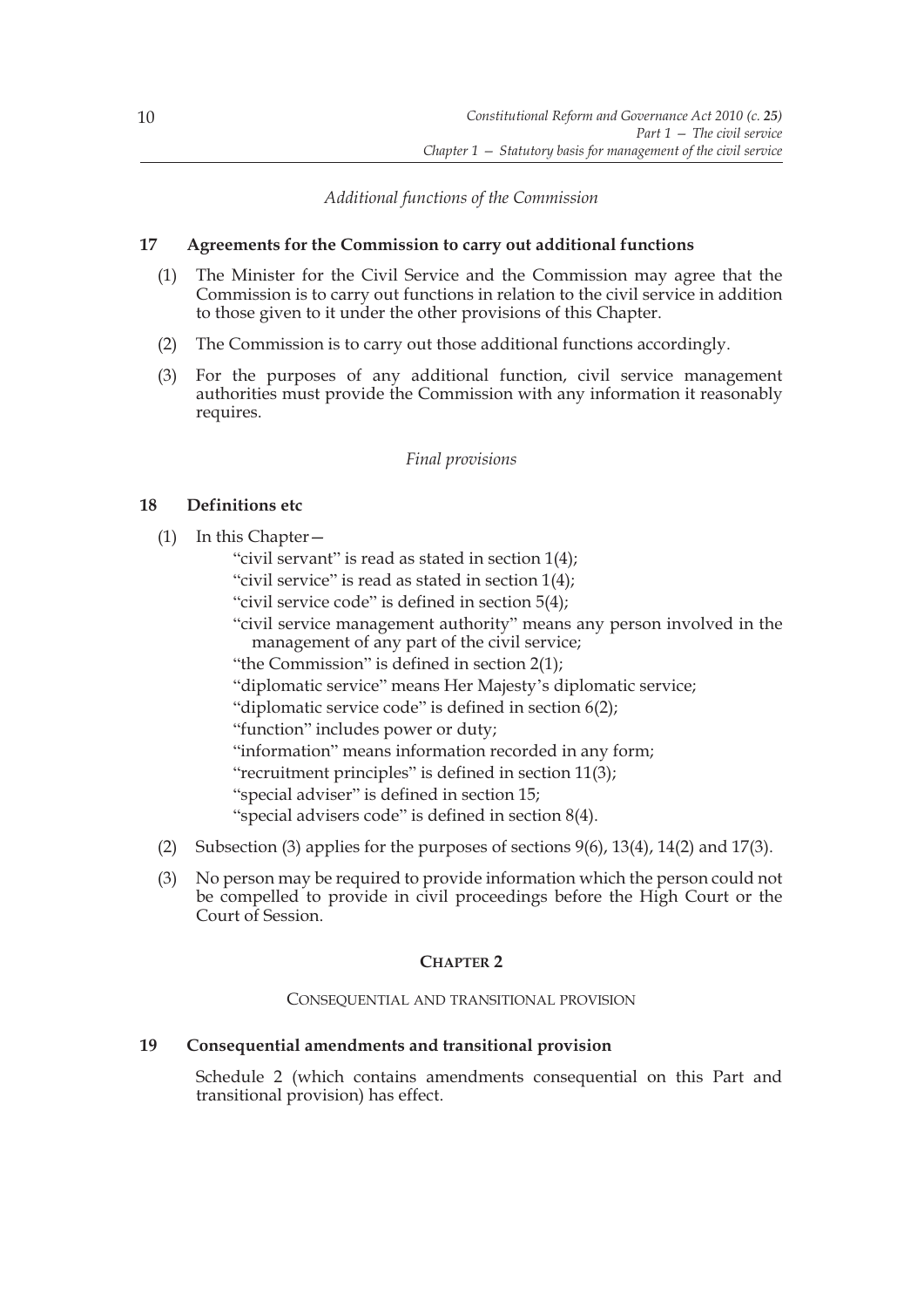## **PART 2**

### RATIFICATION OF TREATIES

## **20 Treaties to be laid before Parliament before ratification**

- (1) Subject to what follows, a treaty is not to be ratified unless—
	- (a) a Minister of the Crown has laid before Parliament a copy of the treaty,
	- (b) the treaty has been published in a way that a Minister of the Crown thinks appropriate, and
	- (c) period A has expired without either House having resolved, within period A, that the treaty should not be ratified.
- (2) Period A is the period of 21 sitting days beginning with the first sitting day after the date on which the requirement in subsection  $(1)(a)$  is met.
- (3) Subsections (4) to (6) apply if the House of Commons resolved as mentioned in subsection (1)(c) (whether or not the House of Lords also did so).
- (4) The treaty may be ratified if  $-$ 
	- (a) a Minister of the Crown has laid before Parliament a statement indicating that the Minister is of the opinion that the treaty should nevertheless be ratified and explaining why, and
	- (b) period B has expired without the House of Commons having resolved, within period B, that the treaty should not be ratified.
- (5) Period B is the period of 21 sitting days beginning with the first sitting day after the date on which the requirement in subsection (4)(a) is met.
- (6) A statement may be laid under subsection (4)(a) in relation to the treaty on more than one occasion.
- (7) Subsection (8) applies if—
	- (a) the House of Lords resolved as mentioned in subsection  $(1)(c)$ , but
	- (b) the House of Commons did not.
- (8) The treaty may be ratified if a Minister of the Crown has laid before Parliament a statement indicating that the Minister is of the opinion that the treaty should nevertheless be ratified and explaining why.
- (9) "Sitting day" means a day on which both Houses of Parliament sit.

## **21 Extension of 21 sitting day period**

- (1) A Minister of the Crown may, in relation to a treaty, extend the period mentioned in section  $20(1)(c)$  by 21 sitting days or less.
- (2) The Minister does that by laying before Parliament a statement—
	- (a) indicating that the period is to be extended, and
	- (b) setting out the length of the extension.
- (3) The statement must be laid before the period would have expired without the extension.
- (4) The Minister must publish the statement in a way the Minister thinks appropriate.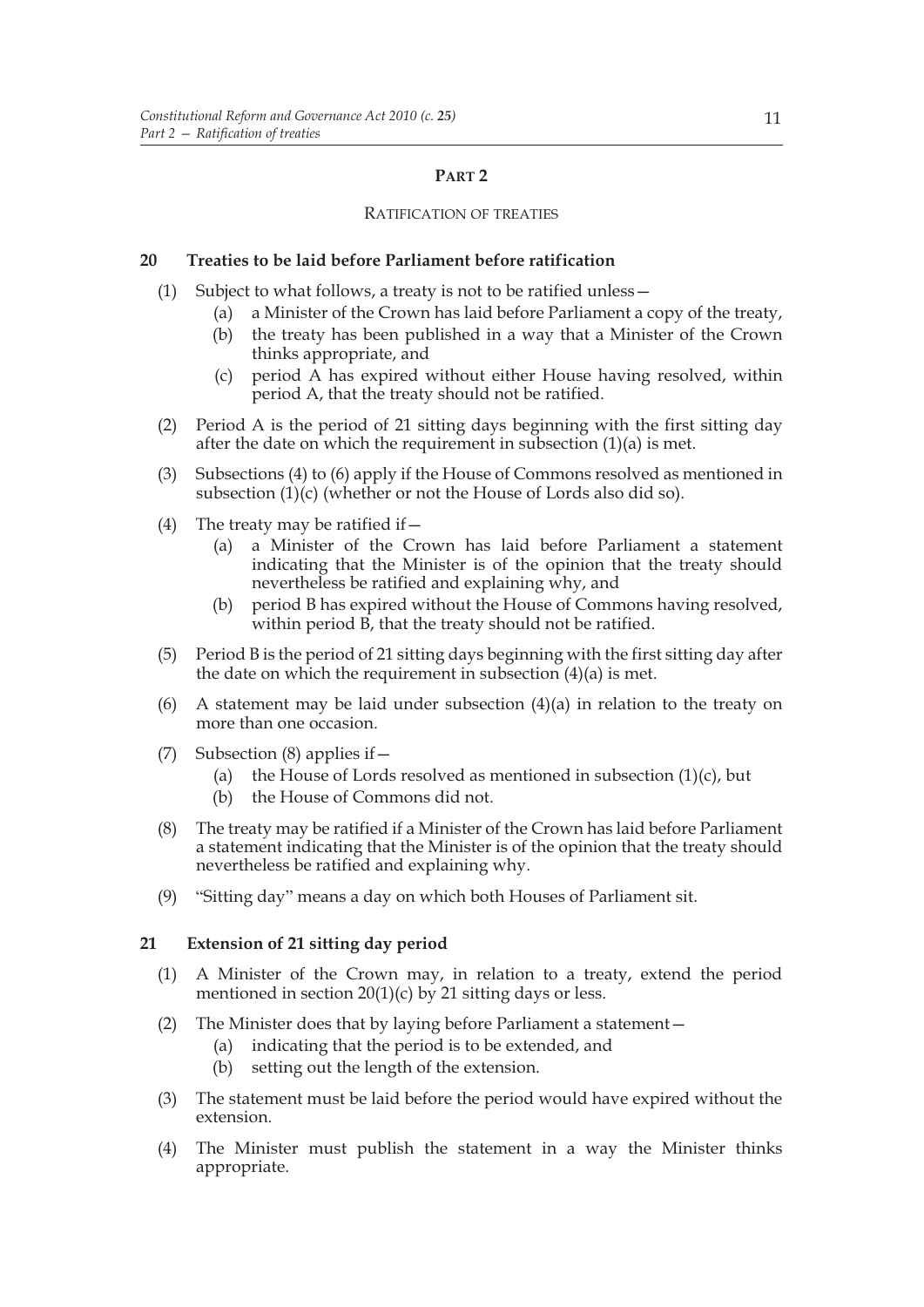(5) The period may be extended more than once.

## **22 Section 20 not to apply in exceptional cases**

- (1) Section 20 does not apply to a treaty if a Minister of the Crown is of the opinion that, exceptionally, the treaty should be ratified without the requirements of that section having been met.
- (2) But a treaty may not be ratified by virtue of subsection (1) after either House has resolved, as mentioned in section  $20(1)(c)$ , that the treaty should not be ratified.
- (3) If a Minister determines that a treaty is to be ratified by virtue of subsection (1), the Minister must, either before or as soon as practicable after the treaty is ratified—
	- (a) lay before Parliament a copy of the treaty,
	- (b) arrange for the treaty to be published in a way that the Minister thinks appropriate, and
	- (c) lay before Parliament a statement indicating that the Minister is of the opinion mentioned in subsection (1) and explaining why.

## **23 Section 20 not to apply to certain descriptions of treaties**

- (1) Section 20 does not apply to—
	- (a) a treaty covered by section 12 of the European Parliamentary Elections Act 2002 (treaty providing for increase in European Parliament's powers not to be ratified unless approved by Act of Parliament);
	- (b) a treaty covered by section 5 of the European Union (Amendment) Act 2008 (treaty amending founding Treaties not to be ratified unless approved by Act of Parliament).
- (2) Section 20 does not apply to a treaty in relation to which an Order in Council may be made under one or more of the following—
	- (a) section 158 of the Inheritance Tax Act 1984 (double taxation conventions);
	- (b) section 2 of the Taxation (International and Other Provisions) Act 2010 (double taxation arrangements);
	- (c) section 173 of the Finance Act 2006 (international tax enforcement arrangements).
- (3) Section 20 does not apply to a treaty concluded (under authority given by the government of the United Kingdom) by the government of a British overseas territory, of any of the Channel Islands or of the Isle of Man.
- (4) Section 20 does not apply to a treaty a copy of which is presented to Parliament by command of Her Majesty before that section comes into force.

## **24 Explanatory memoranda**

In laying a treaty before Parliament under this Part, a Minister shall accompany the treaty with an explanatory memorandum explaining the provisions of the treaty, the reasons for Her Majesty's Government seeking ratification of the treaty, and such other matters as the Minister considers appropriate.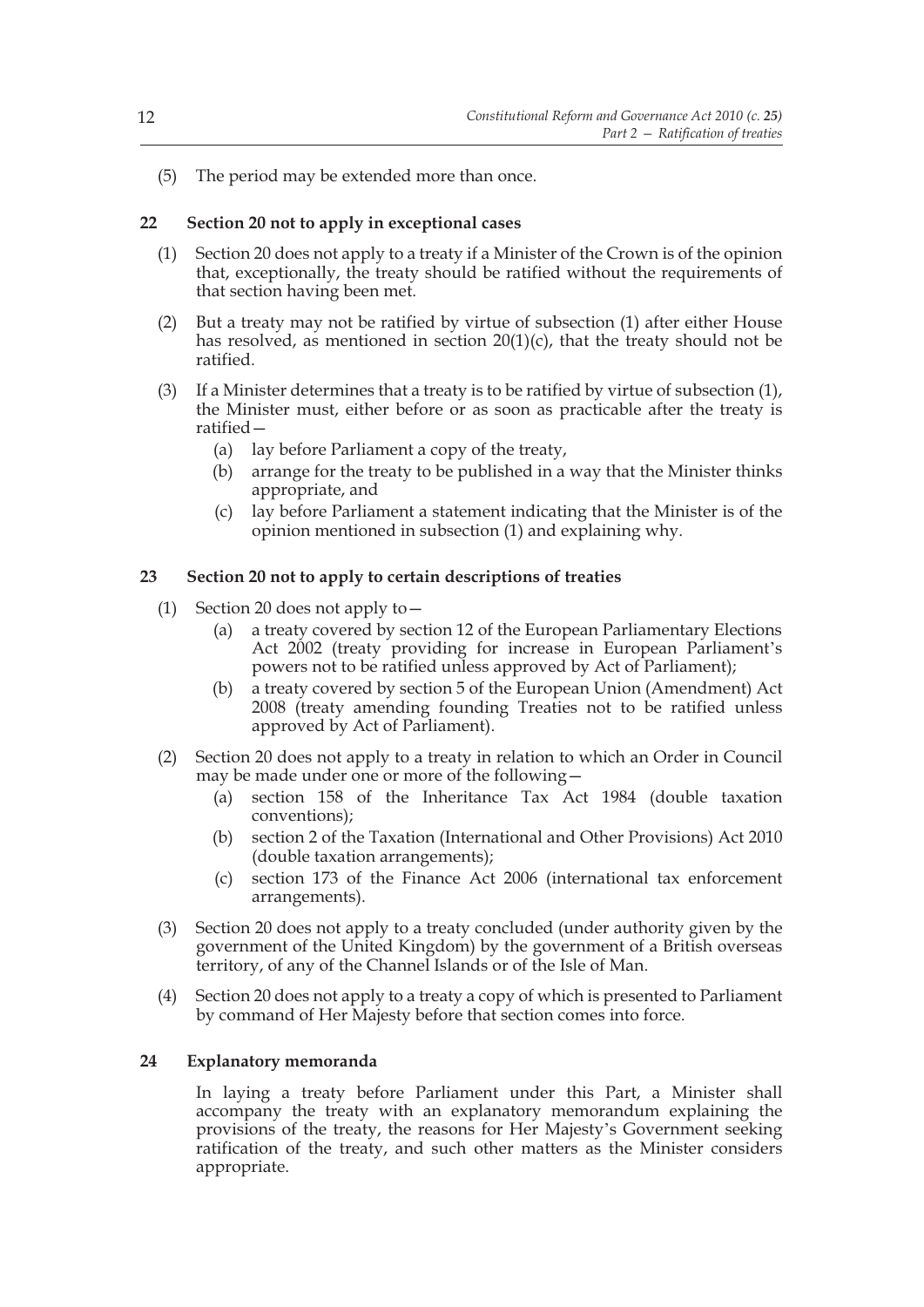## **25 Meaning of "treaty" and "ratification"**

- (1) In this Part "treaty" means a written agreement—
	- (a) between States or between States and international organisations, and
	- (b) binding under international law.
- (2) But "treaty" does not include a regulation, rule, measure, decision or similar instrument made under a treaty (other than one that amends or replaces the treaty (in whole or in part)).
- (3) In this Part a reference to ratification of a treaty is a reference to an act of a kind specified in subsection (4) which establishes as a matter of international law the United Kingdom's consent to be bound by the treaty.
- (4) The acts are—
	- (a) deposit or delivery of an instrument of ratification, accession, approval or acceptance;
	- (b) deposit or delivery of a notification of completion of domestic procedures.

#### **PART 3**

## PARLIAMENTARY STANDARDS ETC

## *Amendments of the Parliamentary Standards Act 2009*

## **26 Compliance Officer**

- (1) For section 3(3) and (4) of the Parliamentary Standards Act 2009 (Commissioner for Parliamentary Investigations) substitute—
	- "(3) There is to be an officer known as the Compliance Officer for the Independent Parliamentary Standards Authority ("the Compliance Officer").
	- (4) Schedule 2 (which makes provision about the Compliance Officer) has effect."
- (2) For Schedule 2 to that Act substitute the Schedule set out in Schedule 3.

## **27 Membership of Speaker's Committee**

- (1) Schedule 3 to the Parliamentary Standards Act 2009 (Speaker's Committee for the Independent Parliamentary Standards Authority) is amended as follows.
- (2) In paragraph 1—
	- (a) omit "and" at the end of sub-paragraph (c), and
	- (b) after sub-paragraph (d) insert ", and
		- (e) three lay persons appointed by resolution of the House of Commons."
- (3) For the heading of paragraph 2 substitute "Appointed members".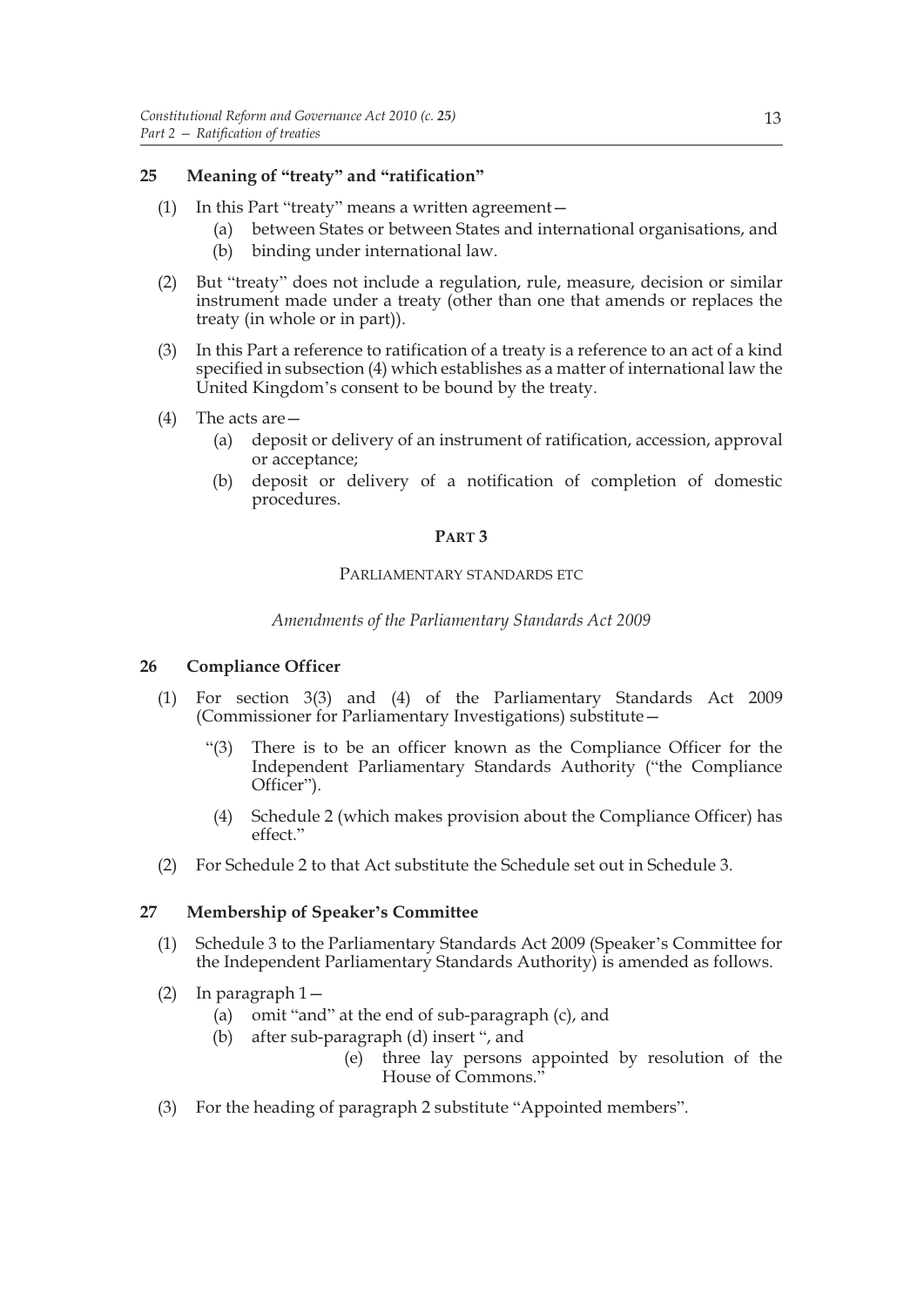## (4) After paragraph 2 insert—

#### *"Lay members*

- 2A (1) In paragraph 1(e) "lay person" means a person who is not, and has never been, a member of either House of Parliament.
	- (2) A motion for a resolution under paragraph 1(e) may be made only with the agreement of the Speaker of the House of Commons.
	- (3) The person the subject of the motion must have been selected by the Speaker on merit on the basis of fair and open competition.
	- (4) An appointment under paragraph 1(e) is to be for a fixed term not exceeding five years.
	- (5) A person who has been appointed under paragraph 1(e) may not be appointed under paragraph 1(e) again.
	- (6) A person appointed under paragraph 1(e) ceases to be a member of the Committee if the person becomes a member of either House of Parliament.
	- (7) A person appointed under paragraph 1(e) may resign from the Committee by giving notice to the Committee.
	- (8) The Speaker of the House of Commons may require the IPSA to pay to members of the Committee appointed under paragraph 1(e) such remuneration and allowances as the Speaker may determine.
	- (9) The IPSA must make the payment accordingly."

#### **28 Transparency etc**

- (1) The Parliamentary Standards Act 2009 is amended as follows.
- (2) After section 3 insert—

#### **"3A General duties of the IPSA**

- (1) In carrying out its functions the IPSA must have regard to the principle that it should act in a way which is efficient, cost-effective and transparent.
- (2) In carrying out its functions the IPSA must have regard to the principle that members of the House of Commons should be supported in efficiently, cost-effectively and transparently carrying out their Parliamentary functions."
- (3) In section 5 (MPs' allowances scheme) after subsection (5) insert—
	- "(5A) When the scheme (or revision) is laid, the IPSA must publish in a way it considers appropriate—
		- (a) the scheme (or revision), and
		- (b) a statement of its reasons for adopting that scheme (or making that revision)."
- (4) In section 6 (dealing with claims under the MPs' allowances scheme) after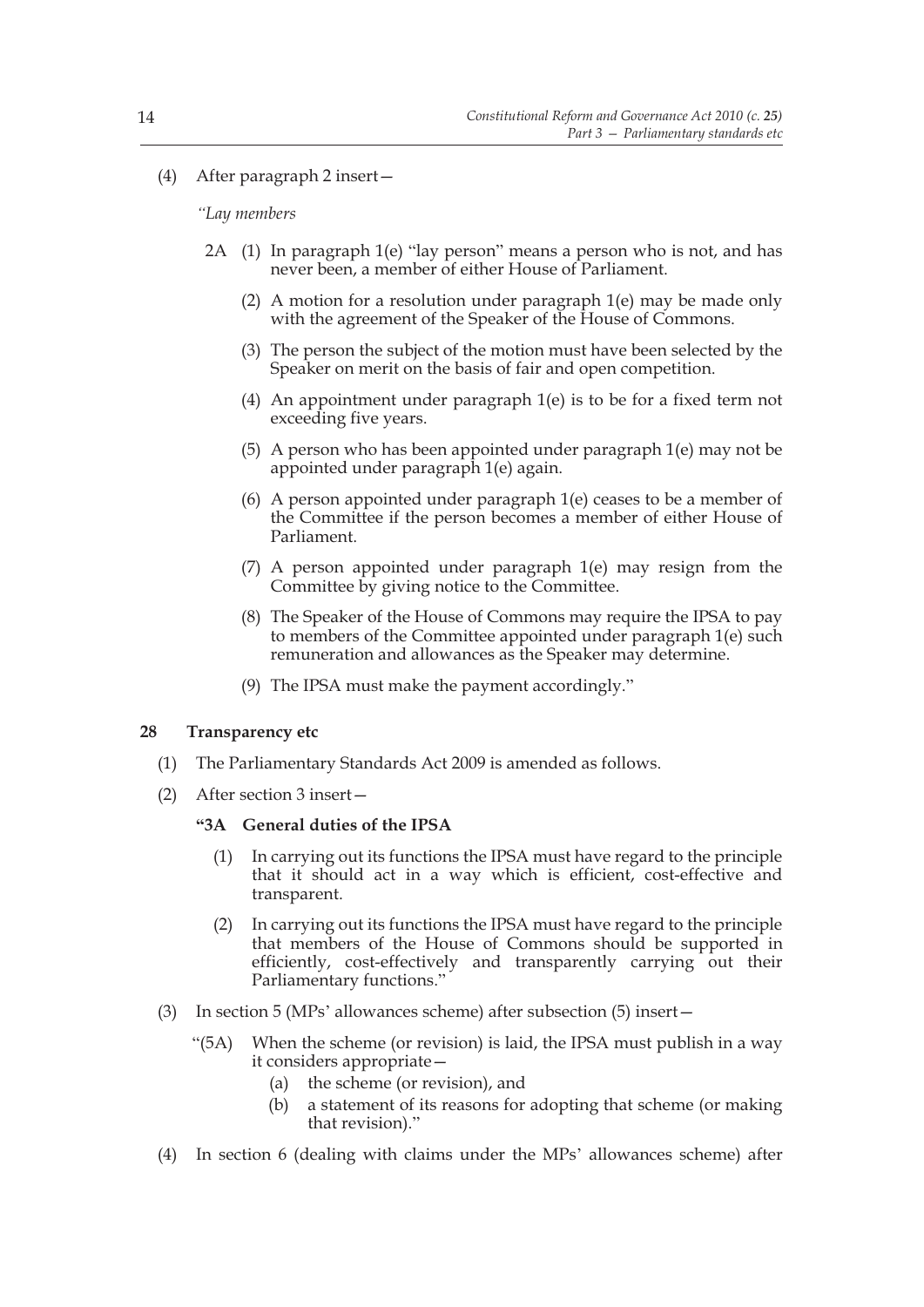subsection (7) insert—

- "(8) The IPSA must publish such information as it considers appropriate in respect of—
	- (a) each claim made under or by virtue of this section, and
	- (b) each payment of an allowance by the IPSA under or by virtue of this section.
- (9) The IPSA must publish the information at times it considers appropriate and in a way it considers appropriate.
- (10) The IPSA must determine procedures to be followed by the IPSA in relation to publication of the information, and in doing so must consult—
	- (a) the Speaker of the House of Commons,
	- (b) the Leader of the House of Commons,
	- (c) the House of Commons Committee on Standards and Privileges,
	- (d) the Compliance Officer, and
	- (e) any other person the IPSA considers appropriate."

#### **29 MPs' salaries**

(1) For section 4 of the Parliamentary Standards Act 2009 (MPs' salaries) substitute—

## **"4 MPs' salaries**

- (1) Members of the House of Commons are to receive a salary for the relevant period.
- (2) The salaries are to be paid by the IPSA.
- (3) Salaries are to be paid on a monthly basis in arrears.
- (4) The amounts of the salaries are to be determined by the IPSA (see section 4A).
- (5) "Relevant period", in relation to a person who is a member of the House of Commons, means the period beginning with the day after the day of the poll for the parliamentary election at which the member was elected and ending with—
	- (a) if the person is a member immediately before Parliament is dissolved, the day of the poll for the parliamentary general election which follows the dissolution;
	- (b) otherwise, the day on which the person ceases to be a member.
- (6) No payment of salary is to be made to a member before the member has made and subscribed the oath required by the Parliamentary Oaths Act 1866 (or the corresponding affirmation).
- (7) The duty of the IPSA to pay a salary to a member is subject to anything done in relation to the member in the exercise of the disciplinary powers of the House of Commons.

#### **4A Determination of MPs' salaries**

(1) This section is about determinations under section 4(4).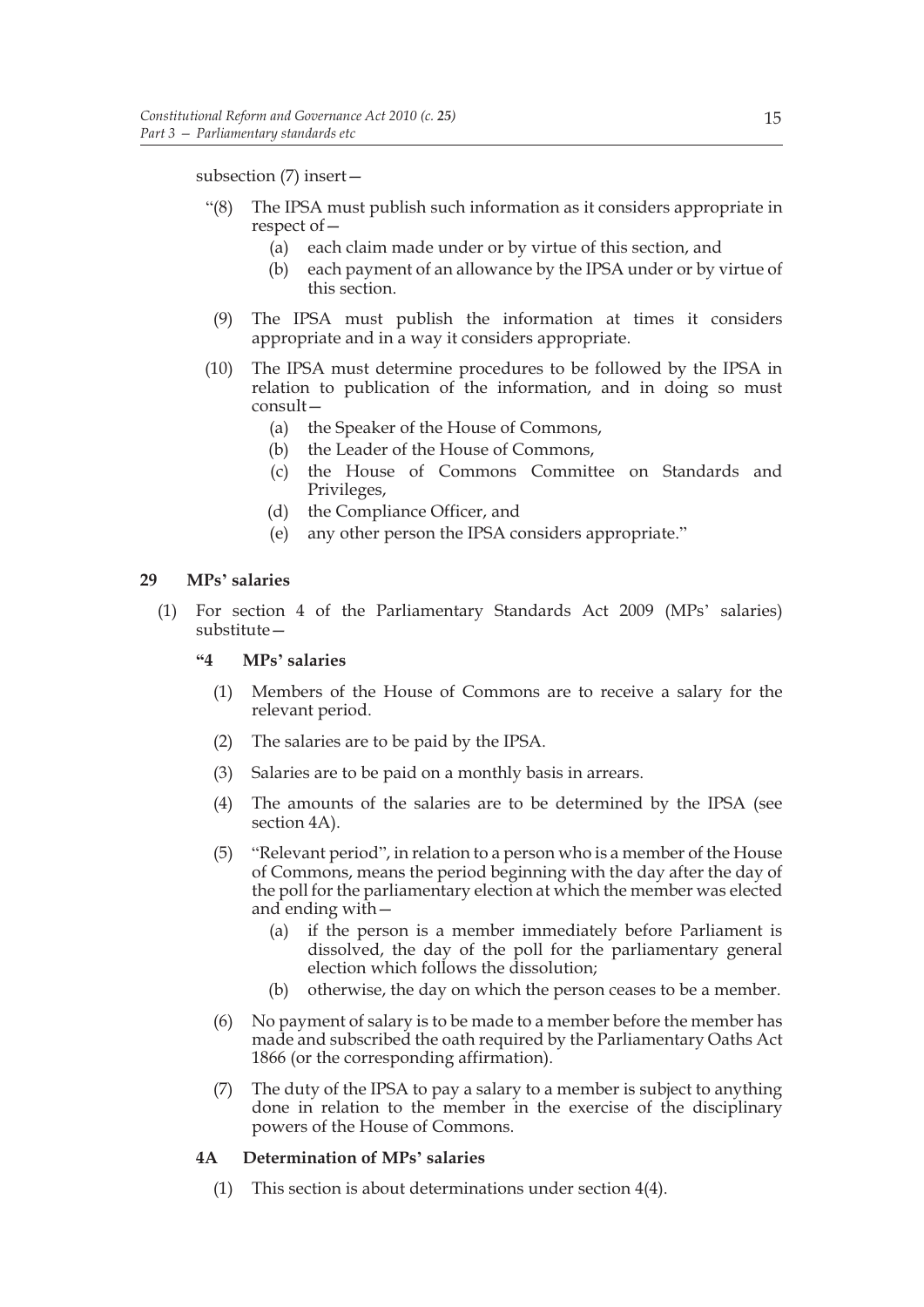- (2) A determination may provide for higher salaries to be payable to members while holding an office or position specified for the purposes of this subsection in a resolution of the House of Commons.
- (3) A determination by virtue of subsection (2) may make different provision for different offices or positions or different classes of member (and may include exceptions).
- (4) A determination may include a formula or other mechanism for adjusting salaries from time to time.
- (5) A determination (other than the first determination) may have retrospective effect.
- (6) The IPSA must review the current determination (and make a new determination as appropriate)—
	- (a) in the first year of each Parliament;
	- (b) at any other time it considers appropriate.
- (7) In reviewing a determination (and before making the first determination) the IPSA must consult—
	- (a) the Review Body on Senior Salaries,
	- (b) persons appearing to the IPSA to represent persons likely to be affected by the determination or the review,
	- (c) the Minister for the Civil Service,
	- (d) the Treasury, and
	- (e) any other person the IPSA considers appropriate.
- (8) After making a determination, the IPSA must publish in a way it considers appropriate—
	- (a) the determination, and
	- (b) a statement of how it arrived at the determination.
- (9) If the IPSA reviews the current determination but decides not to make a new determination, it must publish in a way it considers appropriate a statement of how it arrived at that decision.
- (10) The IPSA may delegate to the Review Body on Senior Salaries its function of reviewing a determination (but not its function of deciding whether or not to make a new determination)."
- (2) The first determination under section 4(4) of the Parliamentary Standards Act 2009 does not have to come into effect before 1 April 2012; and section 4A(6)(a) of that Act does not apply in relation to a Parliament that begins before that date.
- (3) Until the first determination under section 4(4) of that Act comes into effect, the amounts of the salaries payable by the Independent Parliamentary Standards Authority under section 4 of that Act are to be determined in accordance with the relevant resolutions of the House of Commons.

#### **30 MPs' allowances scheme**

In section 5 of the Parliamentary Standards Act 2009 (MPs' allowances scheme)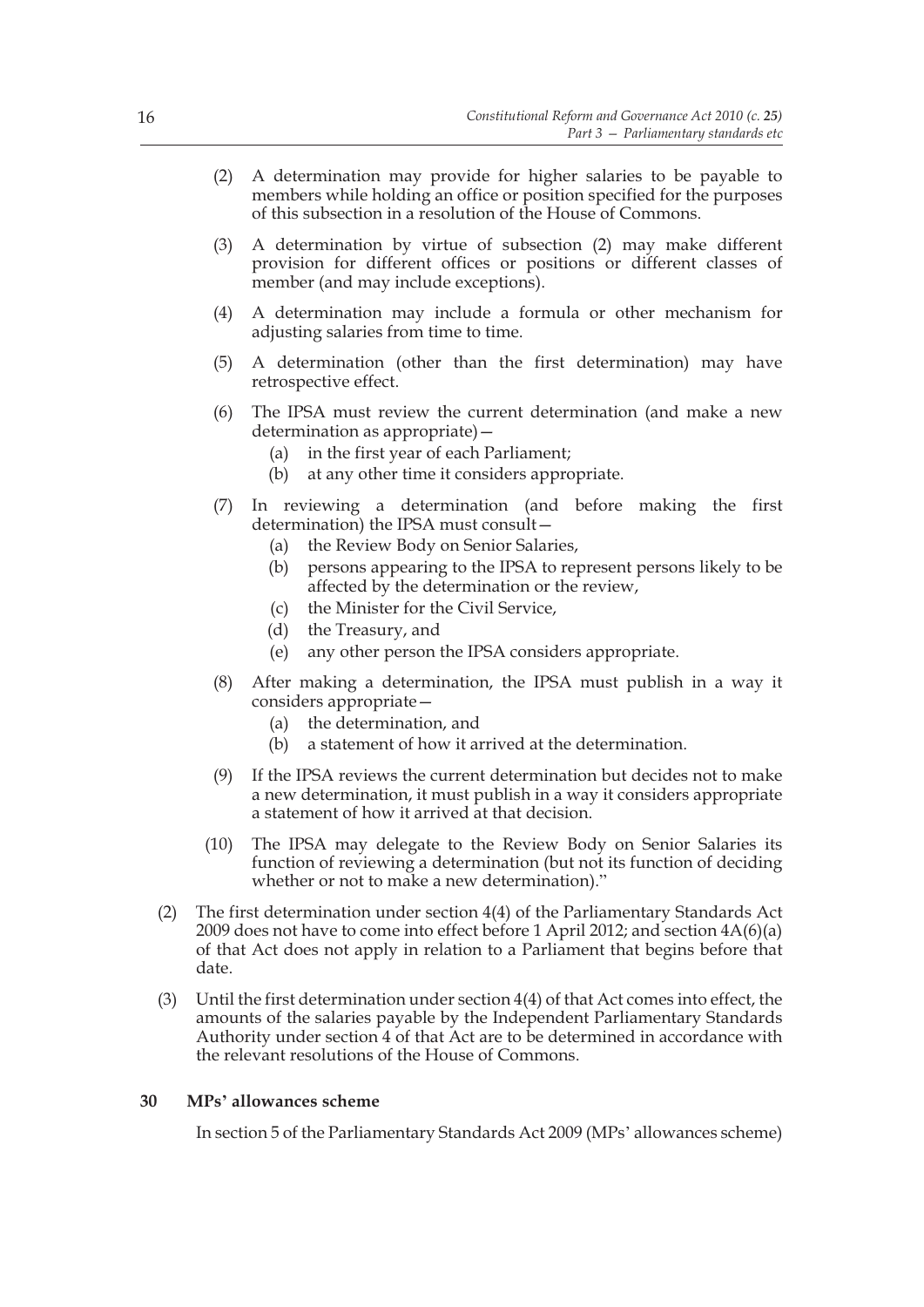after subsection (8) insert—

"(8A) Any duty of the IPSA to pay an allowance to a member is subject to anything done in relation to the member in the exercise of the disciplinary powers of the House of Commons."

## **31 Allowances claims**

- (1) Section 6 of the Parliamentary Standards Act 2009 (dealing with claims under the MPs' allowances scheme) is amended as follows.
- (2) Omit subsections (4) and (5).
- (3) In subsection (6) for paragraph (b) substitute  $-$ 
	- "(b) provision for deducting amounts within subsection (6A) from allowances payable under the scheme or salaries payable under section 4;
	- (c) provision about how such deductions, and deductions under paragraph 5 or 12 of Schedule 4, are to be made."
- (4) After subsection (6) insert—
	- "(6A) This subsection applies to amounts which a member (under section  $9(8)$ ) or otherwise) has agreed to repay, in respect of amounts paid to the member under the MPs' allowances scheme that should not have been allowed."
- (5) After section 6 of that Act insert—

#### **"6A Review of IPSA's determination**

- (1) This section applies if—
	- (a) the IPSA determines under section 6(3) that a claim is to be refused or that only part of the amount claimed is to be allowed, and
	- (b) the member (after asking the IPSA to reconsider the determination and giving it a reasonable opportunity to do so) asks the Compliance Officer to review the determination (or any altered determination resulting from the IPSA's reconsideration).
- (2) The Compliance Officer must—
	- (a) consider whether the determination (or the altered determination) is the determination that should have been made, and
	- (b) in light of that consideration, decide whether or not to confirm or alter it.
- (3) The Compliance Officer must give the IPSA a statement of any decision under subsection (2)(b), and may include a statement of the Compliance Officer's findings about the way in which the IPSA has dealt with the claim.
- (4) The IPSA must make any payments or adjustments necessary to give effect to the Compliance Officer's decision; but it must not do so until—
	- (a) it is no longer possible for there to be a relevant appeal, and
	- (b) all relevant appeals have been withdrawn or determined.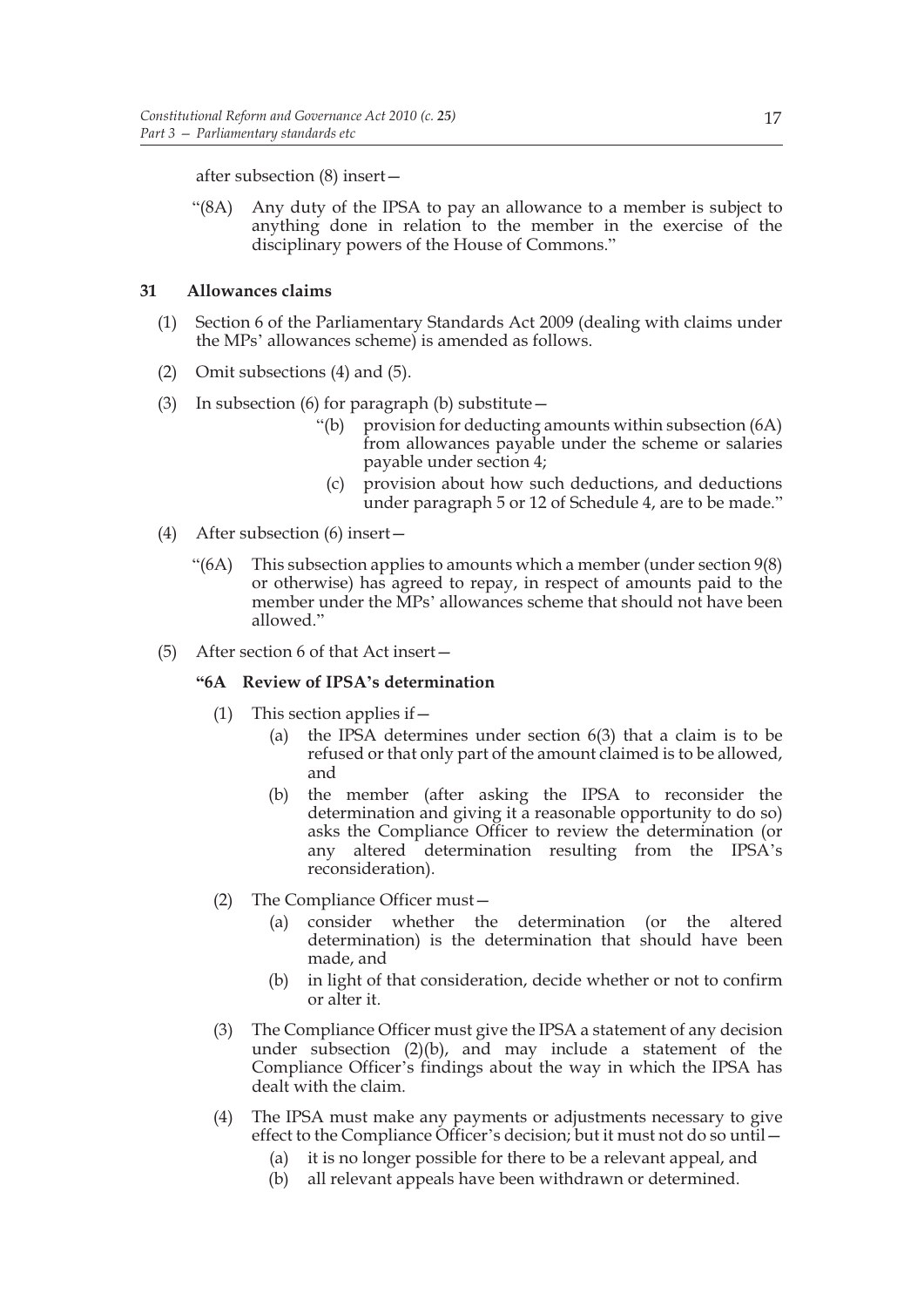- (5) A relevant appeal is—
	- (a) an appeal under subsection (6) brought before the end of the period mentioned in subsection (7), or
	- (b) a further appeal in relation to the Compliance Officer's decision which—
		- (i) is brought before the end of the usual period for bringing such an appeal, and
		- (ii) is an appeal against the determination of an appeal which was itself a relevant appeal.
- (6) The member may appeal to the First-tier Tribunal against a decision of the Compliance Officer under subsection (2)(b).
- (7) The appeal must be brought before the end of the period of 28 days beginning with the day on which notice of the decision is sent to the member (unless the Tribunal directs that it may be brought after the end of that period).
- (8) The appeal is by way of a rehearing.
- (9) On an appeal under subsection (6) the Tribunal may  $-$ 
	- (a) allow the appeal in whole or in part, or
	- (b) dismiss the appeal.
- (10) If the Tribunal allows the appeal (in whole or in part) it may  $-$ 
	- (a) order the IPSA to make any payments or adjustments necessary to give effect to that decision;
	- (b) make any other order it thinks fit.
- (11) If the Tribunal dismisses the appeal it may make any other order it thinks fit.
- (12) The Compliance Officer must notify the IPSA of the Tribunal's decision (and the result of any further appeal)."
- (6) In section 7 of that Act (information and guidance about taxation)  $-$ 
	- (a) before subsection (1) insert—
		- "(A1) The IPSA must—
			- (a) prepare guidance for members of the House of Commons about making claims under the MPs' allowances scheme;
			- (b) review the guidance regularly and revise it as appropriate;
			- (c) publish the guidance in a way the IPSA considers appropriate;
			- (d) provide to any member on request such further advice about making claims as the IPSA considers appropriate.", and
	- (b) in the heading omit "about taxation".

#### **32 MPs' code of conduct relating to financial interests**

Omit section 8 of the Parliamentary Standards Act 2009 (MPs' code of conduct relating to financial interests) and the italic heading before it.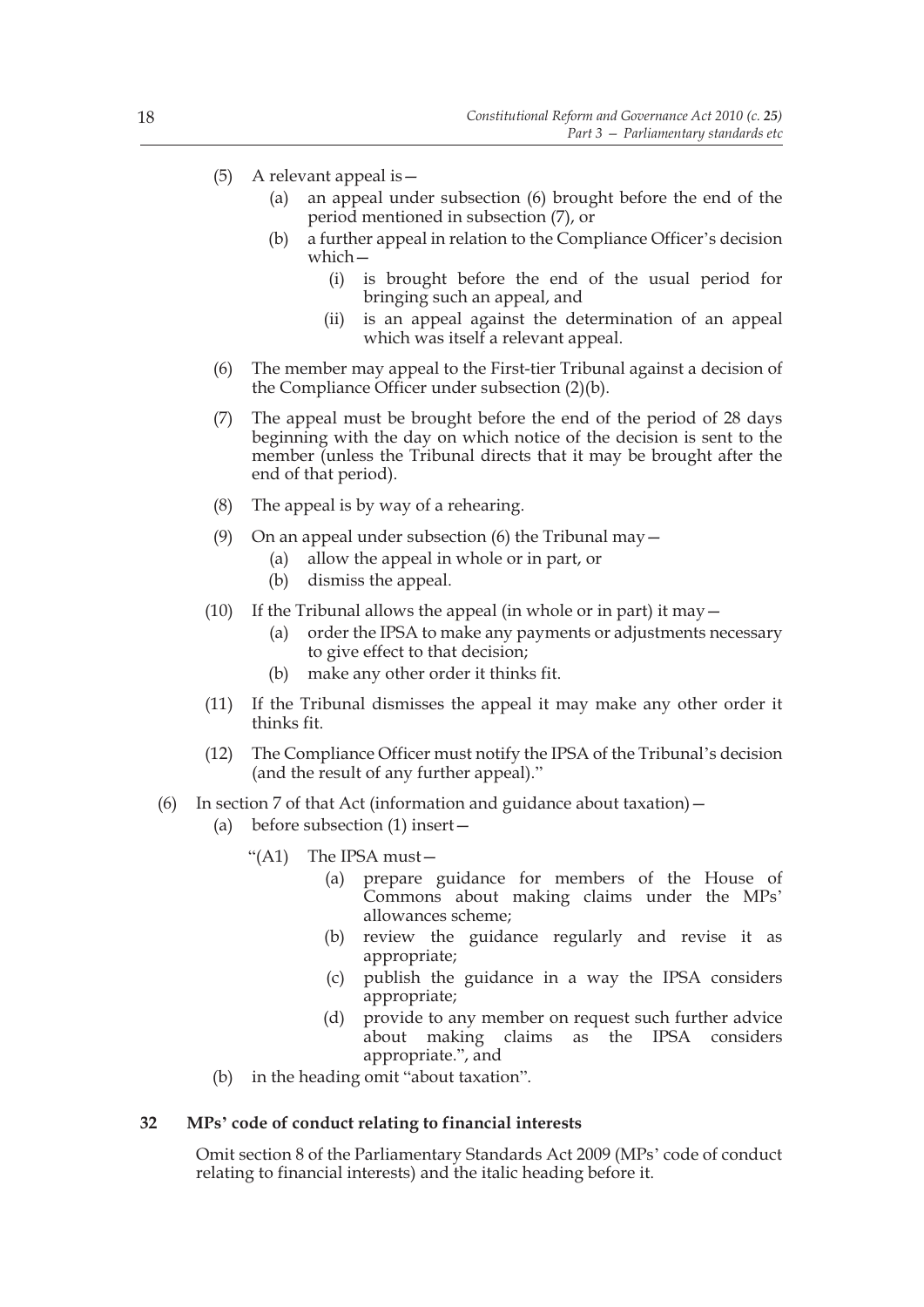## **33 Investigations**

For section 9 of the Parliamentary Standards Act 2009 (investigations) substitute—

## **"9 Investigations**

- (1) The Compliance Officer may conduct an investigation if the Compliance Officer has reason to believe that a member of the House of Commons may have been paid an amount under the MPs' allowances scheme that should not have been allowed.
- (2) An investigation may be conducted—
	- (a) on the Compliance Officer's own initiative,
	- (b) at the request of the IPSA,
	- (c) at the request of the member, or
	- (d) in response to a complaint by an individual.
- (3) For the purposes of the investigation the member and the IPSA—
	- (a) must provide the Compliance Officer with any information (including documents) the Compliance Officer reasonably requires, and
	- (b) must do so within such period as the Compliance Officer reasonably requires.
- (4) The Compliance Officer must, after giving the member and the IPSA an opportunity to make representations to the Compliance Officer, prepare a statement of the Compliance Officer's provisional findings.
- (5) The Compliance Officer must, after giving the member and the IPSA an opportunity to make representations to the Compliance Officer about the provisional findings, prepare a statement of the Compliance Officer's findings (subject to subsection (7)).
- (6) Provisional findings under subsection (4) and findings under subsection (5) may include—
	- (a) a finding that the member failed to comply with subsection (3),
	- (b) findings about the role of the IPSA in the matters under investigation, including findings that the member's being paid an amount under the MPs' allowances scheme that should not have been allowed was wholly or partly the IPSA's fault.
- (7) If subsection (8) applies, the Compliance Officer need not make a finding under subsection (5) as to whether the member was paid an amount under the MPs' allowances scheme that should not have been allowed.
- (8) This subsection applies if  $-$ 
	- (a) the member accepts a provisional finding that the member was paid an amount under the MPs' allowances scheme that should not have been allowed,
	- (b) such other conditions as may be specified by the IPSA are, in the Compliance Officer's view, met in relation to the case, and
	- (c) the member agrees to repay to the IPSA, in such manner and within such period as the Compliance Officer considers reasonable, such amount as the Compliance Officer considers reasonable (and makes the repayment accordingly).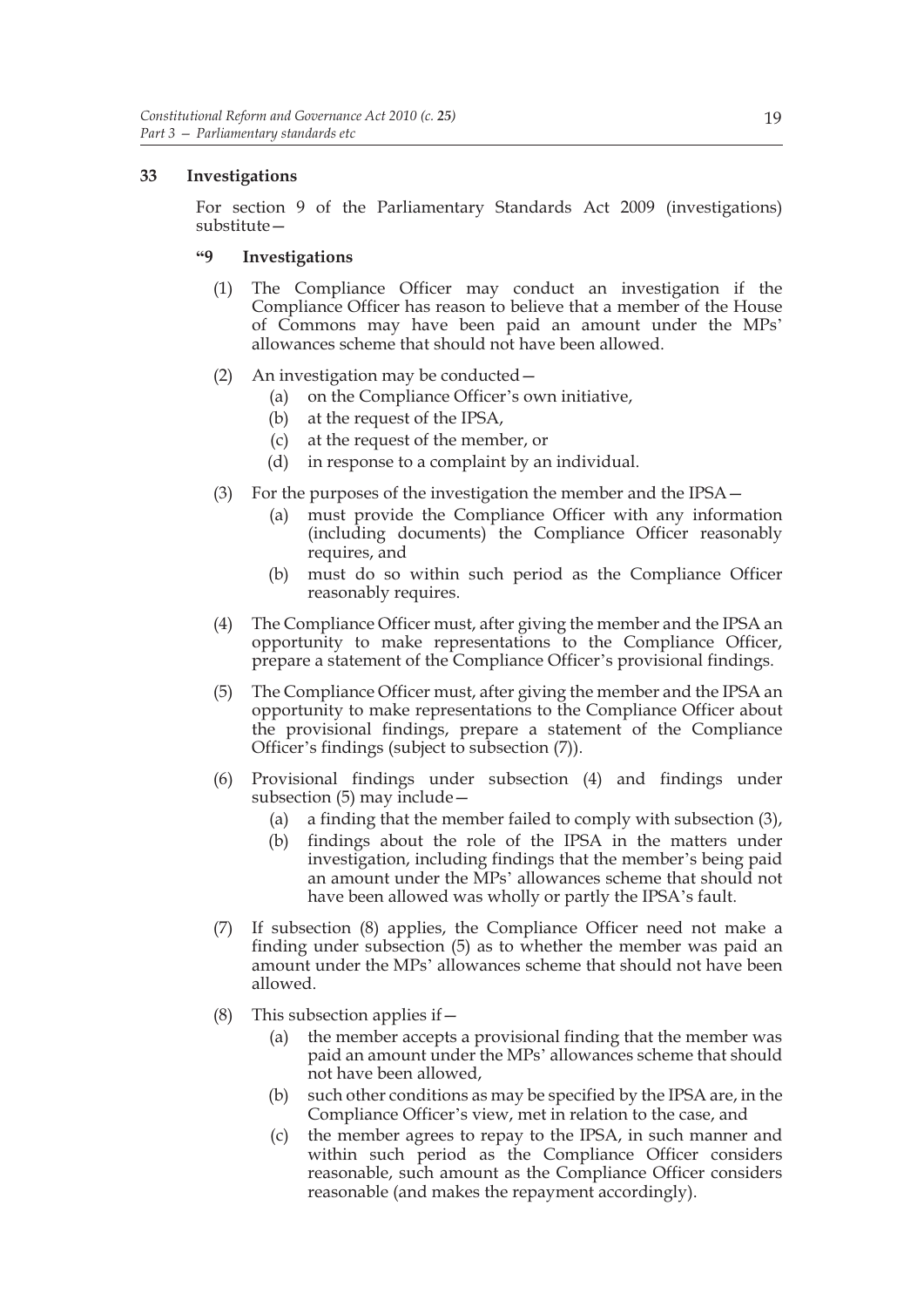- (9) Before specifying conditions under subsection (8)(b) the IPSA must consult the persons listed in section 9A(6).
- (10) References in this section (and section 9A) to a member of the House of Commons include a former member of that House.

## **9A Procedures etc**

- (1) The IPSA must determine procedures to be followed by the Compliance Officer in relation to investigations under section 9.
- (2) The procedures must in particular include provision about—
	- (a) complaints under section  $9(2)(d)$ ,
	- (b) representations under section 9(4),
	- (c) representations under section 9(5), and
	- (d) the circumstances in which the Compliance Officer must publish the documents listed in subsection (4).
- (3) Provision under subsection (2)(b) must include provision giving the member who is the subject of the investigation—
	- (a) an opportunity to be heard in person, and
	- (b) an opportunity, where the Compliance Officer considers it appropriate, to call and examine witnesses.
- (4) The documents referred to in subsection  $(2)(d)$  are  $-$ 
	- (a) statements of provisional findings under section 9(4),
	- (b) statements of findings under section 9(5), and
	- (c) agreements under section 9(8).
- (5) The IPSA must also determine procedures to be followed by the Compliance Officer as to the circumstances in which the Compliance Officer must publish—
	- (a) statements under section 6A(3), and
	- (b) penalty notices under paragraph 6 of Schedule 4.
- (6) Procedures under this section must be fair, and before determining procedures the IPSA must consult—
	- (a) the Speaker of the House of Commons,
	- (b) the Leader of the House of Commons,
	- (c) the House of Commons Committee on Standards and Privileges,
	- (d) the Compliance Officer, and
	- (e) any other person the IPSA considers appropriate."

## **34 Enforcement**

(1) After section 9A of the Parliamentary Standards Act 2009 insert—

## **"9B Enforcement**

- (1) Schedule 4 (which makes provision about the enforcement powers of the Compliance Officer) has effect.
- (2) The Compliance Officer may provide to the Parliamentary Commissioner for Standards any information connected with an investigation under section 9 or action taken under Schedule 4 which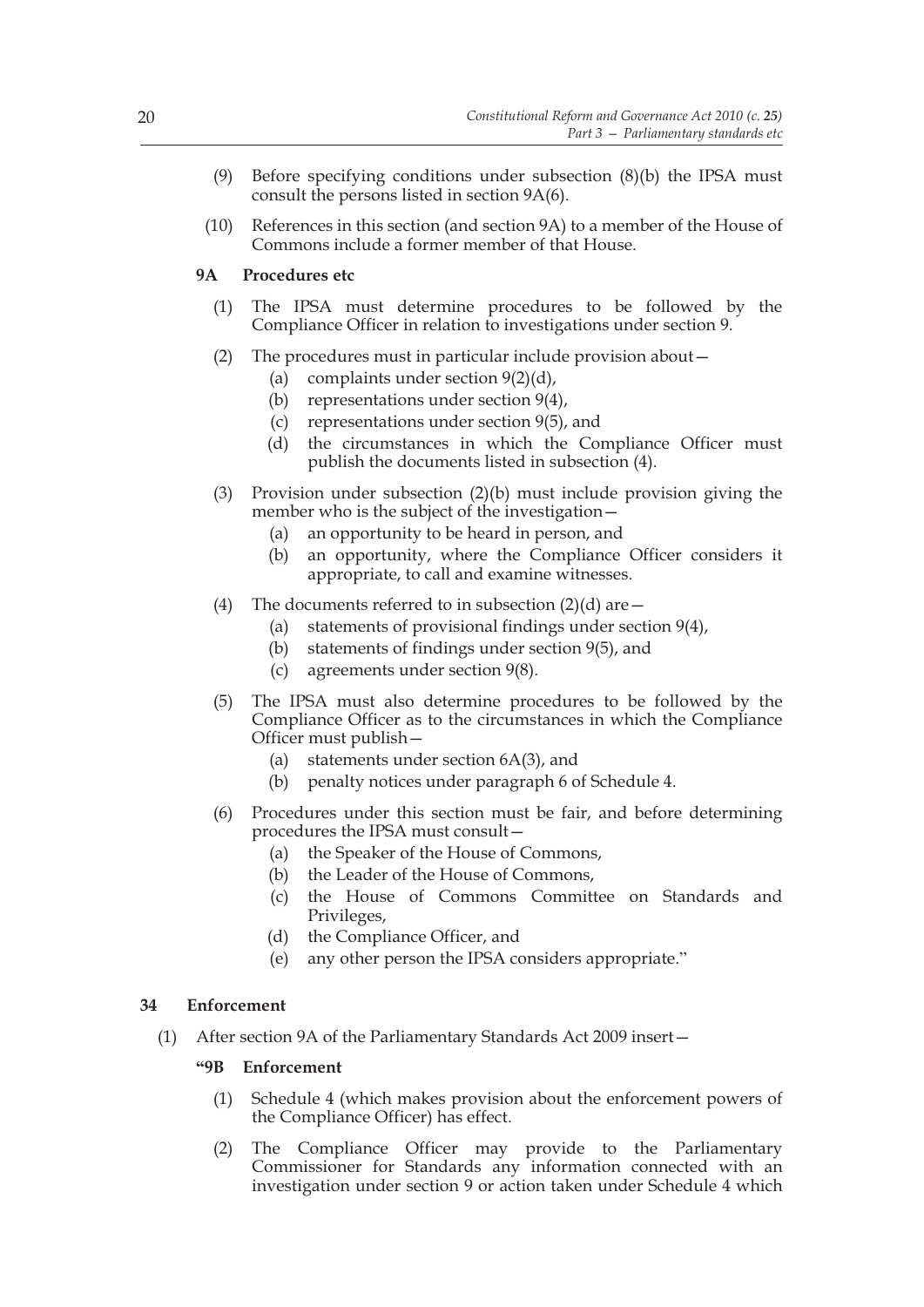the Compliance Officer considers may be relevant to the work of the Parliamentary Commissioner for Standards."

(2) After Schedule 3 to that Act insert the Schedule set out in Schedule 4.

## **35 Relationships with other bodies etc**

After section 10 of the Parliamentary Standards Act 2009 insert—

## **"10A Relationships with other bodies etc**

- (1) The IPSA and the Compliance Officer must prepare a joint statement setting out how the IPSA and the Compliance Officer will work with the following—
	- (a) the Parliamentary Commissioner for Standards,
	- (b) the Director of Public Prosecutions,
	- (c) the Commissioner of Police of the Metropolis, and
	- (d) any other person the IPSA and the Compliance Officer consider appropriate.
- (2) Before preparing the statement the IPSA and the Compliance Officer must consult the persons listed in subsection (1).
- (3) Nothing in sections 9 to 9B (or Schedule 4) affects the disciplinary powers of the House of Commons.
- (4) The powers conferred by sections 9 to 9B (and Schedule 4) may be exercised in relation to the conduct of a member of the House of Commons even if-
	- (a) the member is or has been the subject of criminal proceedings in relation to that conduct (whether or not convicted of an offence);
	- (b) the House of Commons is exercising or has exercised any of its disciplinary powers in relation to that conduct.
- (5) References in subsection (4) to a member of the House of Commons include a former member of that House."

## **36 Further functions of the IPSA and Commissioner**

Omit section 11 of the Parliamentary Standards Act 2009 (further functions of the IPSA and Commissioner).

## **37 Expiry of provisions of the Parliamentary Standards Act 2009**

Omit section 15 of the Parliamentary Standards Act 2009 (expiry of provisions of the Act).

## **38 Consequential amendments**

Schedule 5 (which makes consequential amendments relating to sections 26 to 37) has effect.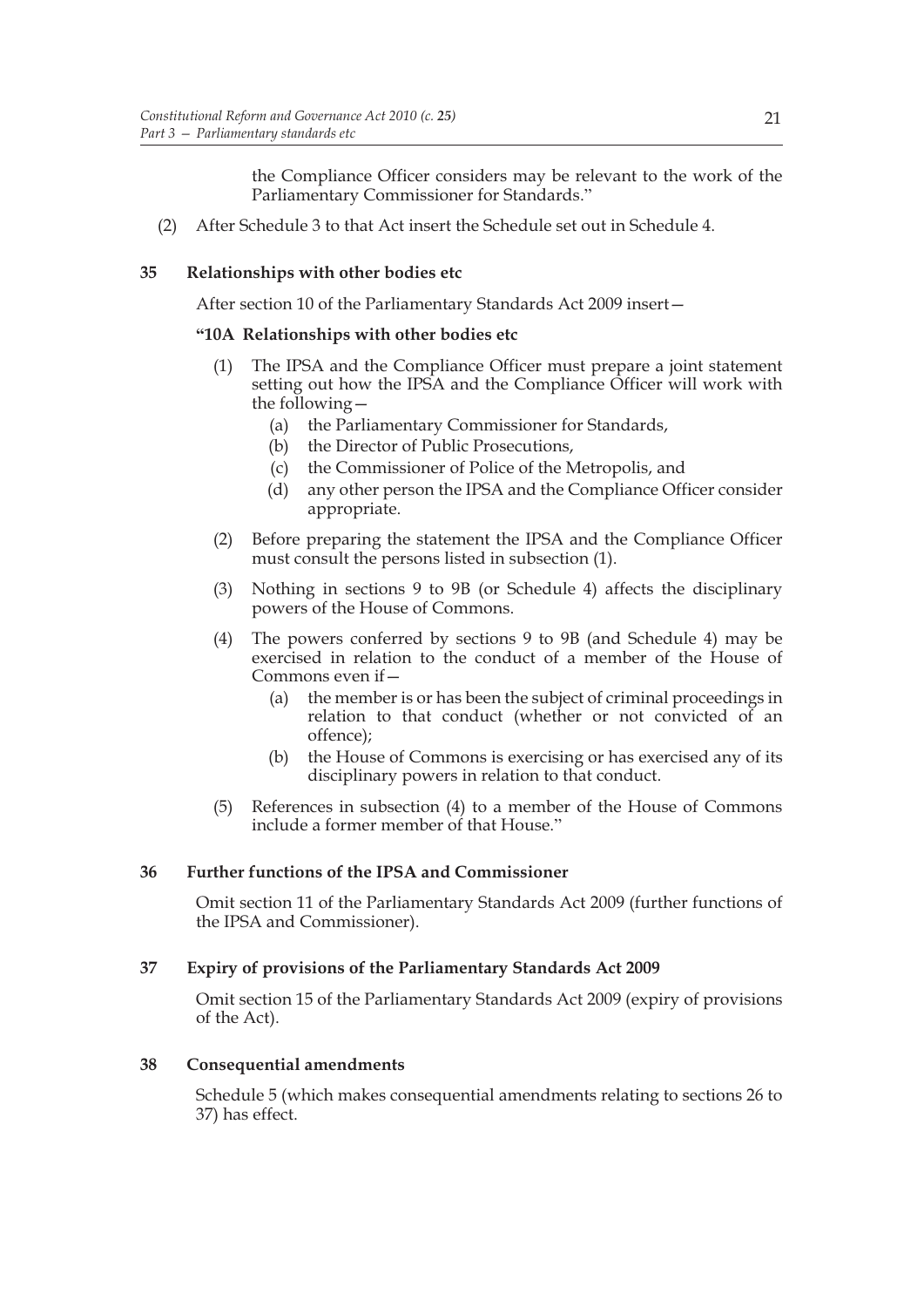*Other provision*

#### **39 Resettlement grants for MEPs**

- (1) The European Parliament (Pay and Pensions) Act 1979 is amended as follows.
- (2) In section 3 (resettlement grants for persons ceasing to be MEPs) for subsections (1) to (3) substitute  $-$ 
	- "(1) The IPSA may make a scheme providing for allowances to be payable to persons to whom this section applies, in connection with their ceasing to be Representatives.
	- (2) It may do so only if a scheme under section 5 of the Parliamentary Standards Act 2009 (MPs' allowances scheme) makes provision for allowances to be payable in connection with persons ceasing to be Members on a dissolution of Parliament.
	- (3) A scheme under this section must make provision which is as nearly equivalent to the provision made by the scheme under section 5 of that Act as the IPSA considers practicable.
	- (3A) The IPSA must send to the Speaker of the House of Commons for laying before both Houses of Parliament—
		- (a) any scheme made by it under this section, and
		- (b) a statement of the reasons for making the scheme.
	- (3B) When the scheme and the statement of reasons have been laid, the IPSA must publish them in a way it considers appropriate.
	- (3C) This section applies to a person who is a Representative immediately before the end of a five-year period, and either—
		- (a) does not stand for election to the European Parliament at the general election of representatives to the European Parliament held in that period, or
		- (b) does so stand at that election (whether for the same or a different electoral region) and is not elected.
	- (3D) A scheme made by the IPSA under this section may amend or revoke any previous scheme made by the IPSA under this section."
- (3) Omit section 3A (power to amend section 3).
- (4) In section 7(1)(b) (expenses and receipts) for "grant" substitute "allowance".

#### **40 Parliamentary and other pensions**

Schedule 6 (which makes provision about pensions for members of the House of Commons, ministers and other office holders) has effect.

## **PART 4**

TAX STATUS OF MPS AND MEMBERS OF THE HOUSE OF LORDS

## **41 Tax status of MPs and members of the House of Lords**

(1) Subsection (2) applies if a person is for any part of a tax year  $-$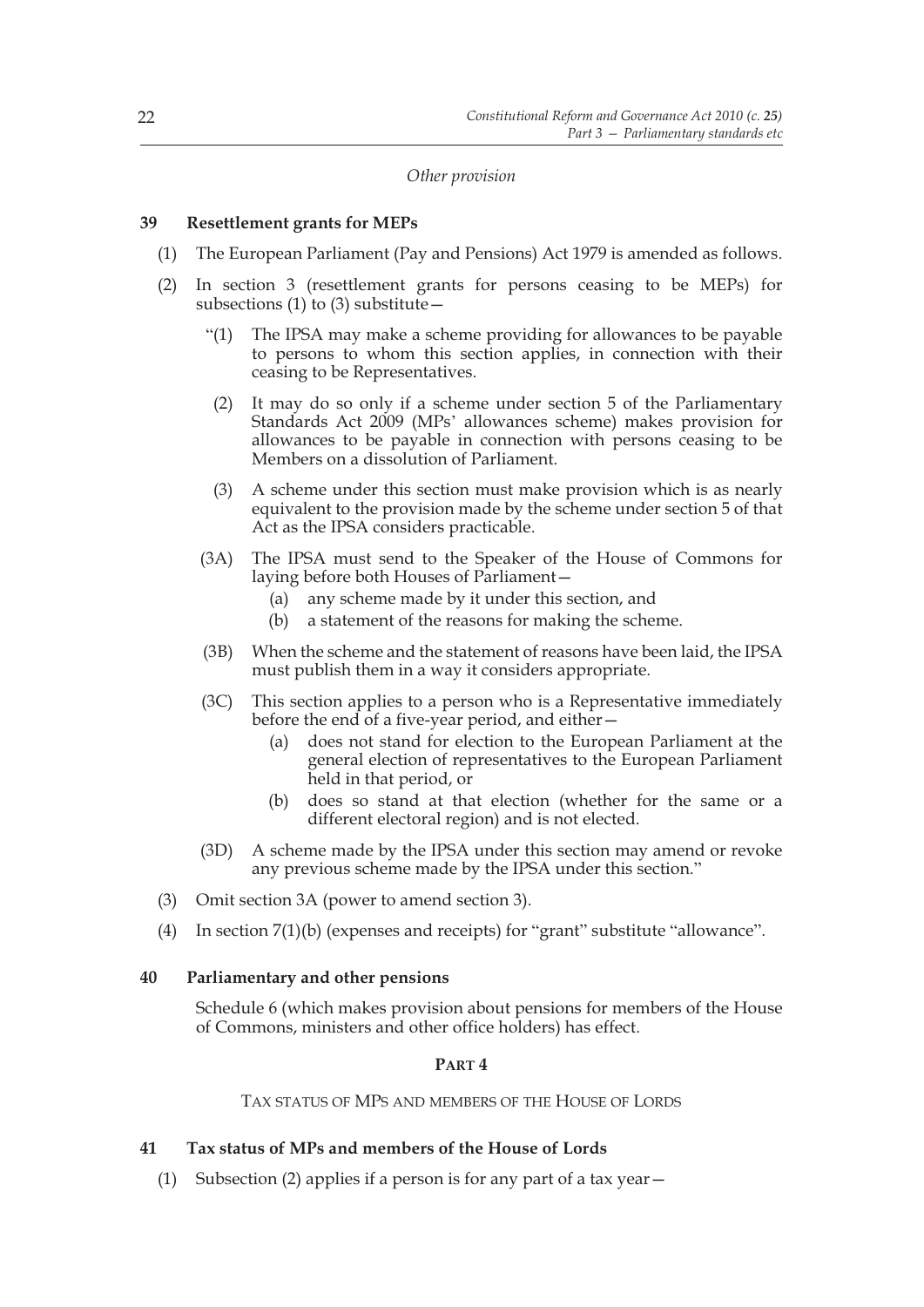- (a) a member of the House of Commons, or
- (b) a member of the House of Lords.
- (2) The person is to be treated for the purposes of the taxes listed in subsection (3) as resident, ordinarily resident and domiciled in the United Kingdom for the whole of that tax year.
- (3) The taxes are—
	- (a) income tax,
	- (b) capital gains tax, and
	- (c) inheritance tax.
- (4) For the purposes of this section a person—
	- (a) becomes a member of the House of Commons when (having been elected to that House) the person makes and subscribes the oath required by the Parliamentary Oaths Act 1866 (or the corresponding affirmation), and
	- (b) ceases to be a member of that House when—
		- (i) the Parliament to which the person was elected is dissolved, or
		- (ii) the person's seat is otherwise vacated.
- (5) For the purposes of this section and section 42 a person is a member of the House of Lords if the person is entitled to receive writs of summons to attend that House.
- (6) In relation to a member of the House of Lords, in subsection (1) the reference to any part of a tax year excludes any part of the year during which—
	- (a) section 137(3) of the Constitutional Reform Act 2005 applies to the member, or
	- (b) the member is entitled to receive writs of summons to attend the House of Lords by virtue of being an archbishop or bishop.
- (7) This section applies in relation to the tax year 2010-11 and subsequent tax years.
- (8) But in applying this section to the tax year  $2010-11-$ 
	- (a) if the Parliament in which this Act is passed is dissolved in that tax year, ignore a person's membership of the House of Commons in that Parliament, and
	- (b) in any event, ignore a person's membership of the House of Lords at any time before the end of the period of 3 months beginning with the day on which section 42 comes into force.
- (9) In this section, in relation to inheritance tax  $-$ 
	- (a) "tax year" means a year beginning on 6 April and ending on the following 5 April, and
	- (b) "the tax year 2010-11" means the tax year beginning on 6 April 2010.
- (10) In determining for the purposes of this section and section 42 whether a person is entitled to receive writs of summons to attend the House of Lords, ignore—
	- (a) section 2 of the Forfeiture Act 1870;
	- (b) sections 426A and 427 of the Insolvency Act 1986.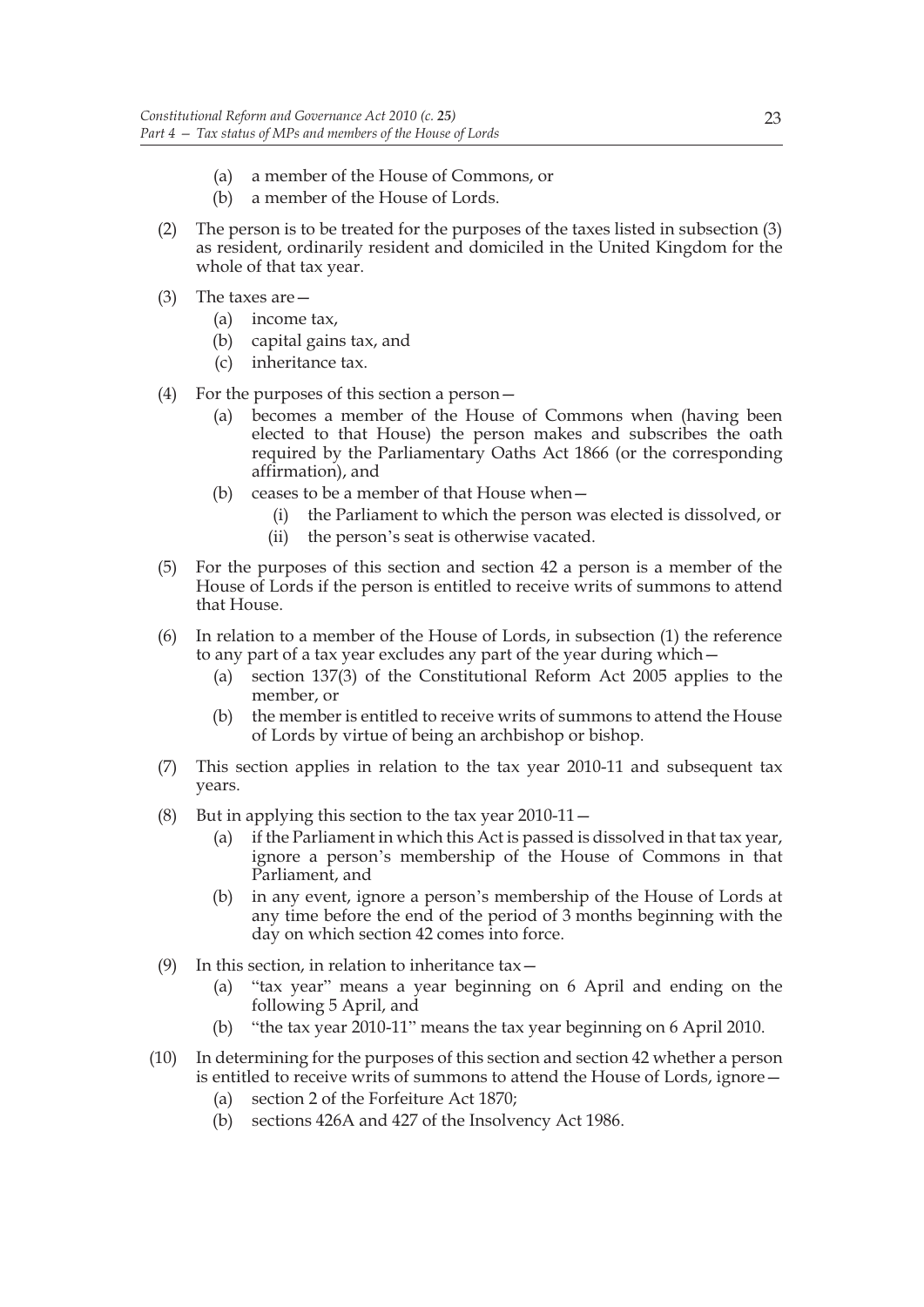## **42 Tax status of members of the House of Lords: transitional provision**

- (1) This section applies if, before the end of the period of 3 months beginning with the day on which this section comes into force, a member of the House of Lords ("M") gives written notice to the Clerk of the Parliaments that M does not want section 41 to apply to M.
- (2) M shall not be a member of the House of Lords at any time after the notice is given and accordingly—
	- (a) M shall not be entitled to receive writs of summons to attend the House, and
	- (b) any writ of summons previously issued to M has no further effect.
- (3) If M is a person excepted from section 1 of the House of Lords Act 1999 by virtue of section 2 of that Act—
	- (a) M shall no longer be excepted from section 1 of the 1999 Act, and
	- (b) if M counted towards the limit under section 2(2) of the 1999 Act, that limit is reduced by one.
- (4) But section 3(1)(b) of the 1999 Act does not apply in relation to M before the end of the period of three years beginning with the date on which the notice is given.
- (5) If M is not such a person, M ceases to be disqualified by virtue of M's peerage (or dignity) for—
	- (a) voting at elections to the House of Commons, or
	- (b) being, or being elected as, a member of that House.
- (6) But subsection (5)(b) does not apply before the end of the period of three years beginning with the date on which the notice is given.
- (7) In relation to M, any reference in section  $1(3)$  or  $(4)(b)$  of the Representation of the People Act 1985 to a register of parliamentary electors is to be read as including—
	- (a) any register of local government electors in Great Britain, and
	- (b) any register of local electors in Northern Ireland,

which was required to be published on any date before the notice is given.

(8) If, after the notice is given, a peerage is conferred on M or M succeeds to a peerage, subsection (2) above does not stop M being entitled to receive writs of summons to attend the House of Lords by virtue of that peerage.

If subsection (3)(a) has applied to M, it does not stop M becoming excepted from section 1 of the House of Lords Act 1999 again by filling a vacancy under section 2 of that Act after the notice is given.

- (9) If, after the notice is given, M becomes the person who is to hold the office of Earl Marshal or perform the office of Lord Great Chamberlain, subsection (2) above does not stop M being entitled to receive writs of summons to attend the House of Lords by virtue of the peerage that led to M becoming the person who is to hold or perform the office in question.
- (10) A person to whom regulation 4 of the European Parliament (House of Lords Disqualification) Regulations 2008 (S.I. 2008/1647) applies is to be treated as a member of the House of Lords for the purposes of this section.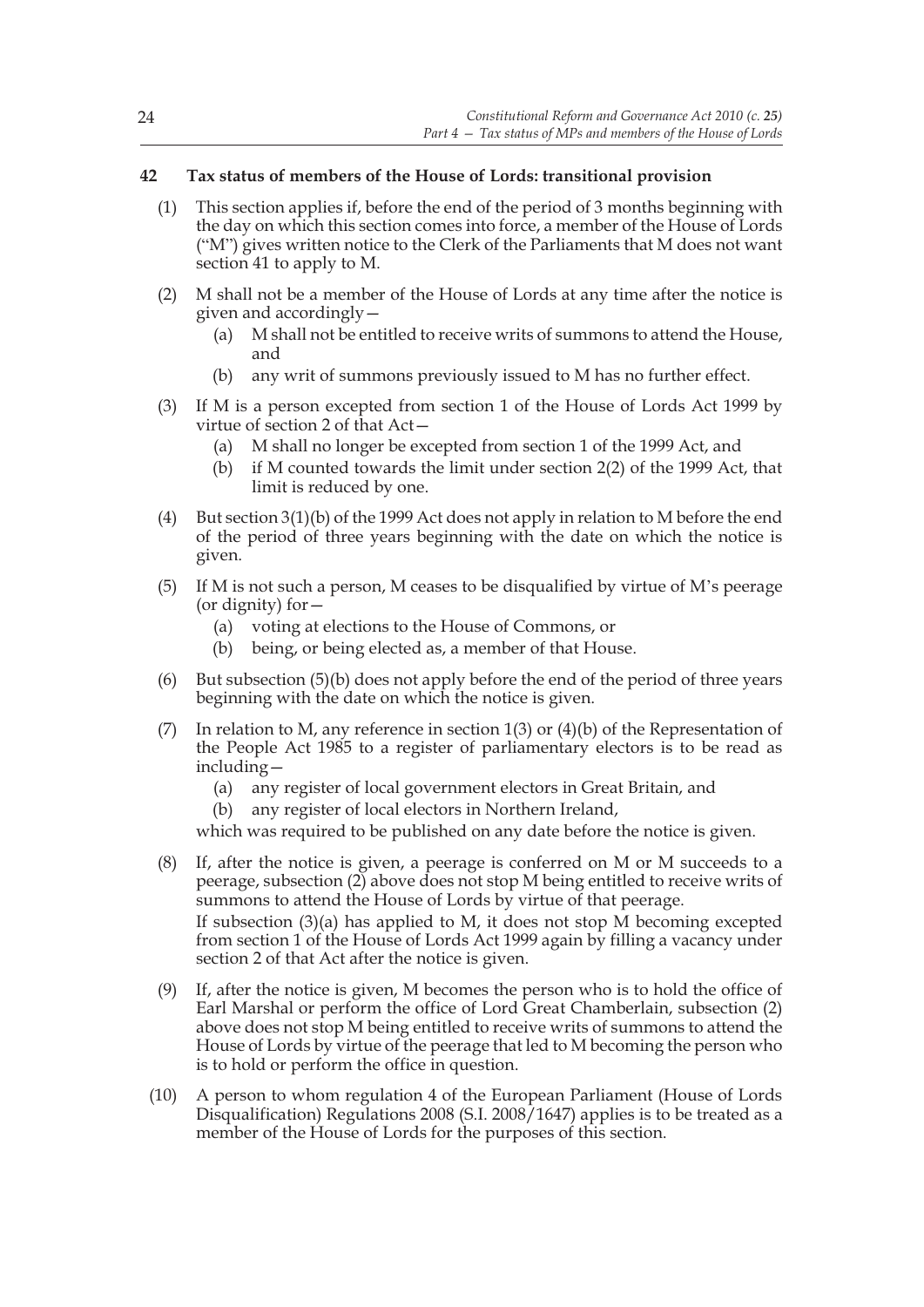## **PART 5**

TRANSPARENCY OF GOVERNMENT FINANCIAL REPORTING TO PARLIAMENT

## **43 Inclusion in departmental estimates of resources used by designated bodies**

- (1) The Government Resources and Accounts Act 2000 is amended as follows.
- (2) After section 4 insert—

#### *"Departmental estimates*

## **4A Inclusion in departmental estimates of resources used by designated bodies**

- (1) An estimate for a government department for approval by the House of Commons in respect of a financial year must be prepared in accordance with directions issued by the Treasury.
- (2) The Treasury may direct that the estimate is to include information relating to resources expected to be used by any body that is a designated body in relation to the department.
- (3) For the purposes of this section a body is a "designated" body in relation to a government department if—
	- (a) it is designated in relation to the department by an order made by the Treasury, or
	- (b) it falls within a description of body designated in relation to the department by such an order.
- (4) A body, or a description of body, may be designated in relation to a government department for a particular financial year or generally.
- (5) Subsections (6) and (7) apply if the Treasury—
	- (a) expect the use of resources by a body in a financial year to involve payments out of a devolved Consolidated Fund to or for the benefit of the body, but
	- (b) do not expect the use of resources by the body in the year to involve payments out of the Consolidated Fund of the United Kingdom to or for the benefit of the body.
- (6) If an order is in force under which the body would (but for this subsection) be a designated body for the year in relation to a government department—
	- (a) the Treasury must notify the department that the conditions in subsection (5) are met in the case of the body for the year, and
	- (b) the body is to be treated as if it were not designated for the year in relation to the department.
- (7) If no such order is in force, the Treasury may not make one.
- (8) Before designating a body, or a description of body, the Treasury must, where they think it appropriate, consult—
	- (a) the Scottish Ministers,
	- (b) the Department of Finance and Personnel for Northern Ireland, or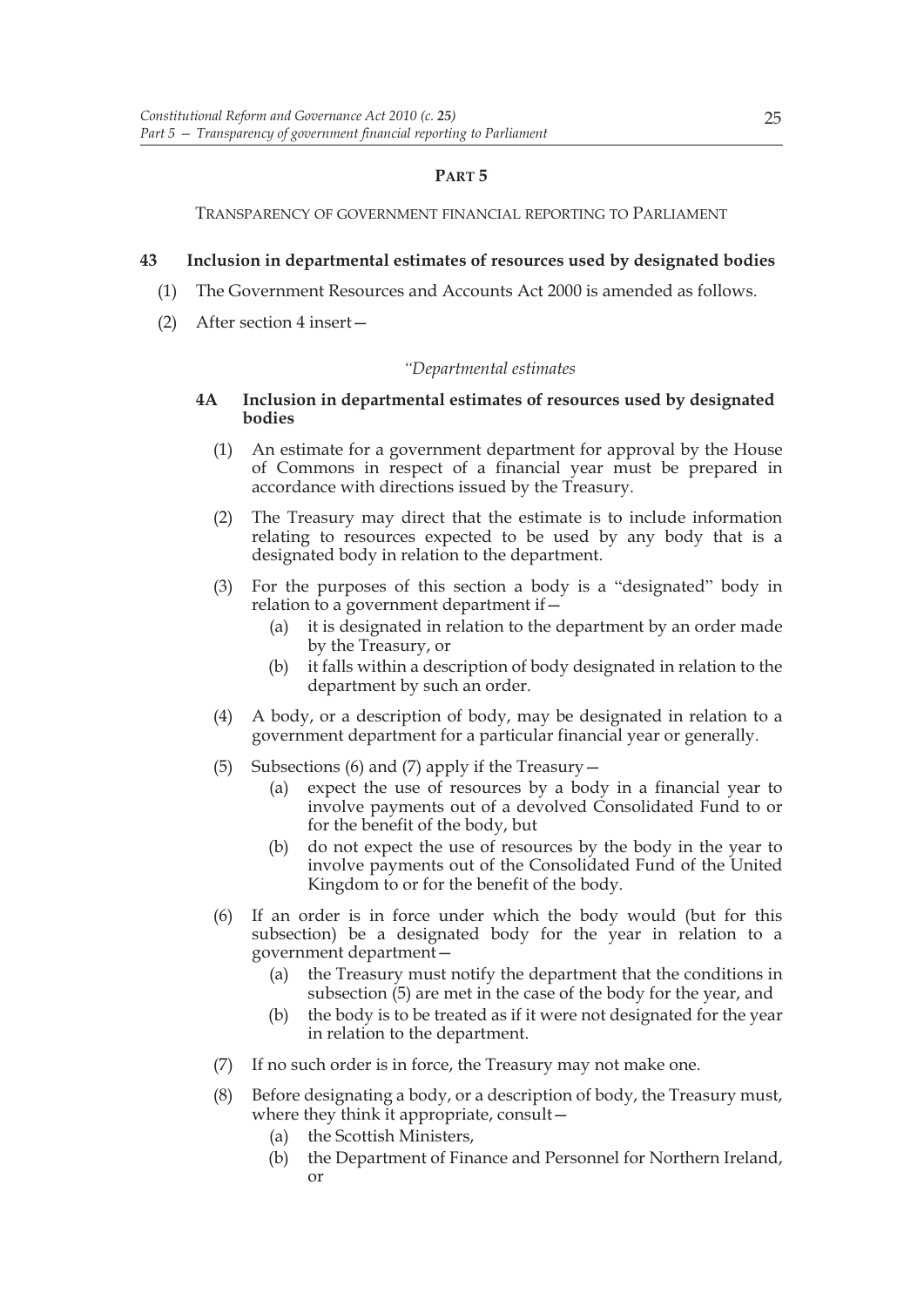- (c) the Welsh Ministers.
- (9) In determining for any purpose whether a body has a particular relationship with a government department (for example, whether it is controlled by, or otherwise dependent on, the department), the following must be disregarded—
	- (a) the fact that an estimate for the department in respect of a financial year includes information relating to the body, and
	- the fact that the department's resource accounts for a financial year prepared under section 5 include information relating to the body.
- (10) An order under subsection (3) is to be made by statutory instrument.
- (11) A statutory instrument containing an order under that subsection is subject to annulment in pursuance of a resolution of either House of Parliament.
- (12) In this section "a devolved Consolidated Fund" means—
	- (a) the Scottish Consolidated Fund,
	- (b) the Consolidated Fund of Northern Ireland, or
	- (c) the Welsh Consolidated Fund."
- (3) In section 5(1) (resource accounts: preparation), for paragraphs (a) and (b) substitute—
	- "(a) resources acquired, held or disposed of during the year by  $-$ 
		- (i) the department, or
		- (ii) any body that is a designated body under section 4A in relation to the department for the year, and
	- (b) the use of resources during the year by the department or any such body."
- (4) In section 6(1) (resource accounts: scrutiny by the Comptroller and Auditor General), for paragraph (d) substitute—
	- "(d) that  $-$ 
		- (i) the financial transactions of the department, and
		- (ii) the financial transactions of any body that is a designated body under section 4A in relation to the department for the year in question,

are in accordance with any relevant authority."

#### **44 Corresponding provision in relation to Wales**

- (1) Part 5 of the Government of Wales Act 2006 (finance) is amended as follows.
- (2) After section 126 insert—

#### **"126A Inclusion in Budget motions of resources used by designated bodies**

- (1) A Budget motion for a financial year may include information relating to resources expected to be used by any body that is a designated body in relation to a relevant person.
- (2) For the purposes of this section a body is a "designated" body in relation to a relevant person if—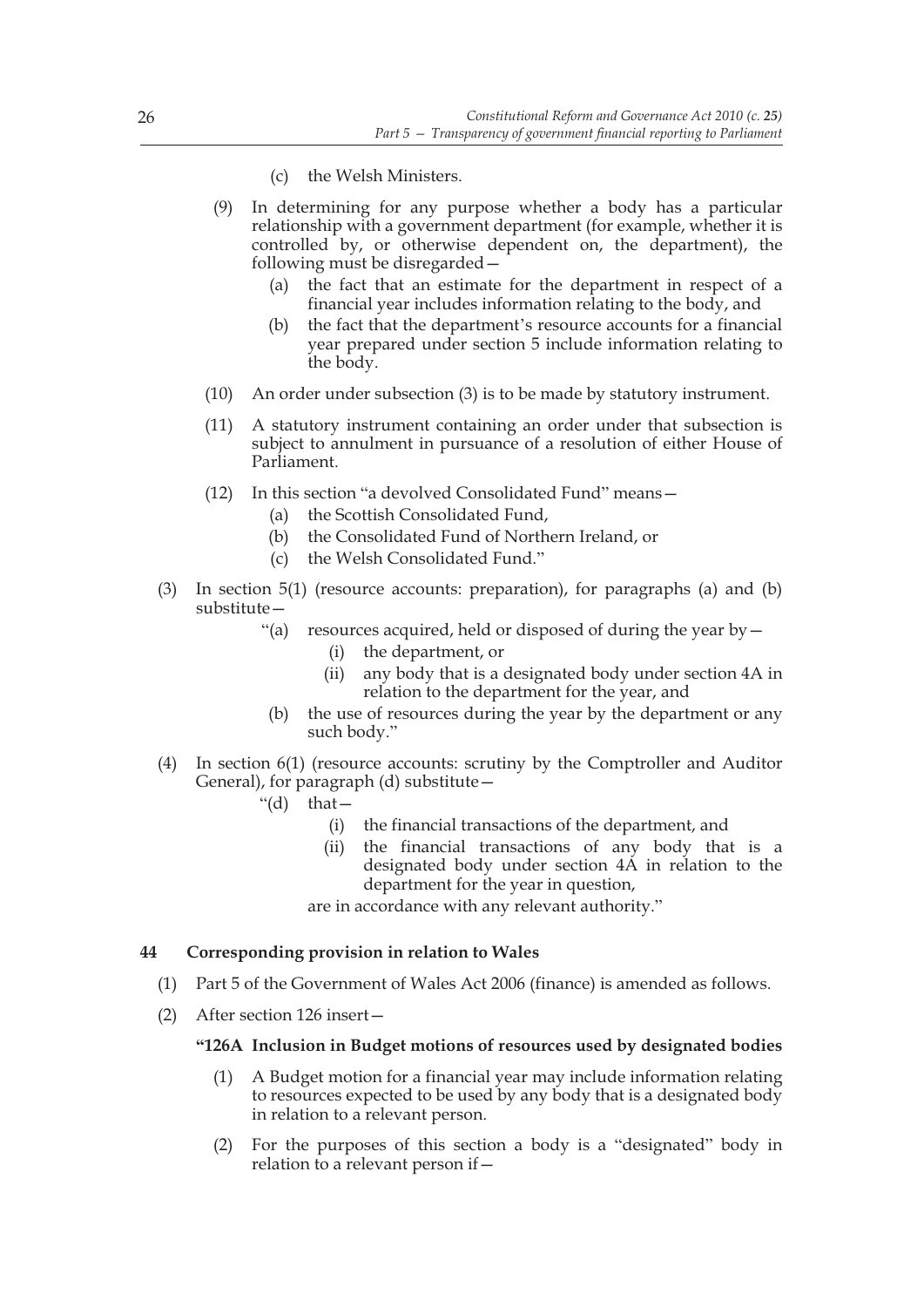- (a) it is designated in relation to the relevant person by an order made by the Welsh Ministers, or
- (b) it falls within a description of body designated in relation to the relevant person by such an order.
- (3) A body, or a description of body, may be designated in relation to a relevant person for a particular financial year or generally.
- (4) If the Welsh Ministers expect the use of resources by a body in a financial year to involve payments out of a relevant Consolidated Fund to or for the benefit of the body, they may not make an order under which the body would be a designated body for the year unless the Treasury have consented to the making of the order.
- (5) "A relevant Consolidated Fund" means—
	- (a) the Consolidated Fund of the United Kingdom,
	- (b) the Scottish Consolidated Fund, or
	- (c) the Consolidated Fund of Northern Ireland.
- (6) The Welsh Ministers must, where they think it appropriate, consult the Treasury before designating a body or a description of body.
- (7) In determining for any purpose whether a body has a particular relationship with a relevant person (for example, whether it is controlled by, or otherwise dependent on, the person), the following must be disregarded—
	- (a) the fact that the provisions of a Budget motion relating to the relevant person in respect of a financial year include information relating to the body, and
	- (b) the fact that the relevant person's accounts for a financial year prepared under this or any other Act include information relating to the body.
- (8) An order under subsection (2) is to be made by statutory instrument.
- (9) A statutory instrument containing an order under that subsection is subject to annulment in pursuance of a resolution of the National Assembly for Wales.
- (10) But subsection (9) does not apply if a draft of the statutory instrument containing the order has been laid before, and approved by a resolution of, the National Assembly for Wales."
- (3) Schedule 8 (Auditor General for Wales) is amended as follows.
- (4) In paragraph 13 (accounts of Auditor General), after sub-paragraph (1) insert—
	- "(1A) The directions which the Treasury may give under sub-paragraph (1) include directions to prepare accounts relating to financial affairs and transactions of persons other than the Auditor General."
- (5) In paragraph 15 (audit of accounts of Auditor General)—
	- (a) in sub-paragraph  $(5)(b)$  -
		- (i) for "the Auditor General", in the first place, substitute "a relevant person"; and
		- (ii) for "the Auditor General", in the second place, substitute "the relevant person"; and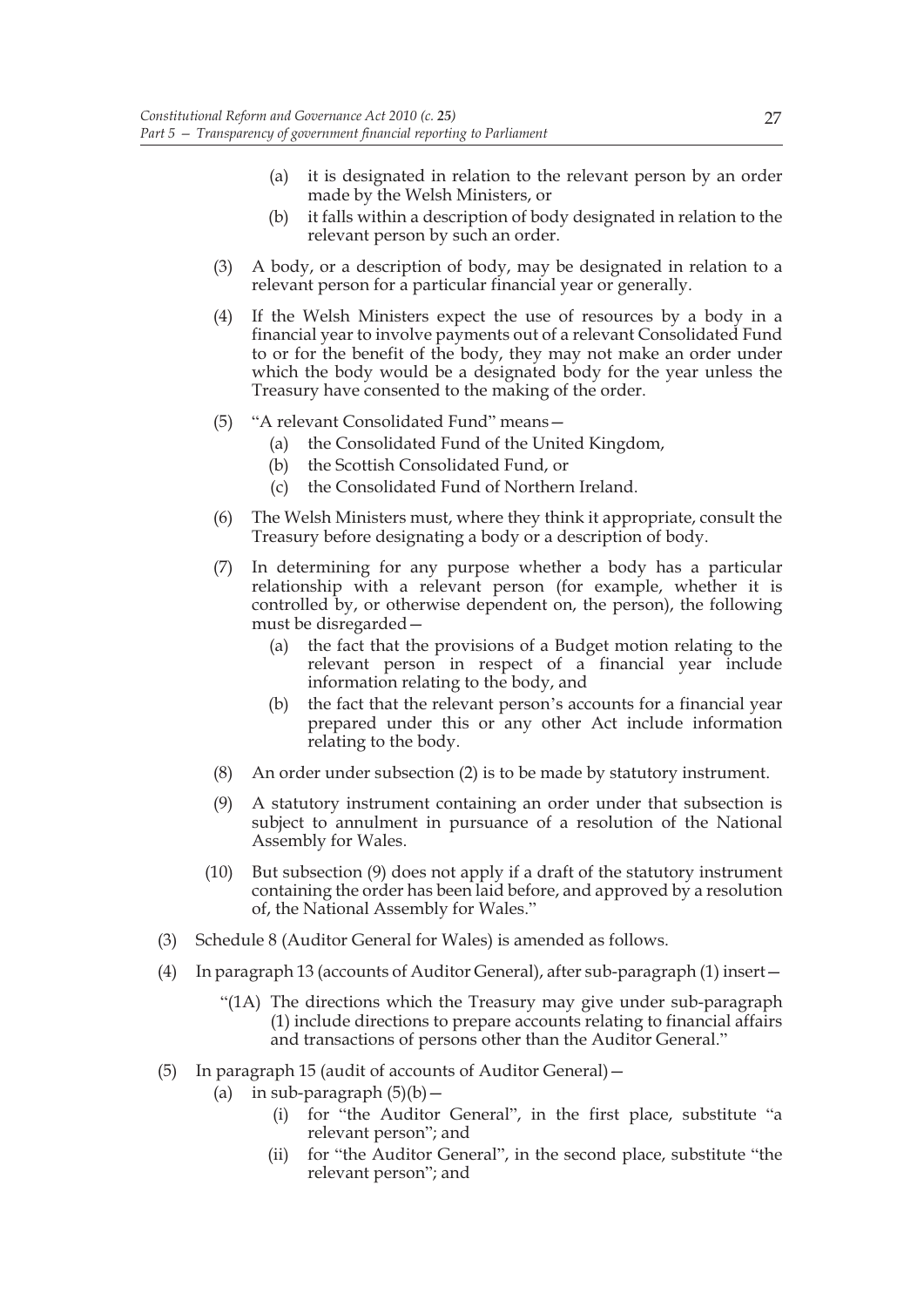(b) after sub-paragraph (5) insert—

"(5A) In sub-paragraph (5)(b) "relevant person" means—

- (a) the Auditor General, or
- (b) any person to whose financial affairs and transactions the accounts are to relate by virtue of paragraph  $13(1A)$ ."
- (6) In paragraph 17(8) (access of Auditor General to documents), after paragraph (b) insert—
	- "(ba) in a case within that paragraph relating to any accounts which the Public Services Ombudsman for Wales is directed to prepare under paragraph 16 of Schedule 1 to the Public Services Ombudsman (Wales) Act 2005, the Ombudsman and any person to whose financial affairs and transactions the accounts are to relate by virtue of sub-paragraph (1A) of that paragraph,".
- (7) In paragraph 16 of Schedule 1 to the Public Services Ombudsman (Wales) Act 2005 (accounts), after sub-paragraph (1) insert—
	- "(1A) The directions which the Treasury may give under sub-paragraph (1)(b) include directions to prepare accounts relating to financial affairs and transactions of persons other than the Ombudsman."

#### **PART 6**

PUBLIC RECORDS AND FREEDOM OF INFORMATION

## **45 Transfer of records to Public Record Office**

- (1) In section 3 of the Public Records Act 1958 (selection and preservation of public records)—
	- (a) in subsection (4) (transfer to Public Record Office or to other appointed place of deposit of public records selected for permanent preservation), for "thirty years" substitute "20 years", and
	- (b) after that subsection insert—
		- "(4A) Until the end of the period of 10 years beginning with the commencement of section 45 of the Constitutional Reform and Governance Act 2010, subsection (4) has effect subject to any order made under subsection (2) of that section."
- (2) The Lord Chancellor may by order make transitional, transitory or saving provision in connection with the coming into force of subsection  $(1)(a)$ .
- (3) An order under subsection (2) may in particular—
	- (a) provide for the time within which any records are to be transferred to the Public Record Office or other place of deposit referred to in section 3(4) of the Public Records Act 1958, and
	- (b) make different provision in relation to records of different descriptions.
- (4) An order under this section is to be made by statutory instrument.
- (5) A statutory instrument containing an order under this section is subject to annulment in pursuance of a resolution of either House of Parliament.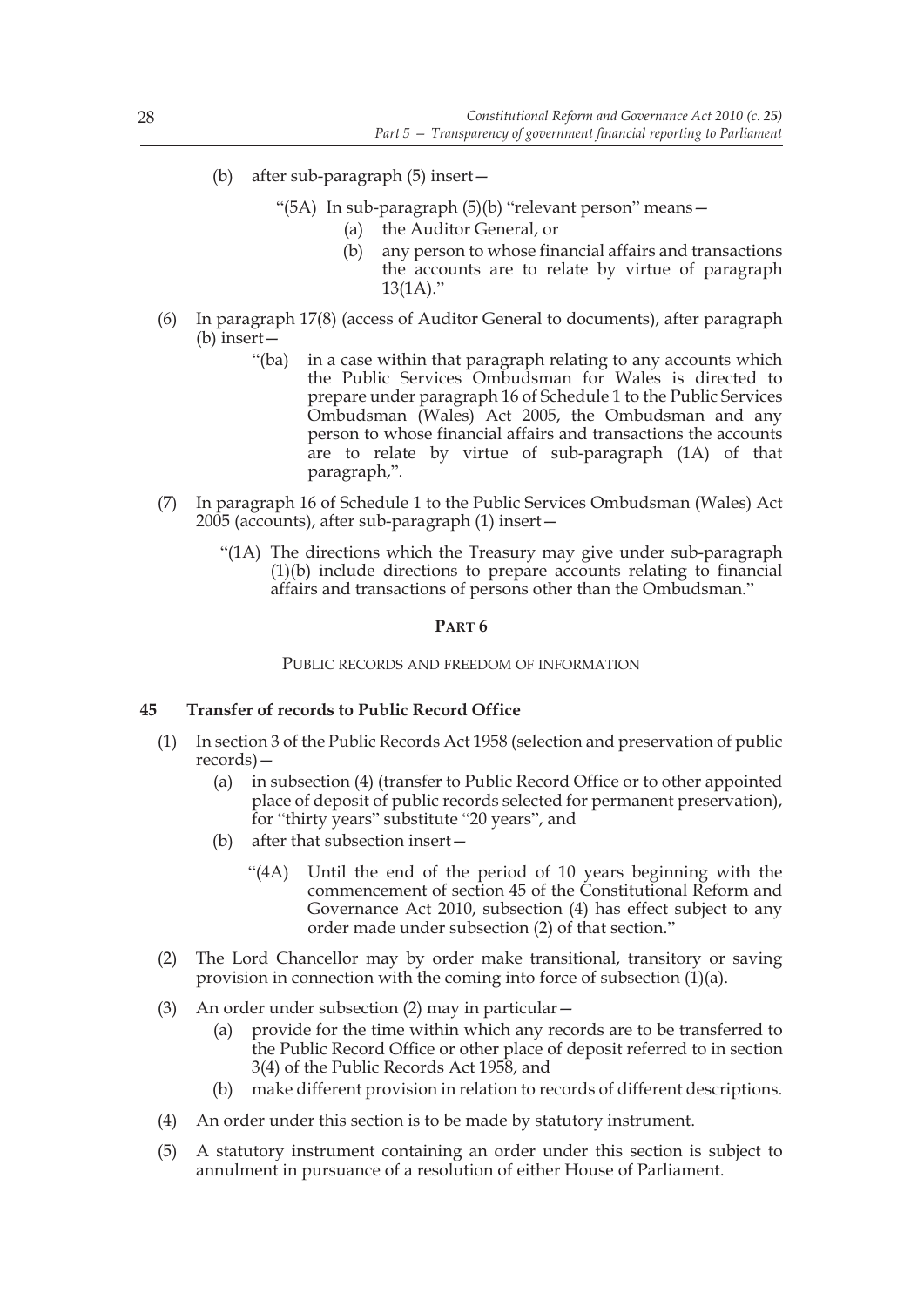## **46 Freedom of information**

- (1) Schedule 7 (which makes amendments of the Freedom of Information Act 2000) has effect.
- (2) The Secretary of State may by order make transitional, transitory or saving provision in connection with the coming into force of paragraph 4 of Schedule 7 (which reduces from 30 years to 20 years the period at the end of which a record becomes a historical record for the purposes of Part 6 of the Freedom of Information Act 2000).
- (3) An order under subsection (2) may in particular—
	- (a) make provision about the time when any records are to become historical records for the purposes of Part 6 of the Freedom of Information Act 2000, and
	- (b) make different provision in relation to records of different descriptions.
- (4) An order under subsection (2) is to be made by statutory instrument.
- (5) A statutory instrument containing an order under subsection (2) is subject to annulment in pursuance of a resolution of either House of Parliament.

## **PART 7**

### MISCELLANEOUS AND FINAL PROVISIONS

## **47 Section 3 of the Act of Settlement**

- (1) For the avoidance of doubt, the repeal in section 18(7) of the Electoral Administration Act 2006 of the entry in Schedule 7 to the British Nationality Act 1981 (entry which modified certain disqualifications imposed by section 3 of the Act of Settlement) applied only so far as the modification made by that entry related to—
	- (a) membership of the House of Commons, or
	- (b) anything from which a person is disqualified by virtue of a disqualification from membership of that House.
- (2) Section 3 of the Act of Settlement has effect accordingly, and has done so since the coming into force of section 18 of the Electoral Administration Act 2006.

## **48 Parliamentary elections: counting of votes**

- (1) Schedule 1 to the Representation of the People Act 1983 (parliamentary elections rules) is amended as follows.
- (2) In rule 44 (attendance at counting of votes) after paragraph (5) insert—
	- "(6) In making arrangements under this rule, the returning officer shall have regard to the duty imposed on him by rule 45(3A) below."
- (3) In rule 45 (the count)  $-$ 
	- (a) after paragraph (3) insert—
		- "(3A) The returning officer shall take reasonable steps to begin counting the votes given on the ballot papers as soon as practicable within the period of four hours starting with the close of the poll.";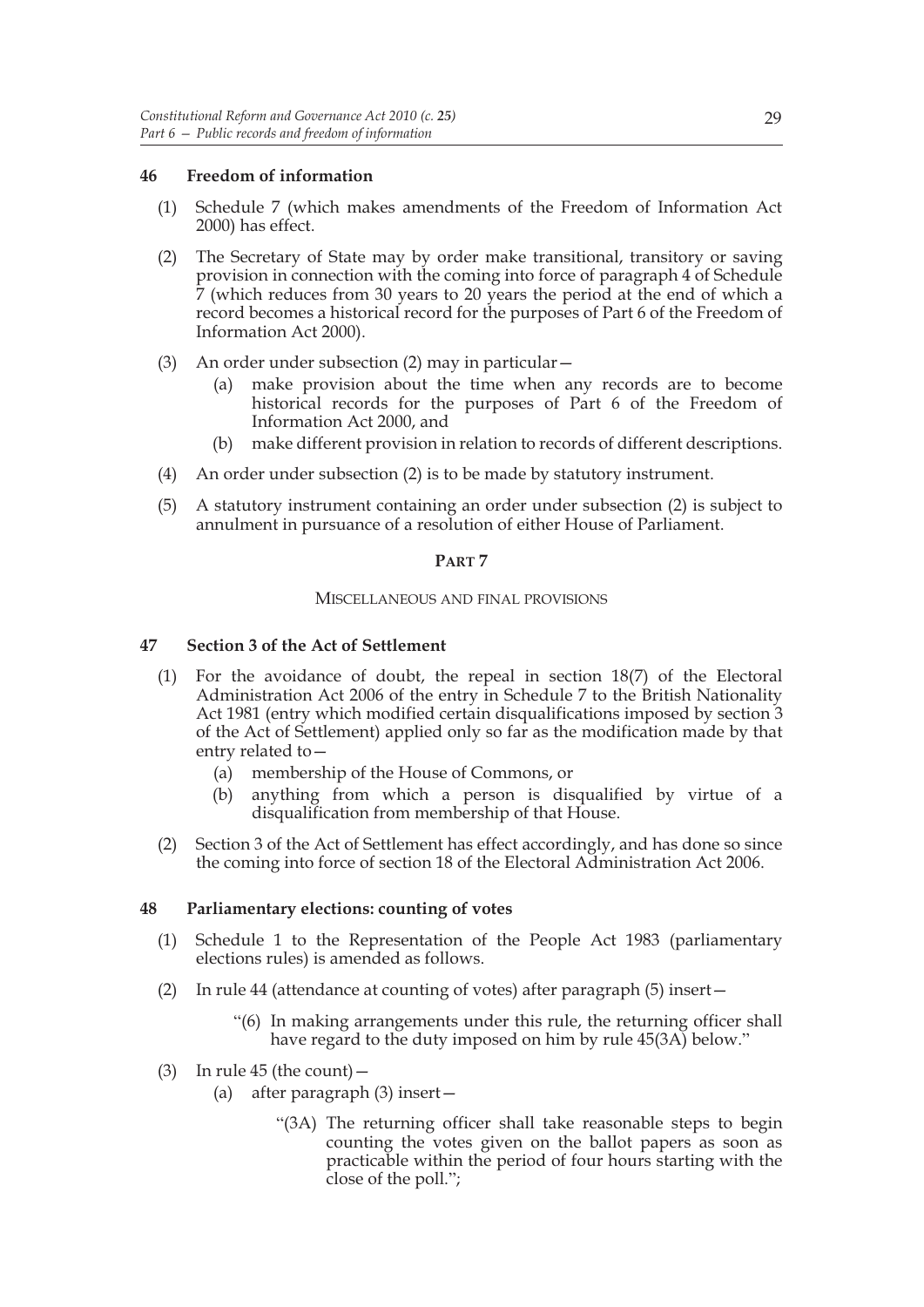- (b) after paragraph (7) insert—
	- "(8) The Electoral Commission shall issue guidance to returning officers on the duty imposed by paragraph (3A) above."

## (4) After rule 53 insert—

#### *"Counting of votes: statement by returning officer*

- 53ZA(1) In a contested election, if the counting of the votes given on the ballot papers did not begin within the period specified in rule 45(3A) above, the returning officer shall before the expiry of the period of 30 days starting with the day on which the poll closed -
	- (a) prepare and publish a statement giving the information specified in paragraph (2) below, and
	- (b) deliver it to the Electoral Commission.
	- (2) The statement must—
		- (a) specify the time at which the counting of the votes given on the ballot papers began,
		- (b) describe the steps taken under rule 45(3A) above, and
		- (c) explain why the counting of the votes given on the ballot papers did not start within the period specified in rule 45(3A) above.
	- (3) Where a statement is delivered to the Electoral Commission under paragraph (1)(b) above, the Commission shall specify in any election report they produce that a statement has been delivered to them under that paragraph in respect of the constituency to which the statement relates.
	- (4) In paragraph (3) above "election report" means a report under section 5(1) or (2A) of the Political Parties, Elections and Referendums Act 2000 in relation to the parliamentary election in question."

## **49 Meaning of "Minister of the Crown"**

In this Act "Minister of the Crown" has the same meaning as in the Ministers of the Crown Act 1975.

#### **50 Financial provision**

There is to be paid out of money provided by Parliament—

- (a) any expenditure incurred by a Minister of the Crown by virtue of this Act;
- (b) any increase attributable to this Act in the sums payable by virtue of any other Act out of money so provided.

#### **51 Power to make consequential provision**

- (1) A Minister of the Crown, or two or more Ministers of the Crown acting jointly, may by order make such provision as the Minister or Ministers consider appropriate in consequence of any provision of this Act.
- (2) An order under subsection (1) may—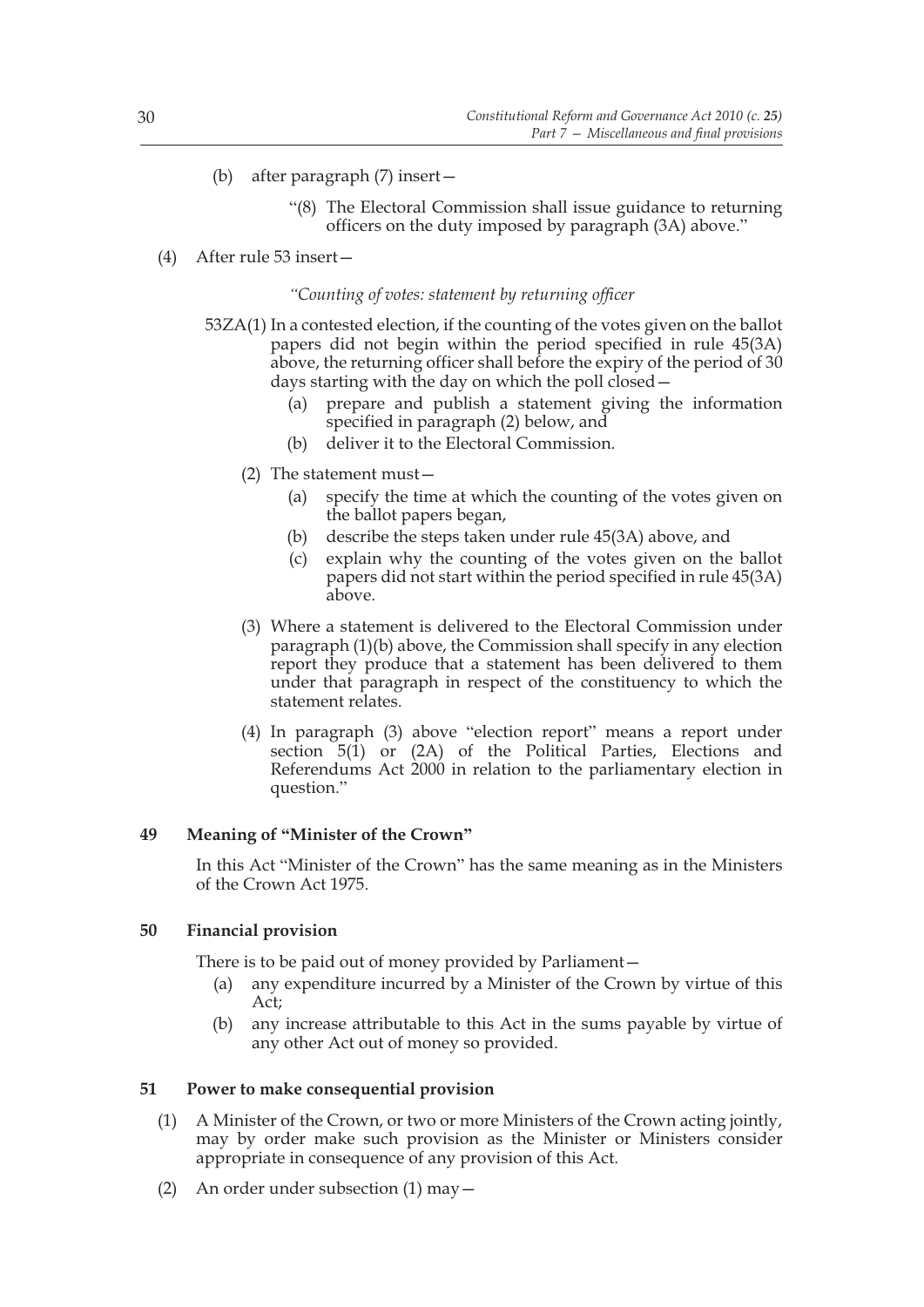- (a) amend, repeal or revoke any existing statutory provision;
- (b) include supplementary, incidental, transitional, transitory or saving provision.
- (3) "Existing statutory provision" means—
	- (a) a provision of an Act passed on or before the last day of the Session in which this Act is passed;
	- (b) a provision of subordinate legislation (as defined in section 21(1) of the Interpretation Act 1978) made on or before that day.
- (4) An order under subsection (1) is to be made by statutory instrument.
- (5) A statutory instrument containing an order under subsection (1) which amends or repeals a provision of an Act may not be made unless a draft of the instrument has been laid before and approved by a resolution of each House of Parliament.
- (6) A statutory instrument containing an order under subsection (1) which does not amend or repeal a provision of an Act is subject to annulment in pursuance of a resolution of either House of Parliament.

## **52 Extent, commencement, transitional provision and short title**

- (1) An amendment or repeal contained in this Act has the same extent as the Act or instrument or relevant part of the Act or instrument to which the amendment or repeal relates (ignoring extent by virtue of an Order in Council).
- (2) This Act comes into force on such day as a Minister of the Crown, or two or more Ministers of the Crown acting jointly, may by order appoint; and different days may be appointed for different purposes.
- (3) Subsection (2) does not apply to the following provisions of this Act (which accordingly come into force on the day this Act is passed)—
	- (a) section 41;
	- (b) section 42;
	- (c) the provisions of this Part.
- (4) A Minister of the Crown, or two or more Ministers of the Crown acting jointly, may by order make transitional, transitory or saving provision in connection with the coming into force of any provision of this Act.
- (5) An order under subsection (2) or (4) is to be made by statutory instrument.
- (6) This Act may be cited as the Constitutional Reform and Governance Act 2010.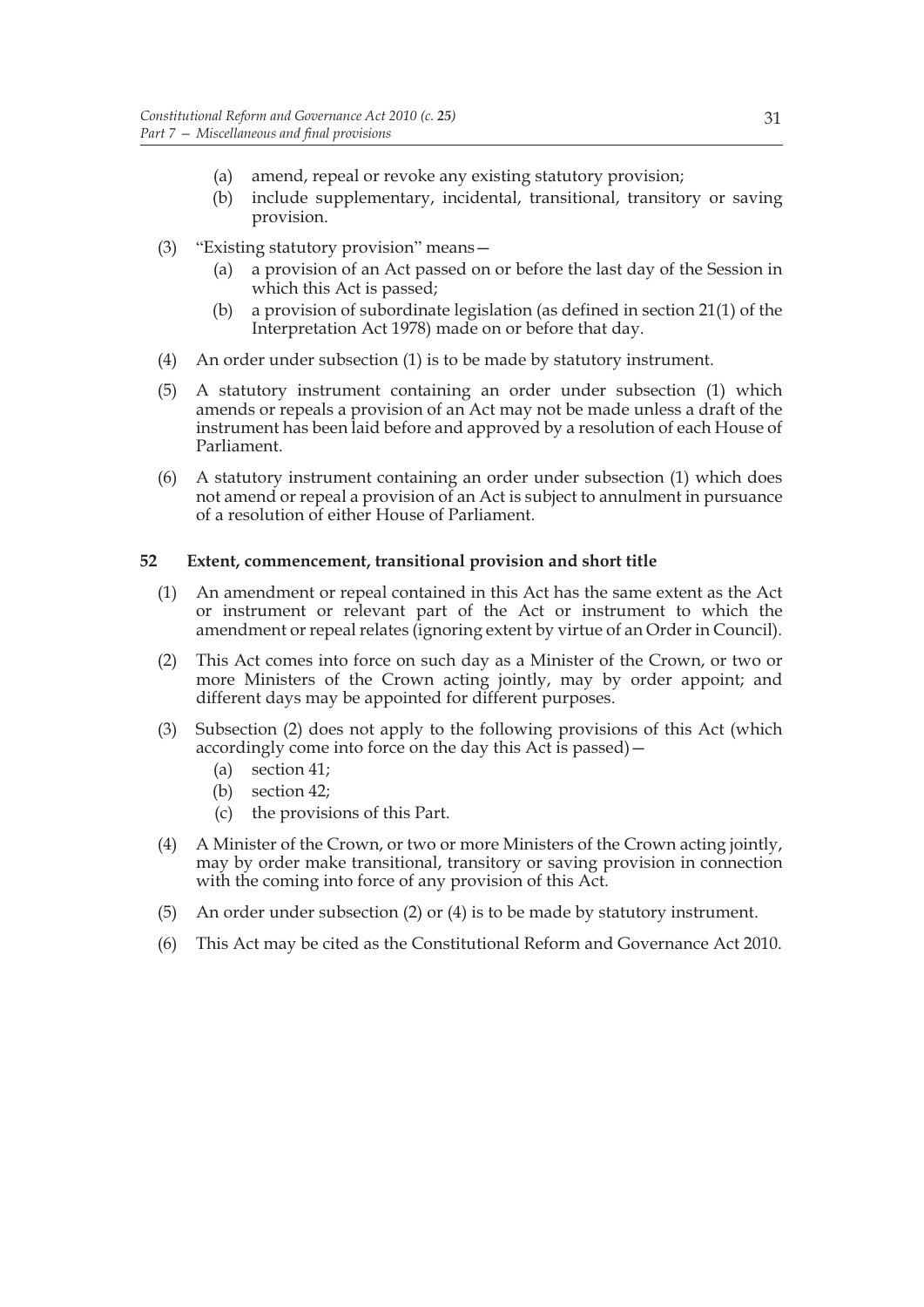## SCHEDULES

## SCHEDULE 1 Section 2

#### THE CIVIL SERVICE COMMISSION

## PART 1

#### THE COMMISSIONERS

*Membership of the Commission*

- 1 (1) The Commission is to consist of at least seven members.
	- (2) One of those is to be the First Civil Service Commissioner appointed under paragraph 2.
	- (3) The others are to be Civil Service Commissioners appointed under paragraph 3.

*Appointment of First Civil Service Commissioner*

- 2 (1) This paragraph is about the appointment of the First Civil Service Commissioner ("First Commissioner").
	- (2) The First Commissioner is appointed by Her Majesty on the recommendation of the Minister for the Civil Service.
	- (3) A person's selection for recommendation must be on merit on the basis of fair and open competition.
	- (4) Before selecting a person, the Minister must consult—
		- (a) the First Ministers for Scotland and Wales, and
		- (b) the relevant opposition leaders (see sub-paragraph (8)).
	- (5) The terms on which the First Commissioner holds office are determined by the Minister for the Civil Service.
	- (6) The period of the appointment is to be no more than five years.
	- (7) A person cannot be appointed as First Commissioner more than once.
	- (8) The relevant opposition leaders are the registered leaders of the registered parties in opposition to Her Majesty's Government in the United Kingdom which had the highest and second highest national vote at the previous parliamentary general election.
	- (9) In sub-paragraph (8)—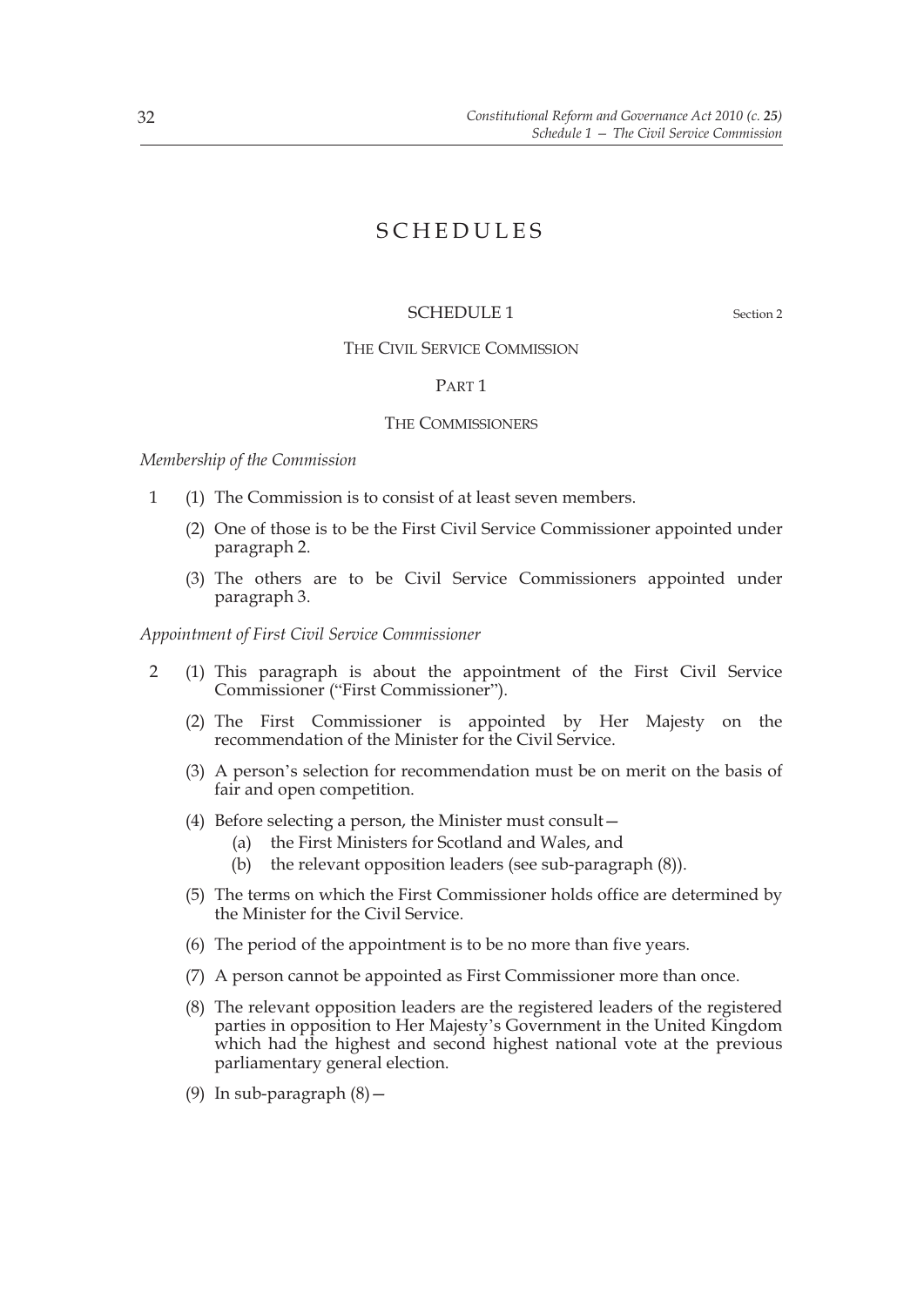- "registered leader", in relation to a party, means the person registered as that party's leader in accordance with section 24 of the Political Parties, Elections and Referendums Act 2000;
- "registered party" means a party registered in a register of political parties maintained by the Electoral Commission in accordance with section 23 of that Act.

*Appointment of Civil Service Commissioners*

- 3 (1) This paragraph is about the appointment of Civil Service Commissioners ("Commissioners").
	- (2) A Commissioner is appointed by Her Majesty on the recommendation of the Minister for the Civil Service.
	- (3) A person's selection for recommendation must be on merit on the basis of fair and open competition.
	- (4) A person must not be selected without the agreement of the First Commissioner.
	- (5) The terms on which a Commissioner holds office are determined by the Minister.
	- (6) The period of the appointment is to be no more than five years.
	- (7) The Minister must not make a determination under sub-paragraph (5) without the agreement of the First Commissioner.
	- (8) A person cannot be appointed as a Commissioner more than once.
	- (9) A person cannot be a Commissioner and the First Commissioner at the same time.
	- (10) But, if the office of First Commissioner is vacant, the Minister may authorise a Commissioner to carry out the functions of First Commissioner until the vacancy is filled.
	- (11) Sub-paragraphs (12) and (13) apply in relation to the appointment as Commissioner of a person holding another public office (including an office under the Crown) if the Minister and the First Commissioner are both satisfied that the functions of the other public office are concerned with matters similar to matters with which the Commission's functions are concerned.
	- (12) The Minister and the First Commissioner may agree to disapply subparagraph (3) or (6).
	- (13) The terms determined under sub-paragraph (5) may—
		- (a) provide for the person to cease to hold office as Commissioner if the person ceases to hold the other public office;
		- (b) restrict the functions that the person may carry out as Commissioner.

### *Payment of remuneration and allowances etc*

- 4 (1) The terms mentioned in paragraph 2(5) or 3(5) may provide for the Commission—
	- (a) to pay remuneration and allowances to the person appointed;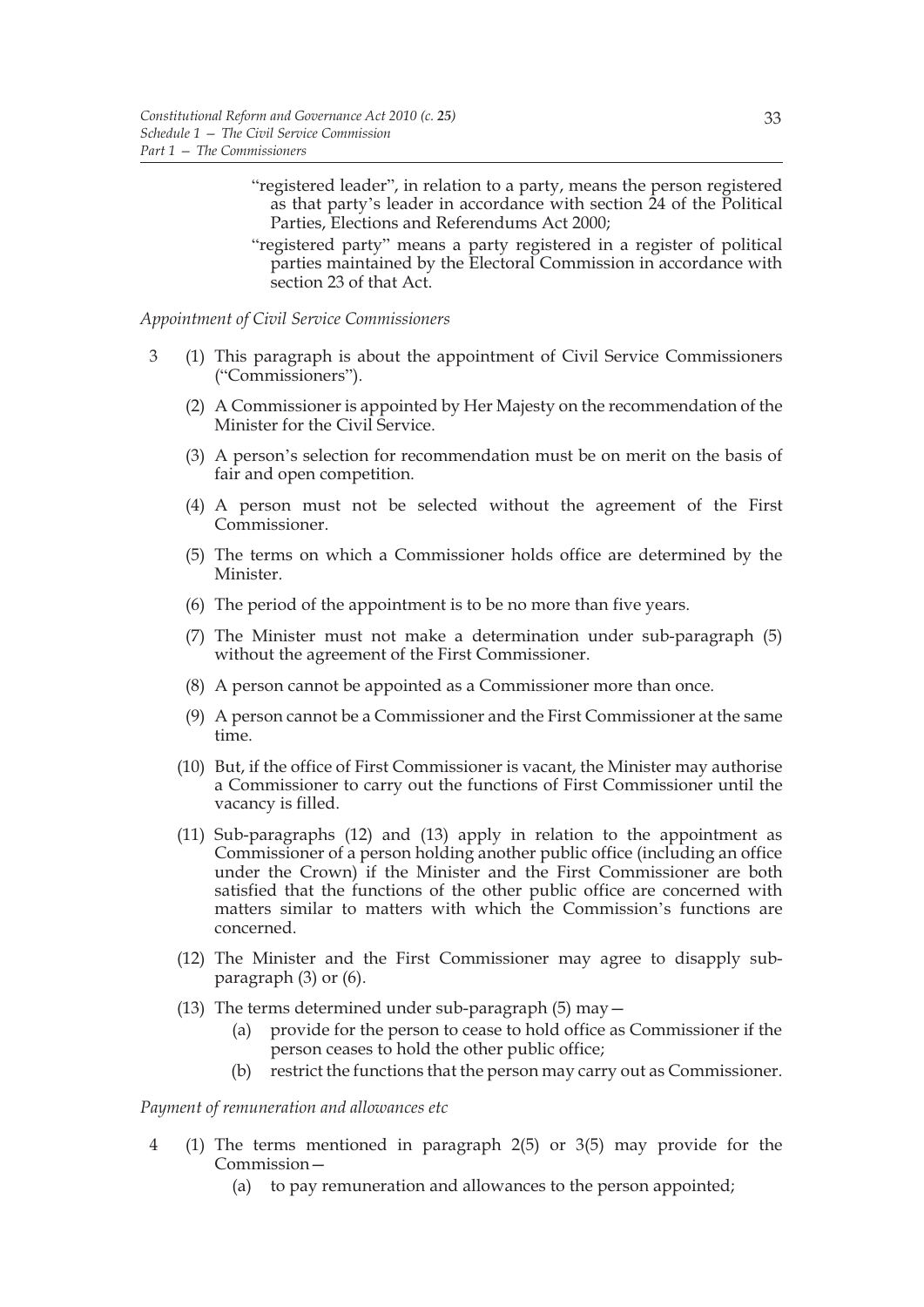- (b) to make provision for a pension in relation to that person.
- (2) The Commission must make the payments or provision accordingly.

*Resignation or removal from office*

- 5 (1) This paragraph is about resignation or removal from the office of First Commissioner or Commissioner.
	- (2) A person may resign from office by giving written notice to the Minister for the Civil Service.
	- (3) Her Majesty may, on the recommendation of the Minister, remove a person from office if a condition in sub-paragraph (4) is met.
	- (4) The conditions are that—
		- (a) the person is absent from three successive meetings of the Commission without the Commission's approval;
		- (b) the person is convicted of an offence (see sub-paragraph (5));
		- (c) the person becomes bankrupt (see sub-paragraph (6));
		- (d) the person is unfit or unable to carry out the functions of the office.
	- (5) For the purpose of determining if a person is convicted of an offence—
		- (a) it does not matter where the person is convicted;
		- (b) an act punishable under the law of a territory outside the United Kingdom constitutes an offence for the purposes of this paragraph (however it is described in that law).
	- (6) A person becomes bankrupt if—
		- (a) in England and Wales or Northern Ireland, a bankruptcy order is made in relation to the person, or
		- (b) in Scotland, the person's estate is sequestrated.

*Compensation for loss of office of First Commissioner or Commissioner*

- 6 The Minister for the Civil Service may direct the Commission to pay compensation if—
	- (a) a person ceases to hold office as First Commissioner or Commissioner, and
	- (b) the Minister is satisfied that, because of the circumstances in which the person ceased to hold office, compensation should be paid to the person.

### PART 2

## THE COMMISSION

*Status of the Commission and its property*

- 7 (1) The Commission (including its members and employees) is not to be regarded—
	- (a) as the servant or agent of the Crown, or
	- (b) as enjoying any status, immunity or privilege of the Crown.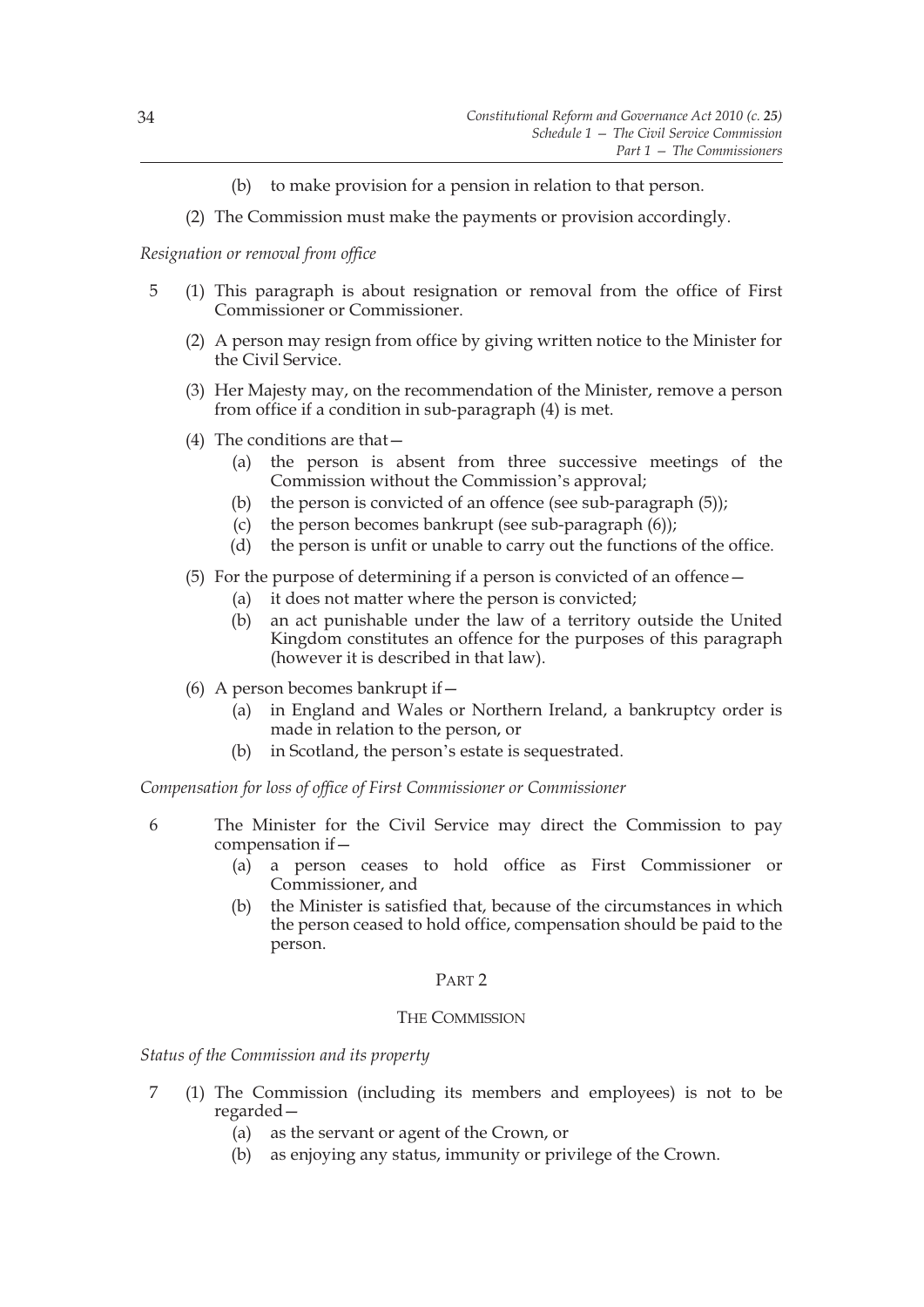(2) The Commission's property is not to be regarded as property of, or held on behalf of, the Crown.

### *Powers*

- 8 (1) The Commission may do anything calculated to facilitate, or incidental or conducive to, the carrying out of any of its functions.
	- (2) But the Commission may not borrow money except with the agreement of the Minister for the Civil Service.
	- (3) Nothing in this Schedule which specifies powers of the Commission limits the generality of sub-paragraph (1).

## *Committees*

- 9 (1) The Commission may establish committees.
	- (2) A committee of the Commission may establish sub-committees.
	- (3) Members of a committee or sub-committee may include persons who are not members of the Commission.

# *Procedure and proceedings*

- 10 (1) The Commission may regulate its own procedure, and the procedure of its committees and sub-committees, including quorum.
	- (2) The validity of proceedings of the Commission or a committee or subcommittee is not affected by—
		- (a) a vacancy among the members, or
		- (b) a defect in the appointment of a member.

### *Staff*

11 The Commission may employ staff.

### *Pensions*

- 12 (1) Employment by the Commission is included among the kinds of employment to which a scheme under section 1 of the Superannuation Act 1972 may apply.
	- (2) The offices of First Commissioner and Commissioner are included among the offices to which such a scheme may apply.
	- (3) Accordingly, in Schedule 1 to the Superannuation Act 1972 (kinds of employment to which a scheme under section 1 of that Act may apply) -
		- (a) at the end of the list of "Royal Commissions and other Commissions" insert "Civil Service Commission",
		- (b) in the list of "Offices" insert, at the appropriate place, "Civil Service Commissioner", and
		- (c) in that list the reference to the First Civil Service Commissioner is to be read as a reference to the office of the First Civil Service Commissioner established by this Schedule.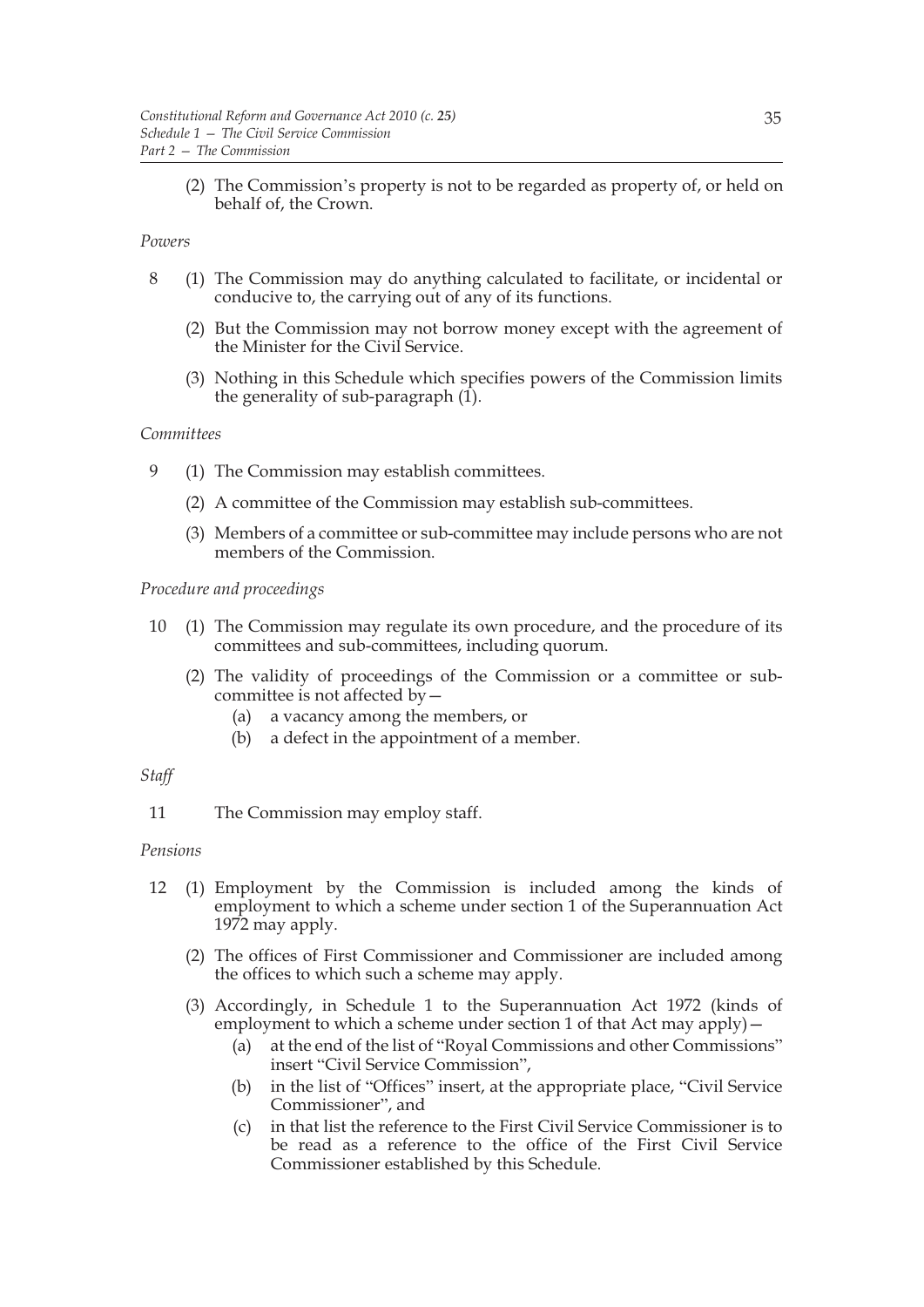- (4) The Commission must pay the Minister for the Civil Service the sums determined by the Minister in relation to any increase attributable to this paragraph in the sums payable out of money provided by Parliament under the Superannuation Act 1972.
- (5) The payments must be made at the times directed by the Minister.

*Arrangements for assistance*

- 13 (1) The Commission may make arrangements with other persons for the provision of assistance to the Commission.
	- (2) In particular, arrangements may be made with the Minister for the Civil Service for civil servants to provide assistance.
	- (3) Arrangements may provide for the making of payments by the Commission.

# *Delegation*

- 14 (1) The Commission may delegate functions to—
	- (a) any of its members;
	- (b) any of its committees;
	- (c) any of its employees;
	- (d) a person with whom arrangements are made under paragraph 13 or a person (including a civil servant) assisting the Commission under such arrangements.
	- (2) A committee may delegate functions (including functions delegated to it) to a sub-committee.

# *Financial provisions*

- 15 (1) The Minister for the Civil Service must pay to the Commission the sums determined by the Minister as appropriate for, or in connection with, the carrying out of the Commission's functions.
	- (2) When making a payment, the Minister may impose conditions—
		- (a) about how some or all of the money is to be used;
		- (b) requiring the Commission to follow specified procedures in relation to its costs and expenditure.
	- (3) Before making a determination under sub-paragraph (1) or imposing a condition under sub-paragraph (2), the Minister must consult the Commission.

# *Accounts*

- 16 (1) The Commission must keep proper accounts and proper records in relation to them.
	- (2) The Commission must prepare a statement of accounts for each financial year (see paragraph 18).
	- (3) The statement must give a true and fair view of  $-$ 
		- (a) the state of the Commission's affairs at the end of the financial year, and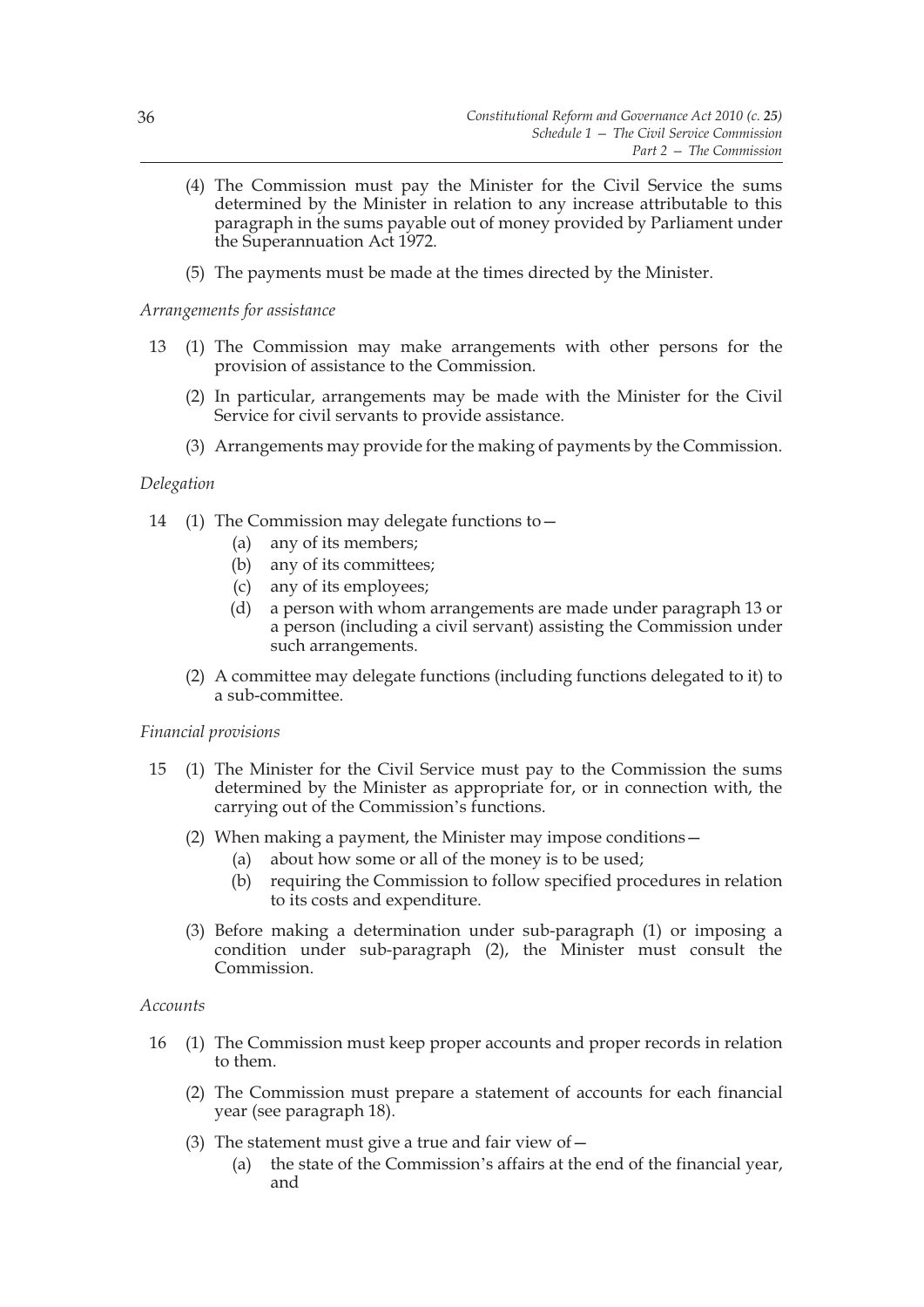- (b) the Commission's income and expenditure and cash flows in the financial year.
- (4) The statement must be in compliance with any directions given by the Minister for the Civil Service with the Treasury's approval as to -
	- (a) the information to be contained in the statement,
	- (b) the manner in which the information is to be presented, or
	- (c) the methods and principles according to which the statement is to be prepared.
- (5) The Commission must send the statement to the Minister at such time as the Minister may direct.
- (6) The Minister must then send the statement to the Comptroller and Auditor General.
- (7) The Comptroller and Auditor General must—
	- (a) examine, certify and report on the statement, and
	- (b) lay copies of the statement and the report before Parliament (unless it has been arranged for the Minister to do so).

#### *Reports*

- 17 (1) The Commission—
	- (a) must, as soon as practicable after the end of each financial year (see paragraph 18), prepare a report about the carrying out of its functions during the year, and
	- (b) may, in exceptional cases, prepare a report at any other time about any matter relating to the carrying out of its functions.
	- (2) As soon as practicable after preparing a report under sub-paragraph (1), the Commission must give a copy of the report to the Minister for the Civil Service and to the First Ministers for Scotland and Wales.
	- (3) The Commission must then publish the report in the way the Commission thinks appropriate.
	- (4) The Minister for the Civil Service must lay a copy of the report before Parliament (unless it has been arranged for the Comptroller and Auditor General to do so).
	- (5) The First Minister for Scotland must lay a copy of the report before the Scottish Parliament.
	- (6) The First Minister for Wales must lay a copy of the report before the National Assembly for Wales.

*Meaning of "financial year"*

- 18 For the purposes of paragraphs 16 and 17, each of the following is a "financial year"—
	- (a) the period which begins when section 2 of this Act comes into force and ends with the following 31 March;
	- (b) each successive period of 12 months.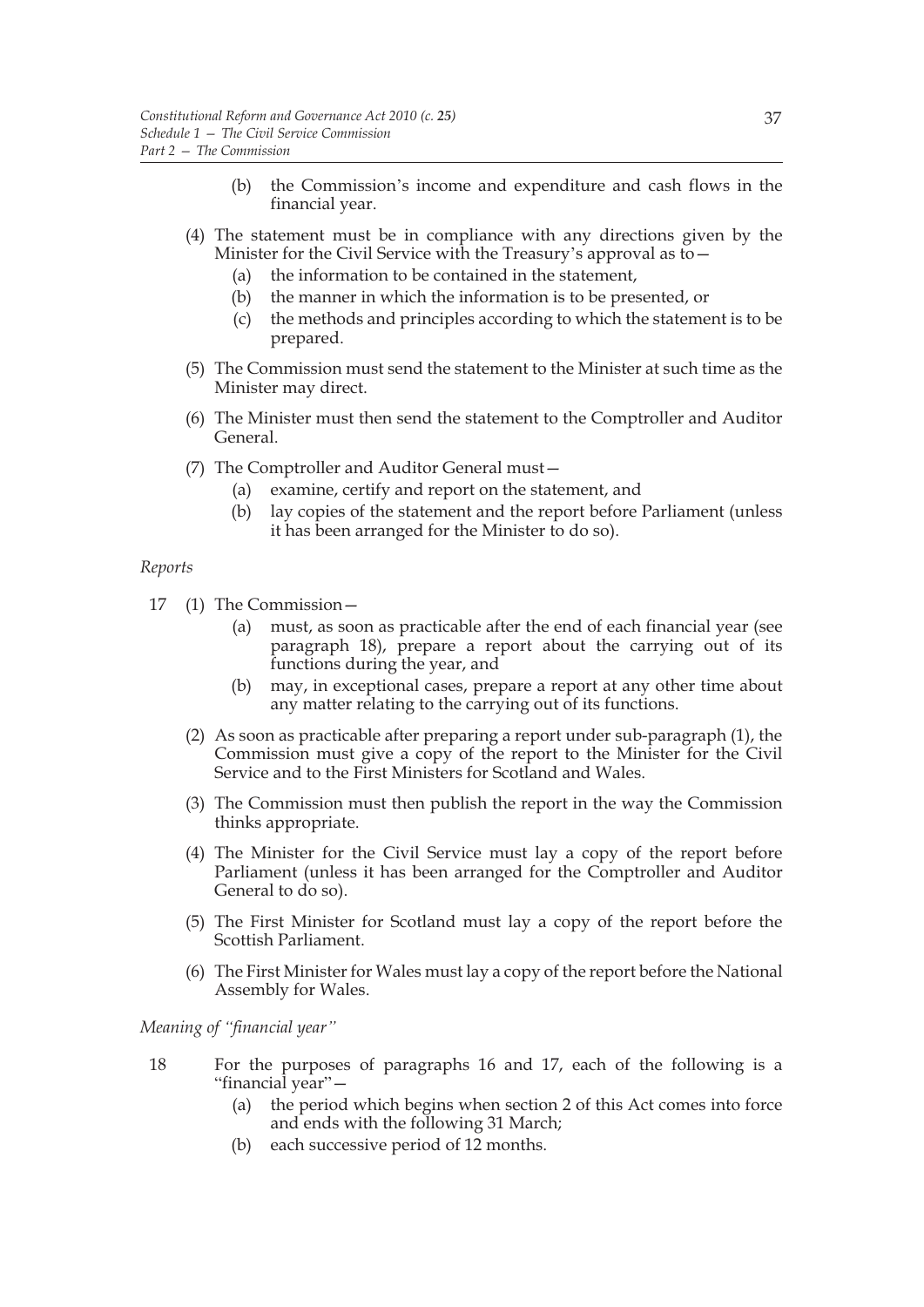*Documentary evidence*

- 19 (1) The application of the Commission's seal is to be authenticated by the signature of any of the following—
	- (a) a member of the Commission;
	- (b) if the Commission's staff includes a chief executive, the chief executive;
	- (c) any person authorised (whether generally or specifically) for the purpose by anyone within paragraph (a) or (b).
	- (2) A document purporting to be duly executed under the Commission's seal or signed on its behalf—
		- (a) is to be received in evidence, and
		- (b) is to be taken to be executed or signed in that way, unless the contrary is proved.
	- (3) This paragraph does not extend to Scotland.

## SCHEDULE 2 Section 19

CONSEQUENTIAL AMENDMENTS AND TRANSITIONAL PROVISION RELATING TO PART 1

### PART 1

## CONSEQUENTIAL AMENDMENTS TO ACTS OF PARLIAMENT

*Parliamentary Commissioner Act 1967 (c. 13)*

1 In Schedule 2, in the note about the Cabinet Office, omit "and Head of the Home Civil Service".

*Superannuation Act 1972 (c. 11)*

2 In section 2(10) for "home civil service or the diplomatic service" substitute "civil service of the State".

*House of Commons Disqualification Act 1975 (c. 24)*

- 3 In Schedule 1—
	- (a) in Part 2, at the appropriate place, insert "The Civil Service Commission";
	- (b) in Part 3 omit "Civil Service Commissioner".

*Northern Ireland Assembly Disqualification Act 1975 (c. 25)*

4 In Part 2 of Schedule 1, at the appropriate place, insert "The Civil Service Commission".

*House of Commons (Administration) Act 1978 (c. 36)*

5 (1) Amend section 2 as follows.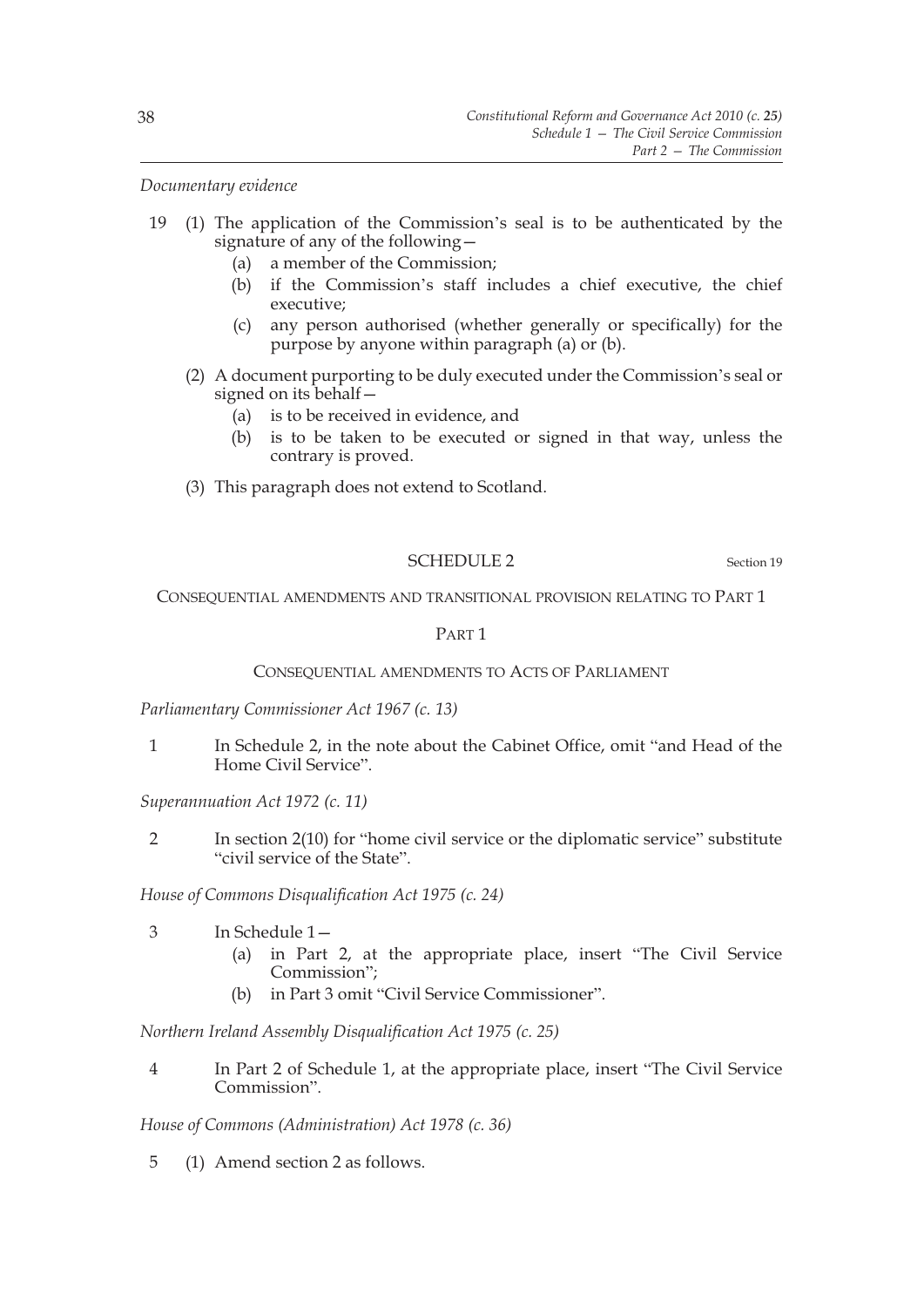- (2) In subsections (2) and (3) for "Home Civil Service" (wherever appearing) substitute "statutory home civil service".
- (3) After subsection (4) insert—
	- "(5) "The statutory home civil service" means the civil service (excluding Her Majesty's diplomatic service) within the meaning of Chapter 1 of Part 1 of the Constitutional Reform and Governance Act 2010 (see section 1(4) of that Act)."

*Civil Service (Management Functions) Act 1992 (c. 61)*

- 6 (1) Amend section 1 as follows.
	- (2) For subsections (1) and (2) substitute  $-$ 
		- "(1) This section applies to the functions conferred on the Minister for the Civil Service by section 3 of the Constitutional Reform and Governance Act 2010 (management of the civil service, excluding the diplomatic service).
		- (2) The Minister for the Civil Service may, to such extent and subject to such conditions as the Minister thinks fit, delegate a function to which this section applies to any other servant of the Crown."
	- (3) Omit subsection (5).
	- (4) For the italic cross-heading before section 1 substitute "*Civil service (excluding the diplomatic service)*".
- 7 In section 2(1)(a) for "Her Majesty's Home Civil Service" substitute "the civil service (excluding the diplomatic service) within the meaning of Chapter 1 of Part 1 of the Constitutional Reform and Governance Act 2010".

*Government of Wales Act 1998 (c. 38)*

8 In paragraph 3(1) and (2) of Schedule 6 for "Her Majesty's Home Civil Service" substitute "the civil service of the State".

*Scotland Act 1998 (c. 46)*

- 9 (1) Amend section 51 as follows.
	- (2) In subsection (2) for "Home Civil Service" substitute "civil service of the State".
	- (3) For subsection (3) substitute—
		- "(3) See Part 1 of the Constitutional Reform and Governance Act 2010 (in particular, sections 3 and 4) for provision affecting—
			- (a) subsection (1), and
			- (b) any other enactment about the appointment of persons mentioned in subsection (2)."
	- (4) For subsection (4) substitute—
		- "(4) See also section 1 of the Civil Service (Management Functions) Act 1992 under which functions conferred on the Minister for the Civil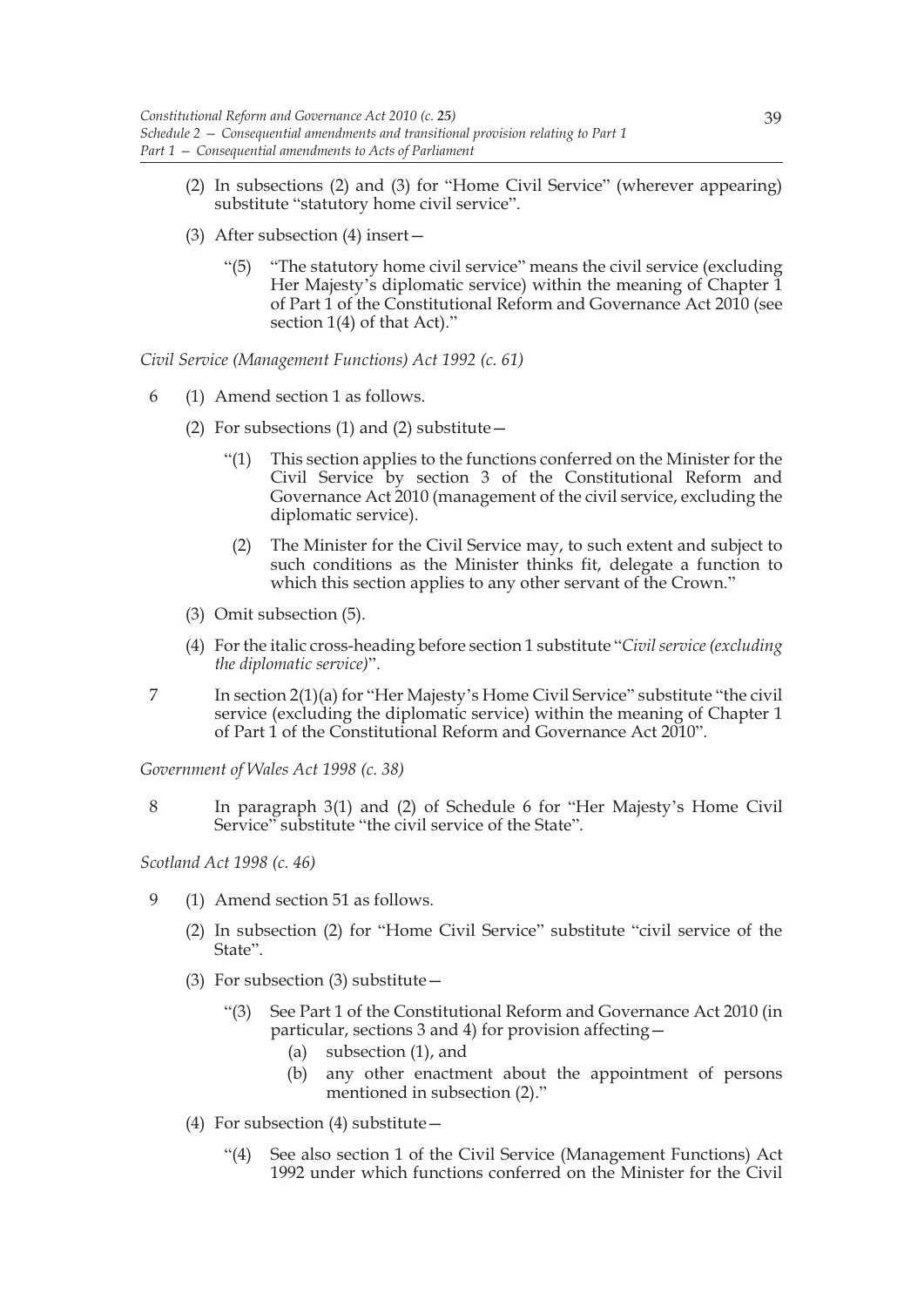Service by section 3 of the Constitutional Reform and Governance Act 2010 may be delegated to the Scottish Ministers etc."

(5) Omit subsection (9).

*Social Security Contributions (Transfer of Functions, etc.) Act 1999 (c. 2)*

- 10 (1) Amend section 24 as follows.
	- (2) In subsection  $(3)(c)(iii)$  for "Her Majesty's Home Civil Service" substitute "the statutory home civil service".
	- (3) After subsection (7) insert—
		- "(8) In this section "the statutory home civil service" means the civil service (excluding Her Majesty's diplomatic service) within the meaning of Chapter 1 of Part 1 of the Constitutional Reform and Governance Act 2010 (see section 1(4) of that Act)."

*Regulation of Investigatory Powers Act 2000 (c. 23)*

- 11 (1) Amend section 81 as follows.
	- (2) In subsection (7) for "home civil service or diplomatic service" substitute "statutory civil service (or any part of it)".
	- (3) After subsection (7) insert—
		- "(8) In subsection (7) "the statutory civil service" means—
			- (a) the civil service within the meaning of Chapter 1 of Part 1 of the Constitutional Reform and Governance Act 2010 (see section 1(4) of that Act), but
			- (b) also includes the Government Communications Headquarters."

*Freedom of Information Act 2000 (c. 36)*

12 In Part 6 of Schedule 1 for "The Civil Service Commissioners" substitute "The Civil Service Commission".

*Tax Credits Act 2002 (c. 21)*

- 13 (1) Amend section 52 as follows.
	- (2) In subsection (7) for "Her Majesty's Home Civil Service" substitute "the statutory home civil service".
	- (3) After subsection (7) insert—
		- "(8) In subsection (7) "the statutory home civil service" means the civil service (excluding Her Majesty's diplomatic service) within the meaning of Chapter 1 of Part 1 of the Constitutional Reform and Governance Act 2010 (see section 1(4) of that Act)."

*Extradition Act 2003 (c. 41)*

14 (1) Amend section 101 as follows.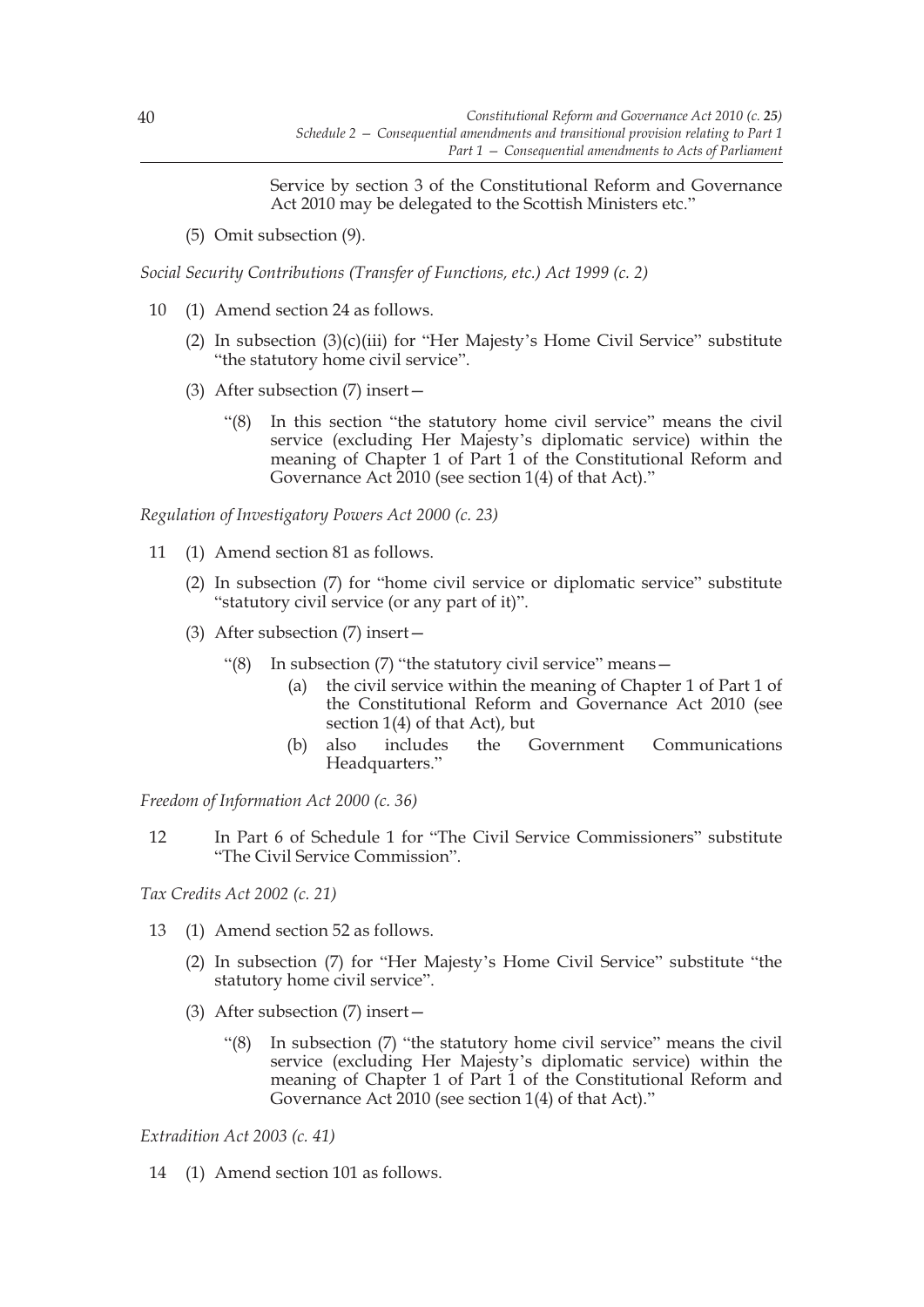- (2) In subsection (5) for "home civil service or diplomatic service" substitute "statutory civil service (or any part of it)".
- (3) After subsection (5) insert—
	- "(6) In subsection (5) "the statutory civil service" means the civil service within the meaning of Chapter 1 of Part 1 of the Constitutional Reform and Governance Act 2010 (see section 1(4) of that Act)."

*Government of Wales Act 2006 (c. 32)*

- 15 (1) Amend section 52 as follows.
	- (2) In subsections (2) and (9) for "Home Civil Service" substitute "civil service of the State".
	- (3) For subsection (3) substitute  $-$ 
		- "(3) See Part 1 of the Constitutional Reform and Governance Act 2010 (in particular, sections 3 and 4) for provision affecting—
			- (a) subsection (1), and
			- (b) any other enactment about the appointment of persons as members of the staff of the Welsh Assembly Government."
	- (4) For subsection (4) substitute—
		- "(4) See also section 1 of the Civil Service (Management Functions) Act 1992 under which functions conferred on the Minister for the Civil Service by section 3 of the Constitutional Reform and Governance Act 2010 may be delegated to the Welsh Ministers etc."
	- (5) Omit subsection (10).

*Police and Justice Act 2006 (c. 48)*

16 In paragraph 7(4)(c) of Schedule 1 for "Her Majesty's Home Civil Service" substitute "the civil service (excluding Her Majesty's diplomatic service) within the meaning of Chapter 1 of Part 1 of the Constitutional Reform and Governance Act 2010 (see section 1(4) of that Act)".

*Parliament (Joint Departments) Act 2007 (c. 16)*

- 17 (1) Amend section 3 as follows.
	- (2) In subsection (2) for "Home Civil Service" (wherever appearing) substitute "statutory home civil service".
	- (3) After subsection (3) insert—
		- "(4) "The statutory home civil service" means the civil service (excluding Her Majesty's diplomatic service) within the meaning of Chapter 1 of Part 1 of the Constitutional Reform and Governance Act 2010 (see section 1(4) of that Act)."

*Crossrail Act 2008 (c. 18)*

18 (1) Amend Schedule 12 as follows.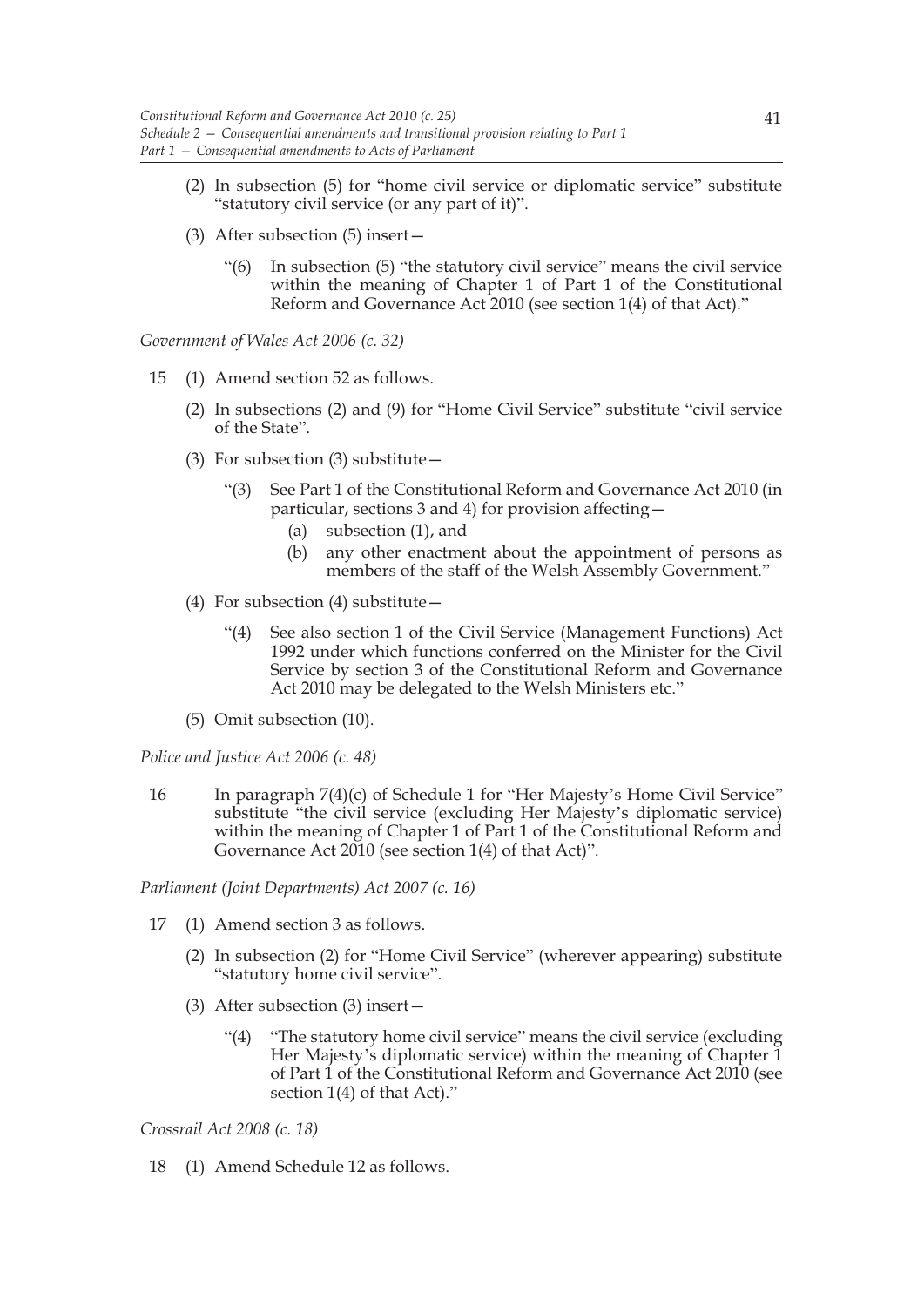- (2) In paragraphs 13(3) and 16(2)(a) and (b) for "Her Majesty's Home Civil Service" substitute "any part of the statutory home civil service".
- (3) In paragraph 20(2), after the definition of "enactment", insert—
	- ""the statutory home civil service" means the civil service (excluding Her Majesty's diplomatic service) within the meaning of Chapter 1 of Part 1 of the Constitutional Reform and Governance Act 2010 (see section 1(4) of that Act);".

# PART 2

# CONSEQUENTIAL AMENDMENTS TO OTHER LEGISLATION

*Civil Service Orders in Council*

- 19 The following are revoked—
	- (a) the Civil Service Order in Council 1995;
	- (b) the Civil Service (Amendment) Order in Council 1995;
	- (c) the Civil Service (Amendment) Order in Council 1996;
	- (d) the Civil Service (Amendment) Order in Council 1997;
	- (e) the Civil Service (Amendment) Order in Council 1998;
	- (f) the Civil Service (Amendment) Order in Council 1999;
	- (g) the Civil Service (Amendment) Order in Council 2000;
	- (h) the Civil Service (Amendment) Order in Council 2001;
	- (i) the Civil Service (Amendment) Order in Council 2002;
	- (j) the Civil Service (Amendment) Order in Council 2004;
	- (k) the Civil Service (Amendment) Order in Council 2005;
	- (l) the Civil Service (Amendment) Order in Council 2007;
	- (m) the Civil Service (Amendment) (No. 2) Order in Council 2007;
	- (n) the Civil Service (Amendment) (No. 3) Order in Council 2007;
	- (o) the Civil Service (Amendment) Order in Council 2008;
	- (p) the Civil Service (Amendment) (No. 2) Order in Council 2008.

# *Diplomatic Service Orders in Council*

- 20 The following are revoked—
	- (a) the Diplomatic Service Order in Council 1991;
	- (b) the Diplomatic Service (Amendment) Order in Council 1994;
	- (c) the Diplomatic Service (Amendment) (No. 2) Order in Council 1994;
	- (d) the Diplomatic Service (Amendment) Order in Council 1995;
	- (e) the Diplomatic Service (Amendment) Order in Council 2004;
	- (f) the Diplomatic Service (Amendment) Order in Council 2009.

*Servants of the Crown (Parliamentary, European Assembly and Northern Ireland Assembly Candidature) Order 1987*

21 This is revoked.

*Revenue and Customs (Complaints and Misconduct) Regulations 2005 (S.I. 2005/3311)*

22 (1) Amend Schedule 1 as follows.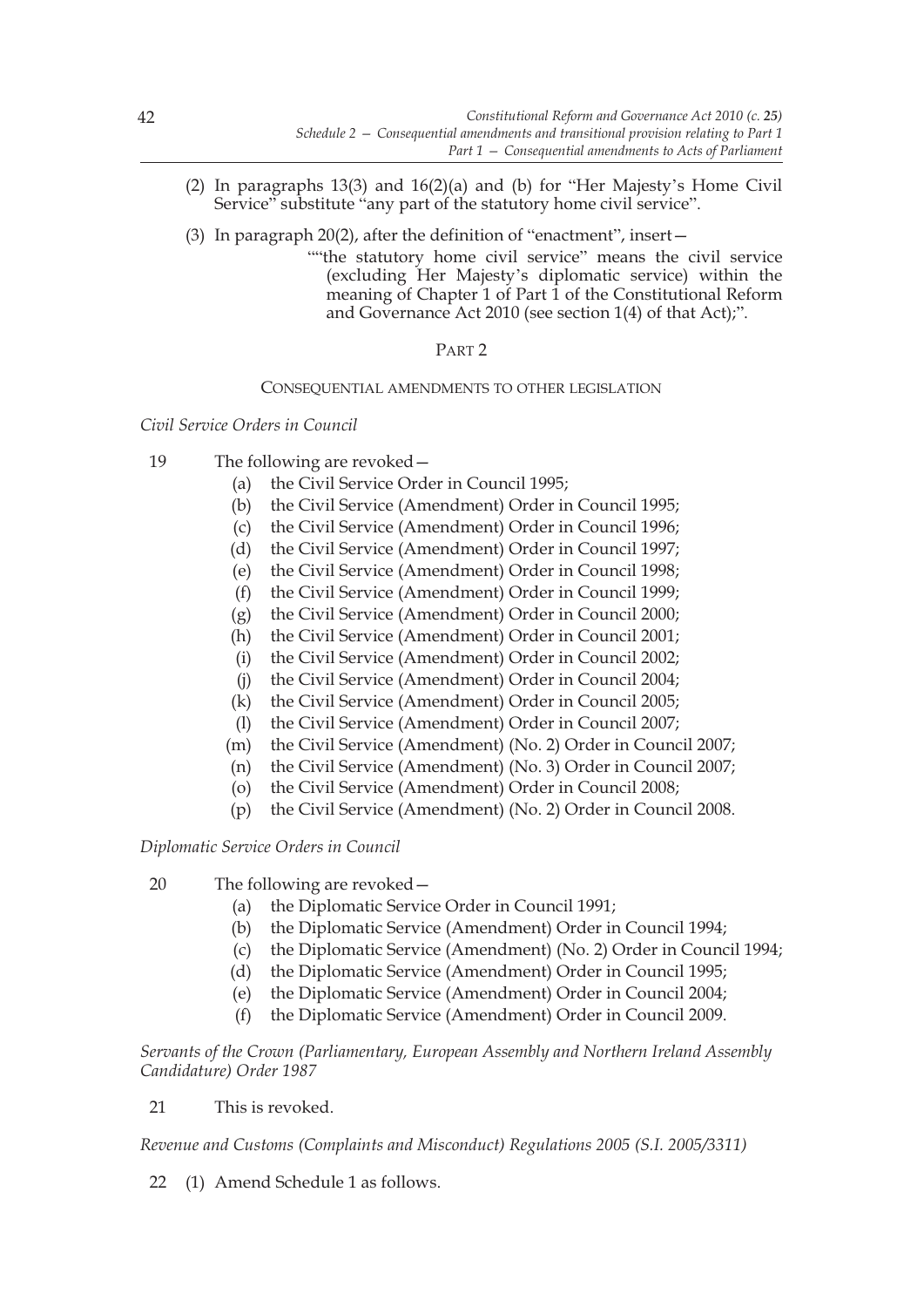- (2) For "Head of the Home Civil Service" (wherever appearing) substitute "designated permanent secretary".
- (3) After paragraph  $12(2)(d)$  insert
	- "(da) after the definition of "the Deputy Chairman" insert—
		- ""the designated permanent secretary" means the permanent secretary in the civil service of the State designated by the Minister for the Civil Service for the purposes of this Part;";".
- 23 In Schedules 3 and 4 for "Head of the Home Civil Service" (wherever appearing) substitute "designated permanent secretary".

*Charities and Trustee Investment (Scotland) Act 2005 (Consequential Provisions and Modifications) Order 2006 (S.I. 2006/242)*

24 In article 2(2) for "Home Civil Service" substitute "civil service of the State".

### PART 3

## TRANSITIONAL PROVISION RELATING TO THE CIVIL SERVICE COMMISSION

### *Definitions*

- 25 (1) This paragraph applies for the purposes of this Part of this Schedule.
	- (2) A person is a "member of the old commission" if the person is one of Her Majesty's Civil Service Commissioners for the purposes of the 1995 Order or the 1991 Order.
	- (3) References to "the old commission" are to be read accordingly.
	- (4) A person is "head of the old commission" if the person is the First Civil Service Commissioner in relation to the old commission.
	- (5) "Commission" has the same meaning as in Chapter 1 of this Part of this Act.
	- (6) "First Commissioner" and "Commissioner" have the same meanings as in Schedule 1 to this Act.
	- (7) "The 1995 Order" and "the 1991 Order" mean, respectively, the Civil Service Order in Council 1995 and the Diplomatic Service Order in Council 1991.

### *Head of the old commission to become First Commissioner*

- 26 (1) The person who is head of the old commission immediately before section 2 of this Act comes into force becomes the First Commissioner on that section coming into force.
	- (2) Sub-paragraphs (3) and (4) below apply instead of paragraph 2(5) and (6) of Schedule 1 to this Act.
	- (3) The person holds office as the First Commissioner for a period equal to the remaining part of the period for which the person was appointed as head of the old commission.
	- (4) The other terms on which the person holds office as the First Commissioner are—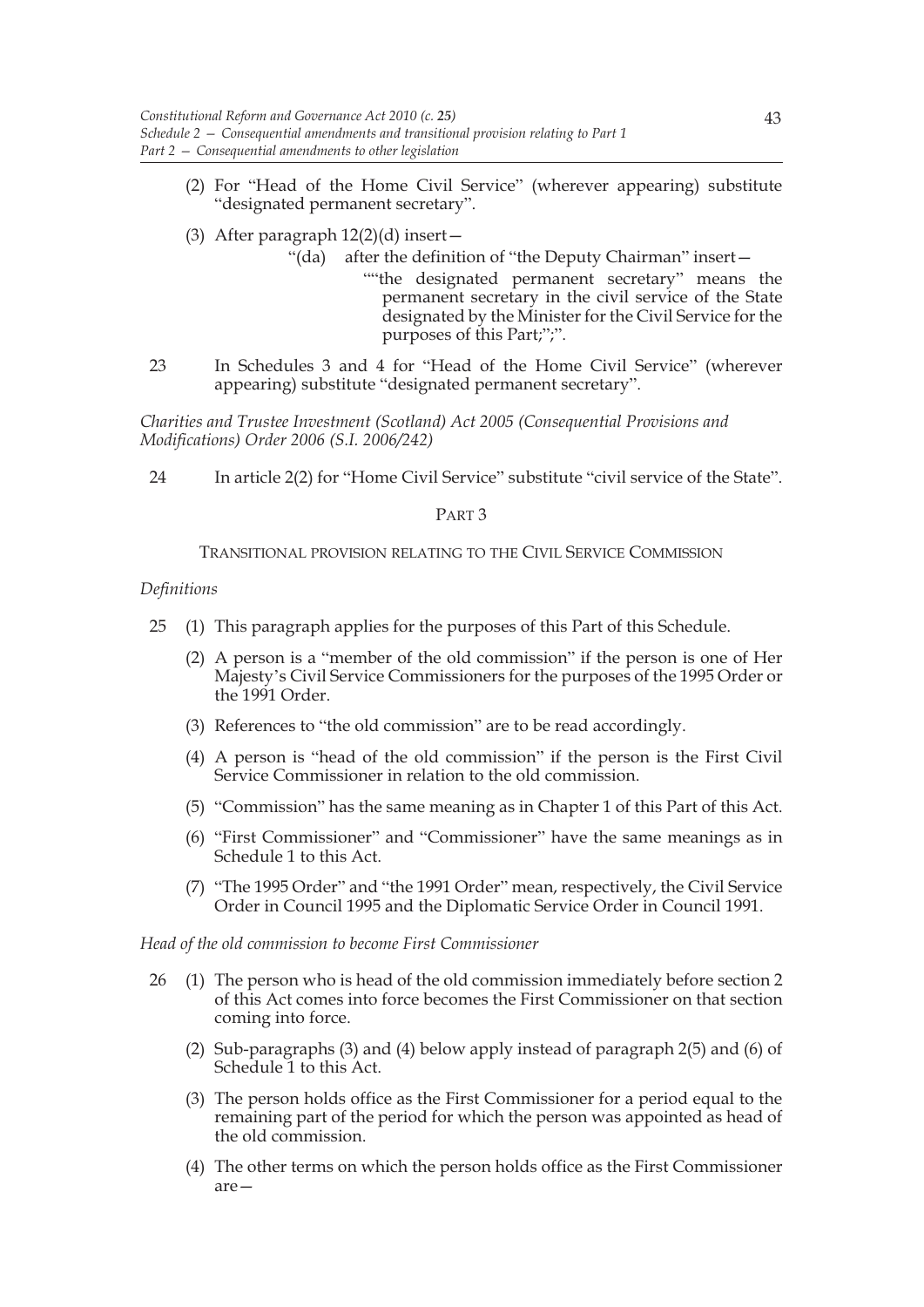- (a) the same terms as those on which the person held office as head of the old commission, or
- (b) if the person agrees, the terms determined by the Minister for the Civil Service.
- (5) If those terms provide for the payment of remuneration or allowances or make provision for a pension, the Commission must make the payments or provision accordingly.
- (6) The person's becoming First Commissioner as a result of this paragraph is not an appointment for the purposes of paragraph 2(7) of Schedule 1 to this Act.

*Restriction on period of office if First Commissioner is former head of the old commission*

- 27 (1) This paragraph applies if the person who is the First Commissioner is a former head of the old commission.
	- (2) The period for which the person is to hold office (apart from this subparagraph) is reduced so far as necessary to ensure compliance with the five year rule.
	- (3) The five year rule is that the total of the following must not exceed five years—
		- (a) the period or periods for which the person holds office as the First Commissioner, and
		- (b) the period or periods for which the person is head of the old commission.

*Members of the old commission to become Commissioners*

- 28 (1) The persons who are members of the old commission immediately before section 2 comes into force become Commissioners on that section coming into force.
	- (2) Sub-paragraph (1) does not apply to the person who is the head of the old commission.
	- (3) Sub-paragraphs (4) and (5) below apply instead of paragraph 3(5) and (6) of Schedule 1 to this Act.
	- (4) A person holds office as Commissioner for a period equal to the remaining part of the period for which the person was appointed as a member of the old commission.
	- (5) The other terms on which the person holds office as Commissioner are—
		- (a) the same terms as those on which the person held office as a member of the old commission, or
		- (b) if the person agrees, the terms determined by the Minister for the Civil Service.
	- (6) If those terms provide for the payment of remuneration or allowances or make provision for a pension, the Commission must make the payments or provision accordingly.
	- (7) The person's becoming Commissioner as a result of this paragraph is not an appointment for the purposes of paragraph  $3(8)$  of Schedule  $\tilde{1}$  to this Act.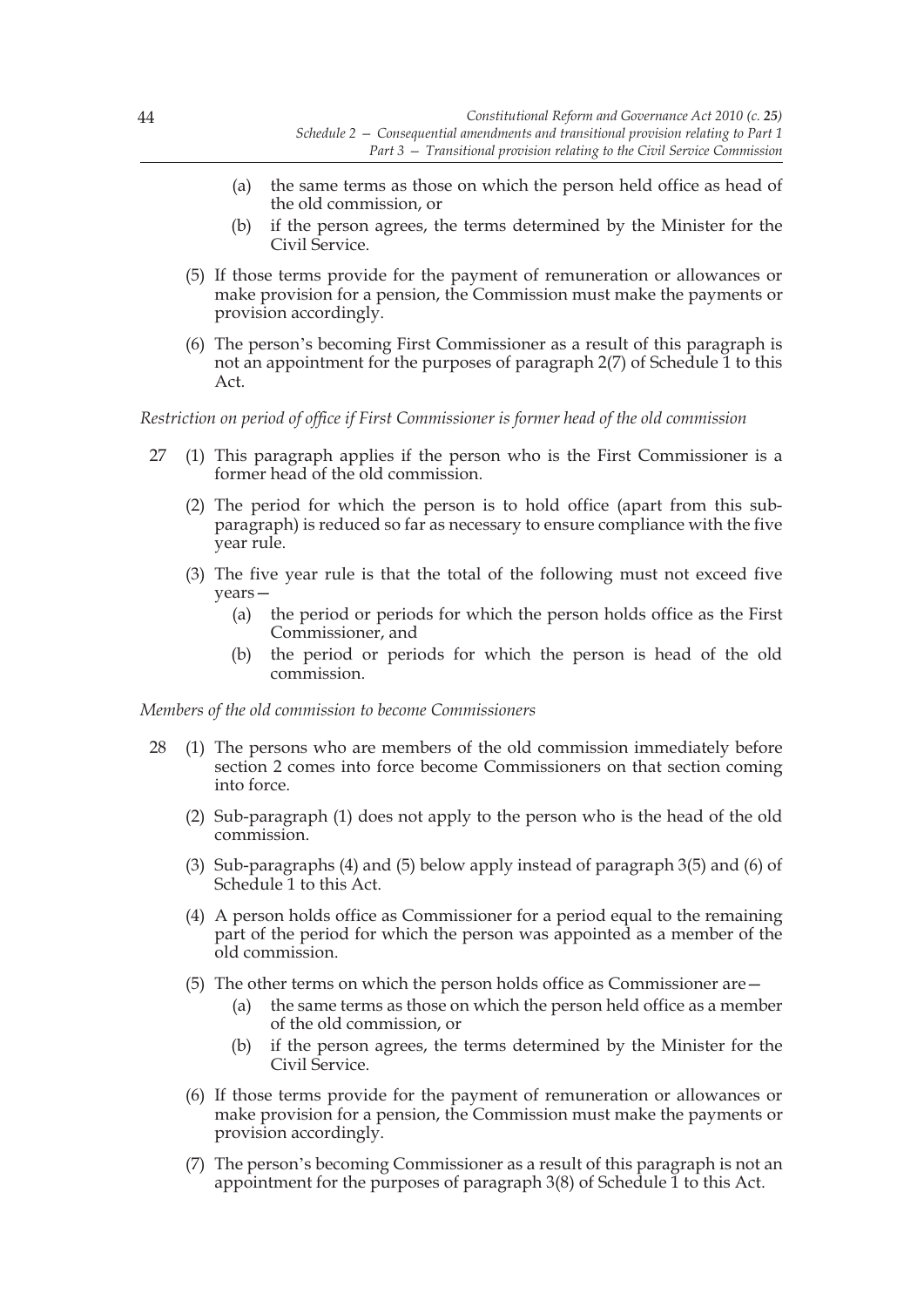*Restriction on period of office for former member of old commission*

- 29 (1) This paragraph applies if a person who is a Commissioner is a former member of the old commission.
	- (2) The period for which the person is to hold office (apart from this subparagraph) is reduced so far as necessary to ensure compliance with the five year rule.
	- (3) The five year rule is that the total of the following must not exceed five years—
		- (a) the period or periods for which the person holds office as Commissioner, and
		- (b) the period or periods for which the person is a member of the old commission.
	- (4) Sub-paragraph (3)(a) and (b) does not include any period for which the person is also Her Majesty's Commissioner for Public Appointments.
	- (5) Sub-paragraph (3)(b) does not include any period for which the person is also head of the old commission.

*Audits of recruitment policies and practices*

- 30 (1) This paragraph applies in relation to an audit under article 4(3) of the 1995 Order or the 1991 Order that is started, but not completed, before the coming into force of section 2 of this Act.
	- (2) So far as the audit is within the Commission's function under section 14 of this Act, the Commission may continue and complete the audit.

*Requirements to publish recruitment information*

31 Any requirement under article 4(4) of the 1995 Order or the 1991 Order imposed before the coming into force of section 2 of this Act must be complied with notwithstanding the revocation of the Order by Part 2 of this Schedule.

*Appeals by civil servants*

- 32 (1) This paragraph applies in relation to an appeal under article 4(5) of the 1995 Order or the 1991 Order that is made, but not determined, before the coming into force of section 2 of this Act.
	- (2) The Commission may continue with and determine the appeal and paragraphs (a) to (c) of article 4(5) of the 1995 Order or the 1991 Order (as the case may be) continue to apply accordingly.
	- (3) For this purpose it does not matter if Chapter 1 of this Part of this Act does not apply to the appellant or any party mentioned in article 4(5)(b) of the 1995 Order or the 1991 Order (as the case may be).
- 33 (1) This paragraph applies in relation to a matter occurring before the coming into force of section 2 of this Act which could have been made the subject of an appeal under article 4(5) of the 1995 Order or the 1991 Order immediately before the coming into force of that section.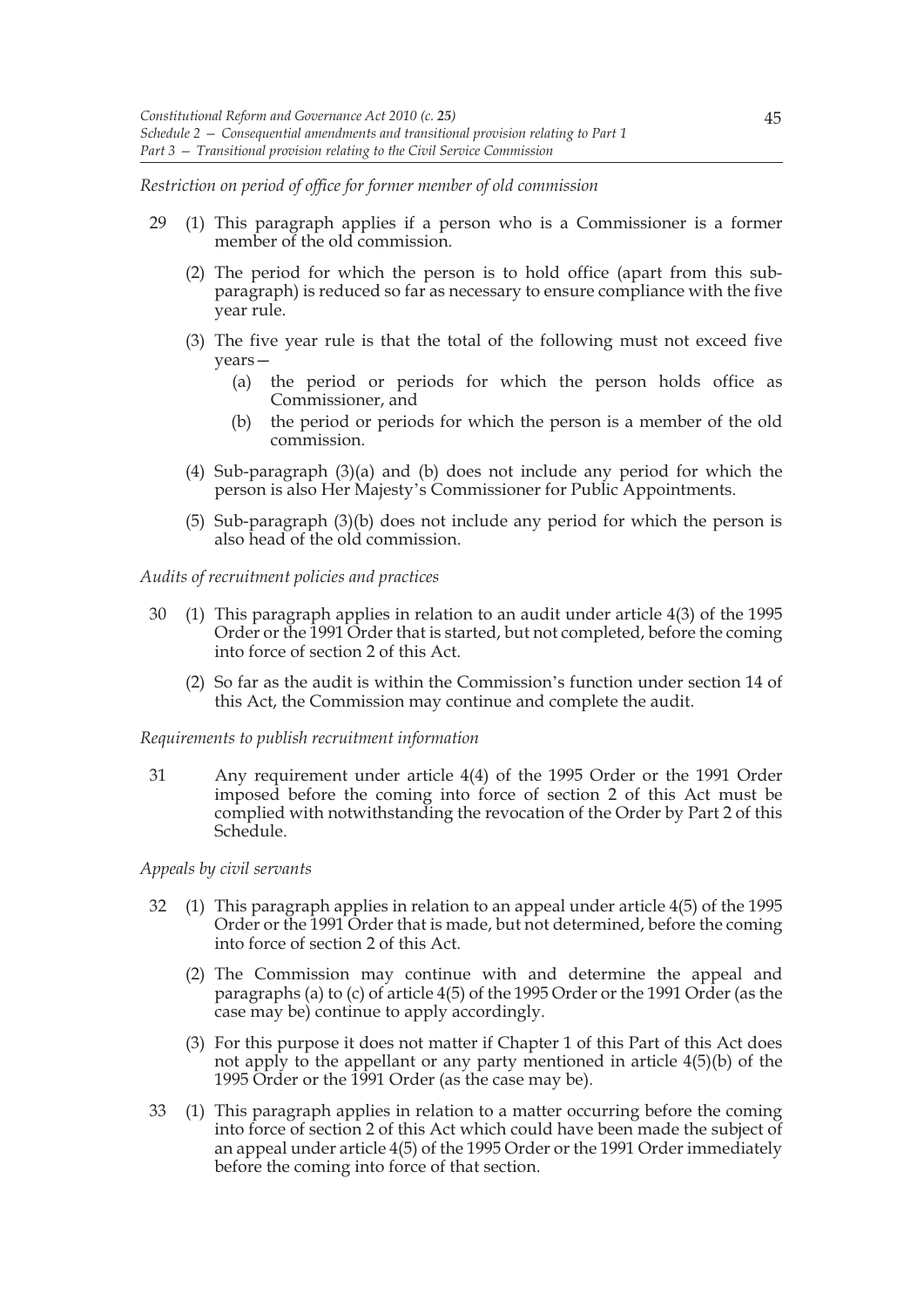- (2) The Commission may hear and determine an appeal in relation to the matter and article 4(5) of the 1995 Order or the 1991 Order (as the case may be) is to apply accordingly.
- (3) For this purpose it does not matter if Chapter 1 of this Part of this Act does not apply to the appellant or any party mentioned in article 4(5)(b) of the 1995 Order or the 1991 Order (as the case may be).

# *First annual report*

- 34 (1) This paragraph applies to the first report that the Commission is required to prepare under paragraph 17(1)(a) of Schedule 1 to this Act.
	- (2) The report must, for the relevant period, include the information required  $bv -$ 
		- (a) article  $8(1)(a)$  to (c) of the 1995 Order;
		- (b) article  $4A(1)(a)$  to (c) of the 1991 Order.
	- (3) For this purpose it does not matter if any of that information relates to a part of the civil service of the State to which Chapter 1 of this Part of this Act does not apply.
	- (4) "The relevant period" means the period—
		- (a) beginning with—
			- (i) for the purposes of sub-paragraph  $(2)(a)$ , the end of the period covered by the last report published under article 8(1) of the 1995 Order;
			- (ii) for the purposes of sub-paragraph  $(2)(b)$ , the end of the period covered by the last report published under article 4A(1) of the 1991 Order;
		- (b) ending when section 2 of this Act comes into force.

*Transfer of property, rights and liabilities*

- 35 (1) The Minister for the Civil Service may make a scheme—
	- (a) specifying property, rights and liabilities of the Crown (or held on behalf of the Crown) that are relevant to the old commission's functions, and
	- (b) transferring the specified property, rights and liabilities to the Commission;

and the transfer has effect in accordance with the terms of the scheme.

- (2) The scheme may operate in relation to property, rights and liabilities—
	- (a) whether or not they would otherwise be capable of being transferred,
	- (b) without any instrument or other formality being required, and
	- (c) irrespective of any kind of requirement for consent that would otherwise apply.
- (3) The scheme may include supplementary, incidental, transitional, transitory or saving provision, including (in particular) provision—
	- (a) for the continuing effect of things done by, on behalf of or in relation to the Crown (or a person acting on behalf of the Crown);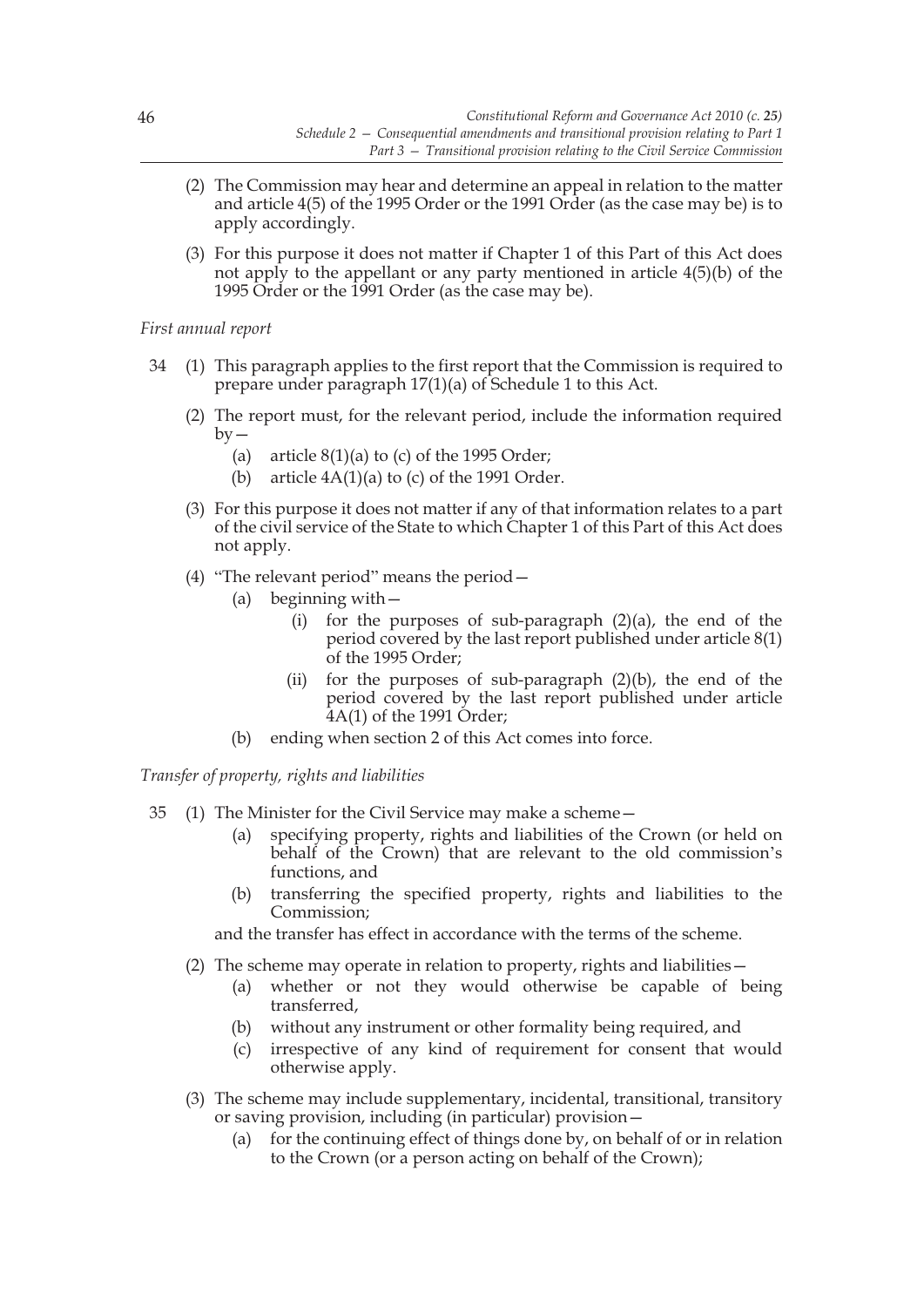- (b) for the continuation of things (including legal proceedings) in the process of being done by, on behalf of or in relation to the Crown (or a person acting on behalf of the Crown);
- (c) for references to the Crown or a person who acts on behalf of the Crown in any agreement (whether written or not) or instrument or other document to be treated as or as including references to the Commission;
- (d) for shared ownership, use or access.

*Information previously held by old commission*

- 36 (1) The Minister for the Civil Service must make arrangements for the Commission to be provided with any information—
	- (a) which was held by (or on behalf of) the old commission for the purposes of the old commission's functions, and
	- (b) which the Commission reasonably requires for the purposes of its functions.
	- (2) For the purposes of the Data Protection Act 1998 and the Freedom of Information Act 2000, any requests made to the old commission relating to information provided to the Commission under sub-paragraph (1) are to be dealt with by the Commission (so far as they were not dealt with by the old commission).

# *Preparatory work*

- 37 (1) During the preparatory period the old commission may carry out, in the name and on behalf of the Commission, any functions given to the Commission by Schedule 1 to this Act.
	- (2) "The preparatory period" is the period that—
		- (a) starts when this Act is passed, and
		- (b) ends when section 2 of this Act comes into force.

### PART 4

### OTHER TRANSITIONAL PROVISION

*Application of section 16(1) of the Interpretation Act 1978*

- 38 (1) In this Part of this Schedule "old management functions" means functions that cease to be exercisable on the coming into force of section 3 of this Act.
	- (2) Section 16(1) of the Interpretation Act 1978 applies in relation to an old management function ceasing to be exercisable as if—
		- (a) the function had been conferred by an Act, and
		- (b) that Act were repealed by section 3 of this Act.
	- (3) So far as not covered by sub-paragraph (2), section 16(1) of the 1978 Act applies in relation to the revocation of an Order in Council by Part 2 of this Schedule as if it were the repeal of an Act.

*Power to manage the civil service*

39 (1) Anything done under old management functions by—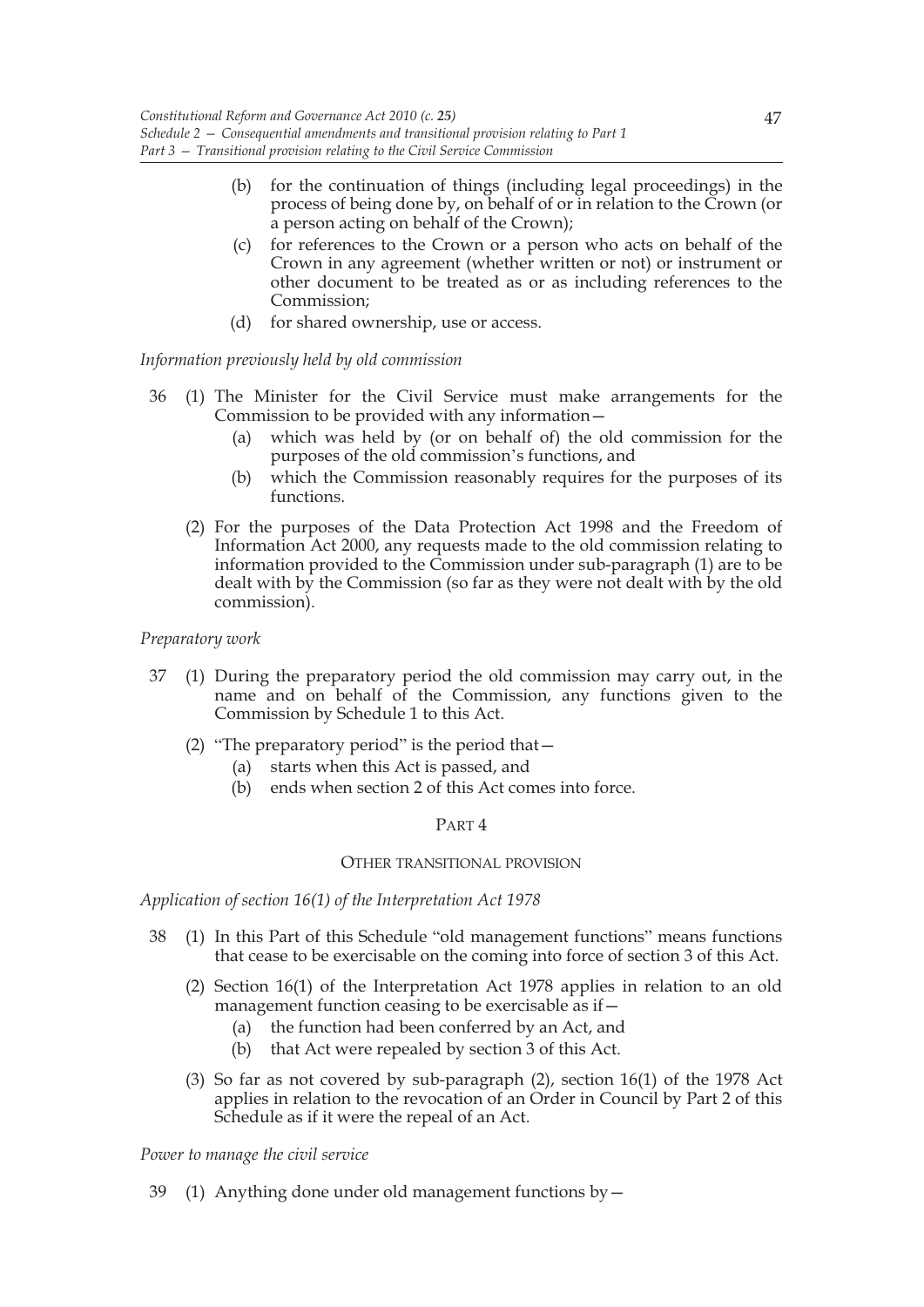- (a) a Minister of the Crown, or
- (b) any other servant of the Crown under a delegation under section 1 of the Civil Service (Management Functions) Act 1992,

is treated as done under subsection (1) or (2) of section 3 of this Act (as the case may be) so far as necessary or appropriate for continuing its effect after the coming into force of section 3.

- (2) Civil servants who, immediately before section 3 comes into force, held their positions in the civil service under or subject to old management functions, continue to hold their positions but under or subject to subsection (1) or (2) of that section (as the case may be).
- (3) The powers in subsections (1) and (2) of section 3 may (in particular) be used to deal with transitional matters.
- (4) Section 1 of this Act applies for the purposes of this paragraph as it applies for the purposes of Chapter 1 of this Part of this Act.
- 40 (1) So far as—
	- (a) an Order in Council revoked by Part 2 of this Schedule was not made under old management functions, or

(b) a relevant transferred function is not an old management function, the subject matter of the Order or function reverts to Her Majesty and may be dealt with (including delegated) by Her accordingly.

- (2) Civil servants who, immediately before this paragraph comes into force, held their positions in the civil service of the State under or subject to -
	- (a) an Order in Council revoked by Part 2 of this Schedule so far as it was not made under old management functions, or
	- (b) a relevant transferred function so far as it is not an old management function,

continue to hold their positions but on the basis mentioned in sub-paragraph (1).

- (3) "Relevant transferred function" means a function which—
	- (a) has been delegated by Her Majesty in relation to the management of the civil service of the State (excluding the Northern Ireland Civil Service), and
	- (b) has been the subject of a transfer of functions Order (as that term was defined in section 1(5) of the Civil Service (Management Functions) Act 1992 before its repeal by Part 1 of this Schedule).

### *Selection on merit etc*

- 41 (1) In determining for the purposes of section 10(1) of this Act whether or not a person is a civil servant, ignore any appointment for which the person was selected in reliance on an exception made by the old commission (within the meaning of Part 3 of this Schedule) from a requirement for selection for the appointment to be on merit on the basis of fair and open competition.
	- (2) But the recruitment principles (within the meaning of Chapter 1 of this Part of this Act) may disapply sub-paragraph (1) in specified cases.
- 42 For the purpose of determining whether a selection for an appointment complies with the requirement in section 10(2) of this Act in a case in which the selection process began before section 10(2) comes into force, account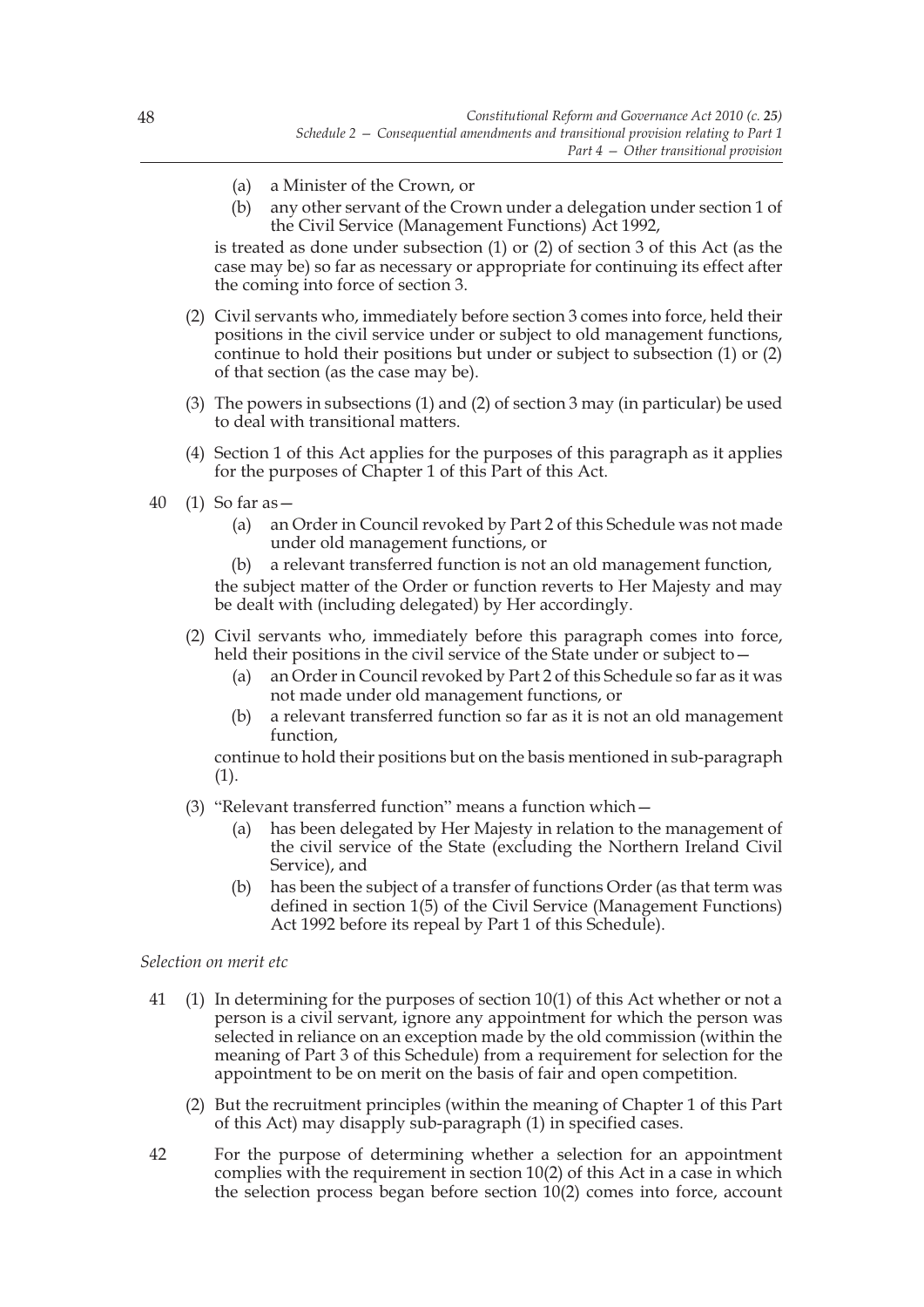must be taken of anything done under or in relation to the selection process before section 10(2) comes into force.

# *Special advisers*

- 43 (1) This paragraph applies to a person who, immediately before the coming into force of this paragraph, holds a position in the civil service of the State for which the person was selected for appointment in reliance on article 3(2), (4) or (5) of the Civil Service Order in Council 1995.
	- (2) For the purposes of Chapter 1 of this Part of this Act the person is treated as a special adviser so long as the person remains in that position on the same terms and conditions.

# SCHEDULE 3 Section 26

PARLIAMENTARY STANDARDS ACT 2009: SUBSTITUTED SCHEDULE 2

# "SCHEDULE 2 Section 3

# COMPLIANCE OFFICER

*Appointment of Compliance Officer*

- 1 (1) The Compliance Officer is to be appointed by the IPSA.
	- (2) The person to be appointed must be selected by the IPSA on merit on the basis of fair and open competition.

*Terms and conditions: general*

- 2 (1) Subject to the provisions of this Schedule, the Compliance Officer holds office in accordance with the terms and conditions of the Compliance Officer's appointment.
	- (2) Those terms and conditions are to be determined by the IPSA.

# *Term of office*

- 3 (1) The Compliance Officer is to be appointed for a fixed term not exceeding five years.
	- (2) A person who has been appointed as the Compliance Officer may not be appointed again.

# *Resignation and removal from office*

- 4 (1) A person may resign from the office of Compliance Officer by giving written notice to the IPSA.
	- (2) The IPSA may remove a person from the office of Compliance Officer if the person—
		- (a) is convicted of an offence (see sub-paragraph (3)),
		- (b) becomes bankrupt (see sub-paragraph (4)), or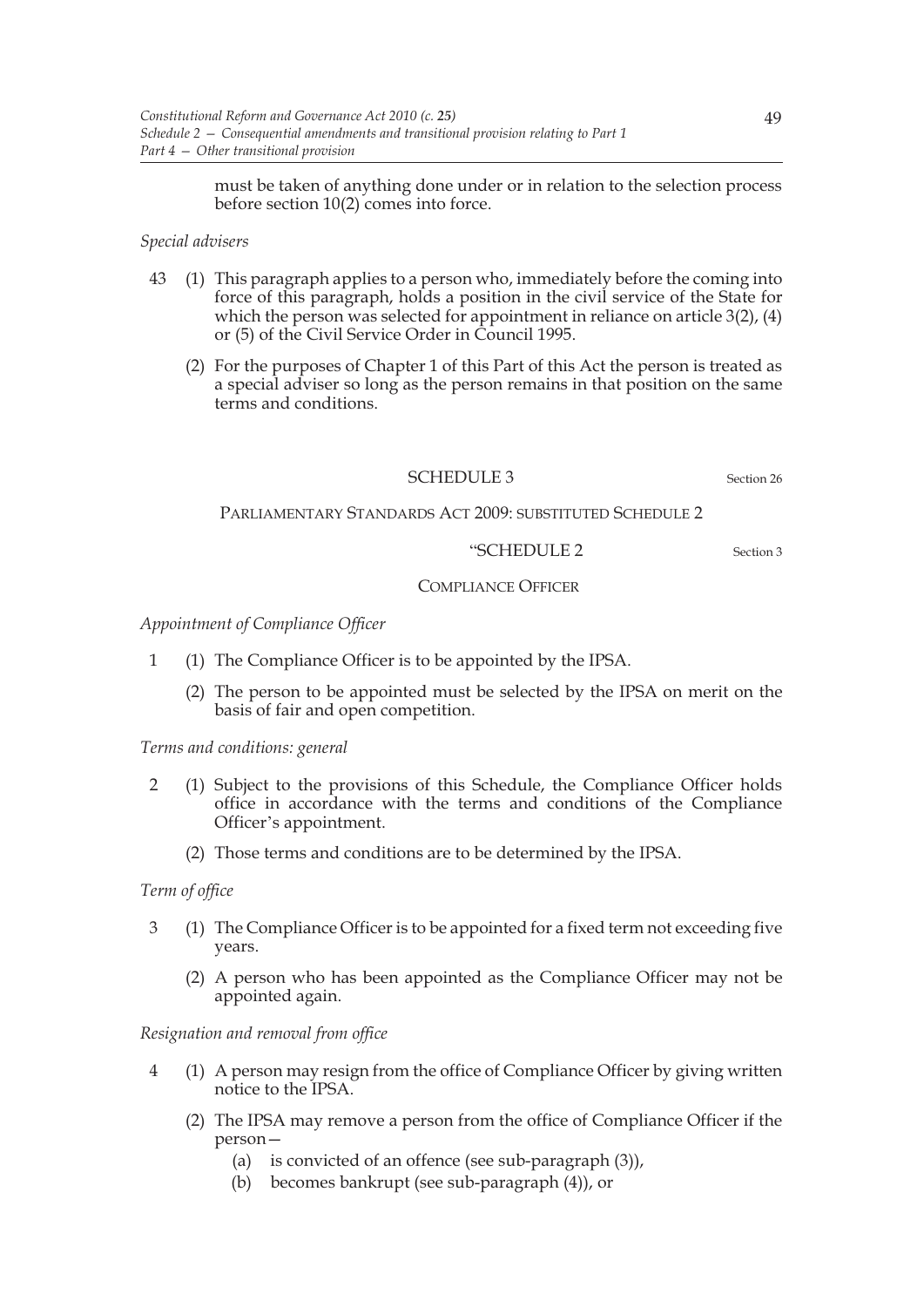- (c) is unfit or unable to carry out the functions of the office.
- (3) For the purposes of determining if the person is convicted of an offence—
	- (a) it does not matter where the person is convicted, and
	- (b) an act punishable under the law of a territory outside the United Kingdom constitutes an offence for the purposes of this paragraph (however it is described in that law).
- (4) A person becomes bankrupt if—
	- (a) in England and Wales or Northern Ireland, a bankruptcy order is made in relation to the person, or
	- (b) in Scotland, the person's estate is sequestrated.

# *Remuneration*

- 5 (1) The terms and conditions on which a person is appointed as the Compliance Officer may provide for the IPSA—
	- (a) to pay remuneration and allowances to the person;
	- (b) to make provision for a pension in relation to that person.
	- (2) The IPSA must make the payment or provision accordingly.

# *Status*

- 6 (1) The Compliance Officer is not to be regarded—
	- (a) as the servant or agent of the Crown, or
	- (b) as enjoying any status, immunity or privilege of the Crown.
	- (2) The Compliance Officer's property is not to be regarded as property of, or property held on behalf of, the Crown.

# *Funding*

- 7 (1) The IPSA must provide the Compliance Officer with adequate resources for the Compliance Officer's functions.
	- (2) In particular, the IPSA is responsible for providing staff to assist in the carrying out of those functions.

# *Annual report*

- 8 (1) As soon as practicable after the end of each financial year, the Compliance Officer must—
	- (a) prepare a report about the performance of the Compliance Officer's functions during that financial year, and
	- (b) send the report to the IPSA.
	- (2) The IPSA must send the report to the Speaker of the House of Commons, who must lay it before each House of Parliament.
	- (3) When the Speaker lays the report, the Compliance Officer must publish it in such manner as the Compliance Officer considers appropriate.
	- (4) "Financial year" means—
		- (a) the period beginning with the day on which a Compliance Officer is first appointed and ending with the next following 31 March, and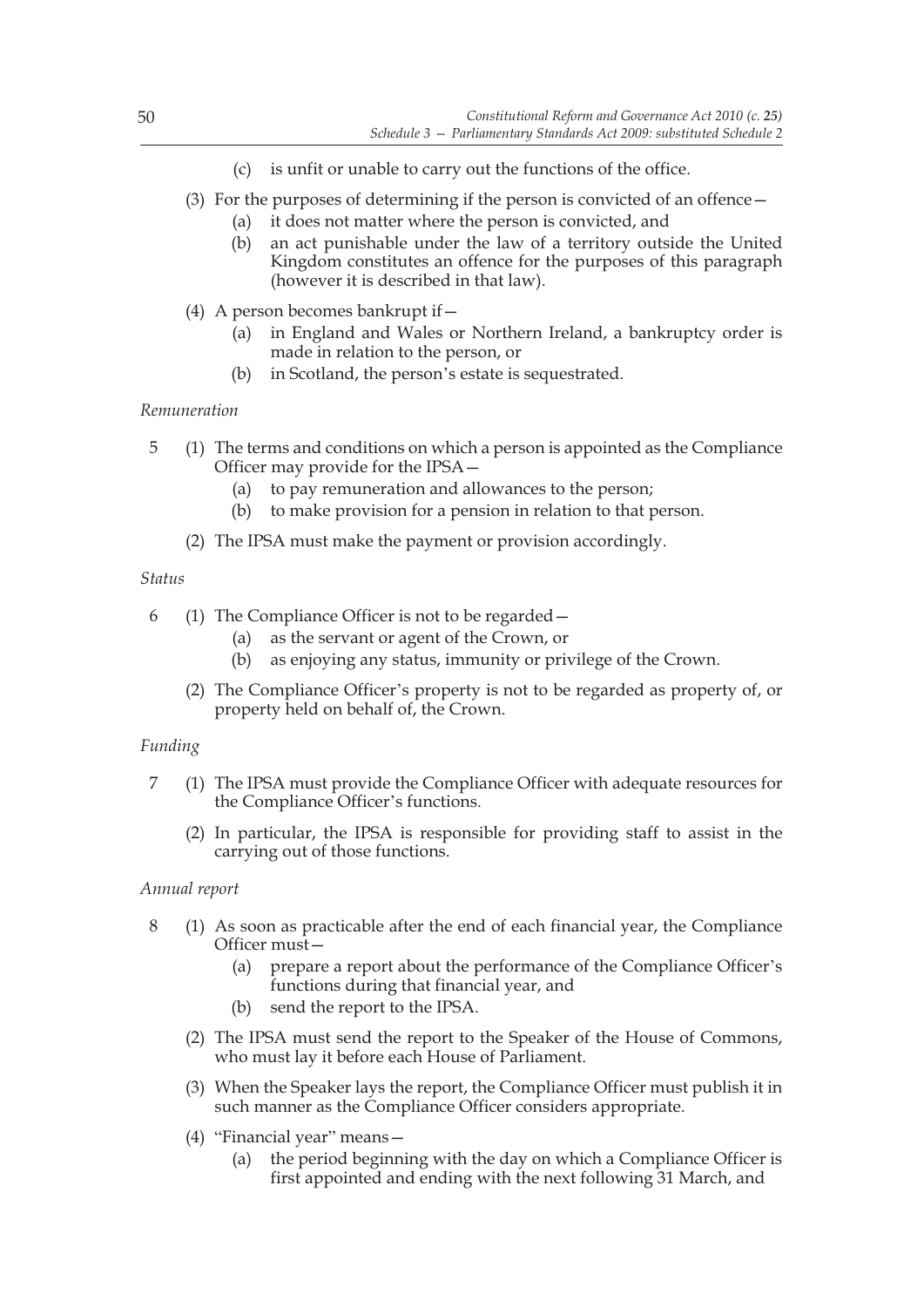(b) each successive period of 12 months.

*Vacancy in office of Compliance Officer*

- 9 (1) This paragraph applies if the office of Compliance Officer is vacant.
	- (2) The IPSA may authorise a member of the IPSA's staff provided under paragraph 7(2) to carry out the functions of the Compliance Officer during the vacancy.
	- (3) In relation to a vacancy of more than six months, the functions of the Compliance Officer may not be carried out by virtue of sub-paragraph (2) after the first six months.

# *Disqualification*

- 10 (1) In Part 3 of Schedule 1 to the House of Commons Disqualification Act 1975 (other disqualifying offices) at the appropriate place insert—
	- "Compliance Officer for the Independent Parliamentary Standards Authority."
	- (2) In Part 3 of Schedule 1 to the Northern Ireland Assembly Disqualification Act 1975 (other disqualifying offices) at the appropriate place insert— "Compliance Officer for the Independent Parliamentary

Standards Authority."

# *Freedom of information*

- 11 In Part 6 of Schedule 1 to the Freedom of Information Act 2000 (other public bodies and offices which are public authorities) at the appropriate place insert—
	- "Compliance Officer for the Independent Parliamentary Standards Authority."

# *Public records*

12 In Schedule 1 to the Public Records Act 1958 (definition of public records) at the appropriate place in Part 2 of the Table at the end of paragraph 3 insert— "Compliance Officer for the Independent Parliamentary Standards Authority.""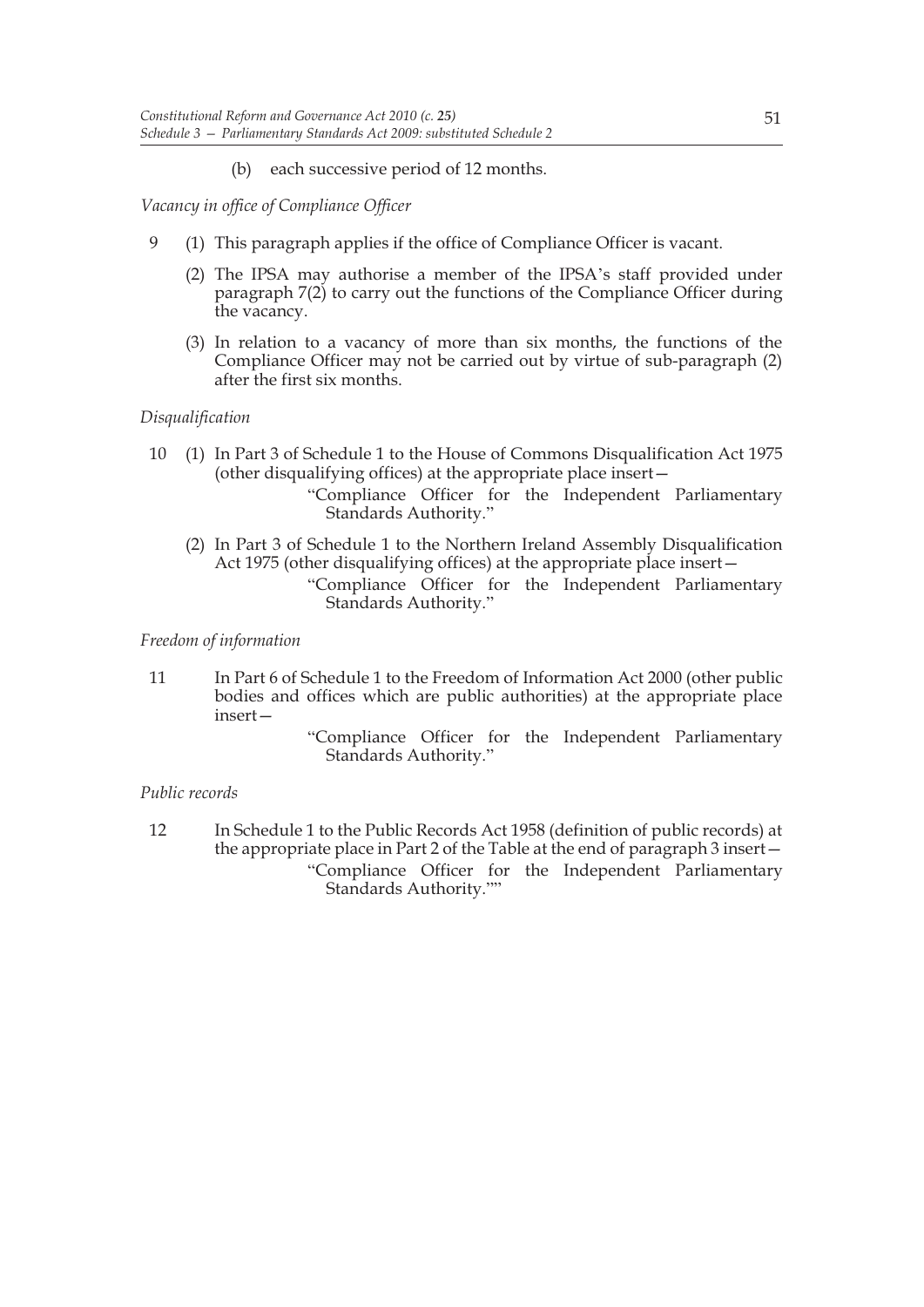### SCHEDULE 4 Section 34

### PARLIAMENTARY STANDARDS ACT 2009: NEW SCHEDULE 4

### "SCHEDULE 4 Section 9B

#### ENFORCEMENT

### PART 1

#### RECOVERY OF OVERPAYMENTS

*Power to give repayment direction*

- 1 (1) This paragraph applies where the Compliance Officer—
	- (a) has conducted an investigation in respect of a member of the House of Commons under section 9, and
	- (b) has made findings under section 9(5) that the member was paid an amount under the MPs' allowances scheme (the "overpayment") that—
		- (i) should not have been allowed, and
		- (ii) has not been repaid.
	- (2) The Compliance Officer—
		- (a) if sub-paragraph (3) applies, may give the member a direction under this paragraph (a "repayment direction"), and
		- (b) otherwise, must give the member a repayment direction.
	- (3) This sub-paragraph applies if the Compliance Officer has made findings under section 9(5) that the member's being paid an amount under the MPs' allowances scheme that should not have been allowed was wholly or partly the IPSA's fault.
	- (4) A repayment direction must require the member to pay to the IPSA—
		- (a) if sub-paragraph (3) applies, such amount (not exceeding the amount of the overpayment) as the Compliance Officer considers reasonable, and
		- (b) otherwise, the amount of the overpayment.
	- (5) The repayment direction must specify the period (the "repayment period") before the end of which that amount is to be paid.
	- (6) A repayment direction may also require the member to do one or both of the following before the end of the repayment period—
		- (a) pay to the IPSA interest on the amount mentioned in subparagraph (4), at the rate and in relation to the period specified in the direction;
		- (b) pay to the IPSA an amount reasonably representing the costs incurred by the IPSA in relation to the overpayment, including the costs of the Compliance Officer in conducting the investigation.
	- (7) The Compliance Officer must send a copy of the repayment direction to the IPSA.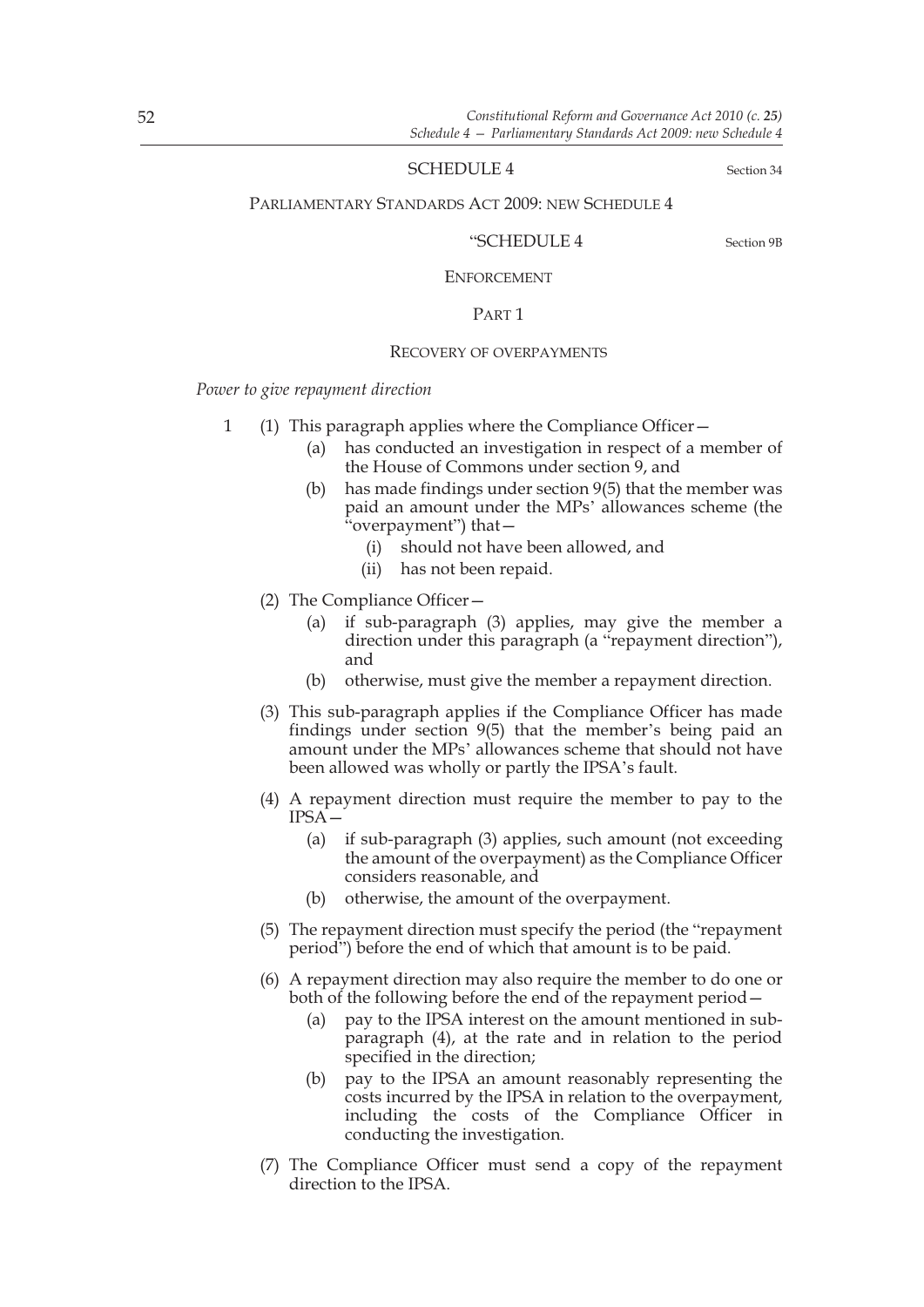- (8) References in this Part of this Schedule to a member of the House of Commons include a former member of that House.
- (9) In this Schedule "overpayment", "repayment direction" and "repayment period" have the meaning given by this paragraph (but in relation to the repayment period, see further paragraph 4(3)).

### *Guidance etc*

- 2 (1) The IPSA must prepare guidance about the circumstances in which the Compliance Officer should include in a repayment direction a requirement under paragraph 1(6)(a) or (b).
	- (2) The guidance must include guidance about whether the Compliance Officer should include such a requirement if paragraph 1(3) applies.
	- (3) The amount mentioned in paragraph  $1(6)(b)$  is to be calculated by the Compliance Officer in accordance with a scheme prepared by the IPSA for that purpose.
	- (4) Before preparing guidance under sub-paragraph (1) or a scheme under sub-paragraph (3) the IPSA must consult the persons listed in section 9A(6).

### *Appeal against repayment direction*

- 3 (1) A member who has been given a repayment direction under paragraph 1 may appeal to the First-tier Tribunal against—
	- (a) the Compliance Officer's findings under section 9(5);
	- (b) if paragraph 1(3) applies, the Compliance Officer's decision to give the member a repayment direction;
	- (c) if paragraph 1(3) applies, the amount the member is required to repay because of paragraph 1(4)(a);
	- (d) a requirement contained in the repayment direction because of paragraph 1(6).
	- (2) An appeal under this paragraph must be brought before the end of the period of 28 days beginning with the day on which the repayment direction is sent to the member (unless the Tribunal directs that it may be brought after the end of that period).
	- (3) An appeal under this paragraph is by way of a rehearing.
	- (4) On an appeal under this paragraph the Tribunal may  $-$ 
		- (a) allow the appeal in whole or in part, or
		- (b) dismiss the appeal.
	- (5) If the Tribunal allows the appeal (in whole or in part) it may  $-$ 
		- (a) revoke the repayment direction;
		- (b) revoke or vary any requirement contained in the repayment direction;
		- (c) make any other order it thinks fit.
	- (6) If the Tribunal dismisses the appeal it may make any other order it thinks fit.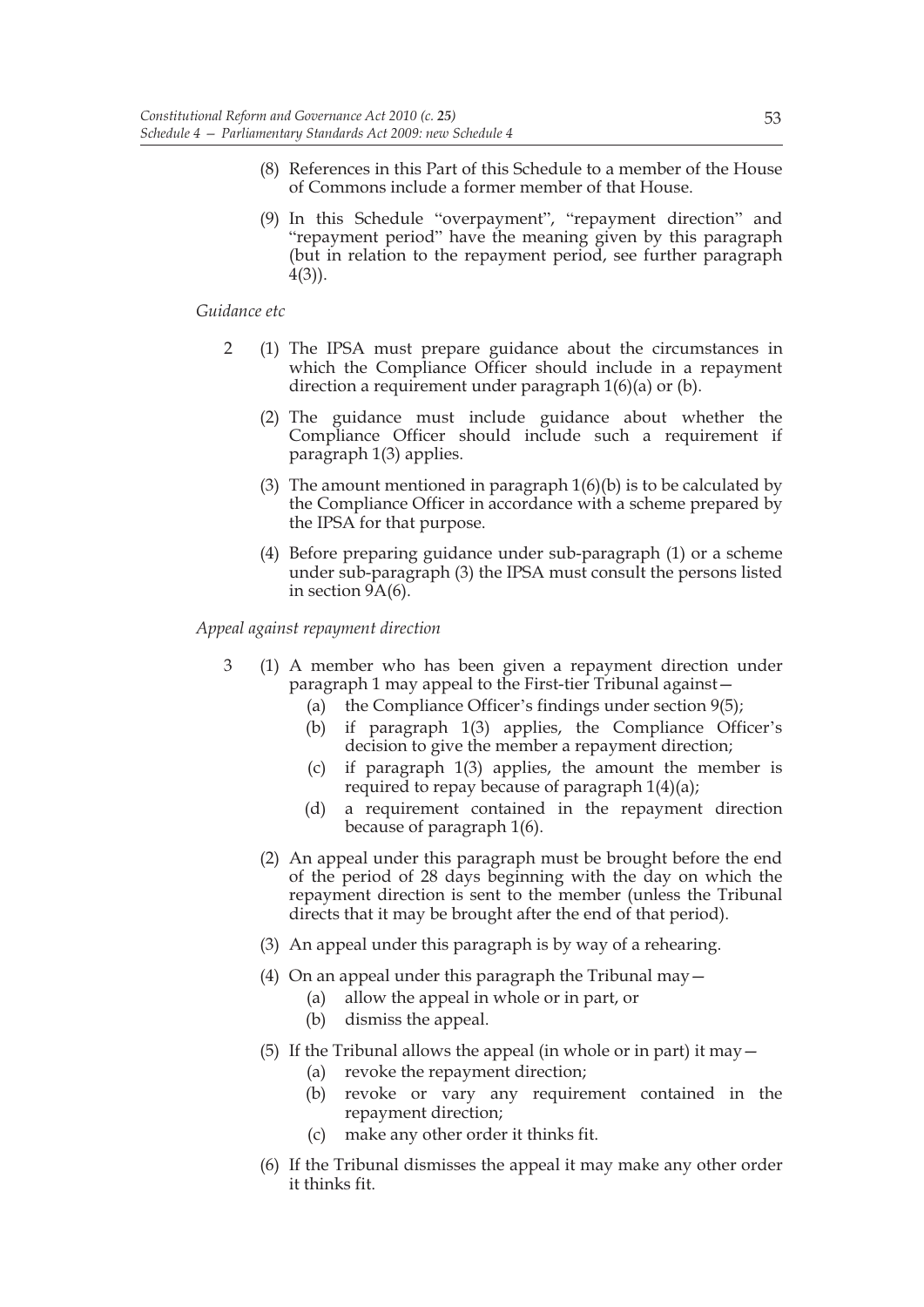(7) The Compliance Officer must notify the IPSA of the Tribunal's decision (and the result of any further appeal).

*Extension of repayment period*

- 4 (1) The member may at any time before the end of the repayment period make an application to the Compliance Officer for the Compliance Officer to extend (or further extend) the repayment period.
	- (2) The Compliance Officer must notify the IPSA of any decision by the Compliance Officer to extend (or further extend) the repayment period.
	- (3) If the Compliance Officer extends (or further extends) the repayment period, references in this Schedule to the repayment period are to that period as extended (or further extended) by the Compliance Officer.
	- (4) The member may appeal to the First-tier Tribunal against the Compliance Officer's decision on an application under this paragraph.
	- (5) An appeal under this paragraph must be brought before the end of the period of 28 days beginning with the day on which notice of the decision is sent to the member (unless the Tribunal directs that it may be brought after the end of that period).
	- (6) The appeal is by way of a rehearing.
	- (7) The Tribunal may—
		- (a) allow the appeal in whole or in part, or
		- (b) dismiss the appeal.
	- (8) If the Tribunal allows the appeal (in whole or in part) it may  $-$ 
		- (a) revoke or vary the Compliance Officer's decision;
		- (b) make any other order it thinks fit.
	- (9) If the Tribunal dismisses the appeal it may make any other order it thinks fit.
	- (10) The Compliance Officer must notify the IPSA of the Tribunal's decision (and the result of any further appeal).

*Enforcement of repayment direction*

- 5 (1) This paragraph applies to any amount which a member is required by a repayment direction to pay to the IPSA, but only when—
	- (a) it is no longer possible for there to be a relevant appeal, and
	- (b) all relevant appeals have been withdrawn or determined.
	- (2) A relevant appeal is—
		- (a) an appeal under paragraph 3 brought before the end of the period mentioned in paragraph 3(2), or
		- (b) a further appeal in relation to the repayment direction which—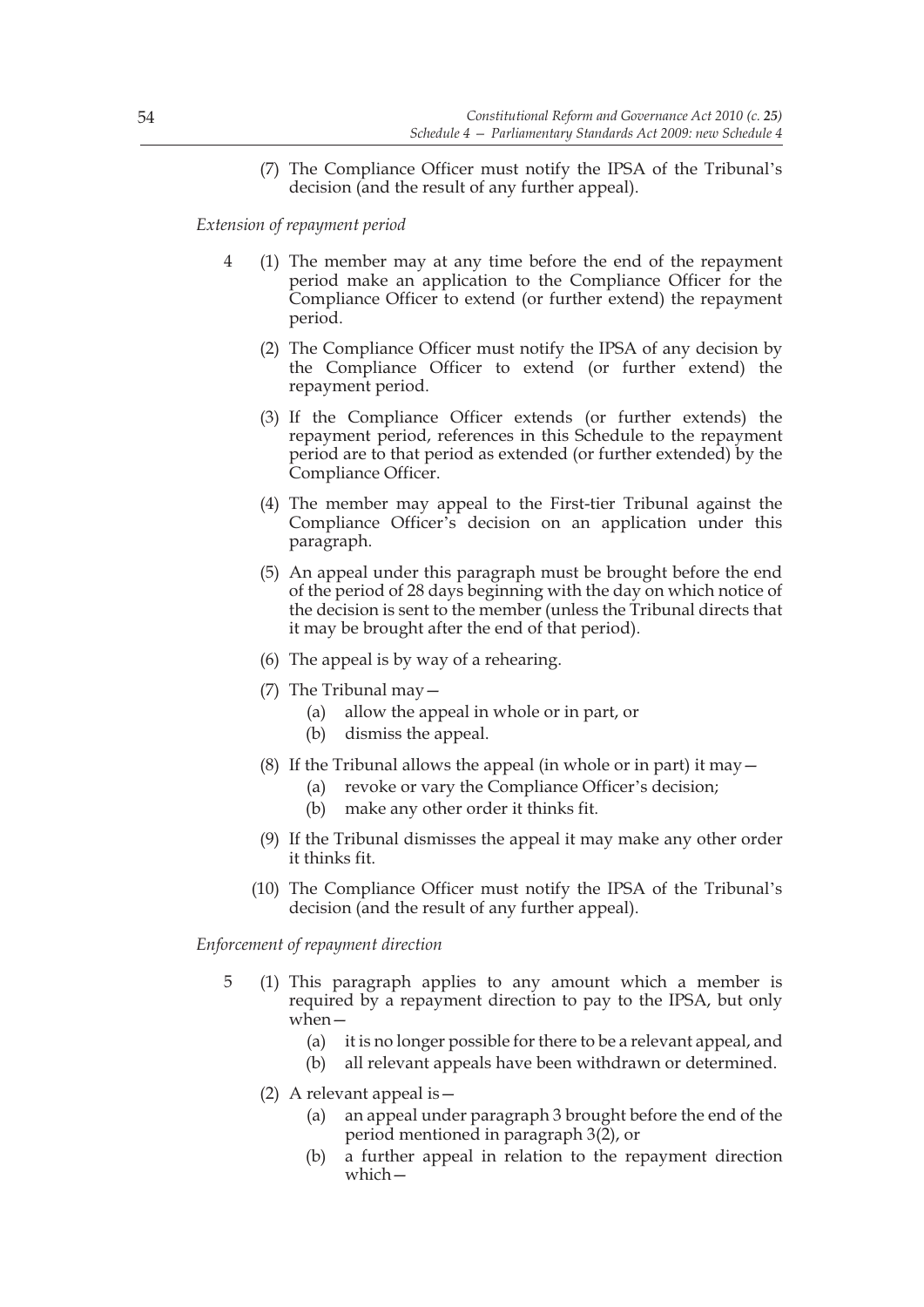- (i) is brought before the end of the usual period for bringing such an appeal, and
- (ii) is an appeal against the determination of an appeal which was itself a relevant appeal.
- (3) The IPSA may recover the amount by making deductions from—
	- (a) any salary payable to the member under section 4;
	- (b) any allowances payable to the member under the MPs' allowances scheme.
- (4) In England and Wales and Northern Ireland the amount is recoverable, if a county court so orders on the application of the Compliance Officer, as if it were payable under an order of that court.
- (5) In Scotland the amount is recoverable as if the repayment direction were an extract registered decree arbitral bearing a warrant for execution issued by the sheriff court of any sheriffdom in Scotland.

### PART 2

### **PENALTIES**

*Power to impose penalties*

- 6 (1) If sub-paragraph (3) or (4) applies to a member of the House of Commons, the Compliance Officer may by notice (a "penalty notice") impose a penalty on the member.
	- (2) A "penalty" means a sum of money payable by the member to the IPSA.
	- (3) This sub-paragraph applies if the Compliance Officer has made a finding under section  $9(5)$  that the member has without reasonable excuse failed to comply with a requirement under section 9(3) (provision of information to Compliance Officer).
	- (4) This sub-paragraph applies if the Compliance Officer is satisfied that the member has without reasonable excuse failed to comply with any requirement contained in a repayment direction.
	- (5) The Compliance Officer must send a copy of the penalty notice to the IPSA.
	- (6) References in this Part of this Schedule to a member of the House of Commons include a former member of that House.
	- (7) In this Schedule "penalty notice" and "penalty" have the meanings given by this paragraph.

*Amount of penalty*

- 7 (1) The penalty notice must state the amount of the penalty.
	- (2) The amount of the penalty must not exceed  $£1,000$ .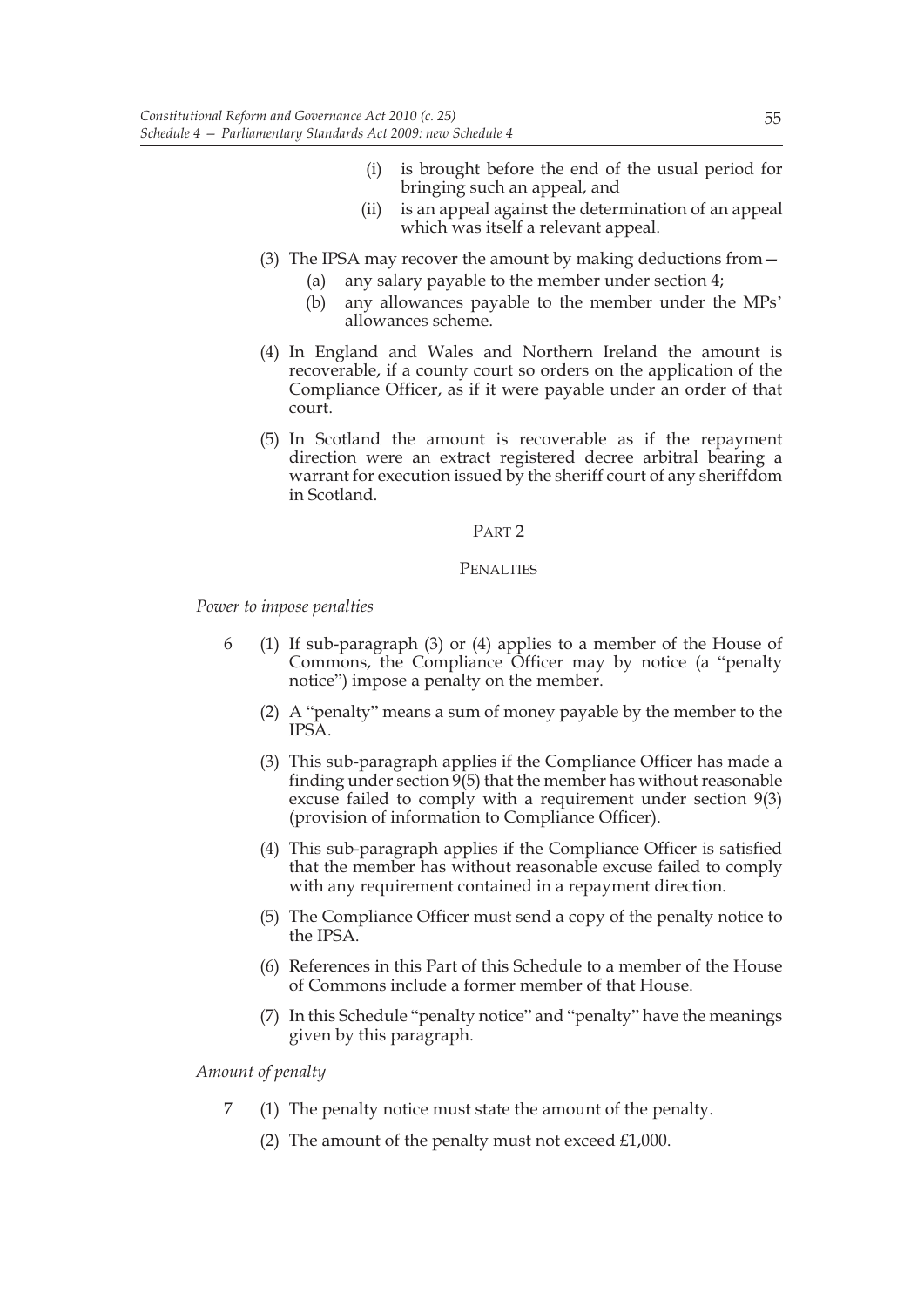- (3) The amount in sub-paragraph (2) may be increased (or further increased) by an order made by a Minister of the Crown.
- (4) An order under sub-paragraph (3) is to be made by statutory instrument.
- (5) A statutory instrument containing an order under sub-paragraph (3) may not be made unless a draft of the instrument has been laid before and approved by a resolution of the House of Commons.

### *Information to be contained in notice*

- 8 (1) The penalty notice must (as well as stating the amount of the penalty) include information as to—
	- (a) the reasons for imposing the penalty,
	- (b) the period before the end of which the penalty is to be paid,
	- (c) how the penalty may be paid,
	- (d) the procedure and time limit for appealing,
	- (e) the effect of paragraph 12, and
	- (f) any other matter specified by the IPSA.
	- (2) Before specifying a matter the IPSA must consult the persons listed in section 9A(6).

### *Guidance etc*

- 9 (1) The IPSA must prepare guidance about -
	- (a) the circumstances in which the Compliance Officer should impose a penalty under paragraph  $6$ , and
	- (b) how the Compliance Officer should determine the amount of the penalty.
	- (2) Before preparing the guidance the IPSA must consult the persons listed in section 9A(6).

## *Review of penalty*

- 10 (1) The Compliance Officer may at any time review a decision to impose a penalty on a member under paragraph 6.
	- (2) Following the review the Compliance Officer may cancel the penalty or reduce the amount of the penalty.
	- (3) If the Compliance Office does either of those things, the Compliance Officer must notify the IPSA.
	- (4) If the penalty (or part of the penalty) has already been paid the IPSA must repay the member accordingly.

### *Appeal against penalty*

- 11 (1) A member on whom a penalty has been imposed under paragraph 6 may appeal to the First-tier Tribunal.
	- (2) An appeal under this paragraph must be brought before the end of the period of 28 days beginning with the day on which the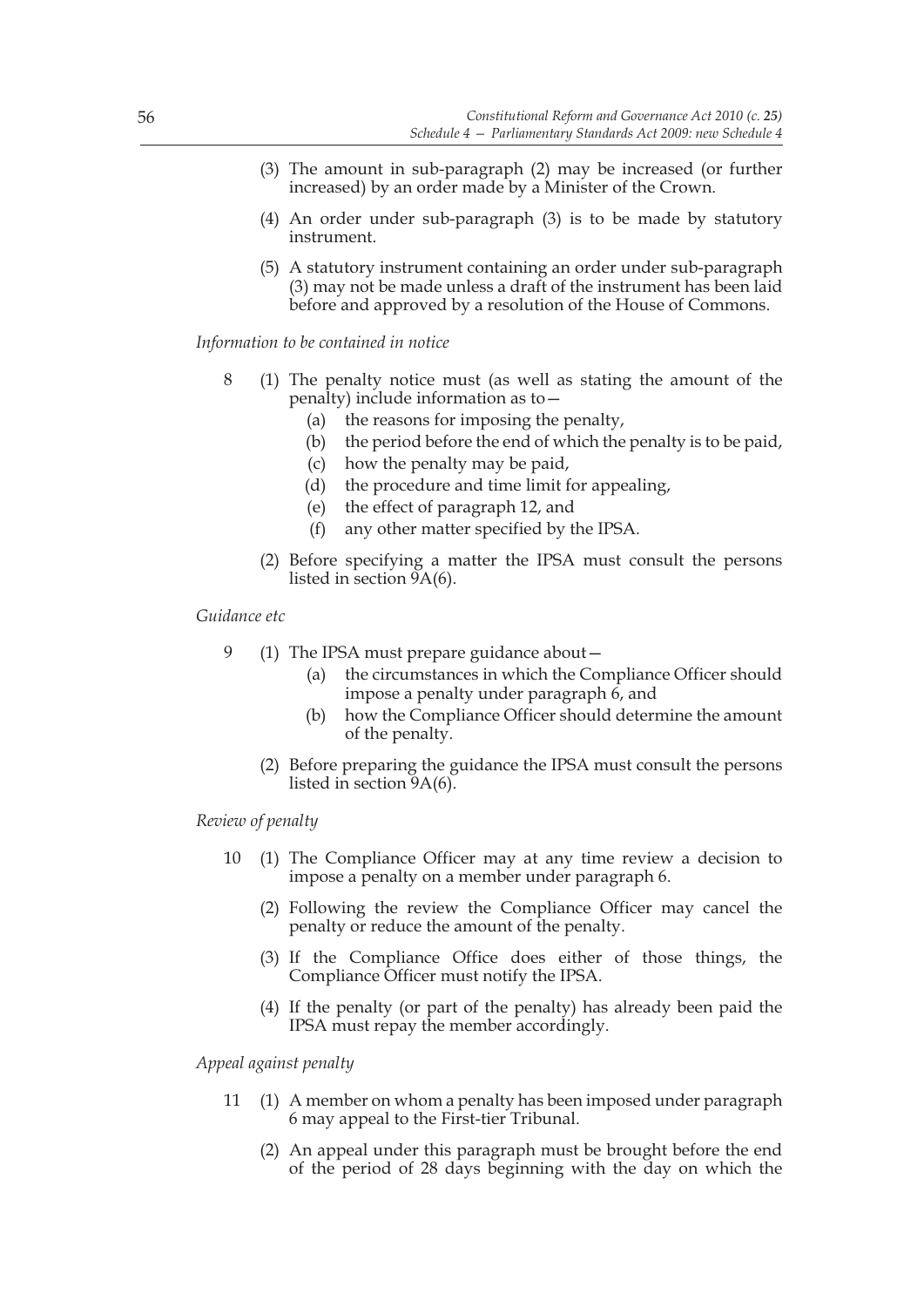penalty notice is sent to the member (unless the Tribunal directs that it may be brought after the end of that period).

- (3) The appeal is by way of a rehearing.
- (4) On an appeal under this paragraph the Tribunal may—
	- (a) allow the appeal and cancel the penalty,
	- (b) allow the appeal and reduce the penalty, or
	- (c) dismiss the appeal.
- (5) The Compliance Officer must notify the IPSA of the Tribunal's decision (and the result of any further appeal).

# *Enforcement of penalty*

- 12 (1) This paragraph applies to the amount of a penalty imposed on a member under paragraph 6, but only when—
	- (a) it is no longer possible for there to be a relevant appeal, and
	- (b) all relevant appeals have been withdrawn or determined.
	- (2) A relevant appeal is—
		- (a) an appeal under paragraph 11 brought before the end of the period mentioned in paragraph 11(2), or
		- (b) a further appeal in relation to the penalty notice which  $-$ 
			- (i) is brought before the end of the usual period for bringing such an appeal, and
			- (ii) is an appeal against the determination of an appeal which was itself a relevant appeal.
	- (3) The IPSA may recover the amount by making deductions from—
		- (a) any salary payable to the member under section 4;
		- (b) any allowances payable to the member under the MPs' allowances scheme.
	- (4) In England and Wales and Northern Ireland the amount is recoverable, if a county court so orders on the application of the Compliance Officer, as if it were payable under an order of that court.
	- (5) In Scotland the amount is recoverable as if the penalty notice were an extract registered decree arbitral bearing a warrant for execution issued by the sheriff court of any sheriffdom in Scotland.

# *Payment of penalty into Consolidated Fund*

- 13 The IPSA must pay into the Consolidated Fund—
	- (a) the amount of any penalty paid to the IPSA, and
	- (b) where the IPSA makes a deduction under paragraph 12(3), an amount corresponding to the amount of the deduction."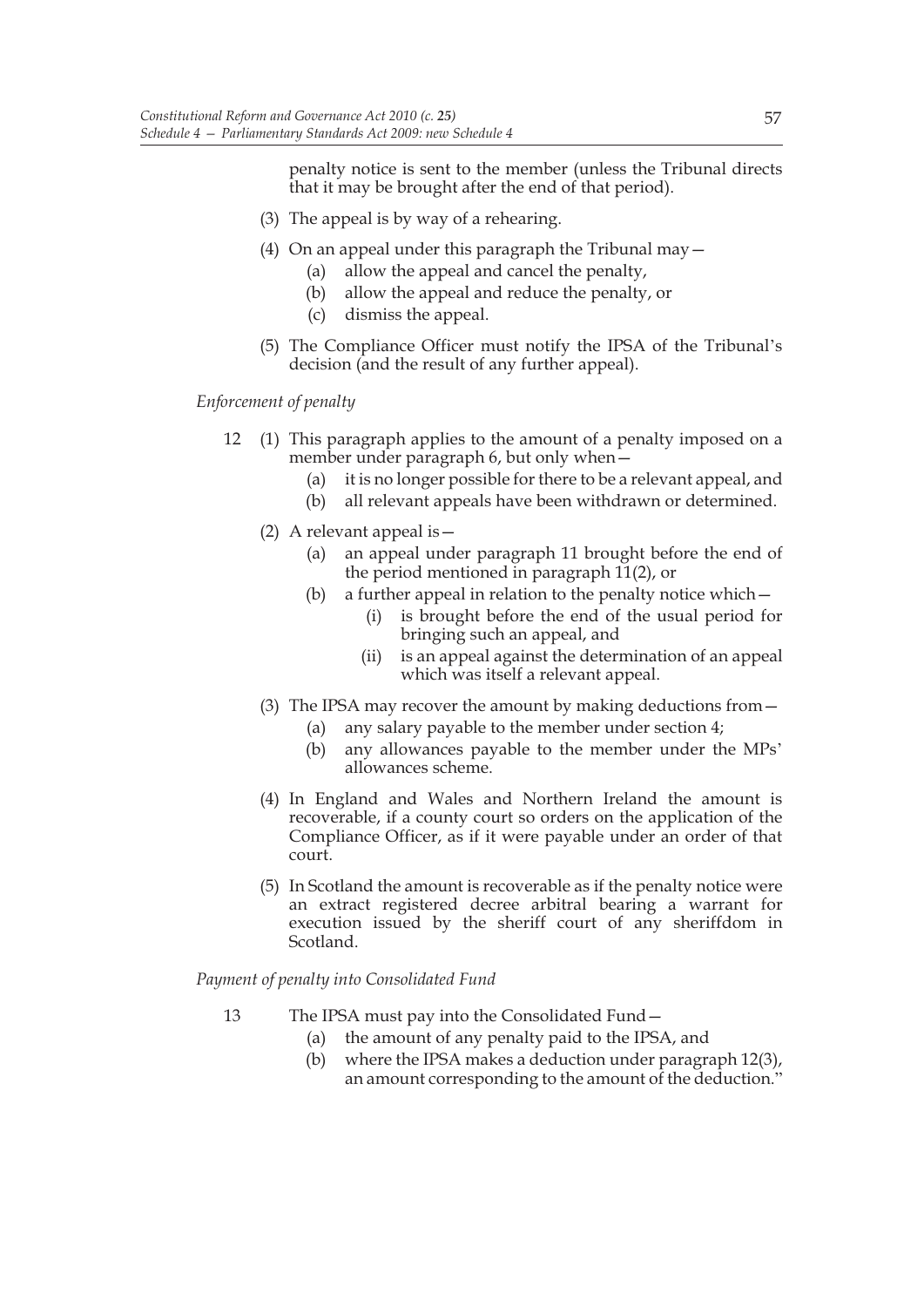## SCHEDULE 5 Section 38

#### PARLIAMENTARY STANDARDS: CONSEQUENTIAL AMENDMENTS

### PART 1

### AMENDMENTS OF THE PARLIAMENTARY STANDARDS ACT 2009

- 1 The Parliamentary Standards Act 2009 is amended as follows.
- 2 In section 2(2) (effect of Act on House of Lords)—
	- (a) omit paragraph (a), and
	- (b) in paragraph (c) for "paragraphs 4(2) and 8(1)" substitute "paragraph  $8(2)$ ".
- 3 In section 5(8) (allowances) for the words from "and" to the end substitute "and in relation to any such allowances, references in this Act to a member of the House of Commons include a former member of that House."
- 4 (1) Section 12 (interpretation) is amended as follows.
	- (2) In subsection  $(1)$  -
		- (a) for ""the Commissioner"" substitute ""the Compliance Officer"", and
		- (b) omit the definition of "the MPs' code of conduct relating to financial interests".
	- (3) In subsection  $(2)$ 
		- (a) after "committee" (in each place) insert "or officer", and
		- (b) in paragraph (a) for "its" substitute "the".
- 5 (1) Section 13 (transitional provision) is amended as follows.
	- (2) Omit subsection  $(2)(b)$  and  $(c)$ .
	- (3) In subsection (4) and (6)(c) for "Commissioner" substitute "Compliance Officer".
- 6 In section 14 (commencement) omit subsection (2)(d).
- 7 (1) Schedule 1 (the IPSA) is amended as follows.
	- (2) Omit paragraph 10 and the heading above it.
	- (3) In paragraph  $18(1)$  -
		- (a) for paragraph (a) substitute  $-$ 
			- "(a) section 4 (MPs' salaries), so far as relating to the payment (but not the determination) of salaries,",
		- (b) in paragraph (c), after "claims)" insert "(except as mentioned in subparagraph (2) below)", and
		- (c) omit the words following paragraph (c).
	- (4) In paragraph  $18(2)$  -
		- (a) before paragraph (a) insert—
			- "(za) sections 4 and 4A (MPs' salaries) (except as mentioned in sub-paragraph (1) above),",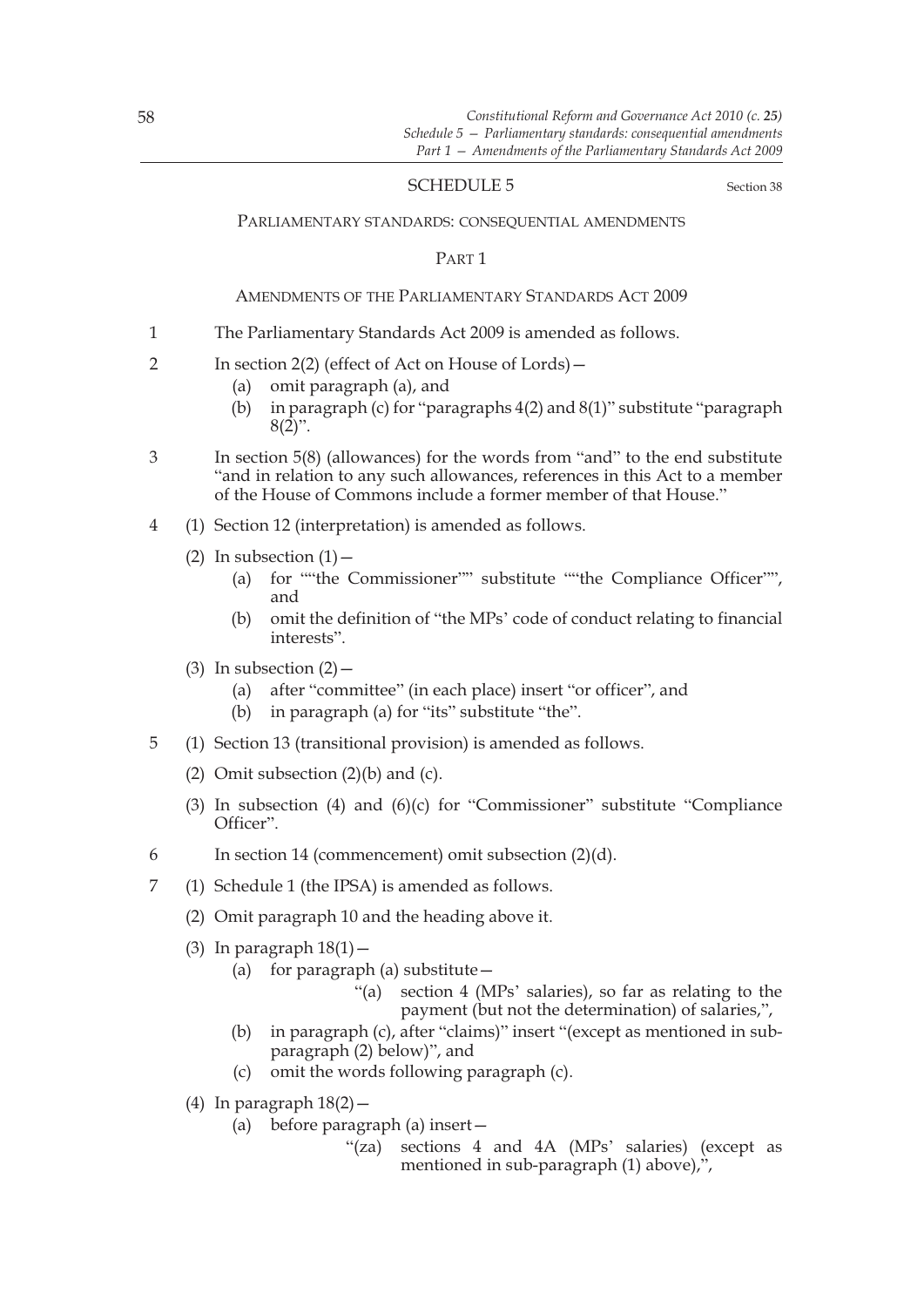- (b) after paragraph (a) insert—
	- "(aa) section 6(10) (determining procedures for publication of allowances claims),",
- (c) omit paragraph (b) (and the "and" following it), and
- (d) for paragraph  $(c)$  substitute  $-$ 
	- "(c) section  $9(8)(b)$  and  $(9)$  (determining conditions),
	- (d) section 9A (determining procedures for investigations etc),
	- (e) paragraphs 1, 2(2), 4(2) and 9(2) of Schedule 2 (appointment and removal of Compliance Officer etc), and
	- (f) paragraphs 2, 8 and 9 of Schedule 4 (scheme, guidance etc for Compliance Officer)."
- (5) In paragraph 22(8) for "Any repayments" substitute "Any payments received by the IPSA as a result of a repayment direction under Schedule 4, and any repayments otherwise".

## PART 2

## AMENDMENTS OF OTHER ACTS

*European Parliament (Pay and Pensions) Act 1979 (c. 50)*

- 8 (1) In section 1(2) (salaries of MEPs) for paragraphs (a) and (b) substitute "the same as that of the salary payable for that period, under section 4 of the Parliamentary Standards Act 2009, to a Member who does not hold an office or position specified in a resolution of the House of Commons for the purposes of section 4A(2) of that Act (higher salaries for holders of specified offices or positions)."
	- (2) Omit section 5 (salary to be used for calculating pension benefits).
	- (3) In section 8(1) (interpretation) omit the definition of ""a Member's ordinary salary" and "a Member's pensionable salary"".

*Parliamentary and other Pensions Act 1987 (c. 45)*

- 9 In section 5(2) (interpretation) for the words from "such resolutions" to the end substitute—
	- "(a) section 4 of the Parliamentary Standards Act 2009, or
	- (b) in relation to a time before that section was in force, the resolutions of the House of Commons then in force relating to the remuneration of its members."

*Ministerial and other Pensions and Salaries Act 1991 (c. 5)*

- 10 In section 4 (grants to persons ceasing to hold ministerial and other offices)—
	- (a) omit subsection (3),
	- (b) after that subsection insert—
		- "(3A) The annual amount of the salary paid to a person in respect of the office of Chairman of Ways and Means or Deputy Chairman of Ways and Means is the difference between—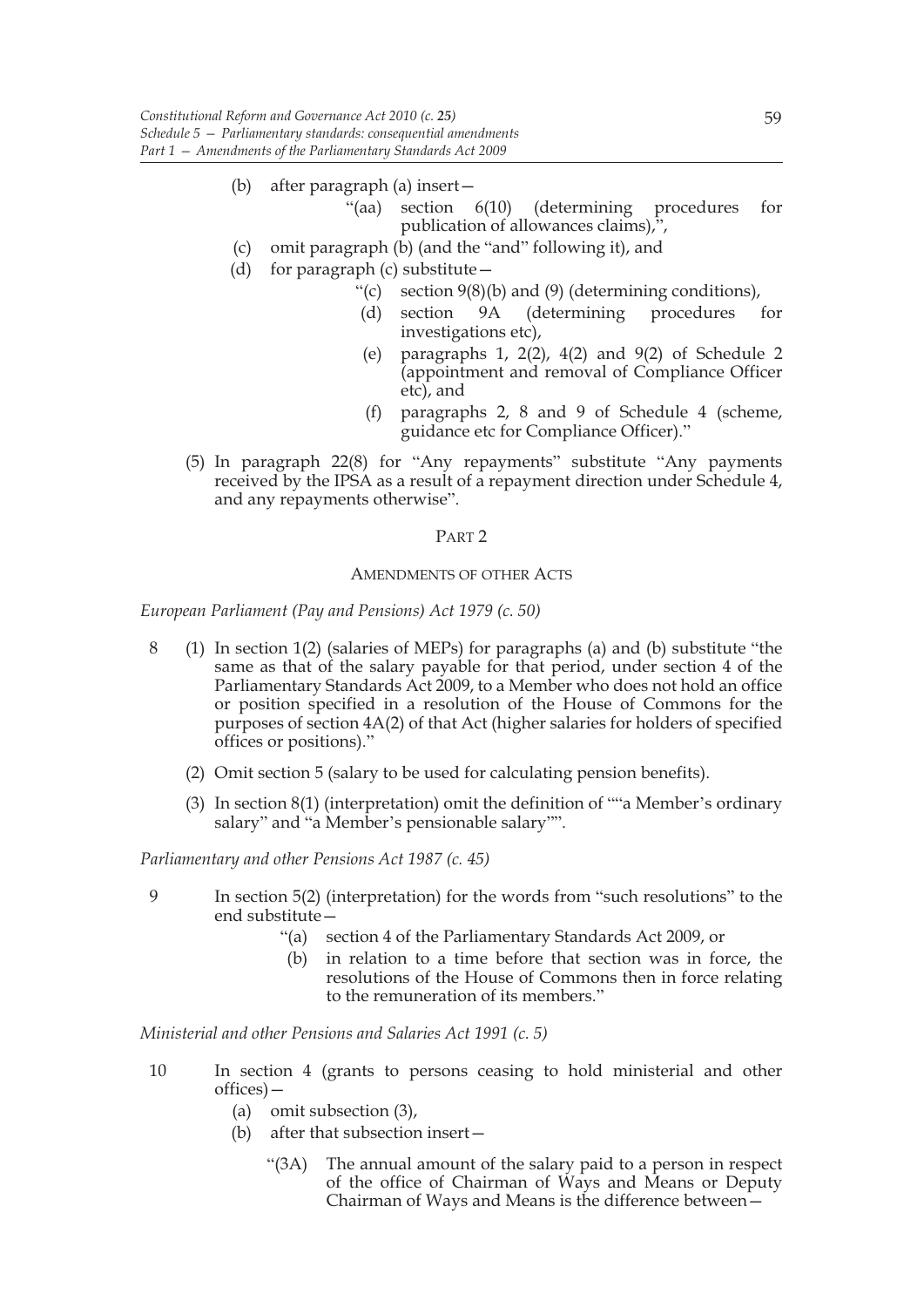- (a) the annual amount of the salary payable under section 4 of the Parliamentary Standards Act 2009 to a person holding that office, and
- (b) the annual amount of the salary payable under that section to a member of the House of Commons who does not hold an office or position specified in a resolution of that House for the purposes of section 4A(2) of that Act (higher salaries for holders of specified offices or positions).", and
- (c) omit subsection (7).

*Scotland Act 1998 (c. 46)*

- 11 (1) Section 82 (limits on salaries of MSPs) is amended as follows.
	- (2) In subsection  $(1)$ 
		- (a) before paragraph (a) insert—
			- "(za) under section 4 of the Parliamentary Standards Act 2009 (salaries of members of the House of Commons),", and
		- (b) in paragraph (a) for "either House of Parliament" substitute "the House of Lords".
	- (3) In subsection  $(2)(b)$  for " $(1)(a)$ " substitute " $(1)(za)$ ,  $(a)$ ".

*Government of Wales Act 2006 (c. 32)*

- 12 (1) Section 21 (limits on salaries of Assembly members) is amended as follows.
	- (2) In subsection  $(1)$  -
		- (a) before paragraph (a) insert—
			- "(za) under section 4 of the Parliamentary Standards Act 2009 (salaries of members of the House of Commons),", and
		- (b) in paragraph (a) for "either House of Parliament" substitute "the House of Lords".
	- (3) In subsection (2)(b) for "(1)(a)" substitute "(1)(za), (a)".

# SCHEDULE 6 Section 40

# PARLIAMENTARY AND OTHER PENSIONS

# PART 1

# PARLIAMENTARY AND OTHER PENSIONS

# **The Parliamentary Contributory Pension Fund etc**

# *Continuance of Fund*

1 There is to continue to be a fund known as the Parliamentary Contributory Pension Fund ("the Fund").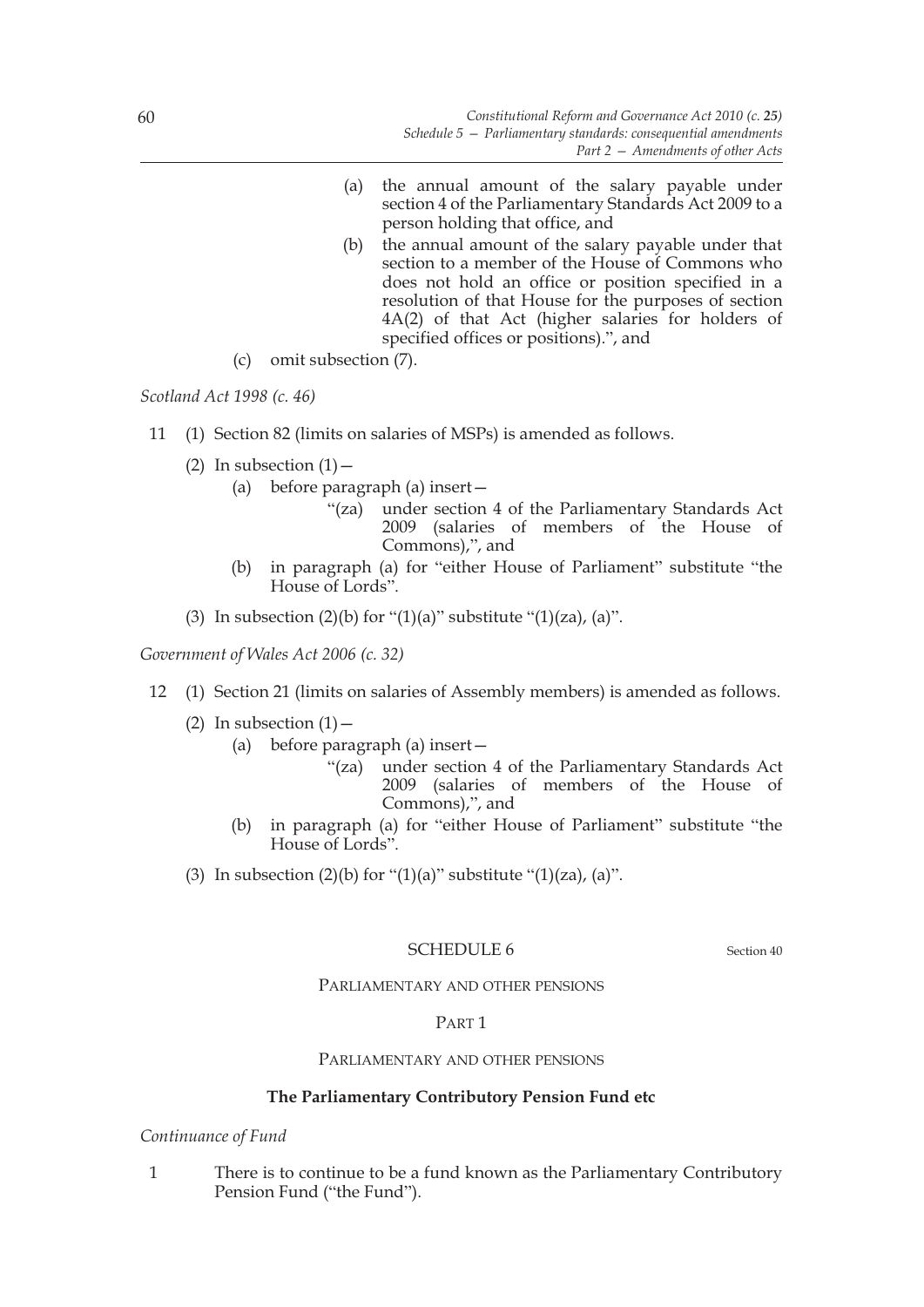### *Number and composition of trustees*

- 2 (1) The following are to be the trustees of the Fund—
	- (a) one person appointed by the IPSA after consulting the Minister for the Civil Service and the persons who are already trustees of the Fund,
	- (b) one person appointed by the Minister for the Civil Service after consulting the IPSA and the persons who are already trustees of the Fund, and
	- (c) 8 persons nominated and selected in accordance with arrangements under paragraph 3 ("member-nominated trustees").
	- (2) Paragraphs 49 and 50 make transitional provision about the trustees of the Fund.

## *Member-nominated trustees*

- 3 (1) The trustees of the Fund must make arrangements for the nomination and selection of member-nominated trustees.
	- (2) The arrangements must provide for the member-nominated trustees to be  $-$ 
		- (a) nominated as the result of a process in which all the members of a scheme under paragraph 12 and all the members of a scheme under paragraph 16 are eligible to participate, and
		- (b) selected as the result of a process in which some or all of those persons are eligible to participate.
	- (3) The arrangements must—
		- (a) include provision for the nomination and selection process to take place within a reasonable period of any vacancy arising,
		- (b) include provision, where a vacancy is not filled because insufficient nominations are received, for the nomination and selection process to be repeated at reasonable intervals until the vacancy is filled, and
		- (c) include provision that, where the IPSA or the Minister for the Civil Service so requires, a person who is not a member of a scheme under paragraph 12 and is not a member of a scheme under paragraph 16 must have the approval of the IPSA or the Minister for the Civil Service to qualify for selection as a member-nominated trustee.
	- (4) The arrangements may include provision that where the number of nominations received is equal to or less than the number of vacancies, the nominees are to be treated as selected (subject to sub-paragraph (3)(c)).

#### *Remuneration*

- 4 (1) The IPSA may, with the consent of the Treasury, provide for remuneration and allowances to be payable to the trustees of the Fund.
	- (2) Any such remuneration and allowances are to be paid from the assets of the Fund.

# *Resignation and removal of trustees*

5 (1) A person appointed as a trustee of the Fund by the IPSA under paragraph  $2(1)(a) -$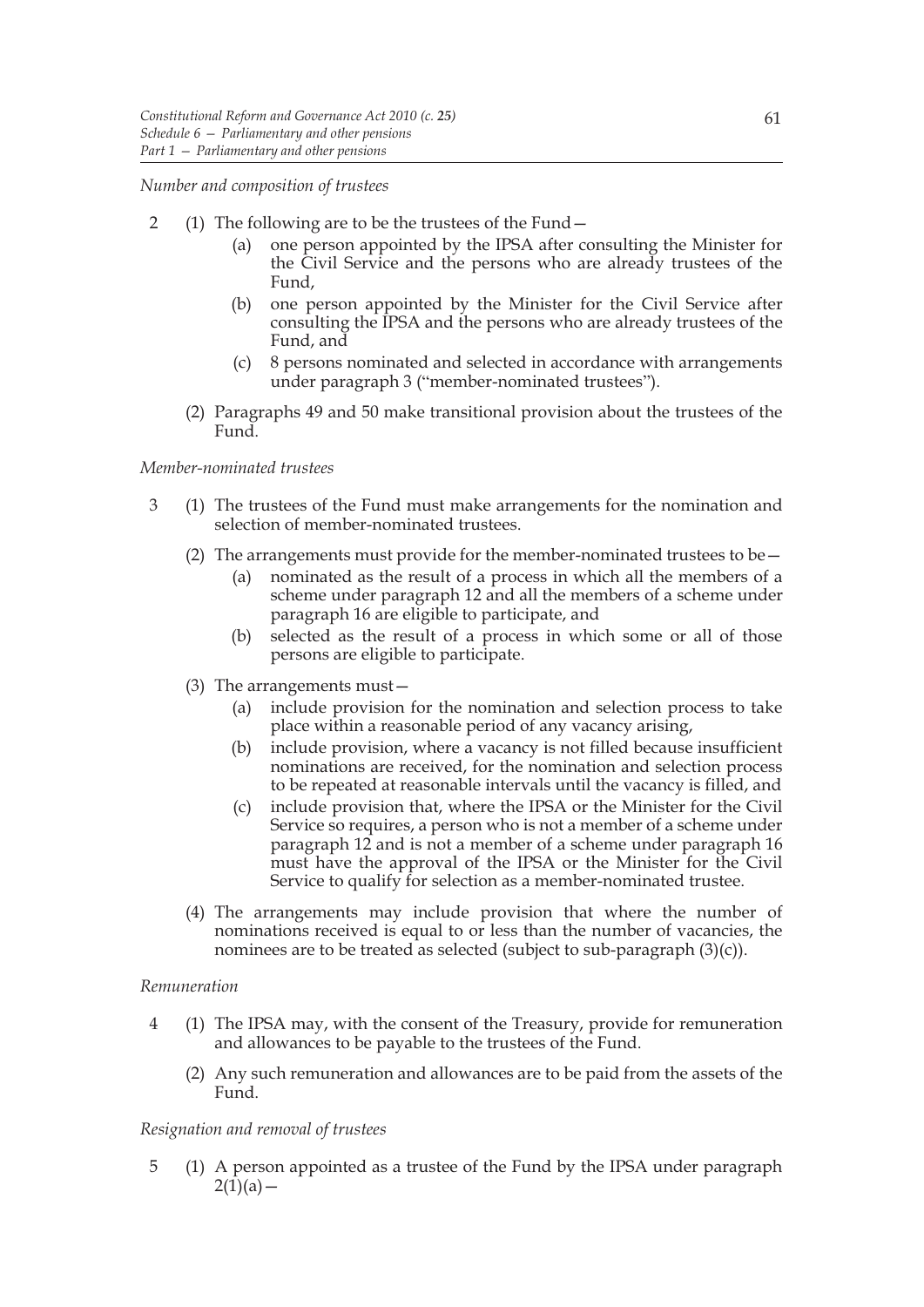- (a) may resign by giving written notice to the IPSA, and
- (b) may be removed by the IPSA after consulting the Minister for the Civil Service and all the other trustees of the Fund.
- (2) A person appointed as a trustee of the Fund by the Minister for the Civil Service under paragraph 2(1)(b)—
	- (a) may resign by giving written notice to the Minister for the Civil Service, and
	- (b) may be removed by the Minister for the Civil Service after consulting the IPSA and all the other trustees of the Fund.
- (3) A person who is a member-nominated trustee—
	- (a) may resign by giving written notice to the other trustees of the Fund, and
	- (b) may be removed by all the other trustees of the Fund acting together.

## *Proceedings*

- 6 (1) Subject to any provisions contained in a scheme under paragraph 8 because of paragraph  $\frac{8(1)}{d}$ , the trustees of the Fund may determine their own procedure.
	- (2) The validity of any proceedings of the trustees of the Fund is not affected  $bv -$ 
		- (a) a vacancy among the trustees, or
		- (b) a defect in the appointment of a trustee.

### *Powers of trustees*

- 7 (1) The trustees of the Fund may invest the assets of the Fund, whether at the time in a state of investment or not, in any investment whatever and may also from time to time vary any such investments.
	- (2) The trustees of the Fund may settle or compromise any claim or dispute relating to the Fund, but—
		- (a) so far as the claim or dispute relates to a scheme under paragraph 8 or 12, they may do so only with the consent of the IPSA, and
		- (b) so far as the claim or dispute relates to a scheme under paragraph 16, they may do so only with the consent of the Minister for the Civil Service.
	- (3) The IPSA must consult the Minister for the Civil Service before giving its consent to the settlement or compromise of a claim or dispute relating to a scheme under paragraph 8.
	- (4) Section 35(1) to (4) of the Pensions Act 1995 (pension scheme trustees must prepare statement of investment principles) applies to the trustees of the Fund despite any provision in regulations under section 35 of that Act which would (apart from this sub-paragraph) prevent it applying.
	- (5) Any provision in regulations under that section which would require the trustees of the Fund to consult the employer applies as if it required them to consult the IPSA and the Minister for the Civil Service.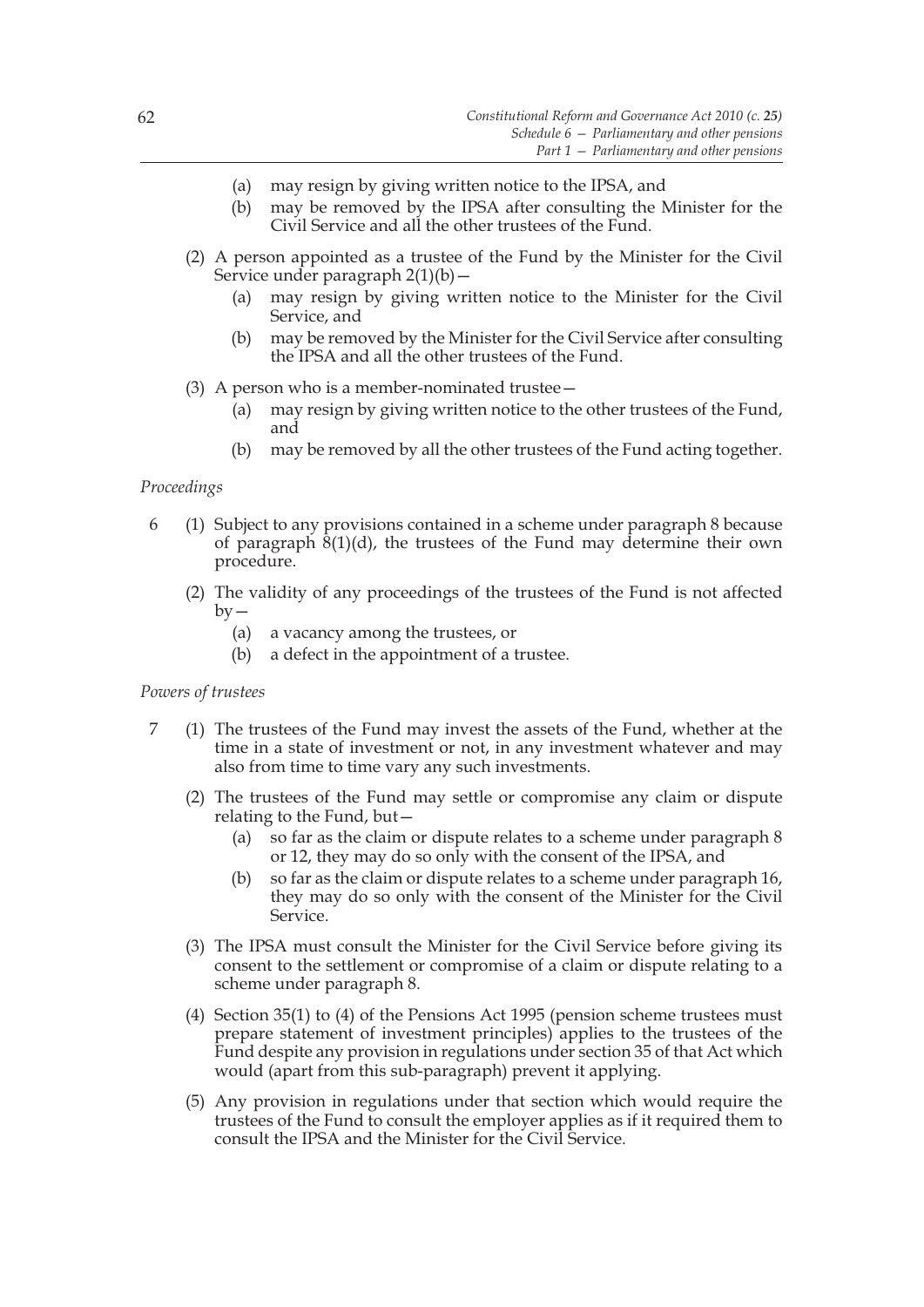### *Administration scheme*

- 8 (1) The IPSA may make a scheme containing provision about—
	- (a) the administration of the Fund,
	- (b) the management of the Fund's assets,
	- (c) the indemnification of the trustees (and former trustees) of the Fund,
	- (d) the proceedings of the trustees of the Fund, and
	- (e) the application of the Fund's assets in connection with the matters in paragraphs (a) to (d).
	- (2) A scheme under this paragraph may in particular—
		- (a) include any or all of the provisions specified in paragraphs 31 to 33,
		- (b) make different provision in relation to different cases, circumstances or persons,
		- (c) make such incidental, consequential and transitional provision (other than provision modifying an enactment or subordinate legislation) as the IPSA considers appropriate.
	- (3) In sub-paragraph (2)(c) the reference to subordinate legislation does not include a scheme under this paragraph.
	- (4) No provision of a scheme under this paragraph is to be construed as restricting the powers of the trustees under paragraph 7(1).

*Procedure for administration scheme*

- 9 (1) The IPSA may make a scheme under paragraph 8 only with the consent of the trustees of the Fund.
	- (2) Before making a scheme under paragraph 8 the IPSA must consult—
		- (a) the Treasury,
		- (b) the Minister for the Civil Service,
		- (c) persons the IPSA considers to represent those likely to be affected by the scheme, and
		- (d) any other person the IPSA considers appropriate.
	- (3) The IPSA must send to the Speaker of the House of Commons for laying before the House of Commons—
		- (a) any scheme made by it under paragraph 8, and
		- (b) a statement of the reasons for making the scheme.
	- (4) When the scheme and the statement of reasons have been laid, the IPSA must publish them in a way it considers appropriate.

## *Exchequer contribution to Fund*

- 10 (1) In respect of each financial year an Exchequer contribution is to be paid into the Fund out of money provided by Parliament.
	- (2) Subject to any provision made by the IPSA under paragraph 11, the amount of the contribution for any financial year is to be calculated in accordance with recommendations for that year contained in a report made by the Government Actuary under this paragraph.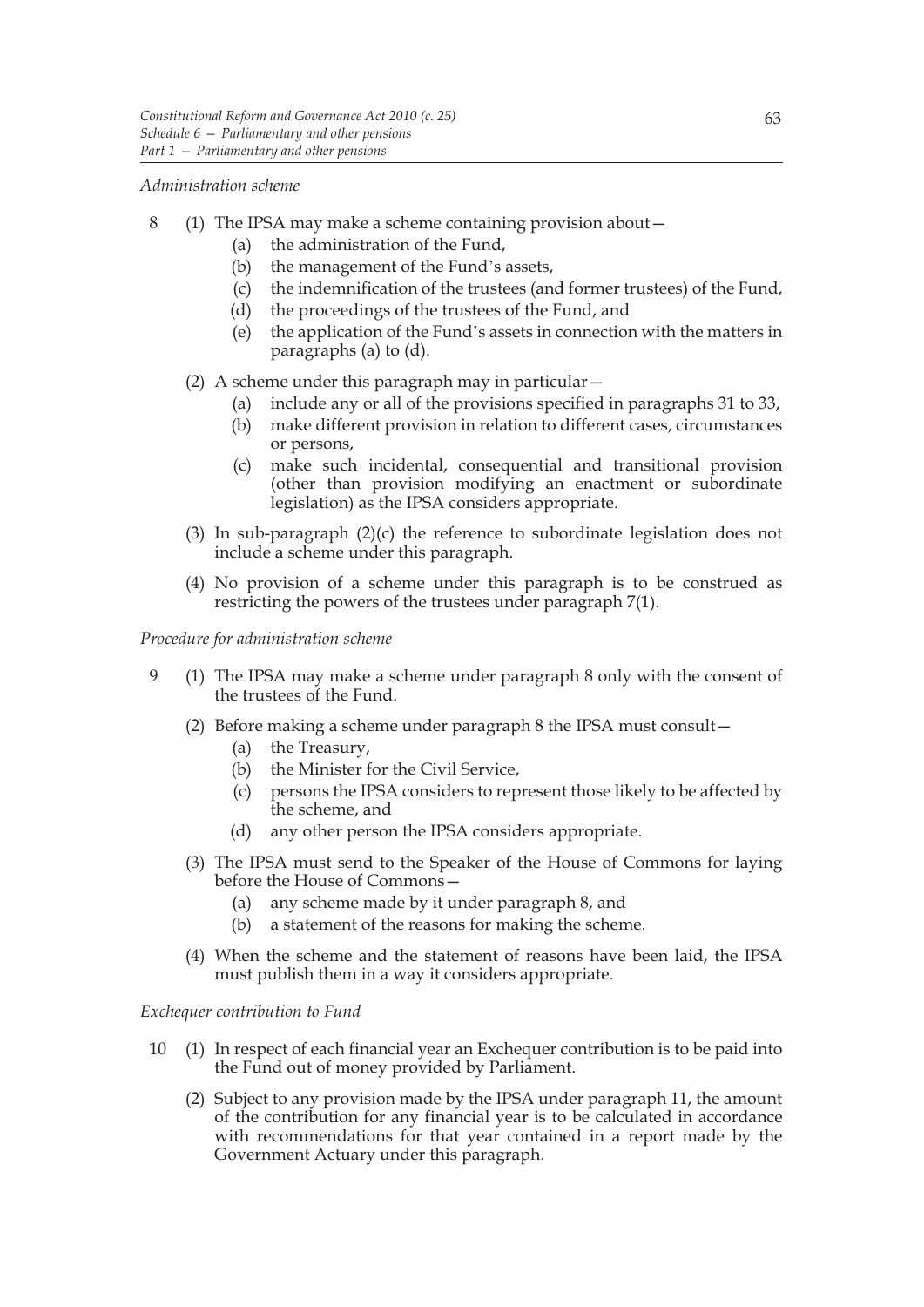- (3) The Government Actuary must make a report under this paragraph as soon as practicable after the beginning of—
	- (a) the period of three years beginning with the relevant date, and
	- (b) each succeeding period of three years.
- (4) The "relevant date" means the date immediately following the end of the three year period which is current for the purposes of section 3 of the Parliamentary and other Pensions Act 1987 when this paragraph comes into force.
- (5) The report is to be made to  $-$ 
	- (a) the trustees of the Fund,
	- (b) the IPSA,
	- (c) the Minister for the Civil Service, and
	- (d) the Treasury.
- (6) The report must—
	- (a) report on the general financial position of the Fund at the beginning of the period of three years in which the report is made, and
	- (b) make a recommendation as to the rate at which (subject to any subsequent report under this paragraph) Exchequer contributions should be paid into the Fund in respect of any financial year beginning after the report is made.
- (7) The rate is to be expressed by reference to such matters as the Government Actuary considers appropriate.
- (8) A copy of every report made by the Government Actuary under this paragraph is to be laid before the House of Commons.

*Power to determine Exchequer contribution*

- 11 (1) The IPSA may, with the relevant consents, make provision for determining the Exchequer contribution in respect of any financial year.
	- (2) The "relevant consents" means—
		- (a) if the result of making the provision is that the amount of the Exchequer contribution in respect of any financial year is less than it otherwise would be, the consent of the Treasury, the Minister for the Civil Service and the trustees of the Fund, and
		- (b) otherwise, the consent of the Treasury and the Minister for the Civil Service.
	- (3) The "Exchequer contribution" means the amount to be paid into the Fund under paragraph 10.
	- (4) Before making provision under this paragraph the IPSA must consult—
		- (a) (if sub-paragraph  $(2)(a)$  does not apply) the trustees of the Fund,
		- (b) the Government Actuary, and
		- (c) persons appearing to the IPSA to represent persons likely to be affected by the provision.
	- (5) The IPSA must send to the Speaker of the House of Commons for laying before the House of Commons—
		- (a) any representations made by the trustees of the Fund in response to consultation under this paragraph,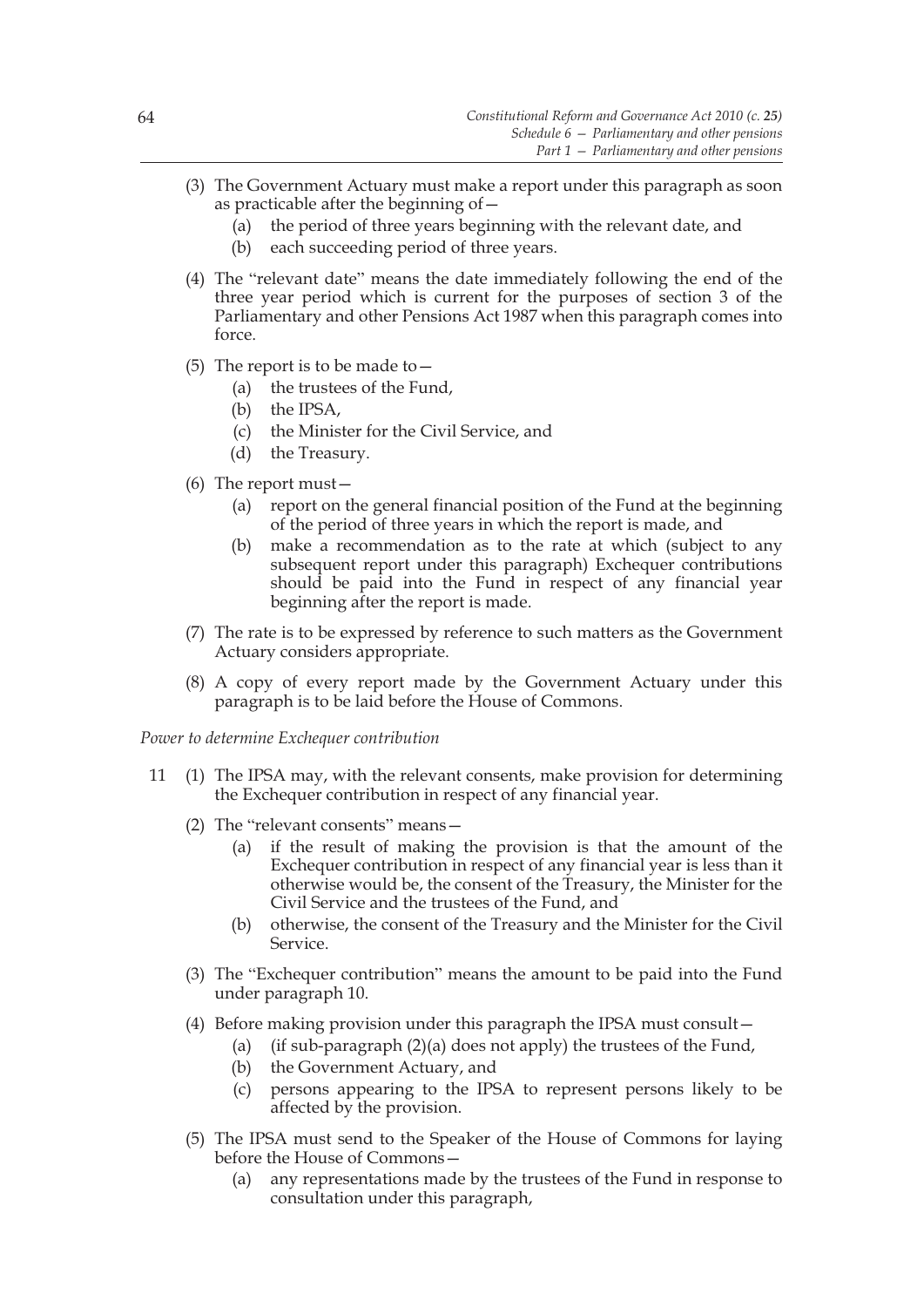- (b) any provision made by the IPSA under this paragraph, and
- (c) a statement of the reasons for making the provision.
- (6) When the provision and the statement of reasons have been laid, the IPSA must publish them in a way it considers appropriate.
- (7) Provision under this paragraph may—
	- (a) apply to a financial year which has already ended or which has begun before the making of the provision, and
	- (b) make such incidental, consequential and transitional provision (other than provision modifying an enactment or subordinate legislation) as the IPSA considers appropriate.

### **MPs' pension scheme**

## *MPs' pension scheme*

- 12 (1) The IPSA may make a scheme containing provision about the application of the assets of the Fund in or towards the provision of pensions for or in respect of persons with service as a member of the House of Commons, in respect of that service.
	- (2) A scheme under this paragraph may not provide for the application of any of the assets of the Fund in or towards the provision of pensions for or in respect of persons with service as Lord Chancellor.
	- (3) A scheme under this paragraph may not provide for the application of any of the assets of the Fund in or towards the provision of pensions for or in respect of a person ("P") with service as—
		- (a) Prime Minister and First Lord of the Treasury, or
		- (b) Speaker of the House of Commons.
	- (4) Sub-paragraph (3) does not apply if P elects, in accordance with provision made by the scheme, to contribute to the Fund out of P's salary as a member of the House of Commons while holding the office of Prime Minister and First Lord of the Treasury or Speaker of the House of Commons.
	- (5) The provision mentioned in sub-paragraph (4) may not provide for a pension payable under the scheme for or in respect of P to be calculated by reference to service as a member of the House of Commons before 28 February 1991.

*Meaning of "service as a member of the House of Commons"*

- 13 (1) For the purposes of this Schedule a person is to be treated as in service as a member of the House of Commons at any time if at that time a salary is or was payable to the person under—
	- (a) section 4 of the Parliamentary Standards Act 2009, or
	- (b) in relation to a time before that section was in force, the resolutions of the House of Commons then in force relating to the remuneration of its members.
	- (2) For the purposes of this Schedule service as a member of the House of Commons includes service as the holder of a qualifying office or position.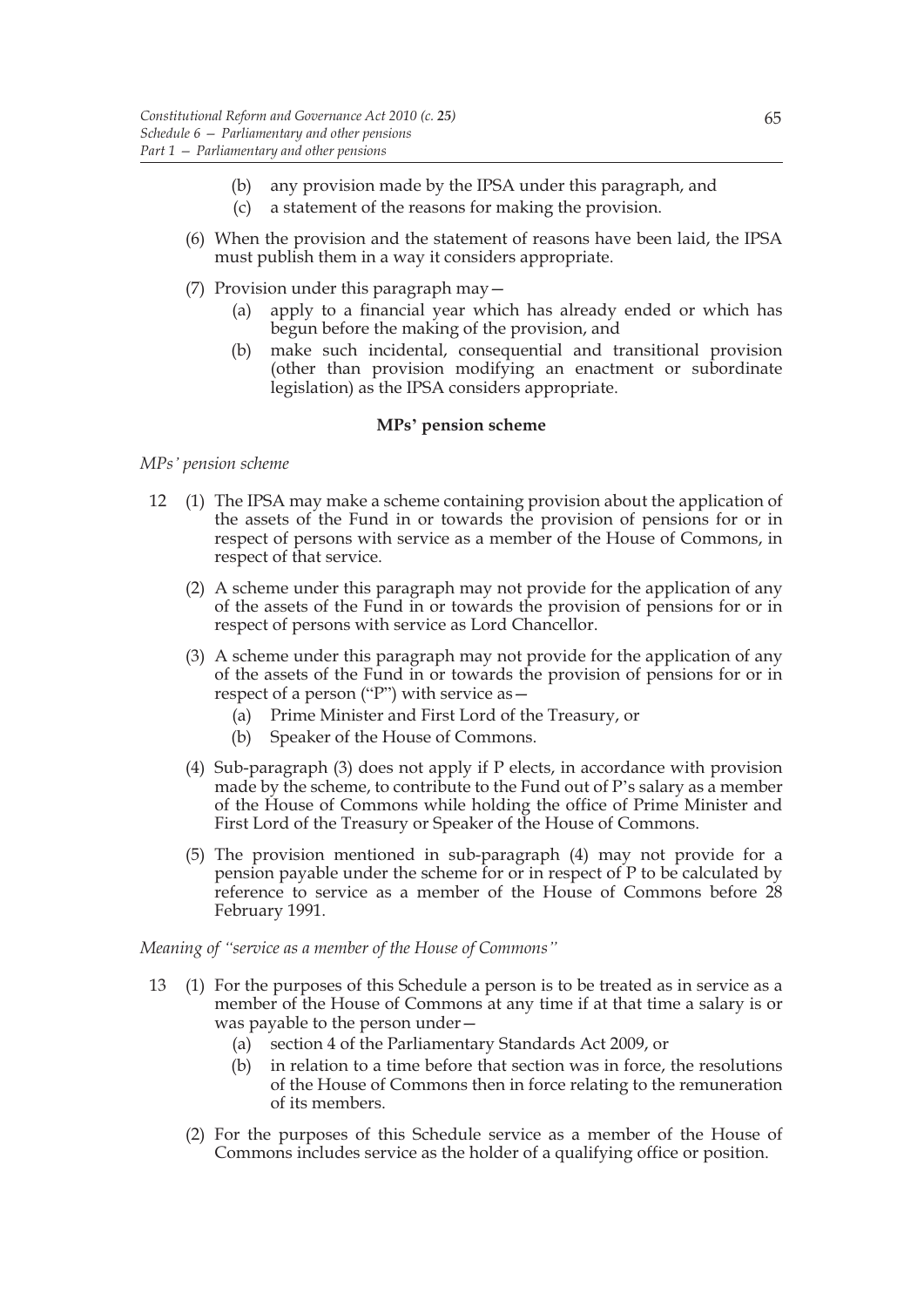- (3) In relation to a time when a determination under section 4(4) of the Parliamentary Standards Act 2009 is in effect a "qualifying office or position" means an office or position in respect of which, because of section 4A(2) of that Act, a higher salary is payable than the salary payable to members of the House of Commons generally.
- (4) In relation to a time before the first determination under section 4(4) of the Parliamentary Standards Act 2009 comes into effect a "qualifying office or position" means—
	- (a) the office of Chairman of Ways and Means and the office of Deputy Chairman of Ways and Means,
	- (b) an office or position in respect of which, under the resolutions of the House of Commons then in force relating to the remuneration of its members, a higher salary was payable than the salary payable to members of the House of Commons generally.

# *MPs' pension scheme: further provision*

- 14 (1) A scheme under paragraph 12 may in particular—
	- (a) include any or all of the provisions specified in paragraphs 24 to 32, except for—
		- (i) the provision specified in paragraph 26(1), unless with the consent of the trustees of the Fund,
		- (ii) the provision specified in paragraph 31, unless with the consent of the trustees of the Fund, and
		- (iii) the provision specified in paragraph 29(2),
	- (b) make provision which has effect from a date earlier than the date the scheme is made,
	- (c) make provision in relation to service before the passing of this Act,
	- (d) make different provision in relation to different cases, circumstances or persons, and
	- (e) make such incidental, consequential and transitional provision (other than provision modifying an enactment or subordinate legislation) as the IPSA considers appropriate.
	- (2) In sub-paragraph (1)(e) the reference to subordinate legislation does not include a scheme under paragraph 12.

*Procedure for MPs' pension scheme*

- 15 (1) Before making a scheme under paragraph 12 the IPSA must consult—
	- (a) the Treasury,
	- (b) the Minister for the Civil Service,
	- (c) the trustees of the Fund,
	- (d) persons the IPSA considers to represent those likely to be affected by the scheme,
	- (e) the Government Actuary,
	- (f) the Review Body on Senior Salaries, and
	- (g) any other person the IPSA considers appropriate.
	- (2) The IPSA must send to the Speaker of the House of Commons for laying before the House of Commons—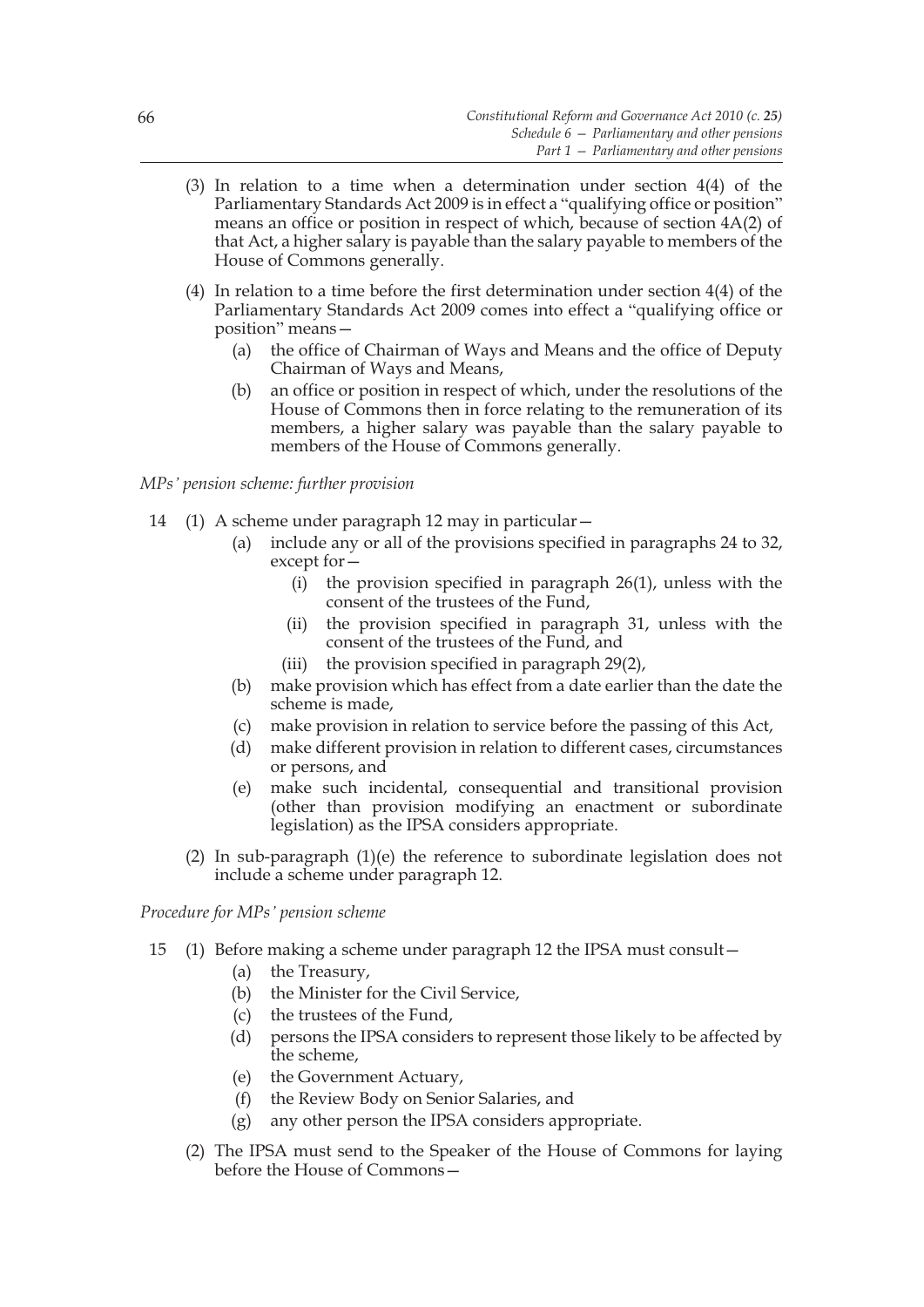- (a) any representations made to it by the trustees of the Fund in response to consultation under this paragraph,
- (b) any scheme made by it under paragraph 12, and
- (c) a statement of the reasons for making the scheme.
- (3) When the scheme and the statement of reasons have been laid, the IPSA must publish them in a way it considers appropriate.
- (4) The reference in sub-paragraph (1)(f) to the Review Body on Senior Salaries—
	- (a) if the name of the body is changed, is to be treated as a reference to the body by its new name, and
	- (b) if the functions of the body (or substantially corresponding functions) become functions of a different body, is to be treated as a reference to the body by which those functions are exercisable.
- (5) Any question arising under sub-paragraph (4) is to be determined by the Speaker of the House of Commons.

# **Ministers' etc pension scheme**

#### *Ministers' etc pension scheme*

- 16 (1) The Minister for the Civil Service may make a scheme containing provision about the application of the assets of the Fund in or towards the provision of pensions for or in respect of persons with service to which this paragraph applies, in respect of that service.
	- (2) This paragraph applies to service as—
		- (a) the holder of an office specified in Parts 1 to 4 of Schedule 1 to the Ministerial and other Salaries Act 1975 (ministerial offices),
		- (b) the holder of an office specified in Part 1 of Schedule 2 to that Act (Opposition leaders and whips),
		- (c) Speaker of the House of Lords,
		- (d) Chairman of Committees of the House of Lords,
		- (e) Deputy Chairman of Committees of the House of Lords.
	- (3) A scheme under this paragraph may not provide for the application of any of the assets of the Fund in or towards the provision of pensions for or in respect of a person with service as—
		- (a) Lord Chancellor,
		- (b) Prime Minister and First Lord of the Treasury, or
		- (c) Speaker of the House of Commons.

*Ministers' etc pension scheme: further provision*

- 17 (1) A scheme under paragraph 16 may in particular—
	- (a) include any or all of the provisions specified in paragraphs 24 to 32 and 34, except the provisions specified in paragraphs 26(1) and 31 unless with the consent of the trustees of the Fund,
	- (b) make provision which has effect from a date earlier than the date the scheme is made,
	- (c) make provision in relation to service before the passing of this Act (including, in relation to service within paragraph  $16(2)(a)$  or (b),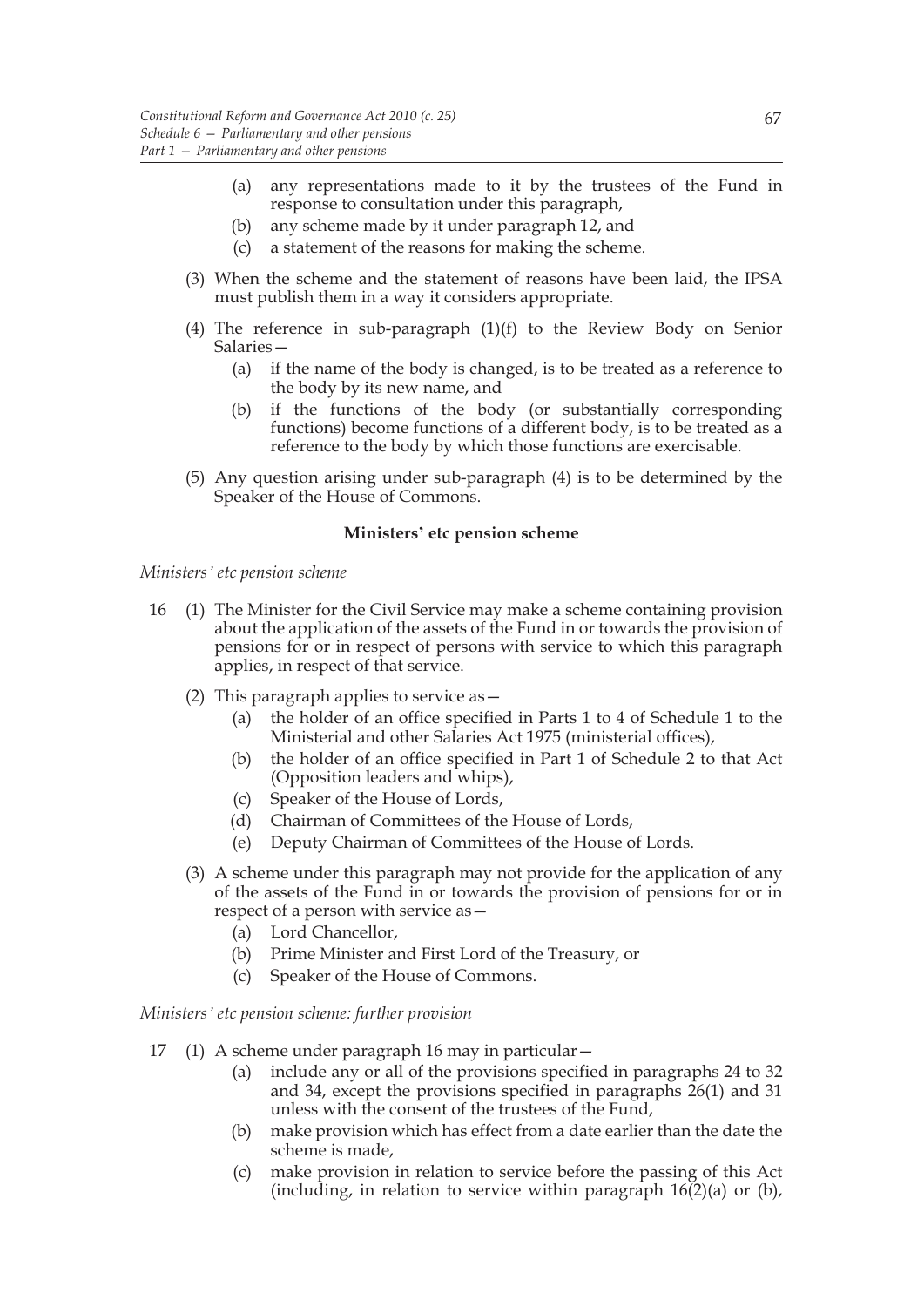service before the passing of the Ministerial and other Salaries Act 1975),

- (d) make different provision in relation to different cases, circumstances or persons, and
- (e) make such incidental, consequential and transitional provision (other than provision modifying an enactment or subordinate legislation) as the Minister considers appropriate.
- (2) In sub-paragraph (1)(e) the reference to subordinate legislation does not include a scheme under paragraph 16.

*Procedure for Ministers' etc pension scheme*

- 18 (1) Before making a scheme under paragraph 16 the Minister for the Civil Service must consult—
	- (a) the IPSA,
	- (b) the Government Actuary,
	- (c) the trustees of the Fund, and
	- (d) any other person the Minister considers appropriate.
	- (2) The Minister for the Civil Service must lay before each House of Parliament—
		- (a) any representations made to the Minister by the trustees of the Fund in response to consultation under this paragraph,
		- (b) any scheme made by the Minister under paragraph 16, and
		- (c) a statement of the reasons for making the scheme.
	- (3) When the scheme and the statement of reasons have been laid, the Minister must publish them in a way the Minister considers appropriate.

# **Supplementary provision**

*Protection of accrued rights*

- 19 (1) This paragraph applies where—
	- (a) the IPSA makes a scheme under paragraph 12, or
	- (b) the Minister for the Civil Service makes a scheme under paragraph 16,

(the "new scheme").

- (2) The new scheme must not make any provision in relation to an accrued right which puts (or might put) a person in a worse position than the person would have been in apart from the provision.
- (3) Sub-paragraph (2) does not apply if  $-$ 
	- (a) the trustees of the Fund consent to the new scheme making the provision, and
	- (b) the person making the new scheme is satisfied that the consent requirement is met.
- (4) The consent requirement is met if under the new scheme the provision has effect in relation to an accrued right only with the written consent, given in accordance with sub-paragraph  $(5)$ , of  $-$ 
	- (a) the person ("P") in respect of whose service the right has accrued, or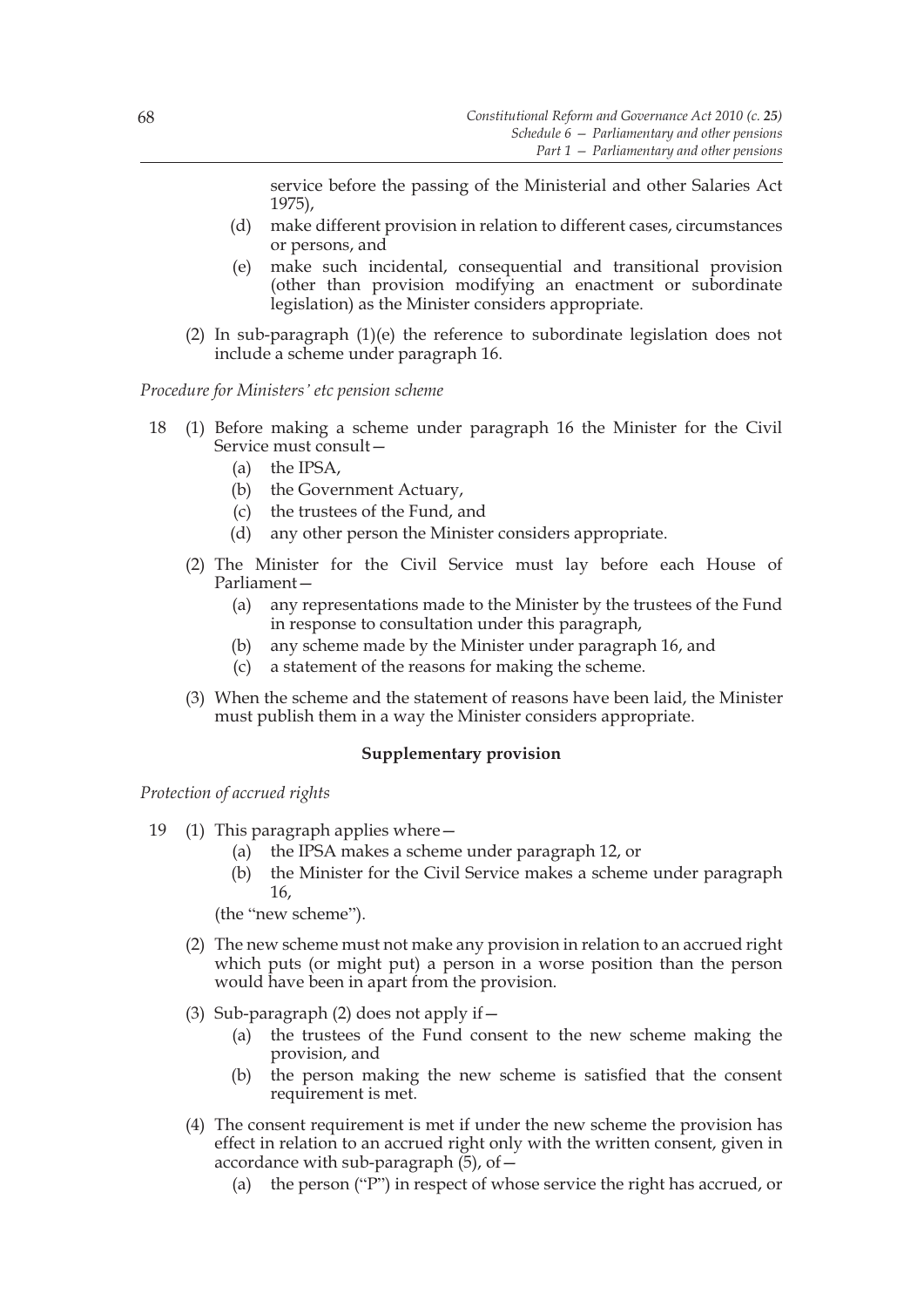- (b) if P is dead, the persons ("the survivors") who because of the accrued right are entitled, or may become entitled, to a pension or the benefit of any pension.
- (5) Consent is given in accordance with this sub-paragraph if it is given after the person making the scheme has given P (or the survivors)—
	- (a) information in writing which adequately explains the nature of the provision and its effect,
	- (b) notice in writing that they may make representations about the provision,
	- (c) an adequate opportunity to make such representations, and
	- (d) notice in writing that the provision has effect in relation to the accrued right only with their written consent.
- (6) Consent may be given by a person acting on behalf of P (or the survivors); and the references in sub-paragraph  $(5)$  to P (or the survivors) include a person acting on their behalf.
- (7) In sub-paragraph (4)(a) "service" means—
	- (a) where the new scheme is a scheme under paragraph 12, service as a member of the House of Commons, and
	- (b) where the new scheme is a scheme under paragraph 16, service to which that paragraph applies.

*Meaning of "accrued right"*

- 20 (1) This paragraph applies for the interpretation of paragraph 19.
	- (2) "Accrued right", in relation to a provision of the new scheme, means a right (including a contingent right) or entitlement to or in respect of a pension or future pension payable out of the Fund which has accrued in respect of service before the provision comes into force.
	- (3) Where the new scheme is a scheme under paragraph 12, in this paragraph "service" means service as a member of the House of Commons.
	- (4) Where the new scheme is a scheme under paragraph 16, in this paragraph "service" means service to which that paragraph applies.

### *Power to make consequential amendments*

- 21 (1) The Minister for the Civil Service may by order make such modifications of any enactment or subordinate legislation (whenever passed or made) as the Minister considers appropriate in consequence of any provision of a scheme made by the IPSA or the Minister for the Civil Service under this Part of this Schedule.
	- (2) In sub-paragraph (1) the reference to subordinate legislation does not include a scheme made by the IPSA or the Minister for the Civil Service under this Part of this Schedule.
	- (3) An order under this paragraph is to be made by statutory instrument.
	- (4) A statutory instrument containing an order under this paragraph is subject to annulment in pursuance of a resolution of either House of Parliament (subject to sub-paragraph (5)).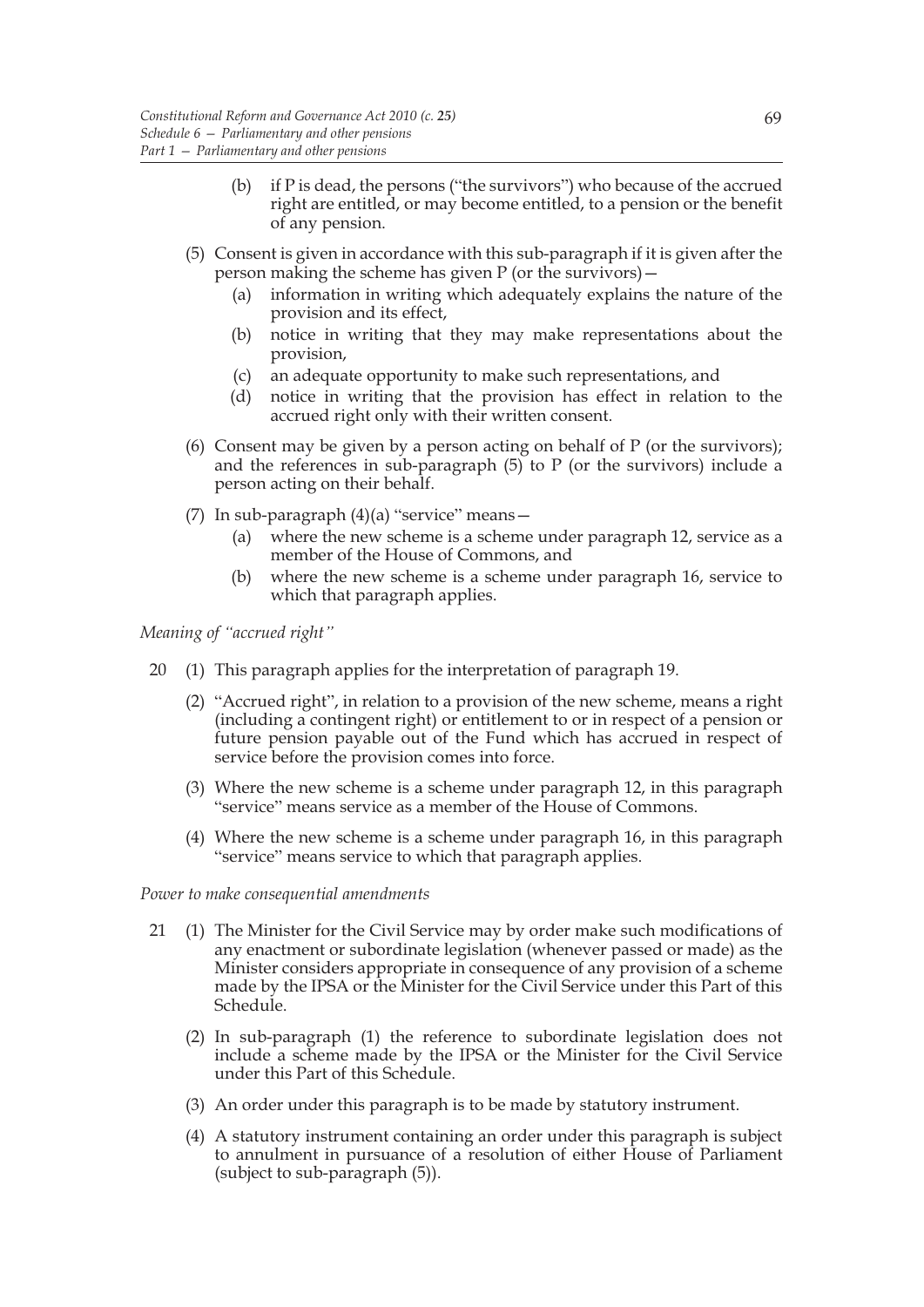(5) A statutory instrument containing an order made under this paragraph in consequence only of a scheme under paragraph 12 is subject to annulment in pursuance of a resolution of the House of Commons.

# *Interpretation etc*

- 22 (1) A scheme made by the IPSA under paragraph 8 or 12 may amend or revoke any previous scheme made by the IPSA under that paragraph.
	- (2) A scheme made by the Minister for the Civil Service under paragraph 16 may amend or revoke any previous scheme made by the Minister under that paragraph.
	- (3) For the purposes of this Schedule "member"—
		- (a) in relation to a scheme under paragraph 12, means a person with service as a member of the House of Commons who, in respect of that service, has a right or entitlement under the scheme to a pension or future pension payable out of the Fund, and
		- (b) in relation to a scheme under paragraph 16, means a person with service to which that paragraph applies who, in respect of that service, has a right or entitlement under the scheme to a pension or future pension payable out of the Fund.
	- (4) In this Part of this Schedule—
		- "the Fund" means the Parliamentary Contributory Pension Fund;
		- "the IPSA" means the Independent Parliamentary Standards Authority;
		- "member-nominated trustee" has the meaning given by paragraph 2;
		- "modifications" includes additions, alterations and omissions (and related expressions are to be read accordingly);
		- "pension" includes gratuity;
		- "subordinate legislation" has the same meaning as in the Interpretation Act 1978.

# PART 2

# PROVISION WHICH MAY BE INCLUDED IN SCHEMES

# *Introductory*

- 23 (1) In this Part of this Schedule "relevant service"—
	- (a) for the purposes of paragraph  $14(1)(a)$ , means service as a member of the House of Commons, and
	- (b) for the purposes of paragraph  $17(1)(a)$ , means service to which paragraph 16 applies.
	- (2) Expressions defined in relation to Part 1 of this Schedule have the same meaning in this Part of this Schedule as in that Part.

# *Contributions*

- 24 Provision authorising or requiring contributions and other sums to be paid into the Fund by or on behalf of persons in relevant service, including provision for those contributions and sums to be paid—
	- (a) by deductions from salary;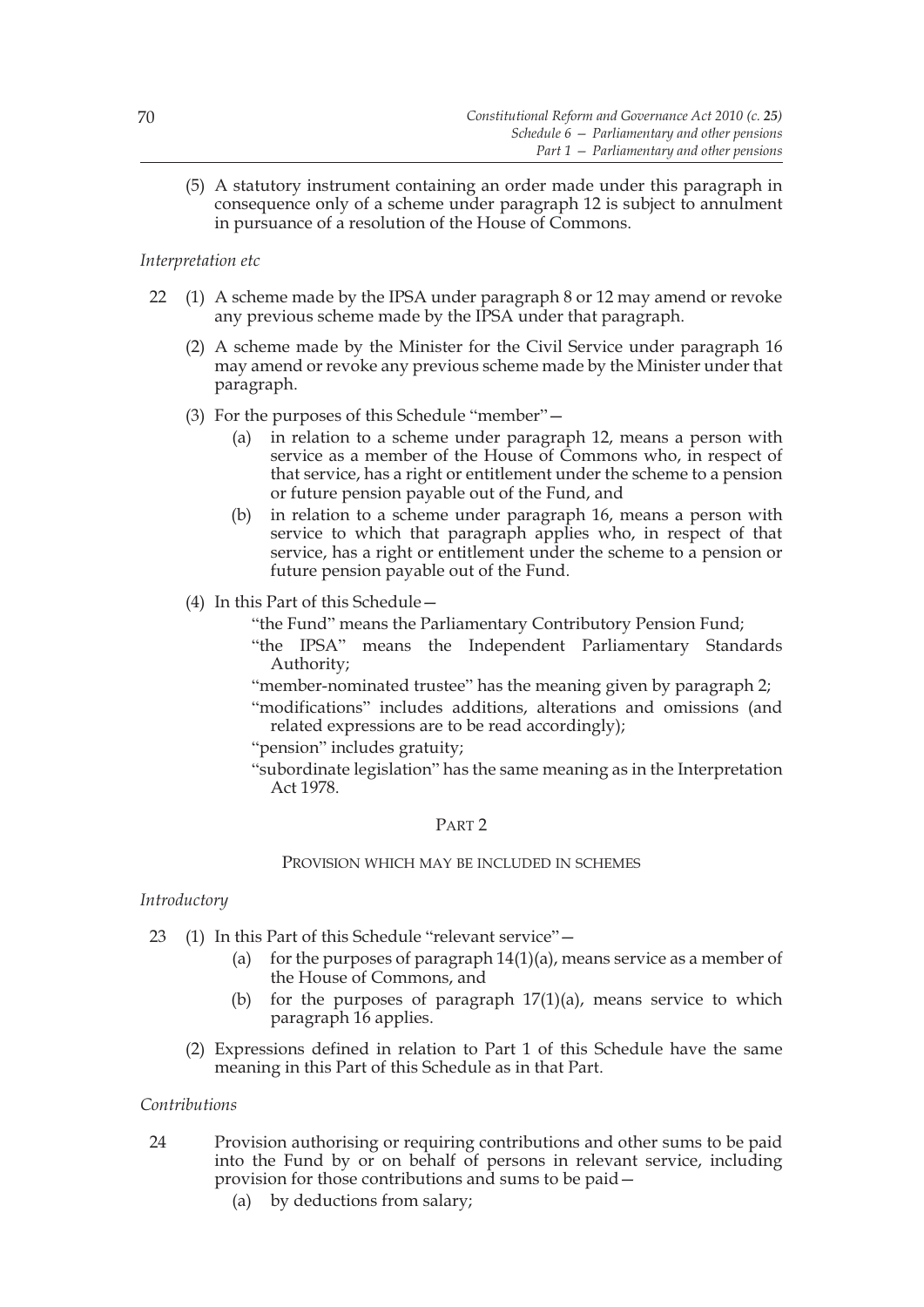(b) in the case of a person who does not draw a salary, out of money provided by Parliament.

# *Conditions etc*

- 25 Provision as to—
	- (a) the circumstances in which there is to be entitlement to a pension payable out of the Fund;
	- (b) the conditions of any such entitlement;
	- (c) the persons to or for the benefit of whom such a pension is payable;
	- (d) the calculation of the amount of any such pension;
	- (e) the payment or commutation of any such pension.

# *Pensions not paid out of Fund*

- 26 (1) Provision for the application of assets of the Fund in or towards the provision of pensions to be paid otherwise than out of the Fund.
	- (2) In connection with such provision, provision for the payment into the Fund out of money provided by Parliament of sums in addition to those paid into the Fund under paragraph 10.

### *Transfer values*

- 27 (1) Provision for the payment and receipt of transfer values by the trustees of the Fund (including provision for the payment of such values into the Consolidated Fund).
	- (2) Provision for the transfer and receipt by the trustees of the Fund of funds or policies of insurance in lieu of transfer values.

### *Service*

28 Provision authorising service other than relevant service to be taken into account, in addition to relevant service, for the purposes of any provision of the scheme.

# *Repayments*

- 29 (1) Provision as to the circumstances and manner in which amounts equal to some or all of the contributions and other sums paid by or on behalf of a person into the Fund may be repaid or paid to that person.
	- (2) Provision as to the circumstances and manner in which any such amounts are to be paid out of the Consolidated Fund in respect of transfer values paid into that Fund.
	- (3) Provision under sub-paragraph (1) or (2) may include provision as to whether any repayment or payment made under that provision is to be made with or without interest.

# *Assignment etc*

30 Provision rendering void—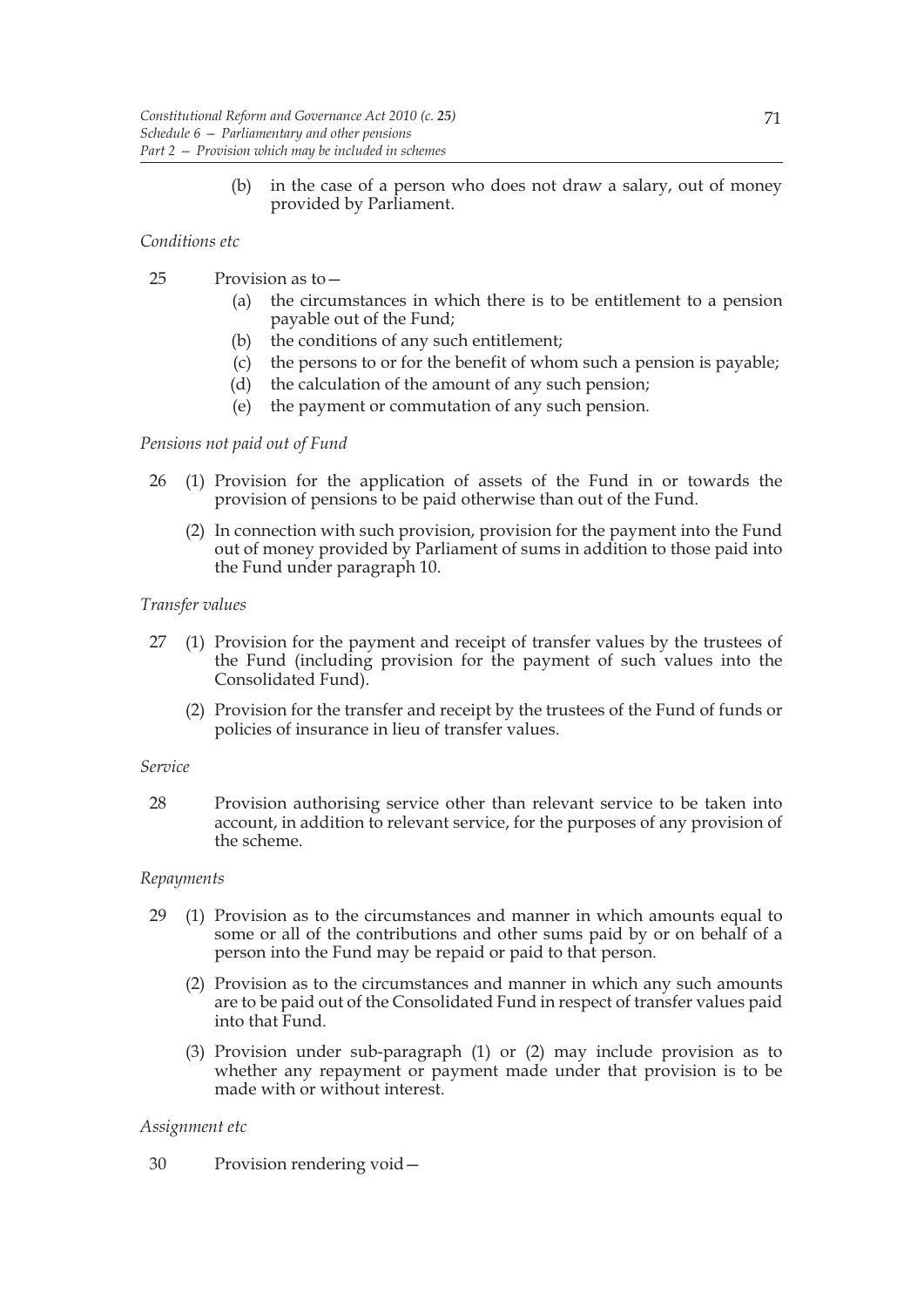- (a) any assignment (or, in Scotland, assignation) of a pension which is payable or may become payable out of the Fund;
- (b) any charge on such a pension;
- (c) any agreement to assign or charge such a pension.

### *Functions*

31 Provision conferring functions under the scheme on persons specified in or determined under the scheme.

### *Approvals*

32 Provision making the approval, satisfaction or opinion of persons on whom functions are conferred by or under the scheme material for the purposes of any provision of the scheme.

### *Payments without probate*

33 Provision authorising (in relation to such cases, circumstances or persons as may be specified in or determined under the scheme) any sum due to be paid out of the Fund in respect of a person who has died to be paid without probate or other proof of title.

### *Application of other provisions*

34 Provision which (with or without modifications) applies in relation to a pension payable out of the Fund so much of any enactment or subordinate legislation (whenever passed or made) as relates to another pension, being a pension payable out of money provided by Parliament.

### PART 3

### AMENDMENTS, TRANSITIONAL PROVISION ETC

*Pensions (Increase) Act 1971 (c. 56)*

- 35 (1) Part 1 of Schedule 2 is amended as follows.
	- (2) For paragraph 3A substitute—
		- "3A A pension which, under a scheme under paragraph 12 or 16 of Schedule 6 to the Constitutional Reform and Governance Act 2010, is payable out of the Parliamentary Contributory Pension Fund."
	- (3) In paragraph 3B for "an order" substitute "a scheme".

*Parliamentary and other Pensions Act 1972 (c. 48)*

- 36 (1) Section 27 (pensions for dependants of Prime Minister or Speaker) is amended as follows.
	- (2) In subsection  $(1)$  -
		- (a) in paragraph (a) for the words from "in respect" to the end substitute "under a scheme made by the Minister for the Civil Service under paragraph 16 of Schedule 6 to the Constitutional Reform and Governance Act 2010 to receive a pension payable out of the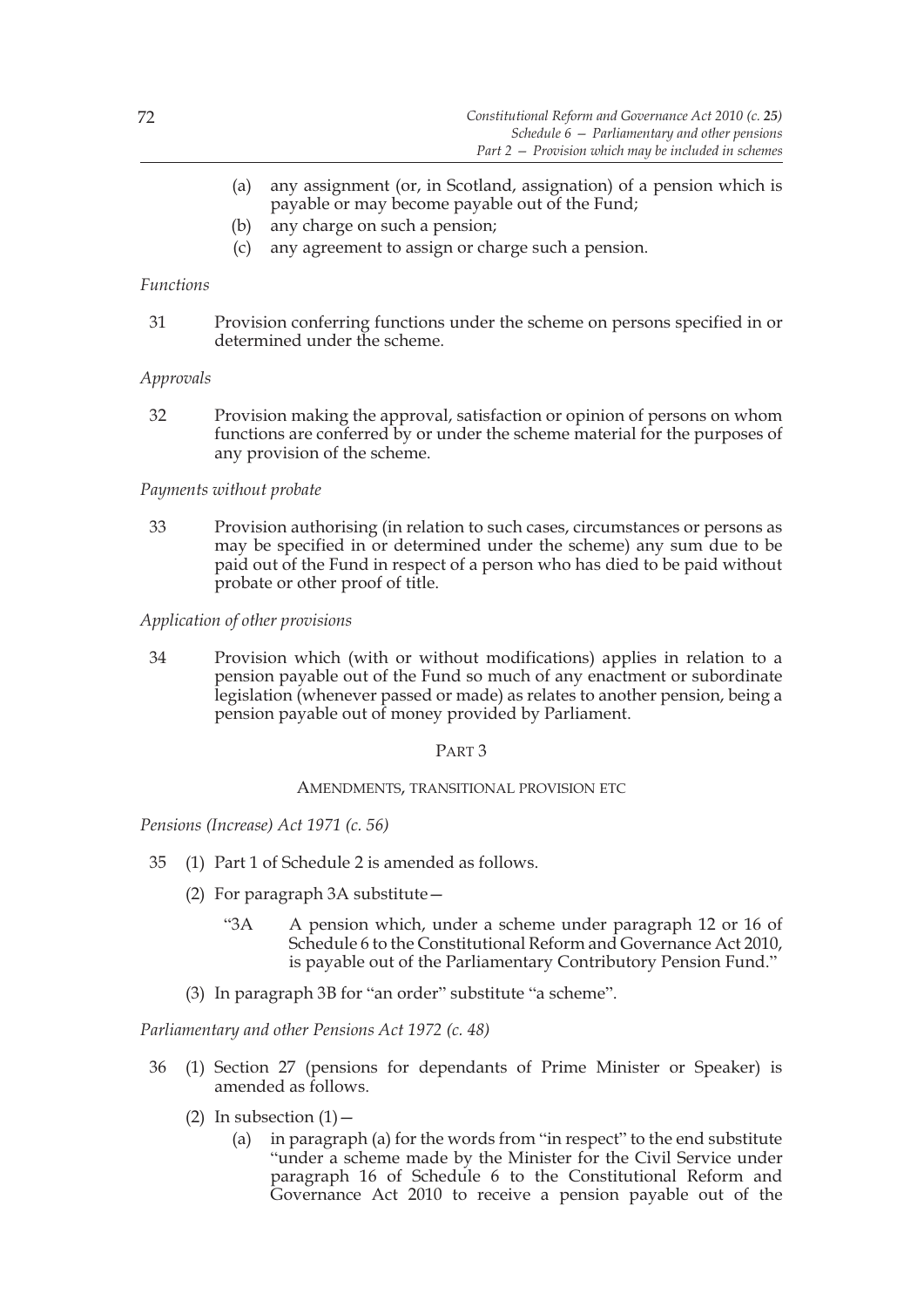Parliamentary Contributory Pension Fund in respect of service to which that paragraph applies", and

- (b) in paragraph (c) for "Treasury" substitute "Minister for the Civil Service".
- (3) In subsection  $(2)$ 
	- (a) for "the Parliamentary pension scheme" substitute "a scheme made by the Minister for the Civil Service under paragraph 16 of Schedule 6 to the Constitutional Reform and Governance Act 2010",
	- (b) in paragraph (a) for "as a Member of the House of Commons" substitute "to which that paragraph applies", and
	- (c) in paragraph (b), for "Leader of the House of Commons" substitute "Minister for the Civil Service".
- (4) In subsection (5), omit from ""the Leader" to the end.
- 37 (1) The amendments made by paragraph 36 do not apply in relation to a person who, having held office as Prime Minister and First Lord of the Treasury or Speaker of the House of Commons, died before that paragraph comes into force.
	- (2) In relation to such a person section 27 of the Parliamentary and other Pensions Act 1972, and the provisions designated under that section, have effect as if this Act had not been passed.

*European Parliament (Pay and Pensions) Act 1979 (c. 50)*

- 38 (1) Section 4 (pensions) is amended as follows.
	- (2) In subsection  $(1)$  -
		- (a) for "Leader of the House of Commons may by order make" substitute "IPSA may make a scheme containing", and
		- (b) for "by the order" substitute "in the scheme".
	- (3) In subsection  $(2)$ 
		- (a) for "orders" substitute "a scheme", and
		- (b) for "order" substitute "scheme".
	- (4) In subsection  $(3)$ 
		- (a) for "an order" substitute "a scheme", and
		- (b) in paragraphs (d) and (g) for "order" substitute "scheme".
	- (5) In subsection (3A), for "An order" substitute "A scheme".
	- (6) For subsection  $(4)$  substitute  $-$ 
		- "(4) Before making a scheme under this section the IPSA must consult—
			- (a) the Treasury,
			- (b) the Minister for the Civil Service,
			- (c) persons it considers to represent those likely to be affected by the scheme,
			- (d) the Government Actuary, and
			- (e) any other person it considers appropriate.
		- (4A) The IPSA must send to the Speaker of the House of Commons for laying before both Houses of Parliament—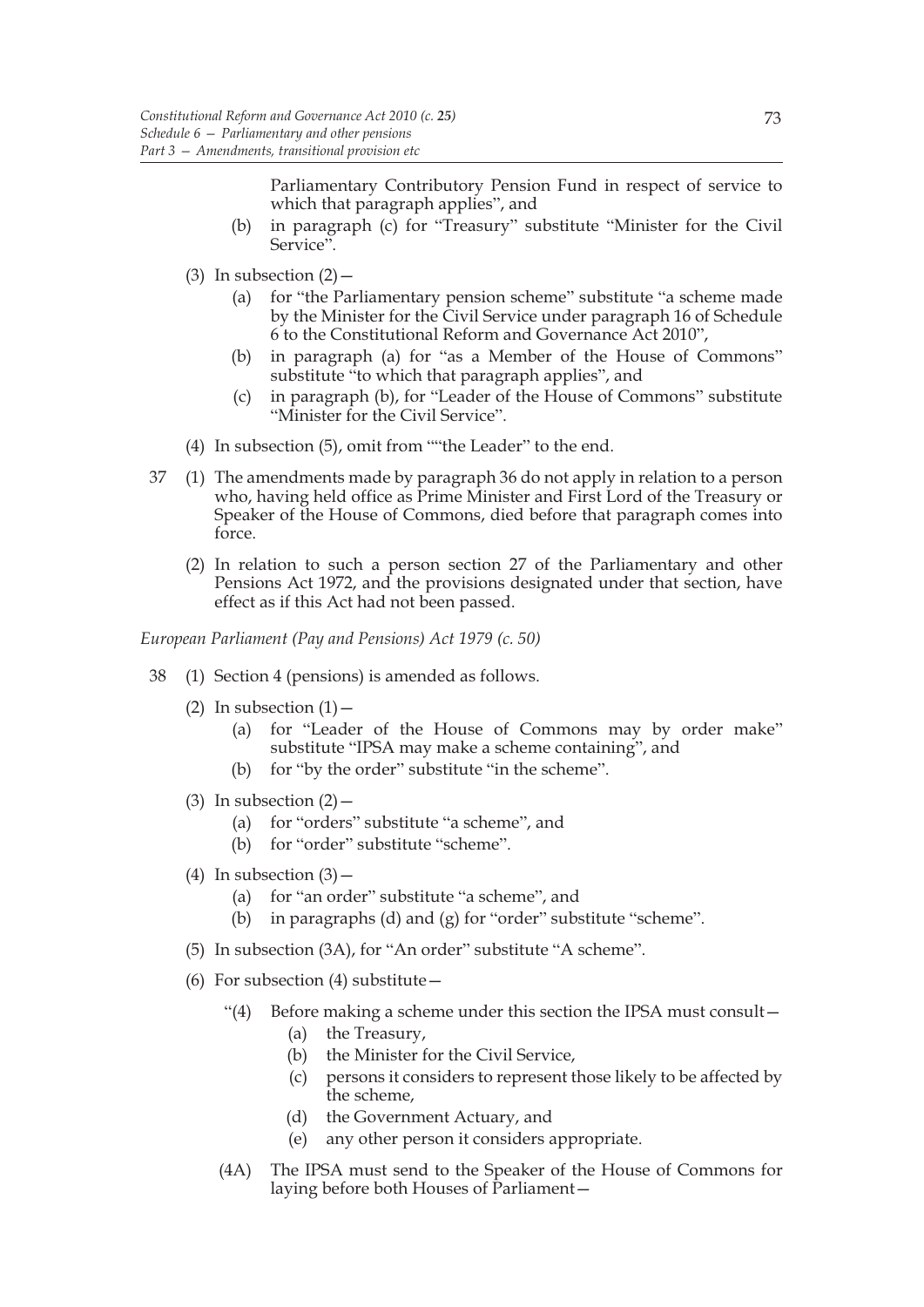- (a) any scheme made by it under this section, and
- (b) a statement of the reasons for making the scheme.
- (4B) When the scheme and the statement of reasons have been laid, the IPSA must publish them in a way it considers appropriate."
- (7) For subsection (5) substitute—
	- "(5) The IPSA must from time to time prepare a report on the operation of any provisions in force under this section, and send it to the Speaker of the House of Commons for laying before both Houses of Parliament."
- (8) After subsection (7) insert—
	- "(8) A scheme made by the IPSA under this section may amend or revoke any previous scheme made by the IPSA under this section."
- 39 (1) Section 6 (block transfer into another pension scheme) is amended as follows.
	- (2) In subsection  $(1)$  -
		- (a) for "Leader of the House of Commons may by order" substitute "IPSA may, with the consent of the Treasury and the Minister for the Civil Service", and
		- (b) for "the order" substitute "the direction".
	- (3) In subsection  $(2)$ 
		- (a) for "making an order" substitute "giving a direction",
		- (b) for "Leader of the House of Commons" substitute "IPSA",
		- (c) for "he" (in both places) substitute "it",
		- (d) for "make such an order" substitute "give such a direction", and
		- (e) for "the order" substitute "the direction".
	- (4) In subsection (4), in the definition of "the relevant pension provisions"—
		- (a) for "an order" substitute "a direction",
		- (b) for "orders" substitute "a scheme", and
		- (c) for "order is made" substitute "direction is given".
- 40 (1) Section 7 (expenses and receipts) is amended as follows.
	- (2) In subsection  $(1)(c)$  (expenses and receipts)
		- (a) for "any order" substitute "a scheme", and
		- (b) omit the words from "or of any" to the end.
	- (3) In subsection (1)(d) for "an order" substitute "a direction".
- 41 (1) Section 8 is amended as follows.
	- (2) In subsection  $(1)$  (interpretation)
		- (a) after the definition of "electoral region" insert—
			- ""the IPSA" means the Independent Parliamentary Standards Authority;", and
		- (b) omit the definition of "the Leader of the House of Commons".
	- (3) Omit subsection (2).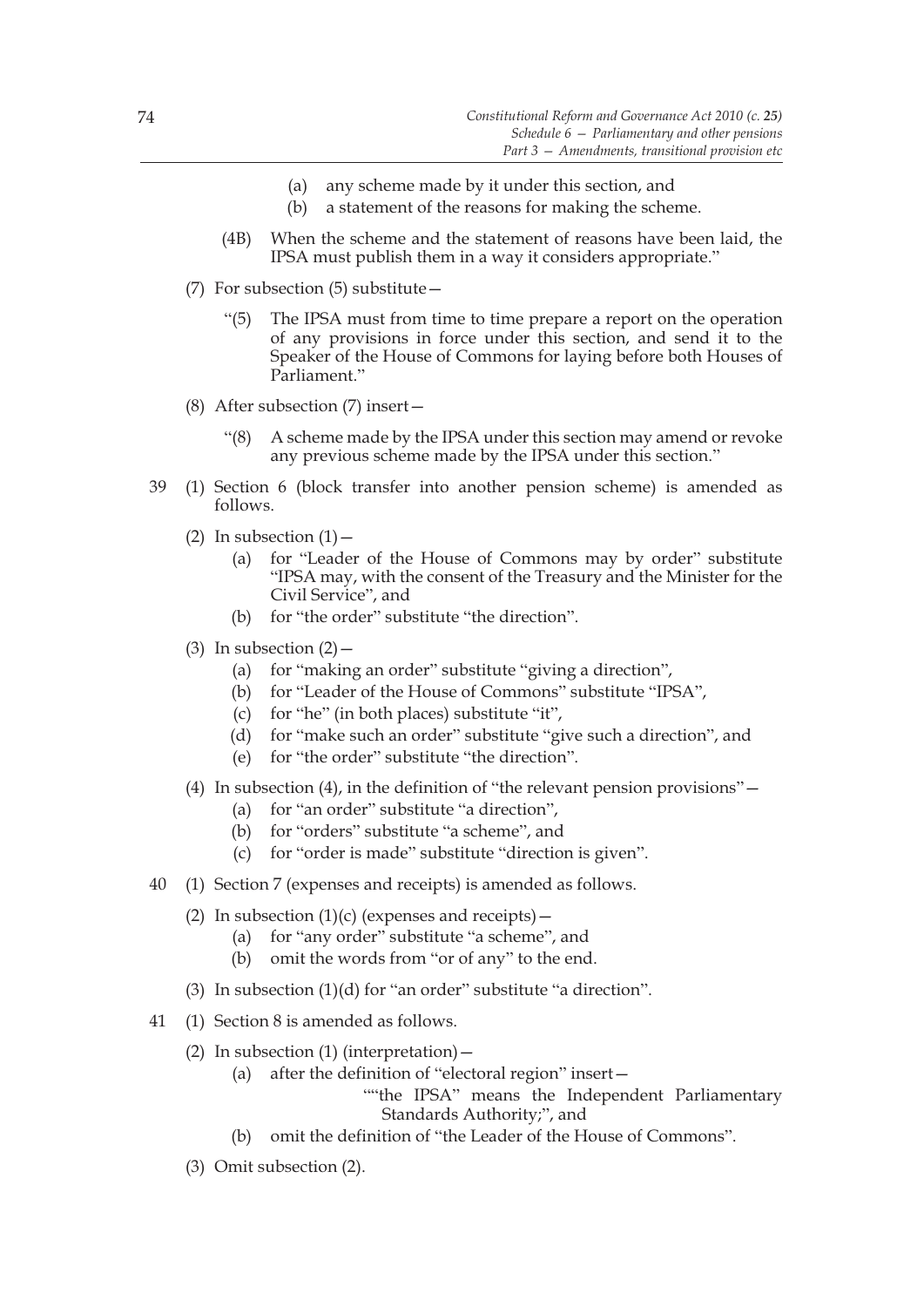*House of Commons Members' Fund and Parliamentary Pensions Act 1981 (c. 7)*

- 42 In section 1 (entitlement to payments out of House of Commons Members' Fund)—
	- (a) in subsection  $(5)(b)$  for "paragraph  $(b)$ ,  $(c)$  or  $(d)$  of section 2(2) of the Parliamentary and other Pensions Act 1987" substitute "subsection (5A)", and
	- (b) after subsection (5) insert—
		- "(5A) The offices are—
			- (a) the offices mentioned in paragraph  $16(2)(a)$ , (b), (d) or (e) of Schedule 6 to the Constitutional Reform and Governance Act 2010;
			- (b) the offices of Chairman of Ways and Means and Deputy Chairman of Ways and Means."

*Parliamentary and other Pensions Act 1987 (c. 45)*

- 43 Omit—
	- (a) section 1,
	- (b) section  $2(1)$  to  $(8)$  and  $(10)$ ,
	- (c) section 3, and
	- (d) Schedule 1.
- 44 (1) The existing regulations have effect (subject to any provision in an order under section  $51$  of this Act) -
	- (a) so far as they relate to matters which could be contained in a scheme made by the IPSA under paragraph 8, as if they were a scheme made by the IPSA under that paragraph,
	- (b) so far as they relate to matters which could be contained in a scheme made by the IPSA under paragraph 12, as if they were a scheme made by the IPSA under that paragraph, and
	- (c) so far as they relate to matters which could be contained in a scheme made by the Minister for the Civil Service under paragraph 16, as if they were a scheme made by the Minister under that paragraph.
	- (2) An order under section 51 or 52 of this Act may provide for any provision of the existing regulations which—
		- (a) relates to one or more of the matters listed in paragraph 8(1), but
		- (b) could not be contained in a scheme under paragraph 8,

to have effect as if contained in a scheme under that paragraph.

- (3) If it does so a scheme under paragraph 8 may—
	- (a) revoke the provision;
	- (b) amend it so that it makes provision which may be contained in a scheme under that paragraph (but not otherwise amend it).
- (4) An order under section 51 or 52 of this Act may provide for any provision of the existing regulations which—
	- (a) relates to service as a member of the House of Commons, but
	- (b) could not be contained in a scheme under paragraph 12,
	- to have effect as if contained in a scheme under that paragraph.
- (5) If it does so a scheme under paragraph 12 may—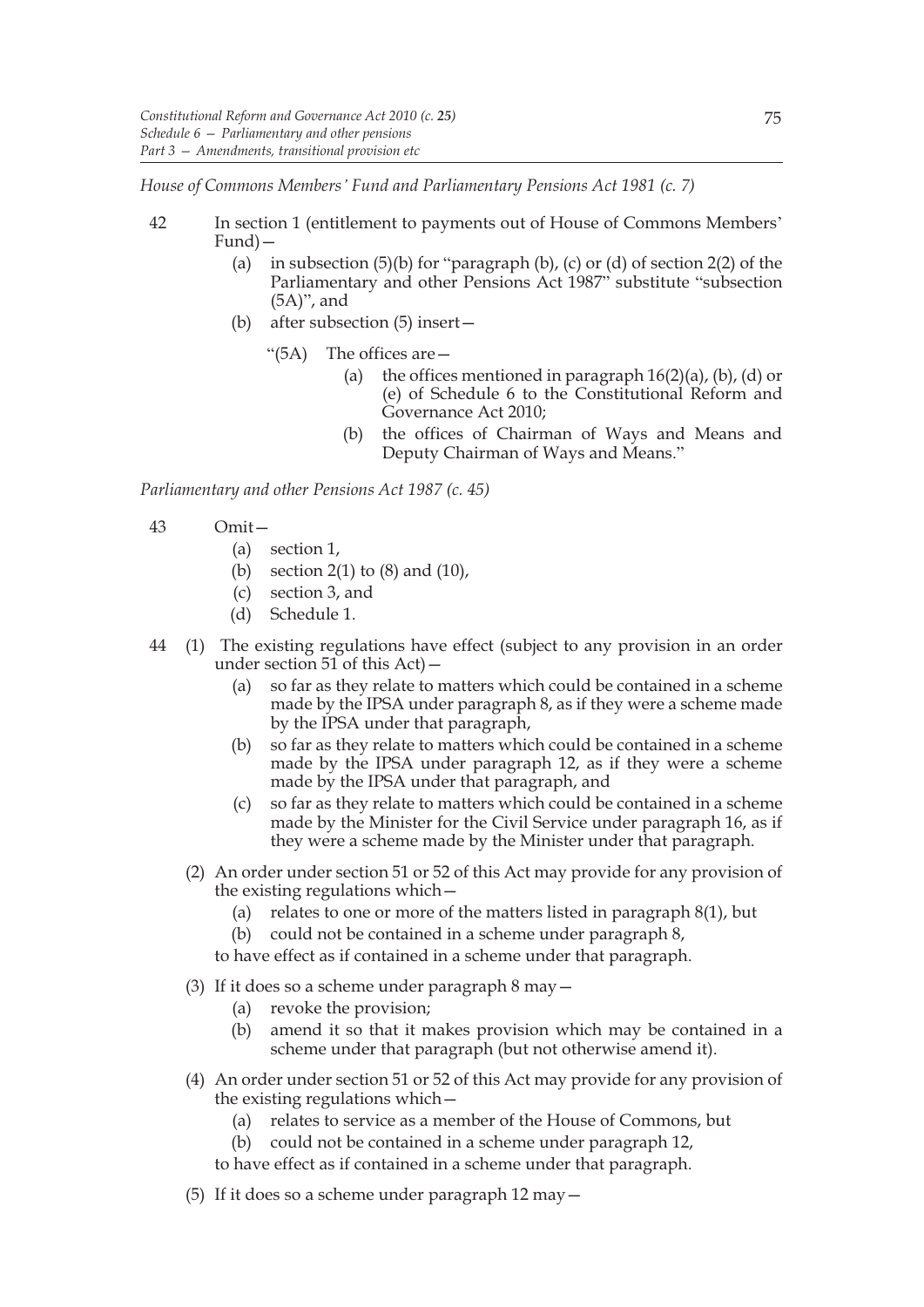- (a) revoke the provision;
- (b) amend it so that it makes provision which may be contained in a scheme under that paragraph (but not otherwise amend it).
- (6) An order under section 51 or 52 of this Act may provide for any provision of the existing regulations which—
	- (a) relates to service to which paragraph 16 applies, but
	- (b) could not be contained in a scheme under that paragraph, to have effect as if contained in a scheme under that paragraph.
- 
- (7) If it does so a scheme under paragraph 16 may—
	- (a) revoke the provision;
	- (b) amend it so that it makes provision which may be contained in a scheme under that paragraph (but not otherwise amend it).
- (8) "The existing regulations" means the regulations under section 2 of the Parliamentary and other Pensions Act 1987 in force immediately before the date specified in an order made by a Minister of the Crown by statutory instrument.
- (9) An order under sub-paragraph (8) may specify different dates for different purposes.

*Ministerial and other Pensions and Salaries Act 1991 (c. 5)*

45 Omit section 6.

*Pensions Act 2004 (c. 35)*

46 In section 249A(3)(c) (schemes to which section 249A does not apply) for "section 2 of the Parliamentary and other Pensions Act  $1987$  (c. 45)" substitute "paragraph 8, 12 or 16 of Schedule 6 to the Constitutional Reform and Governance Act 2010".

*Parliamentary Standards Act 2009 (c. 13)*

- 47 (1) In section 5(9) (MPs' allowances scheme does not affect pensions) for "the Parliamentary and other Pensions Act 1987 (c. 45)" substitute "Schedule 6 to the Constitutional Reform and Governance Act 2010".
	- (2) In paragraph 18 of Schedule 1 (IPSA's administration and regulation functions), after sub-paragraph (2) insert—
		- "(3) The IPSA's functions under the following provisions are also regulation functions—
			- (a) sections 3, 4 and 6 of the European Parliament (Pay and Pensions) Act 1979 (but not any function relating to the administration of a scheme under section 3 or 4);
			- (b) paragraphs 2 to 5, 8, 9, 11, 12 and 15 of Schedule 6 to the Constitutional Reform and Governance Act 2010 (but not any function relating to the administration of a scheme under paragraph 8 or 12)."
	- (3) In paragraph 29(2) of Schedule 1 (interpretation) in the definition of "regulation functions" after "18(2)" insert "and (3)".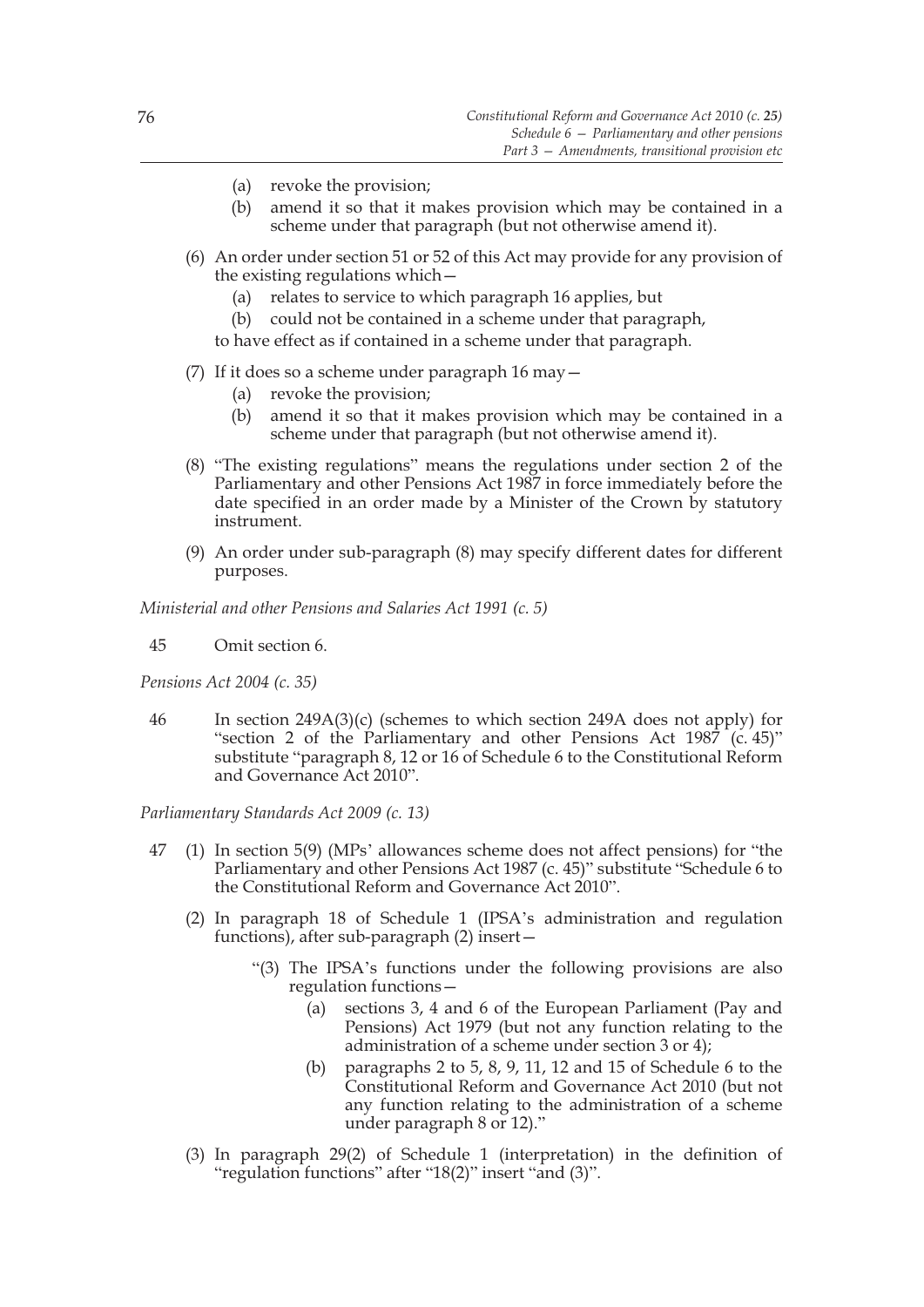- 48 (1) An order under section 13 of the Parliamentary Standards Act 2009 may make the provision mentioned in section 13(6) (provision for transfer schemes) in connection with this Schedule (as well as in connection with that Act).
	- (2) But for this purpose—
		- (a) the reference in section  $13(6)(a)$  to matters dealt with by the rules is to be treated as a reference to matters which could be dealt with by a scheme under paragraph 8 or 12;
		- (b) section 13(6)(b) and (c) does not apply to property, rights and liabilities, or documents and information, held by or on behalf of the trustees of the Fund.
	- (3) Section 13(7) of that Act applies to a scheme made by virtue of section 13(6) and this paragraph.

### *Trustees of the Fund*

- 49 (1) This paragraph applies if, under an order under section 52, paragraph 2 comes into force for the purpose of making an appointment under paragraph 2(1)(a) or (b) before it comes into force for other purposes.
	- (2) The reference in paragraph 2(1)(a) or (b) to the persons who are already trustees of the Fund is to the persons who are trustees of the Fund by virtue of section 1 of the Parliamentary and other Pensions Act 1987.
- 50 (1) In this paragraph "the transitional period" means the period of six months beginning with the day on which paragraph 2 comes into force (other than for the purpose of making an appointment under paragraph 2(1)(a) or (b)).
	- (2) During the transitional period—
		- (a) paragraph 2(1) applies as if for paragraph (c) there were substituted—
			- "(c) the persons who (by virtue of section 1 of the Parliamentary and other Pensions Act 1987) are the trustees of the Fund immediately before the beginning of the transitional period.", and
		- (b) paragraph 5 applies to persons who are trustees of the Fund because of paragraph  $\overline{a}$  as if they were member-nominated trustees.
	- (3) But if a person who is a trustee of the Fund immediately before the beginning of the transitional period is appointed under paragraph 2(1)(a) or (b) that person is not to be treated as being a trustee of the Fund because of sub-paragraph (2)(a).
	- (4) The trustees of the Fund must make arrangements (the "transitional arrangements") for 8 persons to be nominated and selected as membernominated trustees before the end of the transitional period.
	- (5) Those persons become member-nominated trustees immediately after the end of the transitional period.
	- (6) Only persons who are trustees of the Fund immediately before the beginning of the transitional period may be nominated and selected as member-nominated trustees under the transitional arrangements.
	- (7) But if it is not possible to secure 8 member-nominated trustees from among those persons, the deficiency may be supplied by other persons.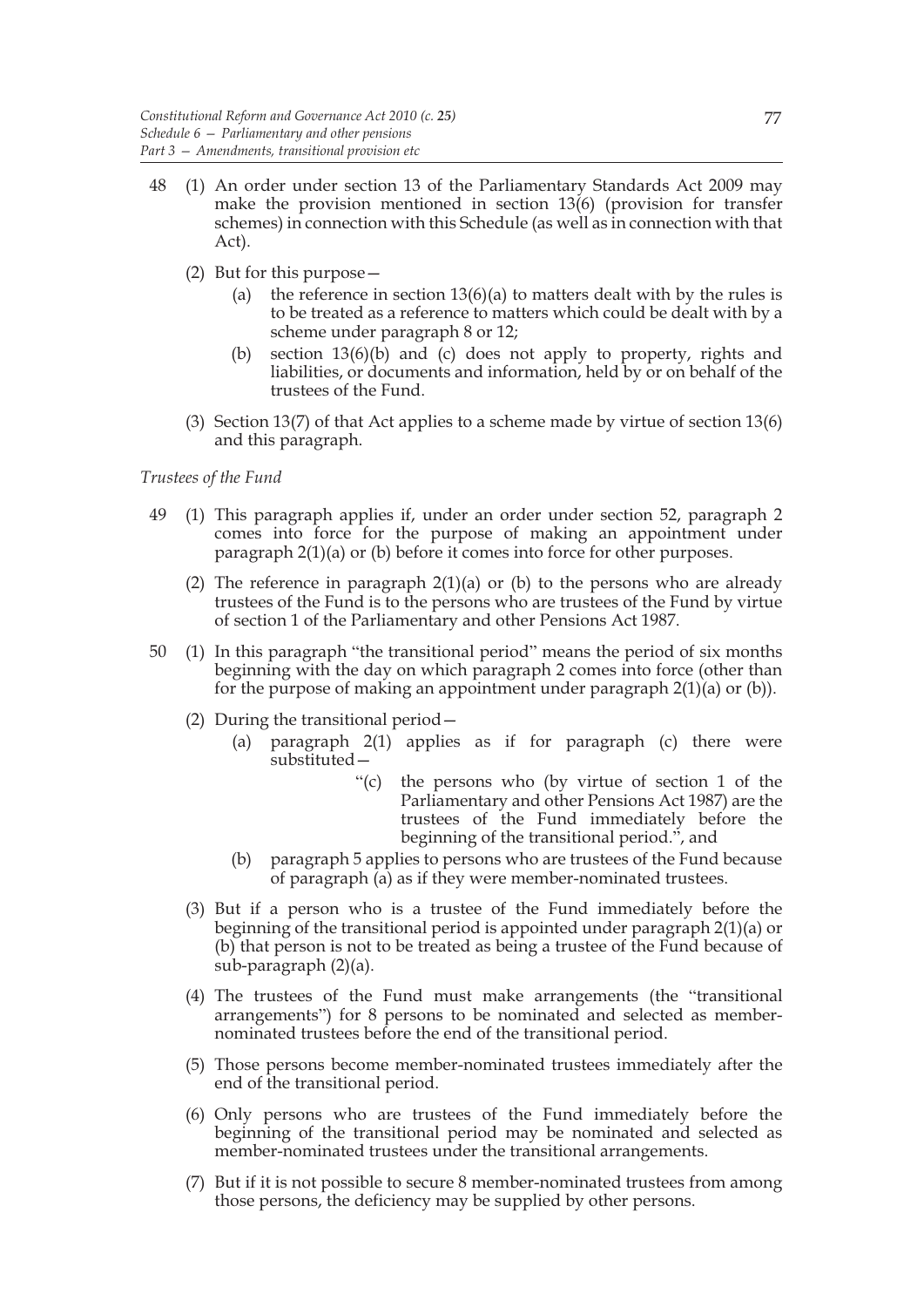- (8) At the end of the transitional period any persons who  $-$ 
	- (a) immediately before the end of that period, are trustees of the Fund because of sub-paragraph (2)(a), but
	- (b) have not been nominated and selected as member-nominated trustees,

cease to be trustees of the Fund.

### SCHEDULE 7 Section 46

# AMENDMENTS OF FREEDOM OF INFORMATION ACT 2000

- 1 The Freedom of Information Act 2000 is amended as follows.
- 2 In section 2(3) (exemptions not subject to public interest test) after paragraph (e) insert—
	- "(ea) in section 37, paragraphs (a) to (ab) of subsection (1), and subsection (2) so far as relating to those paragraphs,".
- 3 In section 37(1) (communications with Her Majesty, etc.), for paragraph (a) substitute—
	- "(a) communications with the Sovereign,
	- (aa) communications with the heir to, or the person who is for the time being second in line of succession to, the Throne,
	- (ab) communications with a person who has subsequently acceded to the Throne or become heir to, or second in line to, the Throne,
	- (ac) communications with other members of the Royal Family (other than communications which fall within any of paragraphs (a) to (ab) because they are made or received on behalf of a person falling within any of those paragraphs), and
	- (ad) communications with the Royal Household (other than communications which fall within any of paragraphs (a) to (ac) because they are made or received on behalf of a person falling within any of those paragraphs), or".
- 4 (1) Section 62 (interpretation of Part 6) is amended as follows.
	- (2) In subsection (1) (meaning of "historical record"), for "thirty years" substitute "twenty years".
	- (3) After subsection (2) insert—
		- "(2A) Until the end of the period of 10 years beginning with the commencement of paragraph 4 of Schedule 7 to the Constitutional Reform and Governance Act 2010, subsection (1) has effect subject to any order made under section 46(2) of that Act."
- 5 (1) Section 63 (removal of exemptions: historical records generally) is amended as follows.
	- (2) In subsection  $(1)$  -
		- (a) omit "28,", and
		- (b) for "36, 37(1)(a), 42 or 43" substitute "or 42".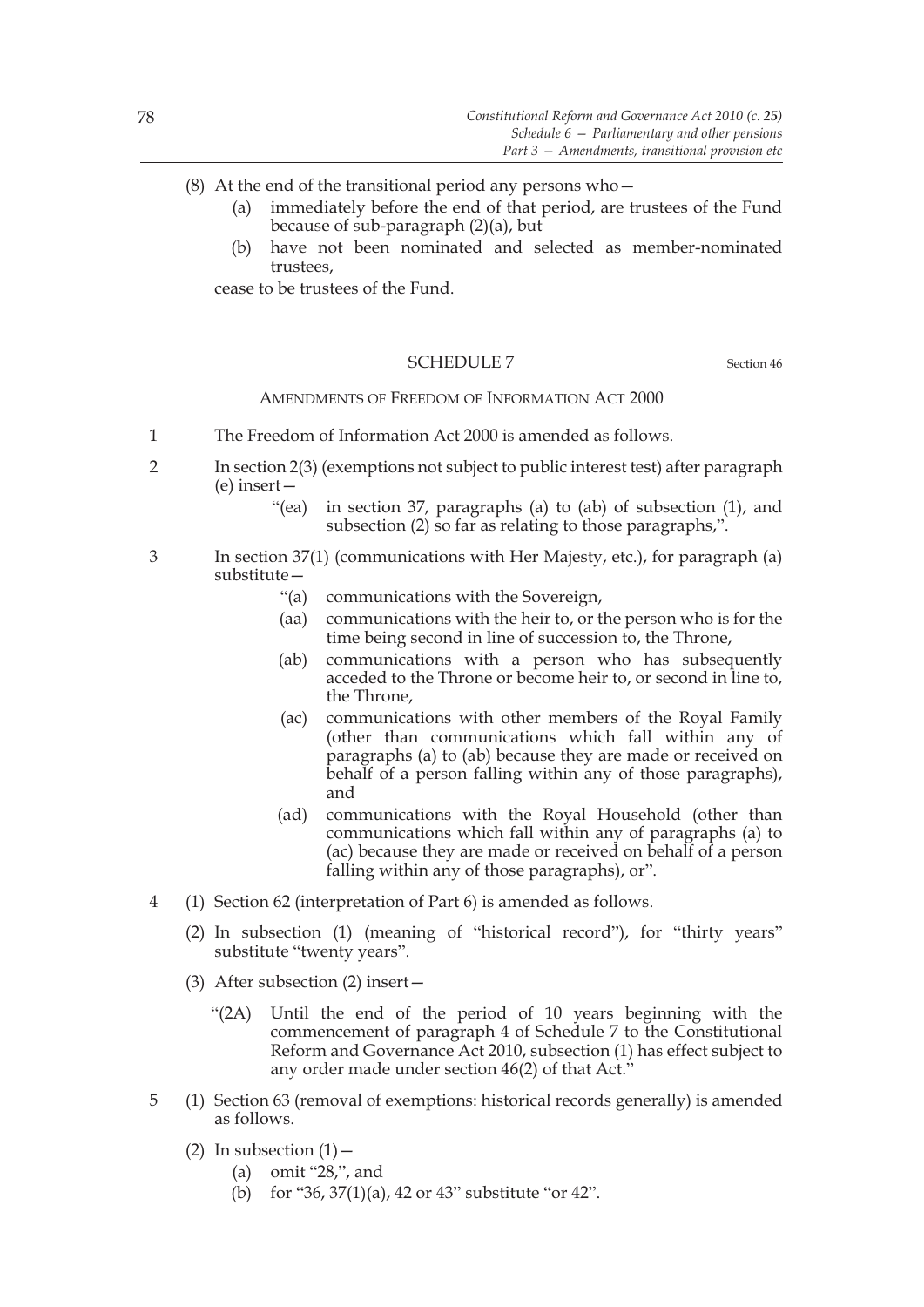- (3) In subsection  $(2)$ 
	- (a) omit "28(3),", and
	- (b) for "36(3), 42(2) or 43(3)" substitute "or 42(2)".
- (4) After subsection (2) insert—
	- "(2A) Information contained in a historical record cannot be exempt information by virtue of section 36 except—
		- (a) in a case falling within subsection  $(2)(a)(ii)$  of that section, or
		- (b) in a case falling within subsection  $(2)(c)$  of that section where the prejudice or likely prejudice relates to the effective conduct of public affairs in Northern Ireland.
		- (2B) Compliance with section  $1(1)(a)$  in relation to a historical record is not to be taken to have any of the effects referred to in subsection (3) of section 36, except where the effect—
			- (a) falls within subsection  $(2)(a)(ii)$  of that section, or
			- (b) falls within subsection  $(2)(c)$  of that section and relates to the effective conduct of public affairs in Northern Ireland.
	- (2C) Information cannot be exempt information—
		- (a) by virtue of section 28 or 43, or
		- (b) by virtue of section 36 in the excepted cases mentioned in subsection (2A),

after the end of the period of thirty years beginning with the year following that in which the record containing the information was created.

- (2D) Compliance with section  $1(1)(a)$  in relation to any record is not to be taken, at any time after the end of the period of thirty years beginning with the year following that in which the record was created, to be capable—
	- (a) of prejudicing any of the matters referred to in section 28(1) or 43(2), or
	- (b) of having any of the effects referred to in section 36(3) in the excepted cases mentioned in subsection (2B).
- (2E) Information cannot be exempt information by virtue of any of paragraphs (a) to (ad) of section  $37(1)$  after whichever is the later of  $-$ 
	- (a) the end of the period of five years beginning with the date of the relevant death, and
	- (b) the end of the period of twenty years beginning with the date on which the record containing the information was created.
- (2F) In subsection  $(2E)(a)$  "the relevant death" means -
	- (a) for the purposes of any of paragraphs (a) to (ac) of section 37(1), the death of the person referred to in the paragraph concerned, or
	- (b) for the purposes of section  $37(1)(ad)$ , the death of the Sovereign reigning when the record containing the information was created."